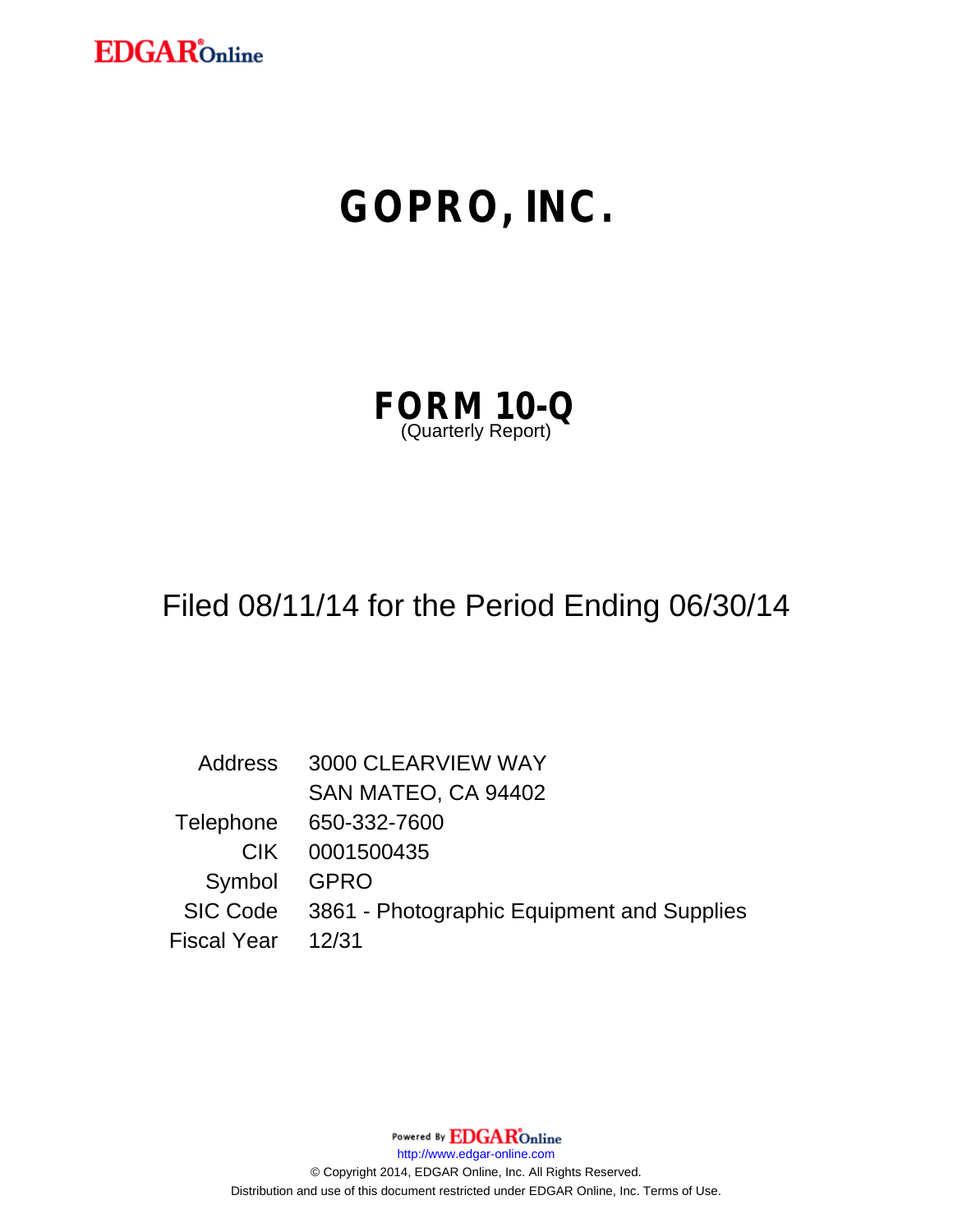### **UNITED STATES SECURITIES AND EXCHANGE COMMISSION WASHINGTON, D.C. 20549 FORM 10-Q**

 $\boxtimes$  QUARTERLY REPORT PURSUANT TO SECTION 13 OR 15(d) OF THE SECURITIES EXCHANGE ACT OF 1934

For the quarterly period ended **June 30, 2014** 

**OR** Service of the contract of the contract of the contract of the contract of the contract of the contract of the contract of the contract of the contract of the contract of the contract of the contract of the contract o

 $\square$  TRANSITION REPORT PURSUANT TO SECTION 13 OR 15(d) OF THE SECURITIES EXCHANGE ACT OF 1934

For the transition period from \_\_\_\_\_\_\_\_\_\_\_\_\_\_\_\_ to \_\_\_\_\_\_\_\_\_\_\_\_\_\_\_\_

**Commission file number: 001-36514** 

# **GOPRO, INC.**

(Exact name of registrant as specified in its charter)

(State or other jurisdiction of (I.R.S. Employer incorporation or organization)

**3000 Clearview Way San Mateo, California 94402** 

(Address of principal executive offices)

**(650) 332-7600** 

(Registrant's telephone number, including area code)

Indicate by check mark whether the registrant (1) has filed all reports required to be filed by Section 13 or 15(d) of the Securities Exchange Act of 1934 during the preceding 12 months (or for such shorter period that the registrant was required to file such reports), and (2) has been subject to such filing requirements for the past 90 days.

 $Yes \Box$ 

Indicate by check mark whether the registrant has submitted electronically and posted on its corporate Website, if any, every Interactive Data File required to be submitted and posted pursuant to Rule 405 of Regulation S-T during the preceding 12 months (or for such shorter period that the registrant was required to submit and post such files).

 $Yes \n\boxtimes$ 

Indicate by check mark whether the registrant is a large accelerated filer, an accelerated filer, a non-accelerated filer, or a smaller reporting company. See the definitions of "large accelerated filer," "accelerated filer" and "smaller reporting company" in Rule 12b-2 of the Exchange Act.

| Large accelerated filer $\Box$                | Accelerated filer $\Box$ | Non accelerated filer $\boxtimes$                                                                                | Smaller reporting company $\Box$ |  |  |  |  |  |
|-----------------------------------------------|--------------------------|------------------------------------------------------------------------------------------------------------------|----------------------------------|--|--|--|--|--|
| (Do not check if a smaller reporting company) |                          |                                                                                                                  |                                  |  |  |  |  |  |
|                                               |                          |                                                                                                                  |                                  |  |  |  |  |  |
|                                               |                          | Indicate by check mark whether the registrant is a shell company (as defined in Rule 12b-2 of the Exchange Act). |                                  |  |  |  |  |  |

 $Yes \Box$ 

As of August 1, 2014, there were 20,470,000 shares of the Registrant's Class A common stock outstanding and 105,542,238 shares of the Registrant's Class B common stock outstanding.

**Delaware 77-0629474**  Identification No.)

(Zip Code)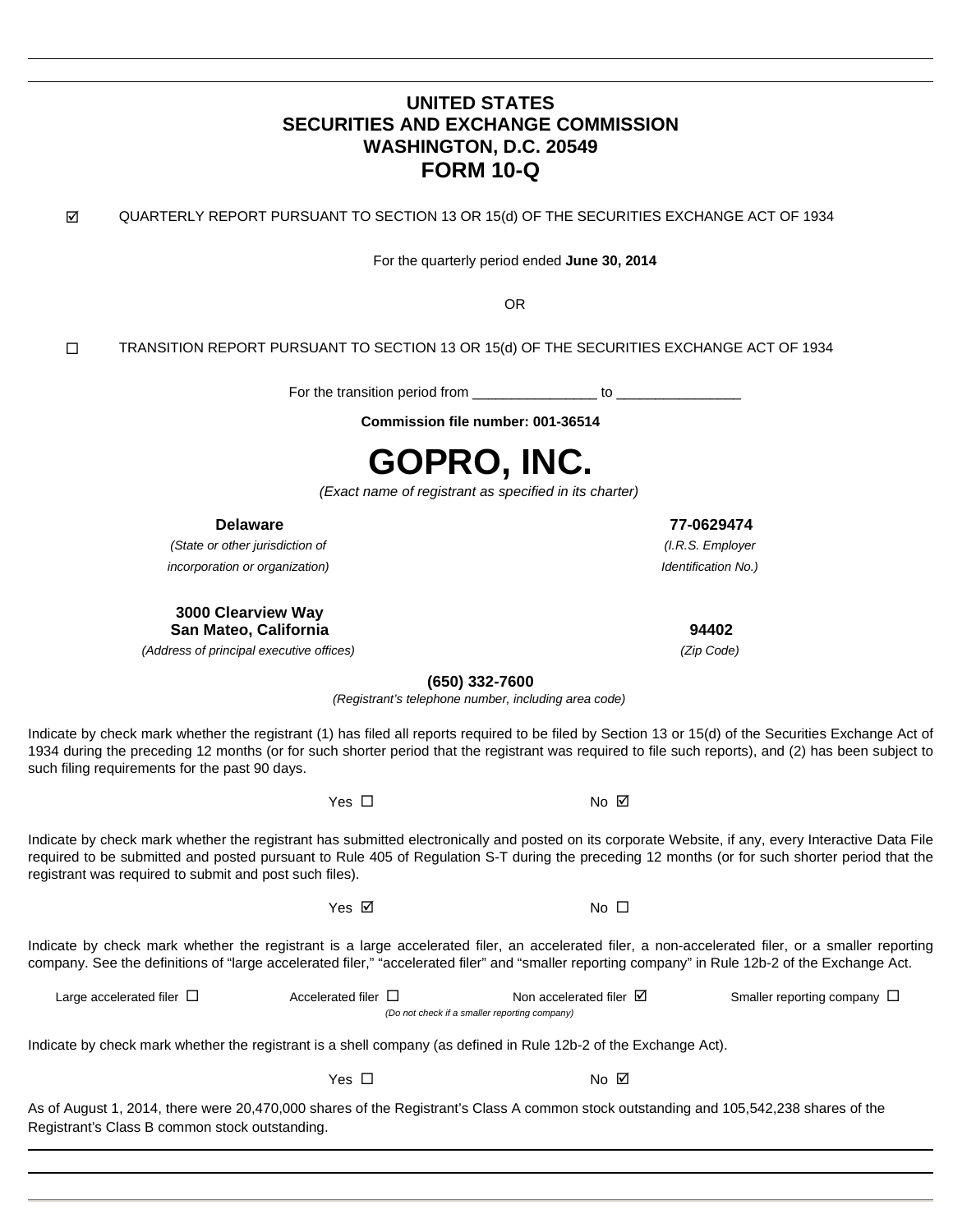### **GoPro, Inc. Index**

|          |                                                                                                                       | Page No. |
|----------|-----------------------------------------------------------------------------------------------------------------------|----------|
|          | <b>PART I. FINANCIAL INFORMATION</b>                                                                                  |          |
| Item 1.  | <b>Condensed Consolidated Financial Statements (unaudited):</b>                                                       |          |
|          | Condensed Consolidated Balance Sheets as of June 30, 2014 and December 31, 2013                                       | 3        |
|          | Condensed Consolidated Statements of Operations for the three and six months ended June 30,<br>2014 and June 30, 2013 | 4        |
|          | Condensed Consolidated Statements of Cash Flows for the six months ended June 30, 2014 and<br>June 30, 2013           | 5        |
|          | <b>Notes to Condensed Consolidated Financial Statements</b>                                                           | 6        |
| Item 2.  | Management's Discussion and Analysis of Financial Condition and Results of Operations                                 | 28       |
| Item 3.  | <b>Quantitative and Qualitative Disclosures About Market Risk</b>                                                     | 39       |
| Item 4.  | <b>Controls and Procedures</b>                                                                                        | 40       |
|          | <b>PART II. OTHER INFORMATION</b>                                                                                     |          |
| Item 1.  | <b>Legal Proceedings</b>                                                                                              | 41       |
| Item 1A. | <b>Risk Factors</b>                                                                                                   | 41       |
| Item 2.  | Unregistered Sales of Equity Securities and Use of Proceeds                                                           | 42       |
| Item 3.  | <b>Defaults Upon Senior Securities</b>                                                                                | 43       |
| Item 4.  | <b>Mine Safety Disclosures</b>                                                                                        | 43       |
| Item 5.  | <b>Other Information</b>                                                                                              | 43       |
| Item 6.  | <b>Exhibits</b>                                                                                                       | 43       |
|          | <b>Signatures</b>                                                                                                     | $S-1$    |
|          | <b>Exhibit Index</b>                                                                                                  | $E-1$    |
|          |                                                                                                                       |          |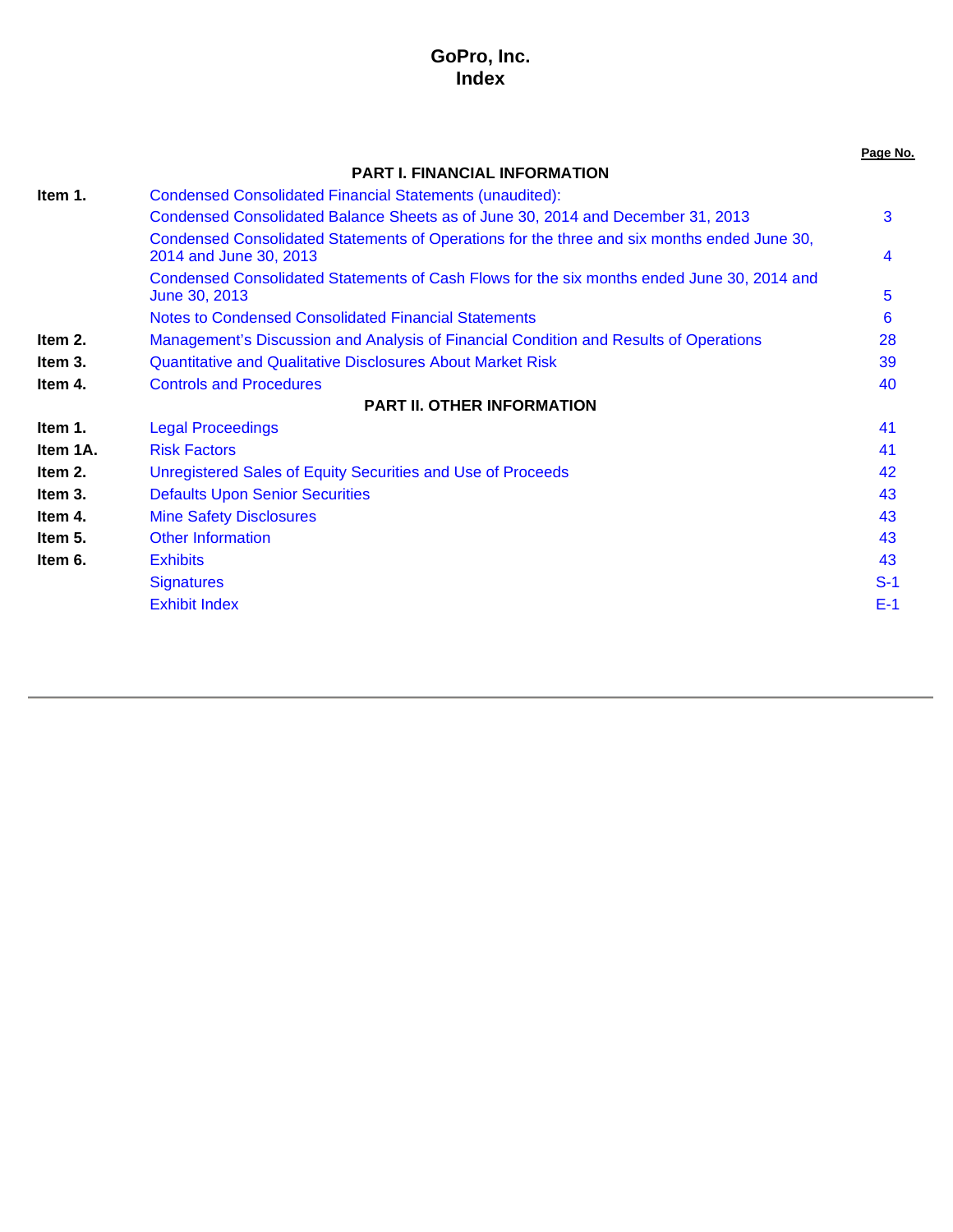### **PART I. FINANCIAL INFORMATION**

### **Item 1. Condensed Consolidated Financial Statements**

# **GoPro, Inc.**

# **Condensed consolidated balance sheets**

**(unaudited)** 

**June 30,** 

**December 31,** 

|                                                                                                                                                                                               |               | 2014           |               | 2013      |
|-----------------------------------------------------------------------------------------------------------------------------------------------------------------------------------------------|---------------|----------------|---------------|-----------|
|                                                                                                                                                                                               |               | (In thousands) |               |           |
| <b>ASSETS</b>                                                                                                                                                                                 |               |                |               |           |
| Current assets:                                                                                                                                                                               |               |                |               |           |
| Cash                                                                                                                                                                                          | \$            | 104,879        | $\frac{1}{2}$ | 101,410   |
| Accounts receivable, net                                                                                                                                                                      |               | 49,230         |               | 122,669   |
| Inventory, net                                                                                                                                                                                |               | 80,376         |               | 111,994   |
| Prepaid expenses and other current assets                                                                                                                                                     |               | 65,409         |               | 21,967    |
| <b>Total current assets</b>                                                                                                                                                                   |               | 299,894        |               | 358,040   |
| Property and equipment, net                                                                                                                                                                   |               | 38,939         |               | 32,111    |
| Intangible assets and goodwill                                                                                                                                                                |               | 16,805         |               | 17,365    |
| Other long-term assets                                                                                                                                                                        |               | 36,562         |               | 32,155    |
| <b>Total assets</b>                                                                                                                                                                           | $\frac{1}{2}$ | 392,200        | \$            | 439,671   |
|                                                                                                                                                                                               |               |                |               |           |
| <b>LIABILITIES</b>                                                                                                                                                                            |               |                |               |           |
| <b>Current liabilities:</b>                                                                                                                                                                   |               |                |               |           |
| Accounts payable                                                                                                                                                                              | \$            | 54,925         | $\frac{1}{2}$ | 126,423   |
| <b>Accrued liabilities</b>                                                                                                                                                                    |               | 78,819         |               | 86,391    |
| Deferred revenue                                                                                                                                                                              |               | 8,158          |               | 7,781     |
| Income taxes payable                                                                                                                                                                          |               | 4,366          |               | 19,702    |
| Current portion of long-term debt                                                                                                                                                             |               | 66,306         |               | 60,297    |
| Total current liabilities                                                                                                                                                                     |               | 212,574        |               | 300,594   |
| Long-term debt, less current portion                                                                                                                                                          |               | 41,433         |               | 53,315    |
| Other long-term liabilities                                                                                                                                                                   |               | 13,719         |               | 13,930    |
| <b>Total liabilities</b>                                                                                                                                                                      |               | 267,726        |               | 367,839   |
|                                                                                                                                                                                               |               |                |               |           |
| Commitments and contingencies (Note 10)                                                                                                                                                       |               |                |               |           |
| Redeemable convertible preferred stock, \$0.0001 par value; 36,000,000 shares authorized: 30,523,036 shares issued and<br>outstanding as of December 31, 2013 and June 30, 2014, respectively |               | 77,227         |               | 77,198    |
|                                                                                                                                                                                               |               |                |               |           |
| <b>EQUITY</b>                                                                                                                                                                                 |               |                |               |           |
| Stockholders' equity:                                                                                                                                                                         |               |                |               |           |
| Common stock, \$0.0001 par value, 150,000,000 shares authorized, 81,420,040 shares issued and outstanding as of<br>December 31, 2013                                                          |               |                |               | 8         |
| Class A common stock, \$0.0001 par value, 150,000,000 shares authorized, no shares issued and outstanding                                                                                     |               |                |               |           |
| Class B common stock, \$0.0001 par value, 150,000,000 shares authorized, 86,177,848 shares issued and outstanding as<br>of June 30, 2014                                                      |               | 9              |               |           |
| Additional paid-in capital                                                                                                                                                                    |               | 75,914         |               | 14,510    |
| Accumulated deficit                                                                                                                                                                           |               | (28, 676)      |               | (19, 884) |
| Total stockholders' equity (deficit)                                                                                                                                                          |               | 47,247         |               | (5,366)   |
| Total liabilities and stockholders' equity (deficit)                                                                                                                                          | \$            | 392,200        | \$            | 439,671   |

The accompanying notes are an integral part of these condensed consolidated financial statements.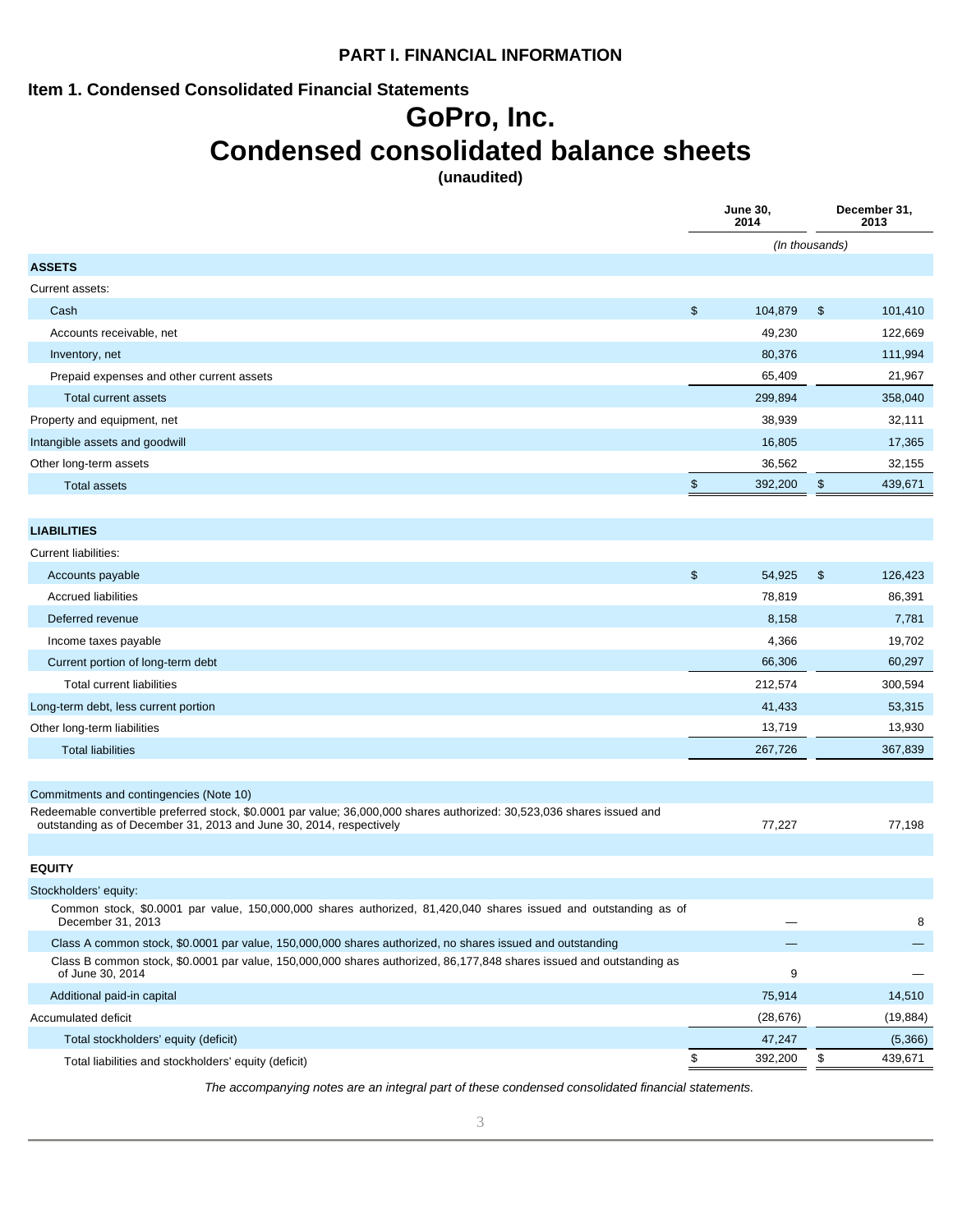# **GoPro, Inc. Condensed consolidated statements of operations**

**(unaudited)** 

|                                                                                                                                                                 | Three months ended |                      |                       | <b>Six months ended</b>                  |                           |               |               |               |
|-----------------------------------------------------------------------------------------------------------------------------------------------------------------|--------------------|----------------------|-----------------------|------------------------------------------|---------------------------|---------------|---------------|---------------|
|                                                                                                                                                                 |                    | <b>June 30, 2014</b> |                       | <b>June 30, 2013</b>                     |                           | June 30, 2014 |               | June 30, 2013 |
|                                                                                                                                                                 |                    |                      |                       | (In thousands, except per share amounts) |                           |               |               |               |
| Revenue                                                                                                                                                         | \$                 | 244,605              | \$                    | 177,082                                  | $\sqrt[6]{\frac{1}{2}}$   | 480,321       | \$            | 432,139       |
| Cost of revenue                                                                                                                                                 |                    | 141,736              |                       | 120,242                                  |                           | 280,938       |               | 285,870       |
| Gross profit                                                                                                                                                    |                    | 102,869              |                       | 56,840                                   |                           | 199,383       |               | 146,269       |
| Operating expenses:                                                                                                                                             |                    |                      |                       |                                          |                           |               |               |               |
| Research and development                                                                                                                                        |                    | 34,663               |                       | 16,687                                   |                           | 63,402        |               | 28,699        |
| Sales and marketing                                                                                                                                             |                    | 43,701               |                       | 39,065                                   |                           | 85,042        |               | 74,738        |
| General and administrative                                                                                                                                      |                    | 41,171               |                       | 7,044                                    |                           | 51,049        |               | 14,032        |
| Total operating expenses                                                                                                                                        |                    | 119,535              |                       | 62,796                                   |                           | 199,493       |               | 117,469       |
| Operating income (loss)                                                                                                                                         |                    | (16,666)             |                       | (5,956)                                  |                           | (110)         |               | 28,800        |
| Other income (expense), net                                                                                                                                     |                    | (1,536)              |                       | (1,697)                                  |                           | (3, 161)      |               | (3, 391)      |
| Income (loss) before income taxes                                                                                                                               |                    | (18, 202)            |                       | (7,653)                                  |                           | (3,271)       |               | 25,409        |
| Income tax (benefit) expense                                                                                                                                    |                    | 1,639                |                       | (2,568)                                  |                           | 5,521         |               | 7,459         |
| Net income (loss)                                                                                                                                               | \$                 | (19, 841)            | \$                    | (5,085)                                  | \$                        | (8,792)       | \$            | 17,950        |
|                                                                                                                                                                 |                    |                      |                       |                                          |                           |               |               |               |
| Less: undistributed earnings allocable to:<br>holders of preferred stock and unvested early exercised options and<br>restricted stock                           |                    |                      |                       |                                          |                           |               |               | (4,964)       |
| Undistributed net income (loss) attributable to common stockholders-<br>basic                                                                                   | \$                 | (19, 841)            | \$                    | (5,085)                                  | \$                        | (8,792)       | \$            | 12,986        |
| Add: adjustments to net income for dilutive securities allocable to:<br>holders of preferred stock and unvested early exercised options and<br>restricted stock |                    |                      |                       |                                          |                           |               |               | 680           |
| Undistributed net income (loss) attributable to common stockholders—<br>diluted                                                                                 | \$                 | (19, 841)            | \$                    | (5,085)                                  | \$                        | (8, 792)      | \$            | 13,666        |
|                                                                                                                                                                 |                    |                      |                       |                                          |                           |               |               |               |
| Net income (loss) per share attributable to common stockholders:                                                                                                |                    |                      |                       |                                          |                           |               |               |               |
| Basic                                                                                                                                                           | \$                 | (0.24)               | \$                    | (0.06)                                   | \$                        | (0.11)        | \$            | 0.16          |
| <b>Diluted</b>                                                                                                                                                  | \$                 | (0.24)               | $\boldsymbol{\theta}$ | (0.06)                                   | $\boldsymbol{\mathsf{S}}$ | (0.11)        | $\frac{2}{3}$ | 0.14          |
| Weighted-average shares used to compute net income (loss) per share attributable to common stockholders:                                                        |                    |                      |                       |                                          |                           |               |               |               |
| Basic                                                                                                                                                           |                    | 82,936               |                       | 80,902                                   |                           | 82,263        |               | 80,836        |
| Diluted                                                                                                                                                         |                    | 82,936               |                       | 80,902                                   |                           | 82,263        |               | 98,577        |
|                                                                                                                                                                 |                    |                      |                       |                                          |                           |               |               |               |

The accompanying notes are an integral part of these condensed consolidated financial statements.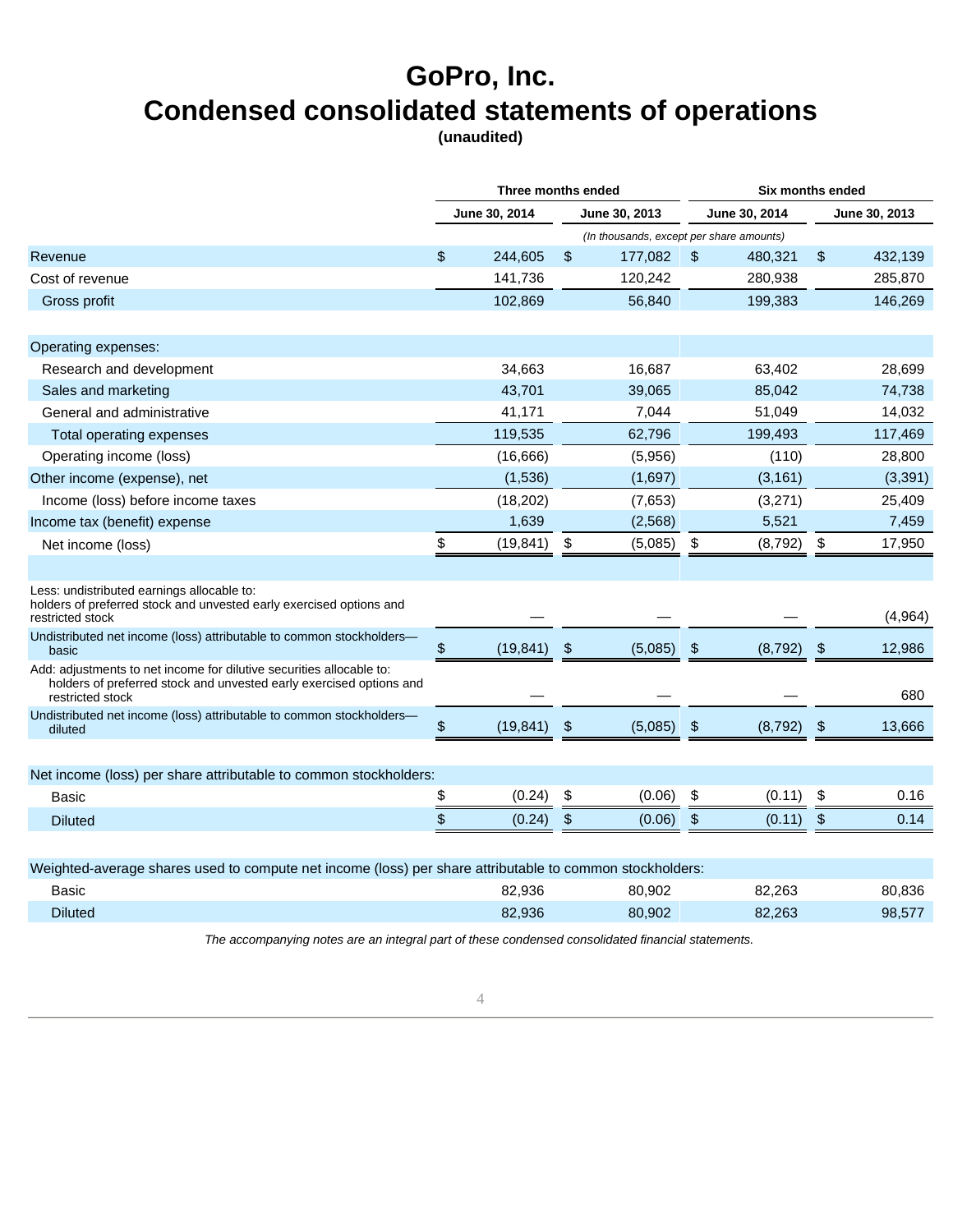# **GoPro, Inc. Condensed consolidated statements of cash flows**

**(unaudited)** 

**Six months ended** 

|                                                                                                    | June 30, 2014  |      | June 30, 2013 |
|----------------------------------------------------------------------------------------------------|----------------|------|---------------|
|                                                                                                    | (In thousands) |      |               |
| Cash flows from operating activities:                                                              |                |      |               |
| Net income (loss)                                                                                  | \$<br>(8, 792) | - \$ | 17,950        |
| Adjustments to reconcile net income (loss) to net cash provided by (used in) operating activities: |                |      |               |
| Depreciation and amortization                                                                      | 7,988          |      | 5,416         |
| Deferred taxes                                                                                     | (799)          |      | (1,028)       |
| Excess tax benefit from stock-based compensation                                                   | (20, 836)      |      | (20)          |
| Stock-based compensation                                                                           | 38,230         |      | 4,627         |
| Provision for doubtful accounts                                                                    | 246            |      | 293           |
| Provision for inventory obsolescence                                                               | 1,316          |      | 2,939         |
| Loss on disposals of fixed assets and other                                                        | 298            |      | 759           |
| Changes in operating assets and liabilities:                                                       |                |      |               |
| Accounts receivable, net                                                                           | 73,193         |      | 26,020        |
| Inventory                                                                                          | 30,301         |      | (51, 590)     |
| Prepaids and other assets                                                                          | (39, 504)      |      | (9,786)       |
| Accounts payable and accrued liabilities                                                           | (75, 270)      |      | 2,607         |
| Deferred revenue                                                                                   | 378            |      | (1, 427)      |
| Net cash provided by (used in) operating activities                                                | 6,749          |      | (3, 240)      |
|                                                                                                    |                |      |               |
| Cash flows from investing activities:                                                              |                |      |               |
| Capital expenditures                                                                               | (12, 657)      |      | (7, 872)      |
| Proceeds from sale of property and equipment                                                       | 288            |      |               |
| Cash paid for acquisition                                                                          | (3,200)        |      |               |
| Net cash used in investing activities                                                              | (15, 569)      |      | (7, 872)      |
|                                                                                                    |                |      |               |
| Cash flows from financing activities:                                                              |                |      |               |
| Proceeds from issuance of common stock                                                             | 1,429          |      | 137           |
| Excess tax benefit from stock-based compensation                                                   | 20,836         |      | 20            |
| Payment of debt issuance costs and deferred public offering costs                                  | (3,056)        |      | (232)         |
| Purchase of shares and net exercise of stock options                                               | (920)          |      |               |
| Issuance of debt                                                                                   |                |      | 15,000        |
| Repayment of debt                                                                                  | (6,000)        |      | (13,000)      |
| Net cash provided by financing activities                                                          | 12,289         |      | 1,925         |
| Net increase (decrease) in cash and cash equivalents                                               | 3,469          |      | (9, 187)      |
| Cash and cash equivalents at beginning of period                                                   | 101,410        |      | 36,485        |
| Cash and cash equivalents at end of period                                                         | \$<br>104,879  | \$   | 27,298        |
|                                                                                                    |                |      |               |
| Non-cash investing and financing activities:                                                       |                |      |               |
| Purchases of property and equipment included in accounts payable and accrued liabilities           | \$<br>5,803    | \$   | 2,076         |
| Deferred public offering costs included in accounts payable and accrued liabilities                | 2,204          |      | 366           |
| Exercise of selling stockholder options                                                            | 1,709          |      |               |
|                                                                                                    |                |      |               |

The accompanying notes are an integral part of these condensed consolidated financial statements.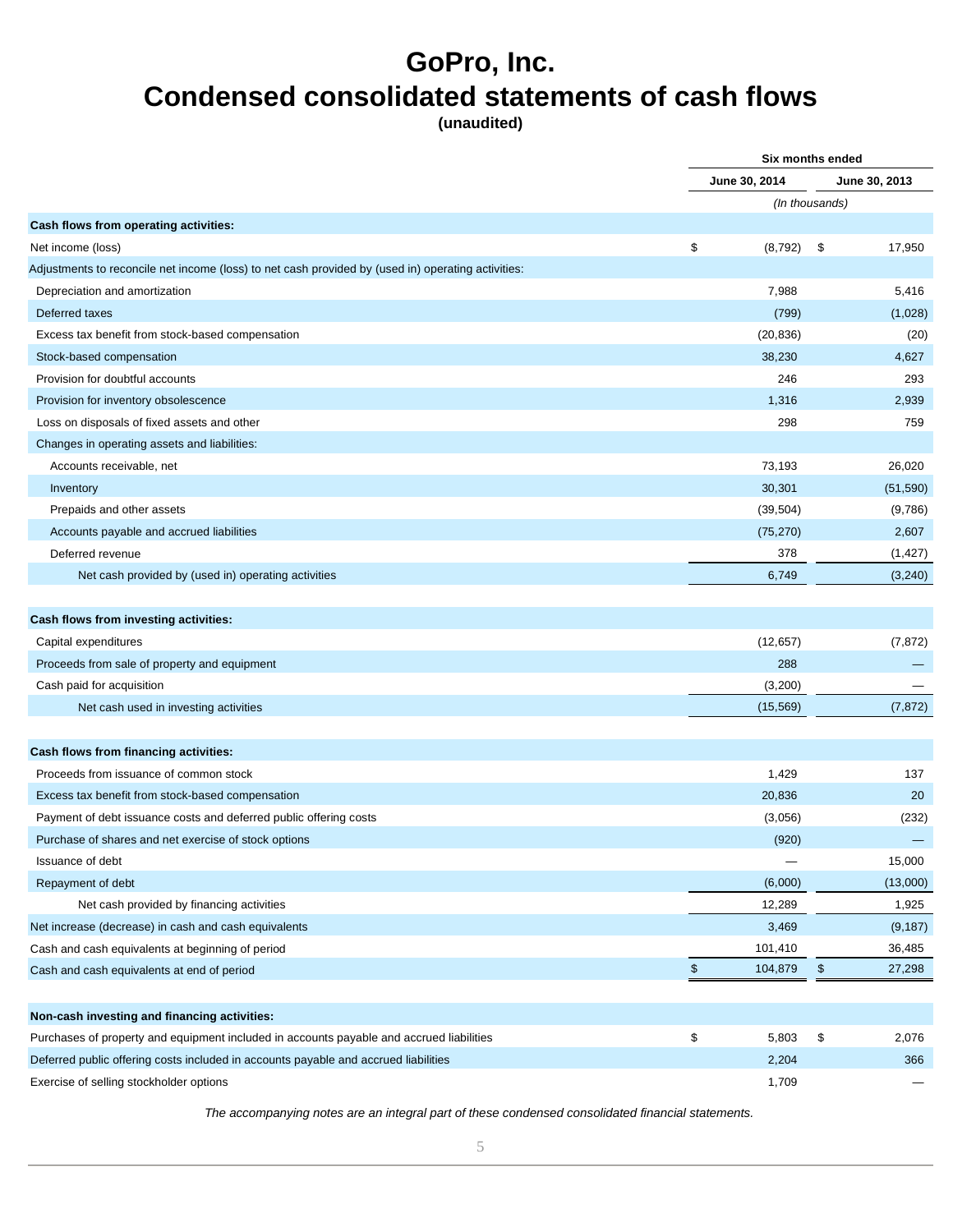**(unaudited)** 

### **1. Business overview**

GoPro, Inc. (GoPro or the Company) was incorporated as Woodman Labs, Inc. in California on February 14, 2004 as an S Corporation. The Company produces mountable and wearable cameras and accessories, which the Company refers to as capture devices. The Company's products are sold globally through retailers, wholesale distributors and on the Company's website. The Company's corporate headquarters are located in San Mateo, California with additional offices in Hong Kong and Shenzhen, China and Munich, Germany.

The Company completed its initial public offering (IPO) of common stock on July 1, 2014 in accordance with the Securities Act of 1933, as amended. The Company sold 8,900,000 shares and certain of its stockholders sold 11,570,000 shares, including 2,670,000 shares for the underwriters' option to purchase additional shares. The shares were sold at an initial public offering price of \$24.00 per share for net proceeds of \$200.8 million to the Company, after deducting underwriting discounts and commissions. See Note 13, Subsequent Events for additional information.

### **2. Basis of presentation and Summary of Significant Accounting Policies**

The Company's fiscal year ends on December 31, and its fiscal quarters end on March 31, June 30 and September 30.

The accompanying unaudited condensed consolidated financial statements have been prepared in accordance with United States generally accepted accounting principles (GAAP) for interim financial information and with the instructions to Form 10-Q and Article 10 of Regulation S-X. Accordingly, they do not include all of the information and footnotes required by GAAP for complete financial statements. In the opinion of management, all adjustments (consisting of normal recurring adjustments) considered necessary to present fairly the financial position of the Company and its results of operations and cash flow for the interim periods presented have been included. Operating results for the six months ended June 30, 2014 are not necessarily indicative of the results that may be expected for the year ending December 31, 2014, for any other interim period or for any other future year.

The condensed consolidated balance sheet at December 31, 2013 has been derived from the audited financial statements at that date, but does not include all of the disclosures required by GAAP. The accompanying condensed consolidated financial statements should be read in conjunction with the consolidated financial statements and notes thereto contained in the Company's prospectus filed with the Securities and Exchange Commission (SEC) on June 26, 2014.

There have been no significant changes in the Company's accounting policies from those disclosed in its prospectus filed with the SEC on June 26, 2014.

### **Principles of consolidation**

These consolidated financial statements include all the accounts of the Company and its wholly-owned subsidiaries. Unless otherwise specified, references to the Company are references to GoPro, Inc. and its consolidated subsidiaries. All intercompany balances and transactions have been eliminated upon consolidation.

#### **Use of estimates**

The preparation of financial statements in accordance with GAAP requires management to make estimates and assumptions that affect the amounts reported and disclosed in the Company's consolidated financial statements and accompanying notes. The Company regularly evaluates estimates and assumptions related to its allowance for doubtful accounts, stock-based compensation, inventory valuation, warranty liabilities, sales returns, web-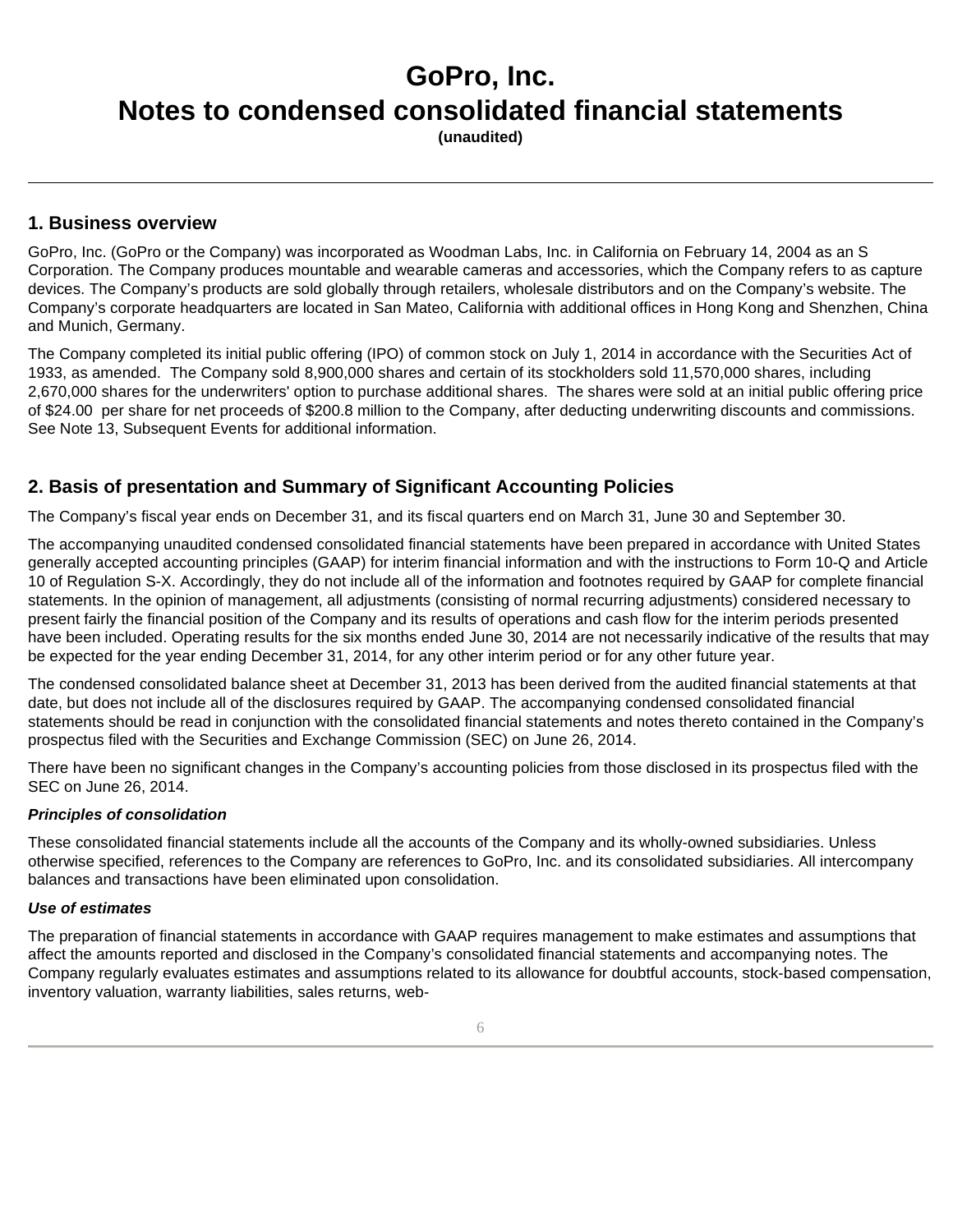**(unaudited)** 

based sale deliveries at period-end, implied post contract support and marketing allowances, the valuation and useful life evaluation of acquired intangibles, the valuation of deferred income tax assets and uncertain tax positions. The Company bases its estimates and assumptions on historical experience and on various other factors that it believes to be reasonable under the circumstances, the results of which form the basis for making judgments about the carrying values of assets and liabilities that are not readily apparent from other sources. The actual results experienced by the Company may differ materially and adversely from management's estimates. To the extent there are material differences between the estimates and the actual results, future results of operations will be affected.

### **Recent accounting pronouncements**

On May 28, 2014, the Financial Accounting Standards Board (FASB) issued a new accounting standard update on revenue from contracts with customers, which supercedes the revenue recognition requirements in Topic 605, Revenue Recognition, and most industry-specific guidance throughout the Industry Topics of the Codification. The new guidance adheres to the core principle that an entity should recognize revenue to depict the transfer of promised goods or services to customers in an amount that reflects the consideration to which the entity expects to be entitled in exchange for those goods or services. To achieve this principle, the new guidance lists five steps that entities should follow, including identifying the contract with a customer, identifying the performance obligations in the contract, determining the transaction price, allocating the transaction price to the performance obligations in the contract and recognizing revenue when the entity satisfies a performance obligation. The new guidance becomes effective for the Company on January 1, 2017, with retrospective application permitted. Early application is not permitted. The Company is currently assessing the impact of this new guidance.

In June 2014, the FASB issued a new accounting standard update on the accounting for share-based payments when the terms of an award provide that a performance target could be achieved after the requisite service period. The amendments require that a performance target that affects vesting and that could be achieved after the requisite service period be treated as a performance condition. Compensation cost should be recognized in the period in which it becomes probable that the performance target will be achieved and should represent the compensation cost attributable to the period(s) for which the requisite service has already been rendered. The new guidance becomes effective for the Company on January 1, 2016, with early adoption is permitted. The Company does not believe the adoption of this guidance will have a material impact on its Condensed Consolidated Financial Statements.

### **Correction of error**

During the preparation of the accompanying condensed consolidated financial statements, the Company determined that within the consolidated statement of cash flows previously disclosed for the quarter ended March 31, 2014, net cash provided by operating activities was understated by \$3.2 million and net cash used for investing activities was understated by the same amount. The Company has properly presented its condensed consolidated statement of cash flows for the six month period ended June 30, 2014 and determined that this revision is not material to prior periods.

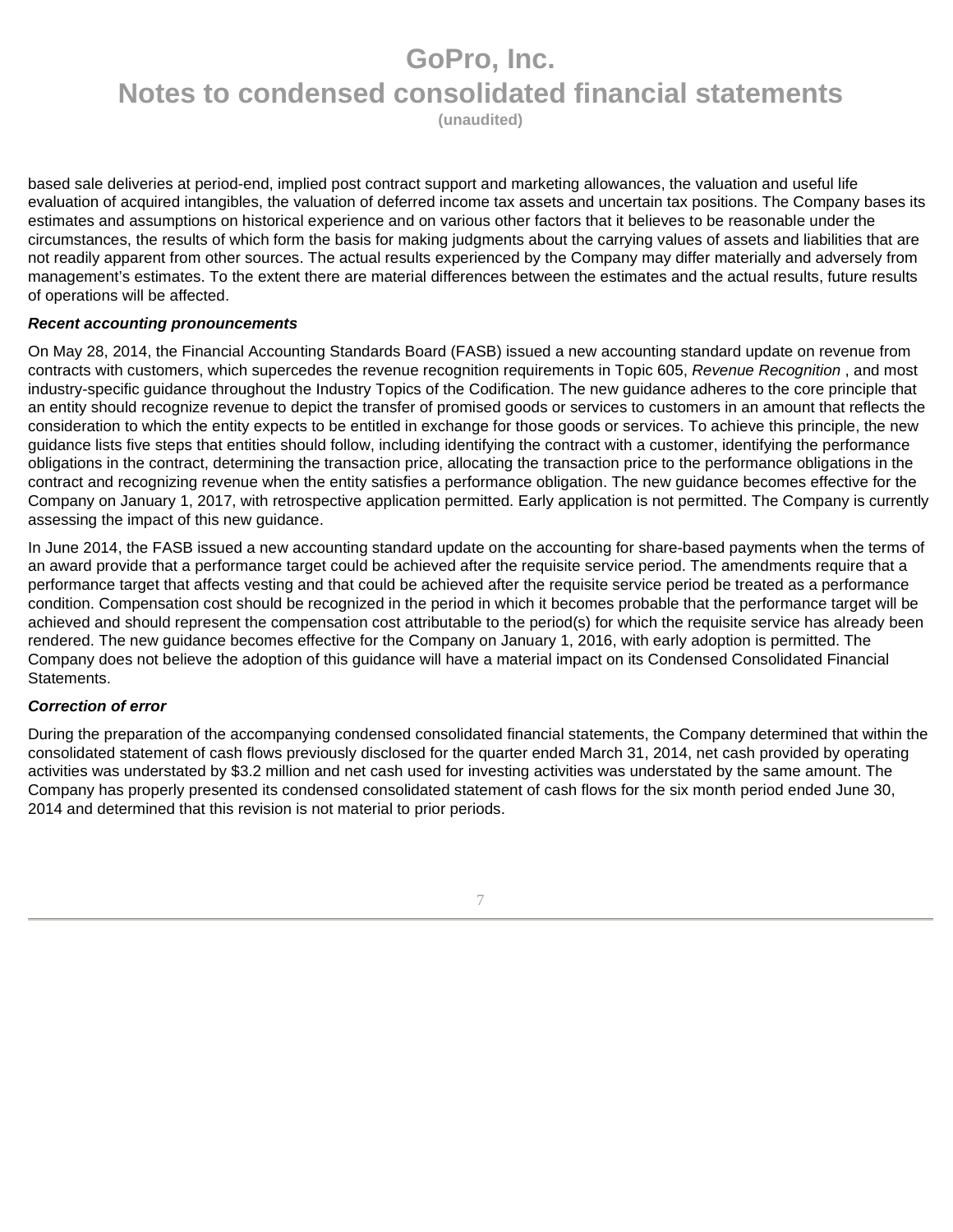**(unaudited)** 

### **3. Balance sheet components**

**Inventory, net.** Inventory, net consisted of the following:

| (in thousands)       | <b>June 30,</b><br>2014 | December 31,<br>2013 |
|----------------------|-------------------------|----------------------|
| <b>Components</b>    | 3.754                   | 8,000                |
| Finished goods       | 76.622                  | 103,994              |
| Total inventory, net | 80.376                  | 111,994              |

**Prepaid expenses and other current assets.** Prepaid expenses and other current assets consisted of the following:

| (in thousands)                                  | <b>June 30.</b><br>2014 |   | December 31,<br>2013 |
|-------------------------------------------------|-------------------------|---|----------------------|
| Prepaid expenses                                | 28,239                  | S | 3,830                |
| Non-trade receivables                           | 19,963                  |   | 144                  |
| Current deferred tax assets                     | 14,984                  |   | 15,173               |
| Other current assets                            | 2.223                   |   | 2,820                |
| Total prepaid expenses and other current assets | 65.409                  |   | 21,967               |

**Property and equipment, net.** Property and equipment, net consisted of the following:

| (in thousands)                               | Useful life (in<br>years) | <b>June 30.</b><br>2014 |    | December 31,<br>2013 |
|----------------------------------------------|---------------------------|-------------------------|----|----------------------|
| Leasehold improvements                       | $3 - 7$                   | \$<br>22,247            | -S | 20,111               |
| Computers, software, equipment and furniture | $2 - 7$                   | 19,697                  |    | 11,988               |
| <b>Tooling</b>                               | $1 - 4$                   | 11,317                  |    | 8,799                |
| Tradeshow equipment and other                | $2 - 5$                   | 3.759                   |    | 3,469                |
| Construction in progress                     |                           | 2,650                   |    | 2,151                |
|                                              |                           | 59,670                  |    | 46,518               |
| Less: Accumulated depreciation               |                           | (20, 731)               |    | (14, 407)            |
|                                              |                           | 38,939                  | \$ | 32,111               |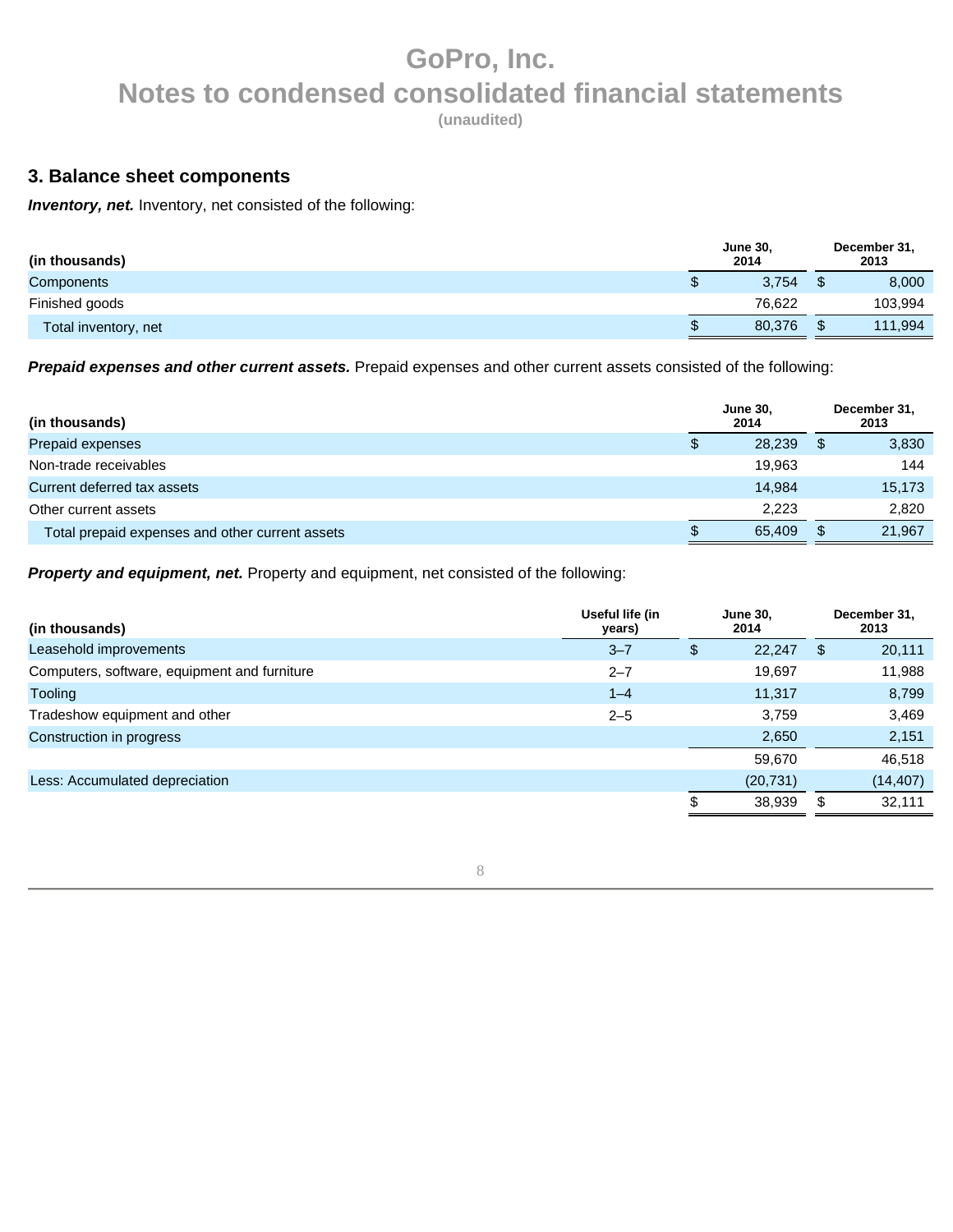**(unaudited)** 

### **Intangible Assets.** I ntangible asset balances are presented below:

|                         | June 30, 2014                                      |       |    |         |  |       |                                        |  |
|-------------------------|----------------------------------------------------|-------|----|---------|--|-------|----------------------------------------|--|
| (in thousands)          | Accumulated<br><b>Net</b><br>amortization<br>Gross |       |    |         |  |       | remaining<br>useful life<br>(in years) |  |
| Developed technology    | \$.                                                | 5,330 | \$ | (2,961) |  | 2,369 | 2.7                                    |  |
| Other intangible assets |                                                    | 1,160 |    | (819)   |  | 341   | 1.6                                    |  |
|                         |                                                    | 6,490 |    | (3,780) |  | 2,710 |                                        |  |

|                         |    | Weighted<br>average<br>remaining            |  |              |            |     |  |                           |  |
|-------------------------|----|---------------------------------------------|--|--------------|------------|-----|--|---------------------------|--|
| (in thousands)          |    | <b>Accumulated</b><br>Gross<br>amortization |  |              | <b>Net</b> |     |  | useful life<br>(in years) |  |
| Developed technology    | \$ | 5,330                                       |  | $(2,517)$ \$ | 2,813      | 3.2 |  |                           |  |
| Other intangible assets |    | 1.160                                       |  | (703)        | 457        | 2.0 |  |                           |  |
|                         | S  | 6,490                                       |  | (3,220)      | 3,270      |     |  |                           |  |

The estimated future amortization expense of acquired intangible assets to be charged to cost of revenue and operating expenses after June 30, 2014, is as follows:

| (in thousands)                   | Cost of<br>revenue | Operating<br>expenses | <b>Total</b> |
|----------------------------------|--------------------|-----------------------|--------------|
| <b>Years ending December 31,</b> |                    |                       |              |
| 2014 (remaining 6 months)        | \$<br>444          | 107                   | \$<br>551    |
| 2015                             | 888                | 197                   | 1,085        |
| 2016                             | 888                | 22                    | 910          |
| 2017                             | 149                |                       | 149          |
|                                  | \$<br>2,369        | 326                   | 2,695        |

**Other long-term assets.** Other long-term assets consisted of the following:

| (in thousands)                          |   | <b>June 30.</b><br>2014 |      | December 31,<br>2013 |
|-----------------------------------------|---|-------------------------|------|----------------------|
| POP displays                            | S | 19,077                  | - \$ | 22,379               |
| Deposits                                |   | 4,999                   |      | 2,698                |
| Long-term licenses                      |   | 4,000                   |      | 4,000                |
| Long-term deferred tax assets and other |   | 2.320                   |      | 1,683                |
| Deferred public offering costs          |   | 6.166                   |      | 1,395                |
| Total other long-term assets            |   | 36,562                  |      | 32.155               |

Deferred public offering costs consist principally of legal, accounting and other fees incurred through the balance sheet date that are directly related to the Company's IPO and will be recorded against the proceeds received from the sale of the common stock. As of December 31, 2013 and June 30, 2014, \$0.4 million and \$2.2 million , respectively, of deferred public offering costs were included in accounts payable and accrued liabilities.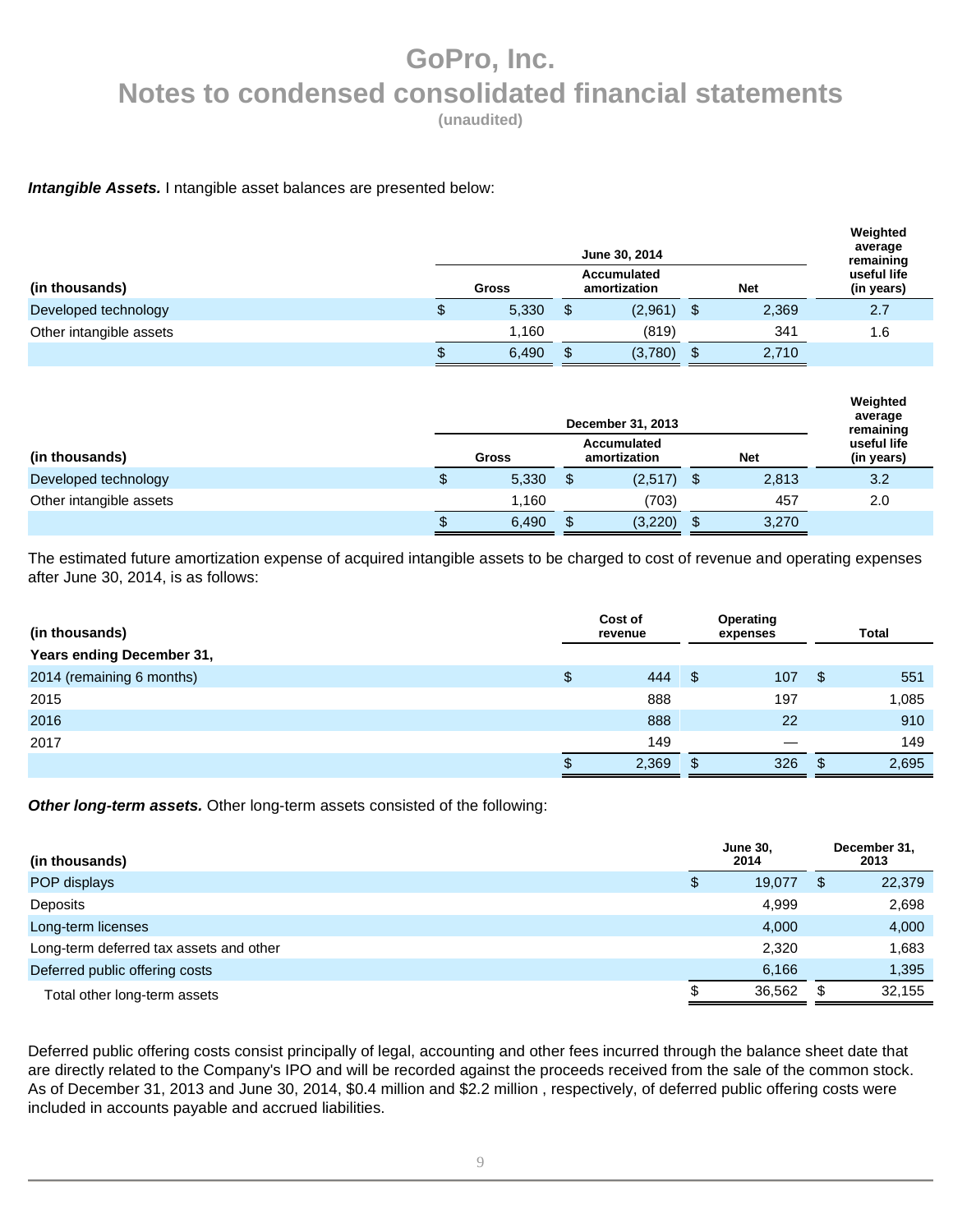**(unaudited)** 

### **Accrued liabilities.** Accrued liabilities consisted of the following:

| (in thousands)               | <b>June 30,</b><br>2014 |      | December 31,<br>2013 |
|------------------------------|-------------------------|------|----------------------|
| Accrued payables             | \$<br>39,778            | - \$ | 49,975               |
| Employee related liabilities | 12,571                  |      | 11,932               |
| Customer deposits            | 1,736                   |      | 1,316                |
| Warranty liability           | 4,512                   |      | 3,691                |
| Taxes payable                | 11,211                  |      | 7,766                |
| Accrued sponsorship expense  | 2,191                   |      | 2,909                |
| Accrued sales incentives     | 3,579                   |      | 4,909                |
| Sales commissions            | 1.608                   |      | 2,454                |
| Other                        | 1,633                   |      | 1,439                |
| Total accrued liabilities    | \$<br>78,819            | \$   | 86,391               |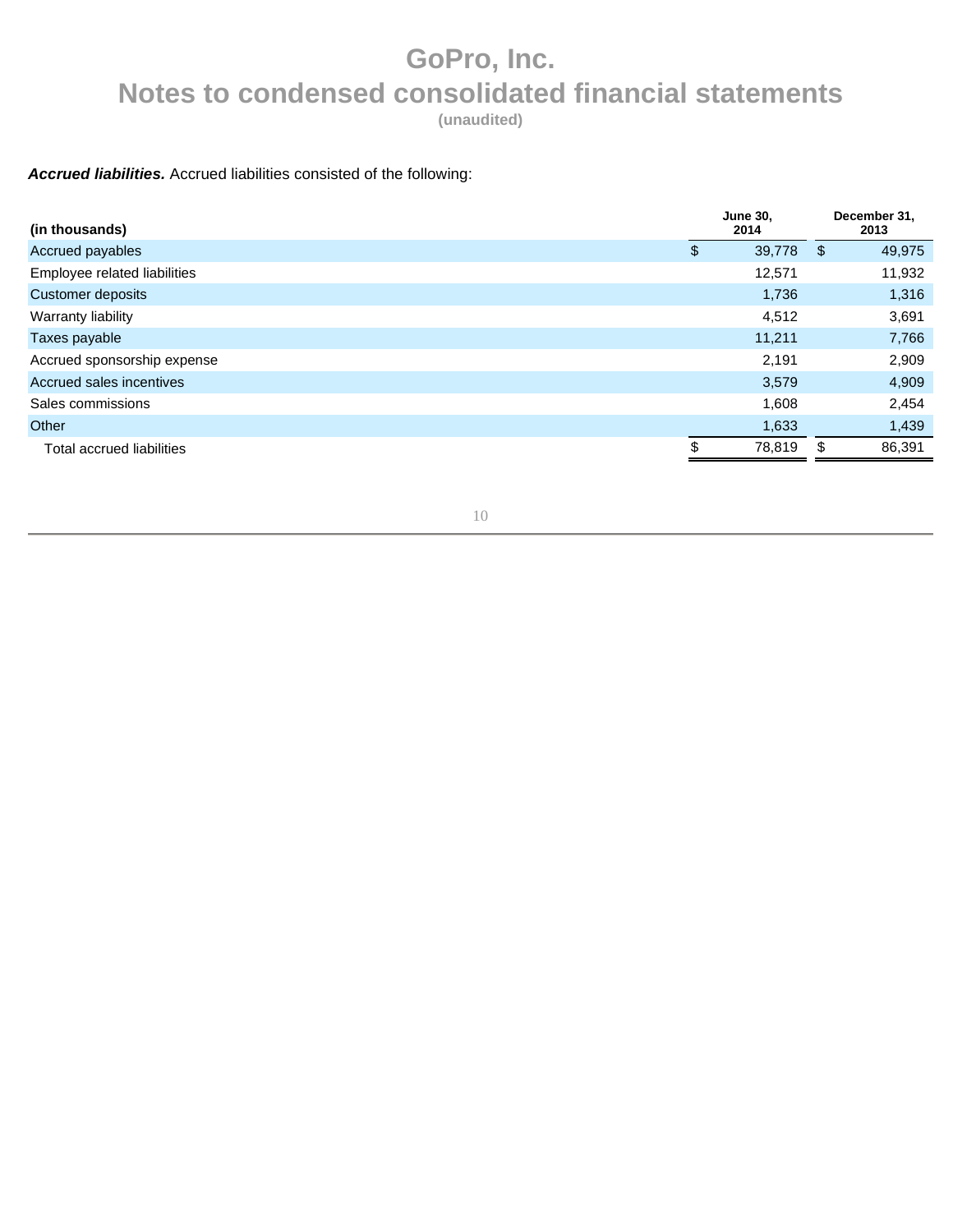**(unaudited)** 

### **4. Redeemable convertible preferred stock**

At December 31, 2013 and June 30, 2014, there were 36,000,000 shares of Series A preferred stock authorized and 30,523,036 of Series A preferred stock issued and outstanding. Concurrent with the close of the IPO on July 1, 2014, all shares of Series A preferred stock were converted into Class B common stock. Prior to the conversion to Class B common stock, and after giving effect to the Reclassification (defined in Note 5 below), the Series A preferred stock had the following terms:

### **Conversion**

Each share of Series A preferred stock is convertible, at the option of the holder, into shares of Class B common stock at a rate of 1-for-1. The conversion of all outstanding Series A preferred stock will occur in connection with the closing of an initial public offering, provided the aggregate offering price equals or exceeds \$50.0 million .

### **Voting rights**

The holders of shares of the Company's Series A preferred stock vote equally with shares of Class B common stock on an as-if converted to common stock basis on all matters, including the election of directors.

### **Dividend rights**

The holders of each Series A share are entitled to receive any noncumulative dividends on an equal basis with common stock, when and if declared by the Board of Directors of the Company (Board).

### **Redemption rights**

In the event of any liquidation, dissolution, or winding up of the Company, whether voluntary or involuntary, the Company is required to redeem shares of Series A preferred stock at the original issue price of \$2.53 per share plus any noncumulative dividends declared by the Board. If the holders have not previously exercised the rights granted to them, the Series A preferred stock is redeemable within 365 days after July 1, 2017, subject to a majority vote of the then outstanding Series A preferred shares. As the redemption events described above could occur and are not solely within the Company's control, all shares of preferred stock have been presented outside of permanent equity.

On December 19, 2012, certain Series A stockholders exercised their conversion right and converted 4,211,303 shares of Series A preferred stock to common stock to participate in a common share sale transaction between the Company's principal stockholder and a new investor pursuant to the pre-existing tag-along right. On December 20, 2012, the Series A preferred stock was modified to eliminate an 8% cumulative dividend and to extend the redemption date to July 2017. The 8% cumulative dividend had been accreted using the effective interest method from the time of issue through February 28, 2016, until the 8% cumulative dividend was eliminated on December 20, 2012. The Company recorded preferred stock dividend accretion of \$4.2 million and \$3.4 million in the years ended December 31, 2012 and 2011, respectively. On December 21, 2012, a dividend of \$1.05 per share was declared and paid to holders of common and preferred stock totaling \$117.4 million . The dividend payment to the preferred stockholders represented a settlement of accumulated dividends to date, prepayments of future cumulative dividends and participation in additional dividends paid to common stockholders as contractually provided for. The cash dividend was reflected first as a reduction to preferred stock to the extent that such dividend payments were accreted, with any cash paid in excess of this amount recorded as a reduction of retained earnings until exhausted, then as a reduction of additional paid-in-capital until exhausted, and then as accumulated deficit.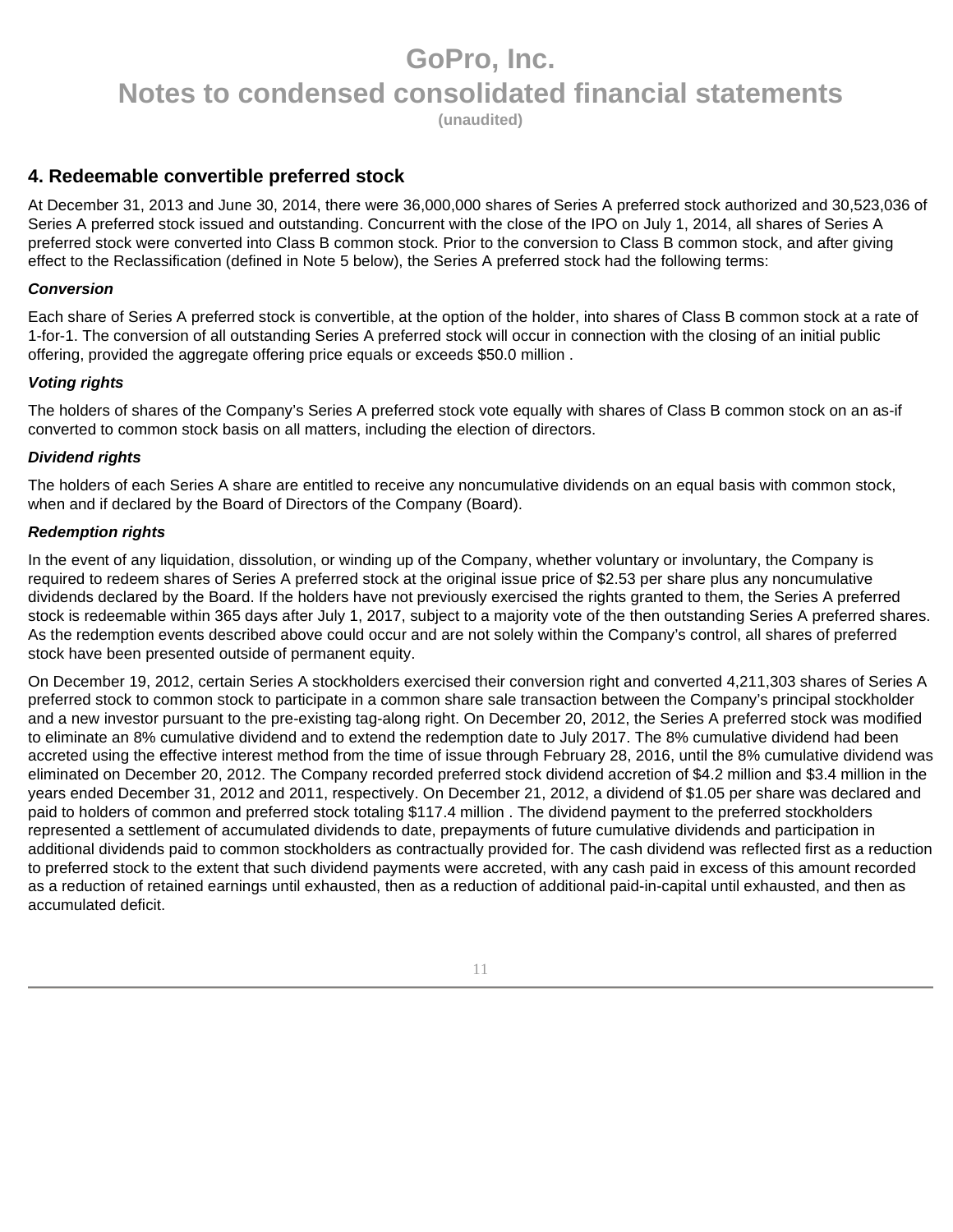**(unaudited)** 

### **5. Common stock and stock-based compensation**

### **Common stock**

At December 31, 2013, the Company had 150,000,000 shares of common stock authorized for issuance and 81,420,040 shares issued and outstanding. On June 20, 2014, the Company filed a Restated Certificate of Incorporation to establish two classes of authorized common stock (Reclassification): Class A common stock and Class B common stock. As a result of the Reclassification, all outstanding shares of common stock were converted into shares of Class B common stock. At June 30, 2014, the Company had 150,000,000 shares of Class A common stock authorized and 150,000,000 shares of Class B common stock authorized. At June 30, 2014, 86,177,848 shares of Class B stock were issued and outstanding and no shares of Class A stock were issued and outstanding.

The Company had the following shares of common stock reserved for issuance upon the exercise or vesting of equity instruments:

| (in thousands)                                                       | <b>June 30,</b><br>2014 | December 31,<br>2013 |
|----------------------------------------------------------------------|-------------------------|----------------------|
| Stock options outstanding                                            | 27,294                  | 26,724               |
| Restricted stock units outstanding                                   | 3.820                   | 270                  |
| Stock options, restricted stock and RSUs available for future grants | 13.821                  | 1,306                |
|                                                                      | 44.935                  | 28,300               |

### **Equity incentive plans**

### **2010 Equity Incentive Plan**

In August 2010, the Board approved the adoption of the 2010 Equity Incentive Plan (2010 EIP). As amended, the 2010 EIP permitted the Company to grant up to 40,920,000 shares of the Company's common stock. The 2010 EIP provides for the grant of incentive and nonqualified stock options, restricted stock, restricted stock units (RSUs) and stock appreciation rights to employees, non-employee directors and consultants of the Company. All shares that were cancelled, forfeited or expired in accordance with the terms of the 2010 EIP were returned to the plan and became available for grant in conjunction with the issuance of new stock awards. Following the Reclassification, all shares subject to the 2010 EIP were Class B common stock. The 2010 EIP terminated with the establishment of the 2014 Equity Incentive Plan (2014 EIP), and no further grants were issued out of the 2010 EIP following termination, though outstanding awards under the 2010 EIP at the time of the plan's termination remained outstanding in accordance with their terms.

#### **2014 Equity Incentive Plan**

In June 2014, the Board approved the adoption of the 2014 EIP, which became effective on June 26, 2014. The 2014 EIP permits the Company to grant up to 13,809,488 shares of the Company's Class A common stock, which includes 339,259 shares of Class B common stock previously reserved but unissued under the 2010 EIP that became available for issuance as Class A common stock under the 2014 EIP. The share reserve may also increase to the extent that outstanding awards under the 2010 EIP expire or terminate unexercised.

The 2014 EIP will terminate in 2024, unless sooner terminated by the board of directors. The 2014 EIP provides for the grant of incentive and nonqualified stock options, restricted stock, RSUs, stock appreciation rights and performance awards to employees, non-employee directors and consultants of the Company. All shares that are cancelled, forfeited or expired are returned to the 2014 EIP and are available for grant in conjunction with the issuance of new stock awards.

The Board oversees the administration of the Company's equity plans and generally determines eligibility, vesting schedules and other terms for awards granted under the plans. Stock options under the 2014 EIP have a maximum contractual term of not more than ten years from the date of grant and are generally exercisable upon vesting. Vesting generally occurs over four years and becomes exercisable at the rate of 25% on the first anniversary of the date of grant and ratably on a monthly basis over the remaining 36 -month period thereafter. Awards that provide for early exercise are subject to repurchase upon the termination of services prior to vesting.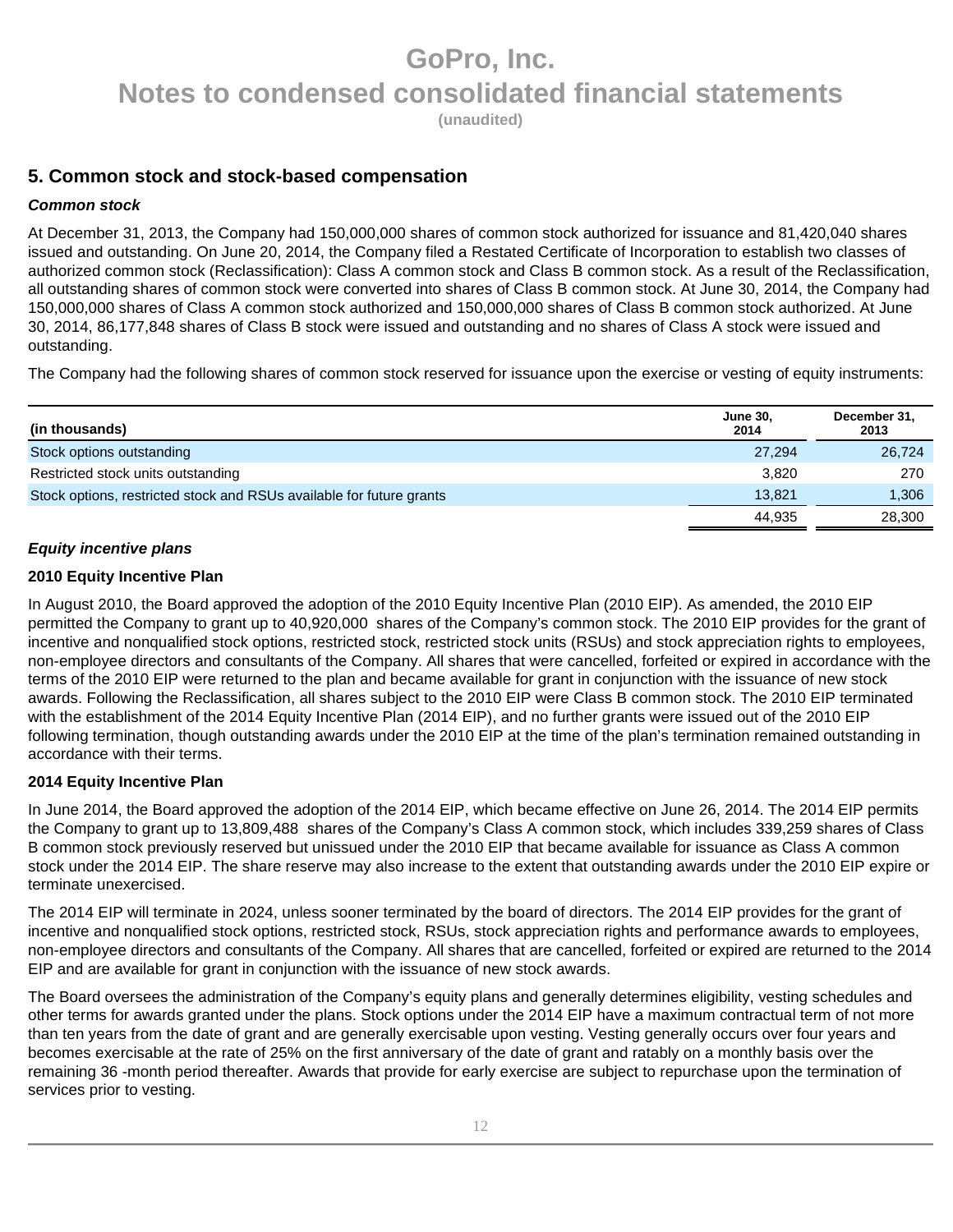**(unaudited)** 

The exercise price of stock options must generally be at least 100% of the fair value of the Company's Class A common stock based on the closing price of the shares on the date of grant.

#### **Employee Stock Purchase Plan**

Concurrent with the effectiveness of the Company's registration statement on Form S-1 on June 26, 2014, the Company's 2014 Employee Stock Purchase Plan (ESPP) became effective. The ESPP allows eligible employees to purchase shares of the Company's Class A common stock at a discount through payroll deductions of up to 15% of their eligible compensation, subject to any plan limitations. The ESPP generally provides for six -month offering periods, and at the end of each offering period, employees are able to purchase shares at 85% of the lower of the fair market value of the Company's Class A common stock on the first trading day of the offering period or on the last day of the offering period.

### **Stock option activity**

A summary of the Company's stock option activity and related information is as follows:

|                                                  | <b>Options outstanding</b> |                |                                           |    |                                                     |    |                                                                              |                                                                        |                |                                                |
|--------------------------------------------------|----------------------------|----------------|-------------------------------------------|----|-----------------------------------------------------|----|------------------------------------------------------------------------------|------------------------------------------------------------------------|----------------|------------------------------------------------|
| (shares in thousands)                            | <b>Shares</b>              |                | Weighted-<br>average<br>exercise<br>price |    | Weighted-<br>average<br>grant<br>date fair<br>value |    | <b>Total intrinsic</b><br>value of<br>options<br>exercised<br>(in thousands) | Weighted-<br>average<br>remaining<br>contractual<br>term<br>(in years) |                | Aggregate<br>intrinsic value<br>(in thousands) |
| Outstanding at December 31, 2013:                | 26,724                     | \$             | 2.47                                      |    |                                                     |    |                                                                              | 7.55                                                                   | \$             | 367,395                                        |
| Granted                                          | 4,635                      |                | 17.57                                     | \$ | 9.35                                                |    |                                                                              |                                                                        |                |                                                |
| Exercised                                        | (3,835)                    |                | 0.88                                      |    |                                                     | \$ | 80,108                                                                       |                                                                        |                |                                                |
| Forfeited/Cancelled                              | (230)                      |                | 11.58                                     |    |                                                     |    |                                                                              |                                                                        |                |                                                |
| Outstanding at June 30, 2014:                    | 27,294                     | \$             | 5.18                                      |    |                                                     |    |                                                                              | 7.60                                                                   | $\mathfrak{S}$ | 965,340                                        |
| Exercisable at December 31, 2013                 | 20,605                     | \$             | 0.84                                      |    |                                                     |    |                                                                              | 7.26                                                                   | \$             | 316,812                                        |
| Vested and expected to vest at December 31, 2013 | 25,798                     | $\mathfrak{S}$ | 2.32                                      |    |                                                     |    |                                                                              | 7.52                                                                   | $\mathfrak{S}$ | 358,624                                        |
|                                                  |                            |                |                                           |    |                                                     |    |                                                                              |                                                                        |                |                                                |
| Exercisable at June 30, 2014                     | 18,594                     | \$             | 1.19                                      |    |                                                     |    |                                                                              | 6.90                                                                   | $\mathfrak{S}$ | 731,810                                        |
| Vested and expected to vest at June 30, 2014     | 26,076                     | \$             | 4.84                                      |    |                                                     |    |                                                                              | 7.54                                                                   | \$             | 931,254                                        |

The total fair value of stock options vested was \$1.5 million and \$2.3 million in the three months ended June 30, 2013 and June 30, 2014, respectively, and \$2.5 million and \$4.9 million in the six months ended June 30, 2013 and June 30, 2014, respectively.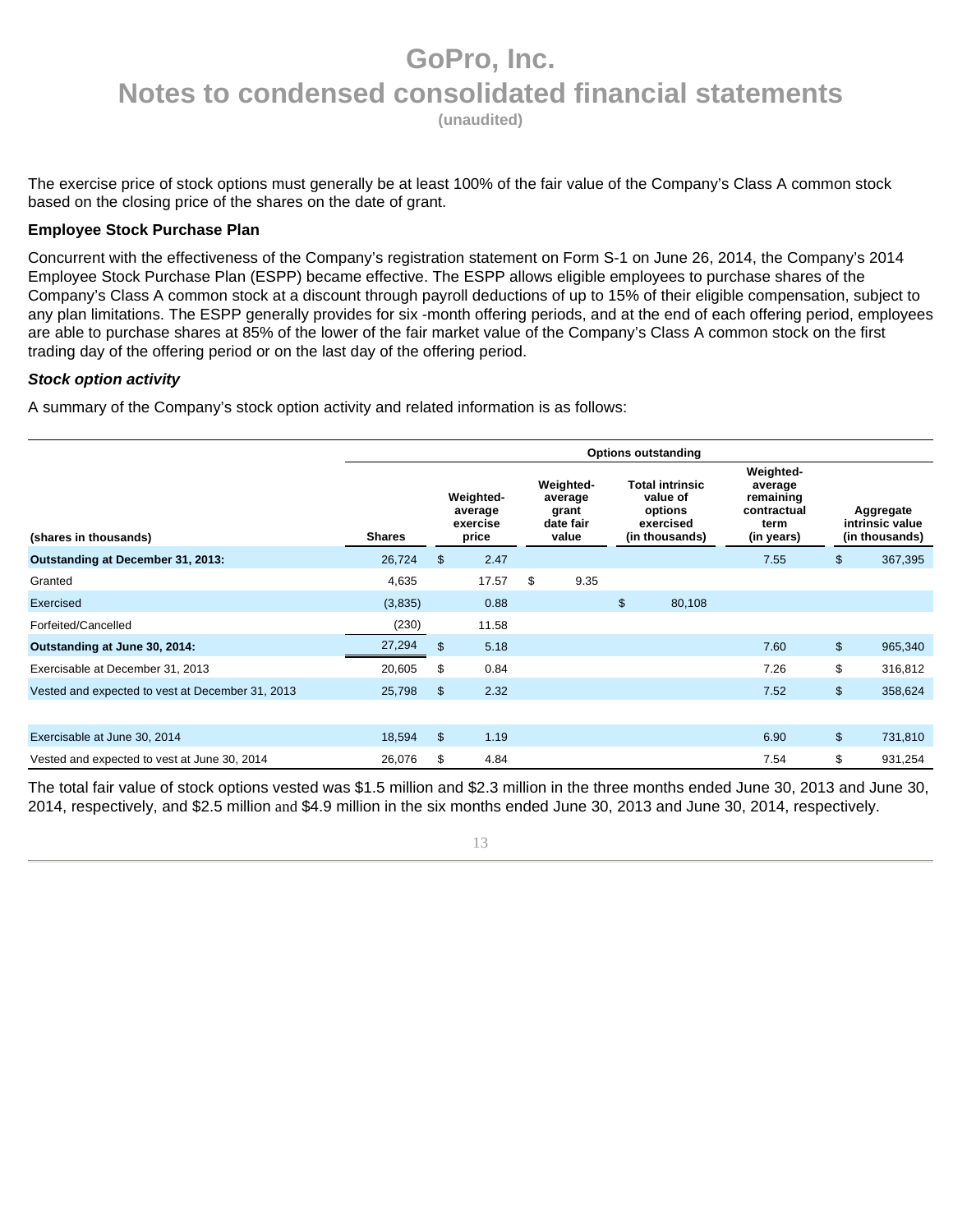**(unaudited)** 

#### The following is a further breakdown of the options outstanding and exercisable at June 30, 2014:

|                          | <b>Options outstanding</b>    |                                                                    |                         |                                       | <b>Options exercisable</b>    |               |                                       |  |
|--------------------------|-------------------------------|--------------------------------------------------------------------|-------------------------|---------------------------------------|-------------------------------|---------------|---------------------------------------|--|
| (options in thousands)   | <b>Options</b><br>outstanding | Weighted<br>average<br>remaining<br>contractual<br>life (in years) |                         | Weighted<br>average<br>exercise price | <b>Options</b><br>exercisable |               | Weighted<br>average<br>exercise price |  |
| Range of exercise prices |                               |                                                                    |                         |                                       |                               |               |                                       |  |
| $0.18 - 0.66$<br>\$      | 8,944                         | 6.62                                                               | $\sqrt[6]{\frac{1}{2}}$ | 0.62                                  | 8,736                         | $\frac{1}{2}$ | 0.62                                  |  |
| $0.76 - 0.76$            | 8,752                         | 6.97                                                               |                         | 0.76                                  | 8,133                         |               | 0.76                                  |  |
| $1.52 - 2.96$            | 1,795                         | 7.56                                                               |                         | 1.91                                  | 1,031                         |               | 1.86                                  |  |
| $8.30 - 8.30$            | 513                           | 8.30                                                               |                         | 8.30                                  | 218                           |               | 8.30                                  |  |
| 13.72-13.72              | 873                           | 8.65                                                               |                         | 13.72                                 | 294                           |               | 13.72                                 |  |
| 15.40-15.40              | 584                           | 8.94                                                               |                         | 15.40                                 | 171                           |               | 15.40                                 |  |
| 15.59-15.59              | 444                           | 9.15                                                               |                         | 15.59                                 | $\overline{1}$                |               | 15.59                                 |  |
| 16.19-16.19              | 797                           | 9.39                                                               |                         | 16.19                                 |                               |               |                                       |  |
| 16.22-16.22              | 1,125                         | 9.59                                                               |                         | 16.22                                 |                               |               |                                       |  |
| 16.39-16.39              | 651                           | 9.78                                                               |                         | 16.39                                 | 10                            |               | 16.39                                 |  |
| 18.40-18.40              | 2,816                         | 9.93                                                               |                         | 18.40                                 |                               |               |                                       |  |
| $$0.18 - 18.40$          | 27,294                        | 7.60                                                               | \$                      | 5.18                                  | 18,594                        | \$            | 1.19                                  |  |

The amount of unearned stock-based compensation currently estimated to be expensed with respect to unvested employee options at December 31, 2013 and June 30, 2014 was \$22.8 million and \$53.6 million , respectively. As of December 31, 2013 and June 30, 2014, the weighted-average period over which the unearned stock-based compensation is expected to be recognized was 1.0 year and 2.0 years , respectively. If there are any modifications or cancellations of the underlying unvested awards, the Company may be required to accelerate, increase or cancel any remaining unearned stock-based compensation expense. Future stockbased compensation expense will increase to the extent that the Company grants additional equity awards or assumes unvested equity awards in connection with acquisitions.

#### **Restricted stock**

The Company has granted restricted stock pursuant to the 2010 EIP. Restricted stock are share awards that, upon grant, the holder receives restricted shares of the Company's Class B common stock, subject to repurchase at the original issuance price upon termination of services prior to vesting. These repurchase terms are considered to be a forfeiture provision and do not result in mark-to-market accounting each reporting period. Restricted stock is legally issued and outstanding. However, restricted stock is only deemed outstanding for basic earnings per share computation purposes upon the lapse of the Company's right of repurchase.

#### **Early exercised stock options subject to repurchase**

The Company has granted options that provide the right to exercise unvested options for shares of restricted stock pursuant to the 2010 EIP. Restricted shares issued upon early exercise of stock options are legally issued and outstanding. However, these restricted shares are only deemed outstanding for basic earnings per share computation purposes upon the lapse of the Company's right of repurchase. Cash received from option holders for exercise of unvested options is treated as a refundable deposit shown as a liability on the accompanying condensed consolidated balance sheets, and reclassified to stockholders' equity (deficit) as the Company's repurchase right lapses.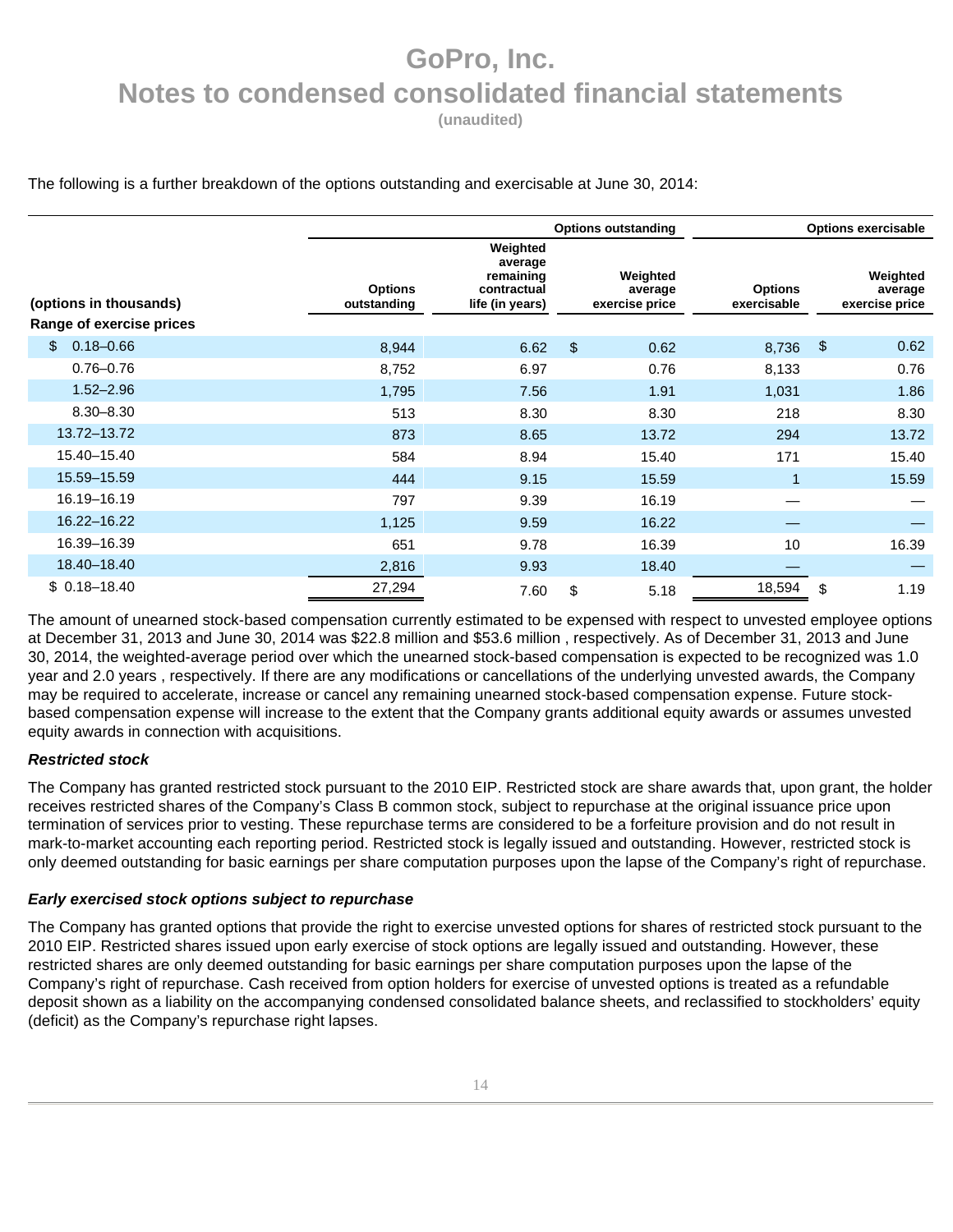**(unaudited)** 

The following table summarizes the activities of the Company's restricted stock and early-exercised stock options subject to repurchase:

| (in thousands except for weighted average grant date fair value) | <b>Shares</b> | Weighted-<br>average grant<br>date fair value | Aggregate<br>intrinsic value |
|------------------------------------------------------------------|---------------|-----------------------------------------------|------------------------------|
| Non-vested shares at December 31, 2013                           | 487           | 11.03                                         | 7,628                        |
| Granted                                                          |               |                                               |                              |
| Vested                                                           | (152)         |                                               |                              |
| Non-vested shares at June 30, 2014                               | 335           | 12.73                                         | 13.461                       |

The weighted average remaining vesting term for the restricted stock and unvested early-exercised stock options subject to repurchase as of December 31, 2013 and June 30, 2014 was 1.4 years and 1.3 years , respectively. The amount of unearned stock-based compensation currently estimated to be expensed with respect to unvested restricted stock and early-exercised stock options at December 31, 2013 and June 30, 2014 was \$7.4 million and \$7.2 million , respectively. The total fair value of vested restricted stock and early exercised stock options subject to repurchase was \$0.2 million and \$0.5 million in the three months ended June 30, 2013 and June 30, 2014, respectively, and \$0.3 million and \$1.1 million in the six months ended June 30, 2013 and June 30, 2014 respectively.

### **Restricted stock units**

RSUs are share awards that, upon vesting, will deliver to the holder shares of the Company's Class A common stock under the 2014 EIP or Class B common stock under the 2010 EIP. Typically, vesting of RSUs is subject to the employee's continuing service to the Company. The cost of these awards is determined using the fair value of the Company's common stock on the date of grant, and compensation is recognized on a straight-line basis over the requisite vesting period. The Company also issues RSUs with both a market condition and a service condition. The Company estimates the fair value of these market-based RSUs using a Monte Carlo valuation model on the date of grant.

The following table summarizes the activities of the Company's RSUs:

| (in thousands except for weighted average grant date fair value) | <b>Shares</b> |     | Weighted-<br>average grant<br>date fair value |
|------------------------------------------------------------------|---------------|-----|-----------------------------------------------|
| Non-vested shares at December 31, 2013                           | 270           | \$. | 1.52                                          |
| Granted                                                          | 5.050         |     | 16.66                                         |
| Vested                                                           | (1,500)       |     | 18.40                                         |
| Non-vested shares at June 30, 2014                               | 3.820         |     | 14.91                                         |

The balance as of June 30, 2014 included 3 million RSUs subject to a market condition. These RSUs were issued to the Chief Executive Officer (CEO) in the second quarter of fiscal 2014 and can be earned ratably over a period of three years , subject to the achievement of certain market condition milestones that were set by the Compensation Committee. The Company estimated the fair value of these shares using a Monte Carlo valuation model with the following weighted-average assumptions:

| Dividend yield                             | None    |
|--------------------------------------------|---------|
| Expected volatility                        | 50.9%   |
| Risk-free interest rate                    | 2.69%   |
| Expected term (years)                      | 10      |
| Grant date fair value of underlying shares | \$18.40 |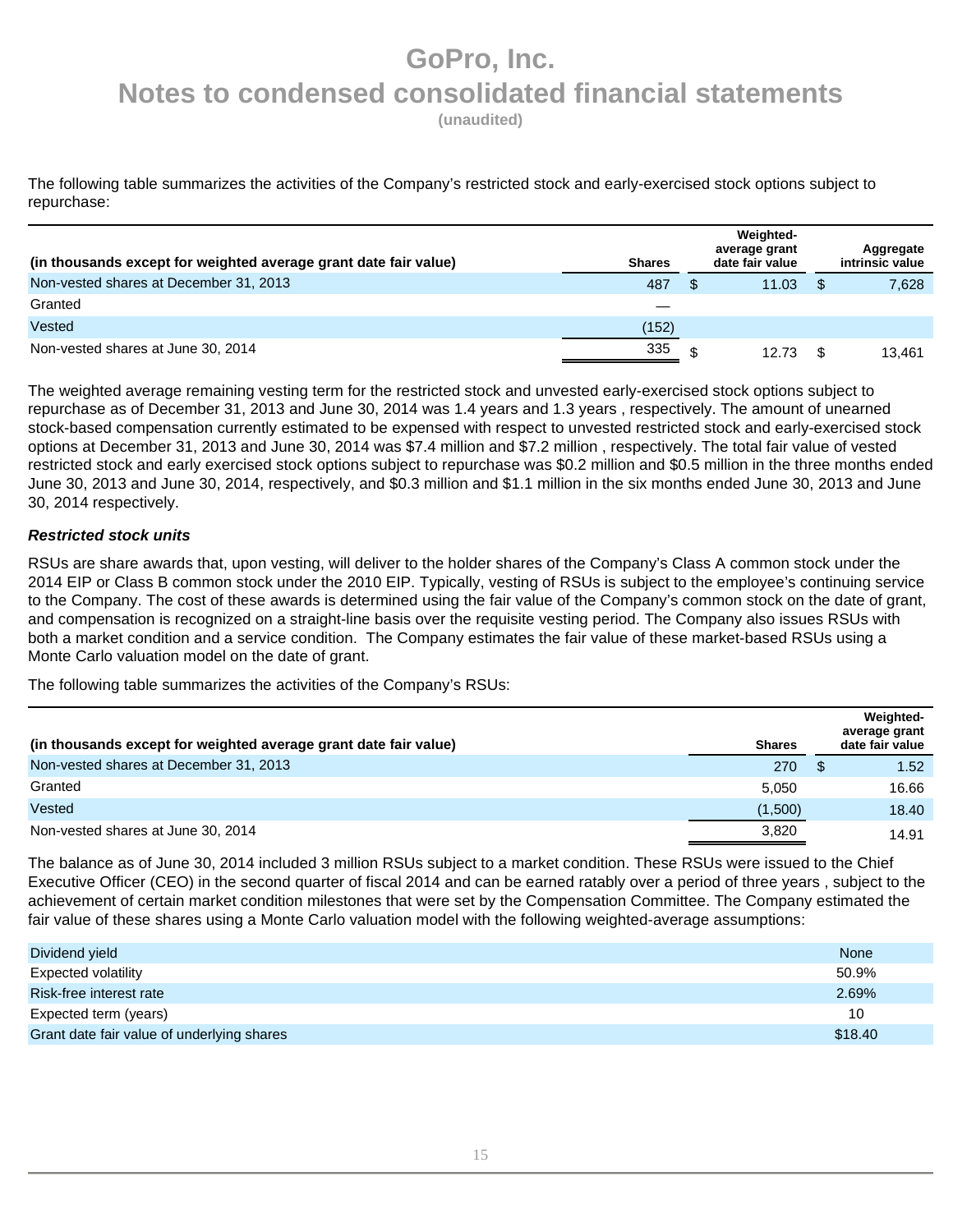**(unaudited)** 

The weighted average remaining vesting term for RSUs as of June 30, 2014 was 3.1 years . The amount of unearned stock-based compensation currently estimated to be expensed with respect to RSUs at December 31, 2013 and June 30, 2014 was \$4.7 million and \$54.7 million , respectively. The total fair value of RSUs vested in the three and six months ended June 30, 2014 was \$27.6 million .

#### **Sharing of proceeds from sale of securities**

During the development stage of the Company, the founder and CEO entered into a verbal agreement with an employee to share 10% of any proceeds from the sale of equity securities held by the founder and CEO. As a result of the issuance of preferred stock to common stockholders in February 2011, and subsequent sale of these preferred shares by the founder and CEO to third parties, an obligation under this verbal agreement arose. In order to satisfy this obligation and any future obligations that may have arisen out of this verbal agreement, the Company entered into a written agreement and provided the following forms of compensation to the employee:

- In March 2011, the Company paid the employee \$6.1 million in cash, which was recorded as compensation expense within sales and marketing expense. Also in March 2011, the CEO reimbursed the Company for \$6.1 million , which was recorded as a stockholder contribution to additional paid-in capital;
- In June 2011, the Company issued the employee an option to purchase 6,584,427 shares of common stock at an exercise price of \$0.763 per share. The option vested immediately and has a contractual life of 10 years . Stock compensation expense of \$6.8 million was recorded in June 2011 within sales and marketing expense as a result of this grant. Upon exercise of this option by the employee, the founder and CEO will contribute an equal number of common shares back to the Company. In June 2014, the employee exercised the option to purchase 665,443 shares, for which the CEO contributed the same number of shares back to the Company; and
- In December 2011, the Company issued the employee 270,000 RSUs that vest upon a change in control of the Company.

**Stock-based compensation expense.** The following tables set forth the detailed allocation of the stock-based compensation expense (in thousands):

|                                                    | Three months ended |           |               |       | Six months ended |           |    |               |
|----------------------------------------------------|--------------------|-----------|---------------|-------|------------------|-----------|----|---------------|
|                                                    | June 30, 2014      |           | June 30, 2013 |       | June 30, 2014    |           |    | June 30, 2013 |
| Stock-based compensation expense:                  |                    |           |               |       |                  |           |    |               |
| Cost of revenue                                    | \$                 | 154       | \$            | 157   | \$               | 322       | \$ | 377           |
| Research and development                           |                    | 1,657     |               | 556   |                  | 3,058     |    | 997           |
| Sales and marketing                                |                    | 1,654     |               | 1,454 |                  | 3,068     |    | 2,658         |
| General and administrative                         |                    | 30,728    |               | 365   |                  | 31,782    |    | 595           |
| Total stock-based compensation expense             |                    | 34,193    |               | 2,532 |                  | 38,230    |    | 4,627         |
| Total tax benefit recognized                       |                    | (11, 483) |               | (203) |                  | (11, 825) |    | (546)         |
| Decrease in net income                             | \$                 | 22,710    | \$            | 2,329 | \$               | 26,405    | \$ | 4,081         |
|                                                    |                    |           |               |       |                  |           |    |               |
| Stock-based compensation expense by type of award: |                    |           |               |       |                  |           |    |               |
| Stock options                                      | \$                 | 3,487     | \$            | 2,027 | \$.              | 6,380     | \$ | 3,650         |
| <b>RSUs</b>                                        |                    | 29,313    |               |       |                  | 29,493    |    |               |
| <b>Restricted stock</b>                            |                    | 1,352     |               | 505   |                  | 2,316     |    | 977           |
| <b>ESPP</b>                                        |                    | 41        |               |       |                  | 41        |    |               |
| Total stock-based compensation expense             |                    | 34,193    |               | 2,532 |                  | 38,230    |    | 4,627         |
| Total tax benefit recognized                       |                    | (11, 483) |               | (203) |                  | (11, 825) |    | (546)         |
| Decrease in net income                             |                    | 22,710    |               | 2,329 | \$               | 26,405    | \$ | 4,081         |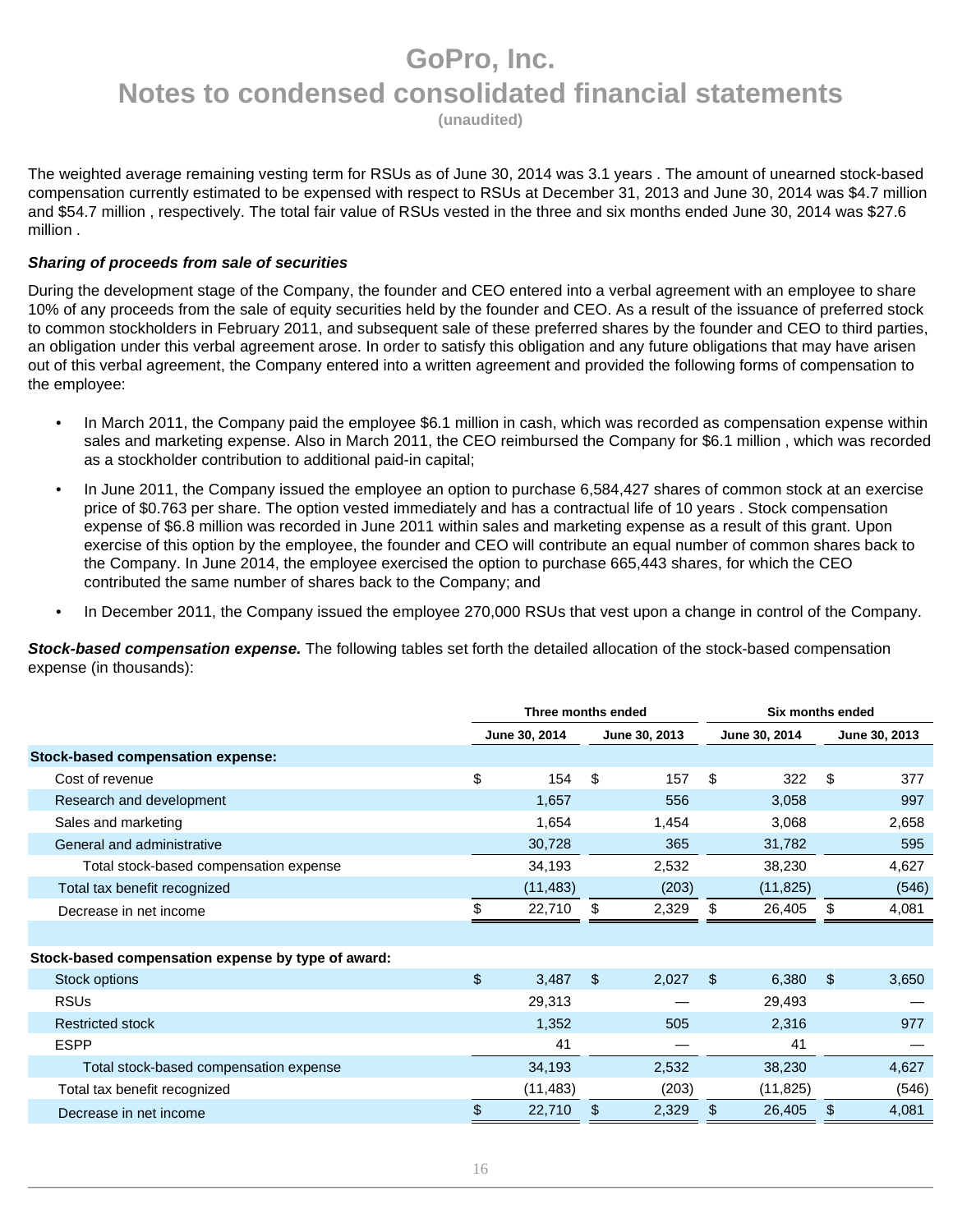**(unaudited)** 

#### **Stock option valuation assumptions.**

The fair value of the Company's stock options granted to employees, officers and non-employee board members was estimated using the following weighted average assumptions:

|                                           | Three months ended |                | Six months ended  |                 |  |  |
|-------------------------------------------|--------------------|----------------|-------------------|-----------------|--|--|
|                                           | June 30, 2014      | June 30, 2013  | June 30, 2014     | June 30, 2013   |  |  |
| Dividend yield                            | <b>None</b>        | <b>None</b>    | None              | <b>None</b>     |  |  |
| Expected volatility                       | 53.9%              | 59.8%          | $53.9\% - 56.0\%$ | 56.0% - 59.8%   |  |  |
| Risk-free interest rate                   | $1.7\% - 1.9\%$    | $0.8\%$ - 1.6% | $1.7\% - 2.0\%$   | $0.8\% - 1.6\%$ |  |  |
| Expected term (years)                     | $5.3 - 6.1$        | $5.3 - 6.1$    | $5.3 - 6.3$       | $5.3 - 6.1$     |  |  |
| Estimated annual forfeiture rate          | 6.0%               | 6.0%           | 6.0%              | 6.0%            |  |  |
| Weighted average fair value at grant date | \$9.63             | \$8.64         | \$9.35            | \$7.92          |  |  |

### **Employee Stock Purchase Plan Shares.**

The fair value of the Company's ESPP shares issued to employees was estimated using the following weighted average assumptions:

|                                              | Three months ended |
|----------------------------------------------|--------------------|
|                                              | June 30, 2014      |
| Dividend yield                               | None               |
| <b>Expected volatility</b>                   | 45.5%              |
| Risk-free interest rate                      | 0.1%               |
| Expected term (years)                        | 0.6                |
| Weighted average fair value at purchase date | \$7.04             |
|                                              |                    |

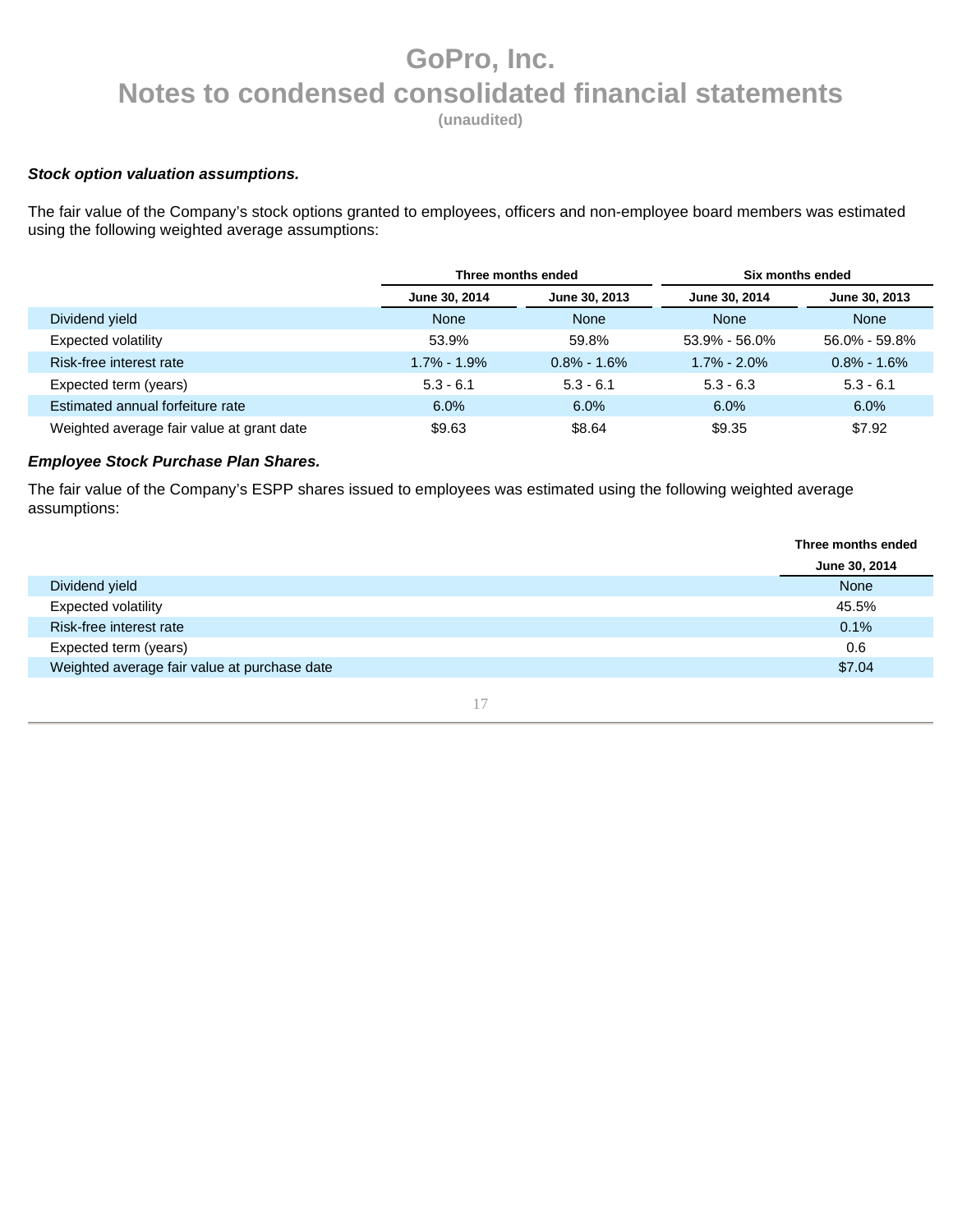**(unaudited)** 

### **6. Income tax (benefit) expense**

|                              | Three months ended |               | Six months ended |               |  |
|------------------------------|--------------------|---------------|------------------|---------------|--|
|                              | June 30, 2014      | June 30, 2013 | June 30, 2014    | June 30, 2013 |  |
| Income tax (benefit) expense | 839، ،             | (2,568)       | 5.521            | 7.459         |  |
| Effective tax rate           | (9.0)%             | 33.6%         | $(168.8)\%$      | 29.4%         |  |

Income tax expense for the three months ended June 30, 2014 was \$1.6 million compared to a tax benefit of \$2.6 million for the three months ended June 30, 2013. The tax expense for the three months ended June 30, 2014 was higher than for the three months ended June 30, 2013 primarily due to the impact of losses which could not be benefited in 2014 and foreign withholding taxes.

Income tax expense for the six months ended June 30, 2014 was \$5.5 million compared to \$7.5 million for the six months ended June 30, 2013. The tax expense for the six months ended June 30, 2014 was lower than for the six months ended June 30, 2013 primarily due to lower U.S. pre-tax income.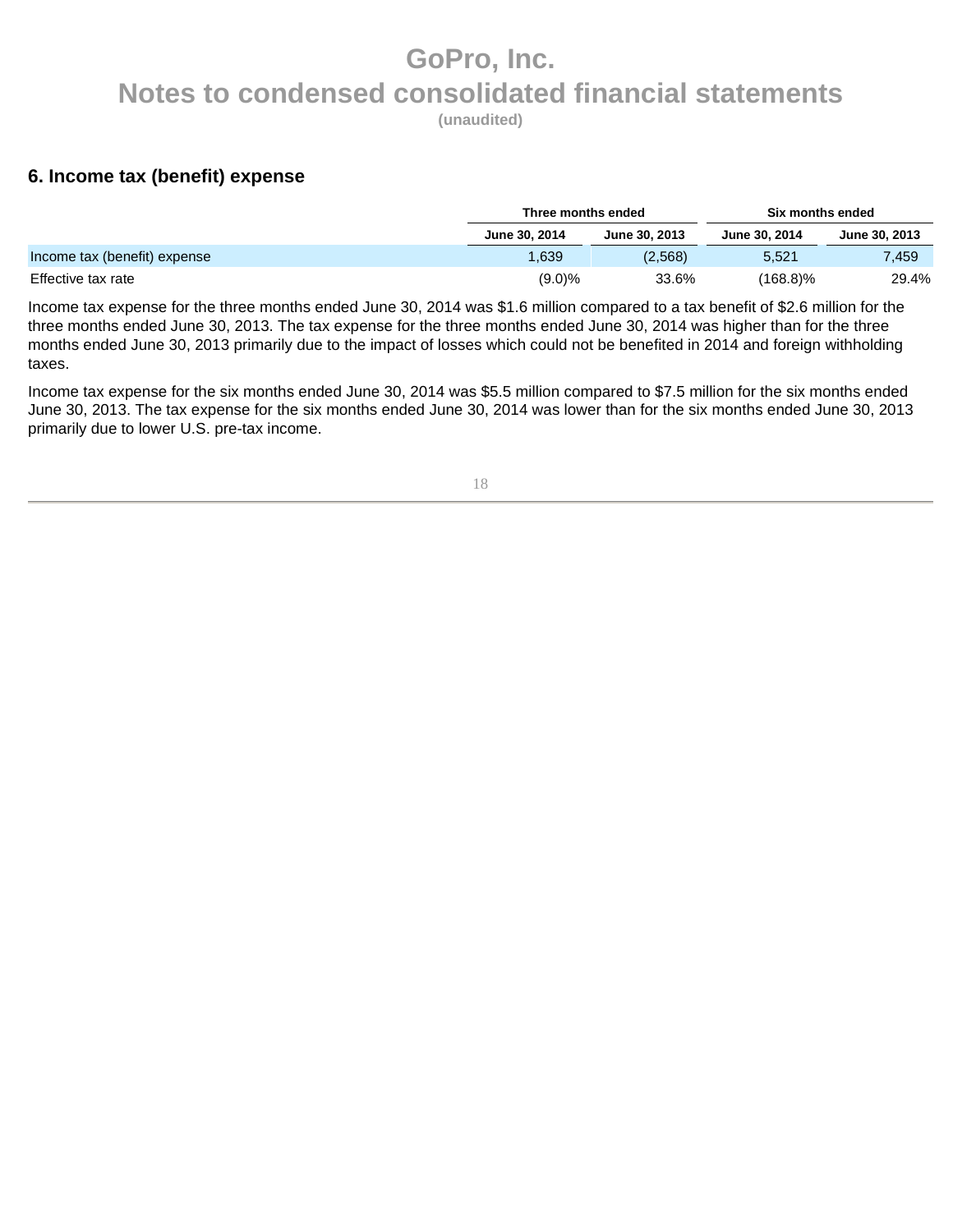**(unaudited)** 

### **7. Net income (loss) per share attributable to common stockholders**

Basic and diluted net income (loss) per common share is presented in conformity with the two-class method required for participating securities. In June 2014, the Company filed a Restated Certificate of Incorporation which established two classes of authorized common stock: Class A common stock and Class B common stock. As a result, all outstanding shares of common stock were converted into shares of Class B common stock. The rights of the holders of Class A and Class B common stock are identical, except with respect to voting and conversion. Each share of Class A common stock is entitled to one vote per share and each share of Class B common stock is entitled to ten votes per share. Each share of Class B common stock is convertible at any time at the option of the stockholder into one share of Class A common stock and has no expiration date. The Class B common stock is also convertible into Class A common stock on the same basis upon any transfer, whether or not for value, except for "Permitted Transfers" as defined in the Company's Restated Certificate of Incorporation. Each share of Class B common stock will convert automatically into one share of Class A common stock upon the date when the outstanding shares of Class B common stock represent less than 10% of the aggregate number of shares of common stock then outstanding.

Basic net income (loss) per share attributable to common stockholders is computed by dividing the net income attributable to common stockholders by the weighted-average number of common shares outstanding during the period. All participating securities are excluded from basic weighted average common shares outstanding. Diluted net income (loss) per share attributable to common stockholders is computed by dividing the net income attributable to common stockholders by the weightedaverage number of common shares outstanding, including all potentially dilutive common shares, if the effect of each class of potential shares of common stock is dilutive.

The undistributed earnings are allocated based on the contractual participation rights of the Class A and Class B common shares as if the earnings for the year have been distributed. As the liquidation and dividend rights are identical, the undistributed earnings are allocated on a proportionate basis. Further, as the conversion of Class B common stock is assumed in the computation of the diluted net income per share of Class A common stock, the undistributed earnings are equal to net income for that computation. As of June 30, 2014, there were no Class A shares issued and outstanding.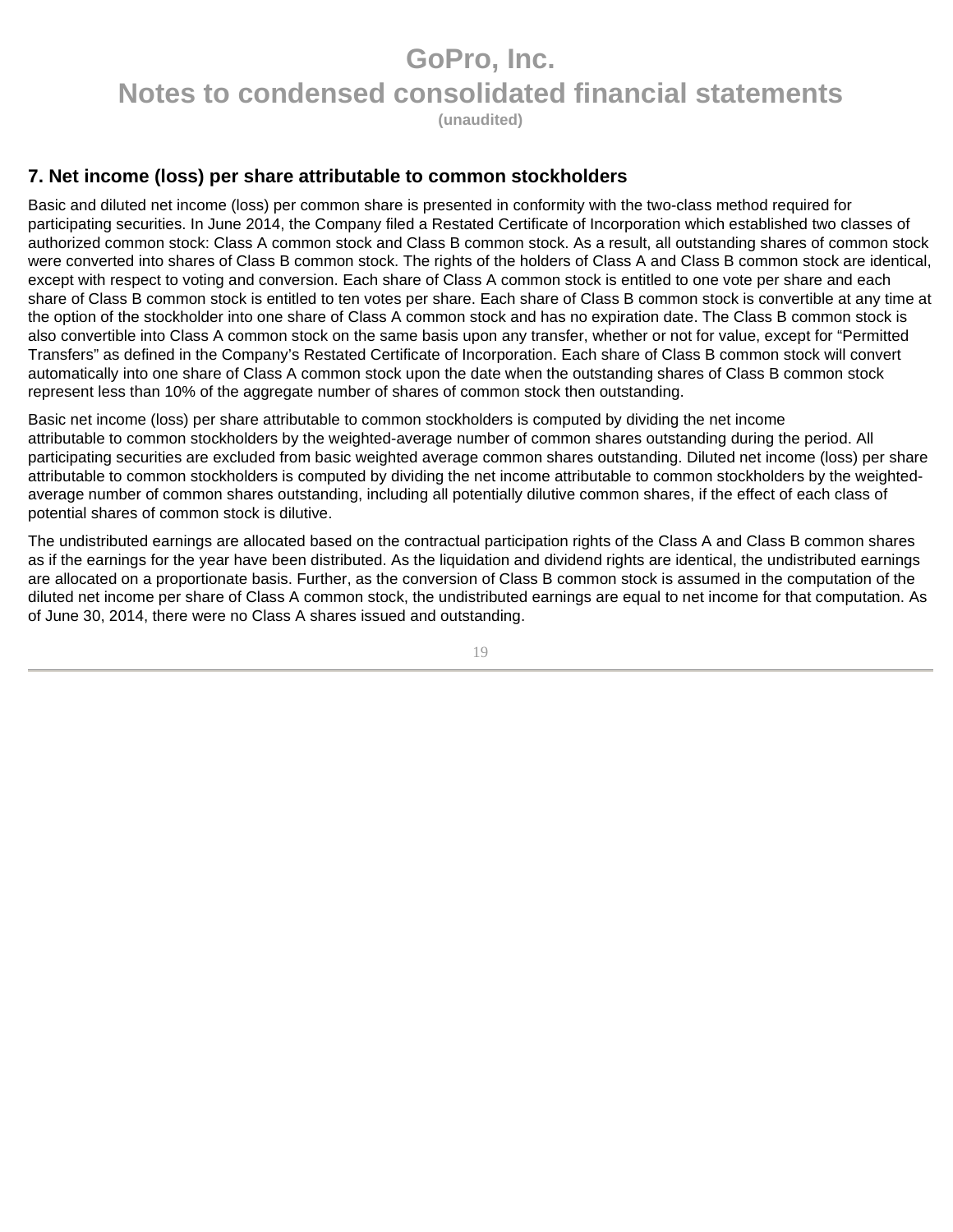**(unaudited)** 

The following table presents the calculations of basic and diluted net income (loss) per share attributable to Class B common stockholders:

|                                                                                |      | Three months ended |               | Six months ended |    |         |  |  |
|--------------------------------------------------------------------------------|------|--------------------|---------------|------------------|----|---------|--|--|
| (in thousands, except per share amounts)<br>Numerator:                         |      | 2014               | 2013          | 2014             |    | 2013    |  |  |
| Net income (loss)                                                              | \$   | (19, 841)          | \$<br>(5,085) | \$<br>(8,792)    | \$ | 17,950  |  |  |
| Less: undistributed earnings allocable to:                                     |      |                    |               |                  |    |         |  |  |
| holders of preferred stock                                                     |      |                    |               |                  |    | (4,904) |  |  |
| holders of unvested early exercised options and restricted<br>stock            |      |                    |               |                  |    | (60)    |  |  |
| Undistributed net income (loss) attributable to common<br>stockholders-basic   | \$   | (19, 841)          | \$<br>(5,085) | \$<br>(8, 792)   | \$ | 12,986  |  |  |
| Add: adjustments to net income (loss) for dilutive securities<br>allocable to: |      |                    |               |                  |    |         |  |  |
| holders of preferred stock                                                     |      |                    |               |                  |    | 672     |  |  |
| holders of unvested early exercised options and restricted<br>stock            |      |                    |               |                  |    | 8       |  |  |
| Undistributed net income (loss) attributable to common<br>stockholders-diluted | \$   | (19, 841)          | \$<br>(5,085) | \$<br>(8,792)    | \$ | 13,666  |  |  |
|                                                                                |      |                    |               |                  |    |         |  |  |
| Denominator:                                                                   |      |                    |               |                  |    |         |  |  |
| Weighted-average common shares-basic                                           |      | 82,936             | 80,902        | 82,263           |    | 80,836  |  |  |
|                                                                                |      |                    |               |                  |    |         |  |  |
| Effect of potentially dilutive securities:                                     |      |                    |               |                  |    |         |  |  |
| Stock options and RSUs                                                         |      |                    |               |                  |    | 17,741  |  |  |
| Weighted-average common shares-diluted                                         |      | 82,936             | 80,902        | 82,263           |    | 98,577  |  |  |
|                                                                                |      |                    |               |                  |    |         |  |  |
| Net income per share attributable to common stockholders:                      |      |                    |               |                  |    |         |  |  |
| Distributed earnings-basic                                                     | \$   |                    | \$            | \$               | \$ |         |  |  |
| Undistributed earnings (loss)-basic                                            |      | (0.24)             | (0.06)        | (0.11)           |    | 0.16    |  |  |
| Basic net income (loss) per share                                              | $\,$ | (0.24)             | \$<br>(0.06)  | \$<br>(0.11)     | \$ | 0.16    |  |  |
| Distributed earnings-diluted                                                   | \$   |                    | \$            | \$               | \$ |         |  |  |
| Undistributed earnings (loss)-diluted                                          |      | (0.24)             | (0.06)        | (0.11)           |    | 0.14    |  |  |
| Diluted net income (loss) per share                                            | \$   | (0.24)             | \$<br>(0.06)  | \$<br>(0.11)     | \$ | 0.14    |  |  |

The following potentially dilutive shares of common stock subject to options, RSUs, unvested stock awards and redeemable convertible preferred stock were not included in the calculation of diluted shares outstanding as the effect would have been antidilutive:

|                                                 | Three months ended      |                         | Six months ended        |                         |  |
|-------------------------------------------------|-------------------------|-------------------------|-------------------------|-------------------------|--|
| (in thousands)                                  | <b>June 30,</b><br>2014 | <b>June 30.</b><br>2013 | <b>June 30.</b><br>2014 | <b>June 30,</b><br>2013 |  |
| Series A redeemable convertible preferred stock | 30,523                  | 30,523                  | 30,523                  | 30,523                  |  |
| Stock options and RSUs                          | 29.502                  | 25.296                  | 28,550                  | 762                     |  |
| Unvested stock awards and stock options         | 370                     | 347                     | 411                     | 378                     |  |
|                                                 | 60.395                  | 56.166                  | 59.484                  | 31.663                  |  |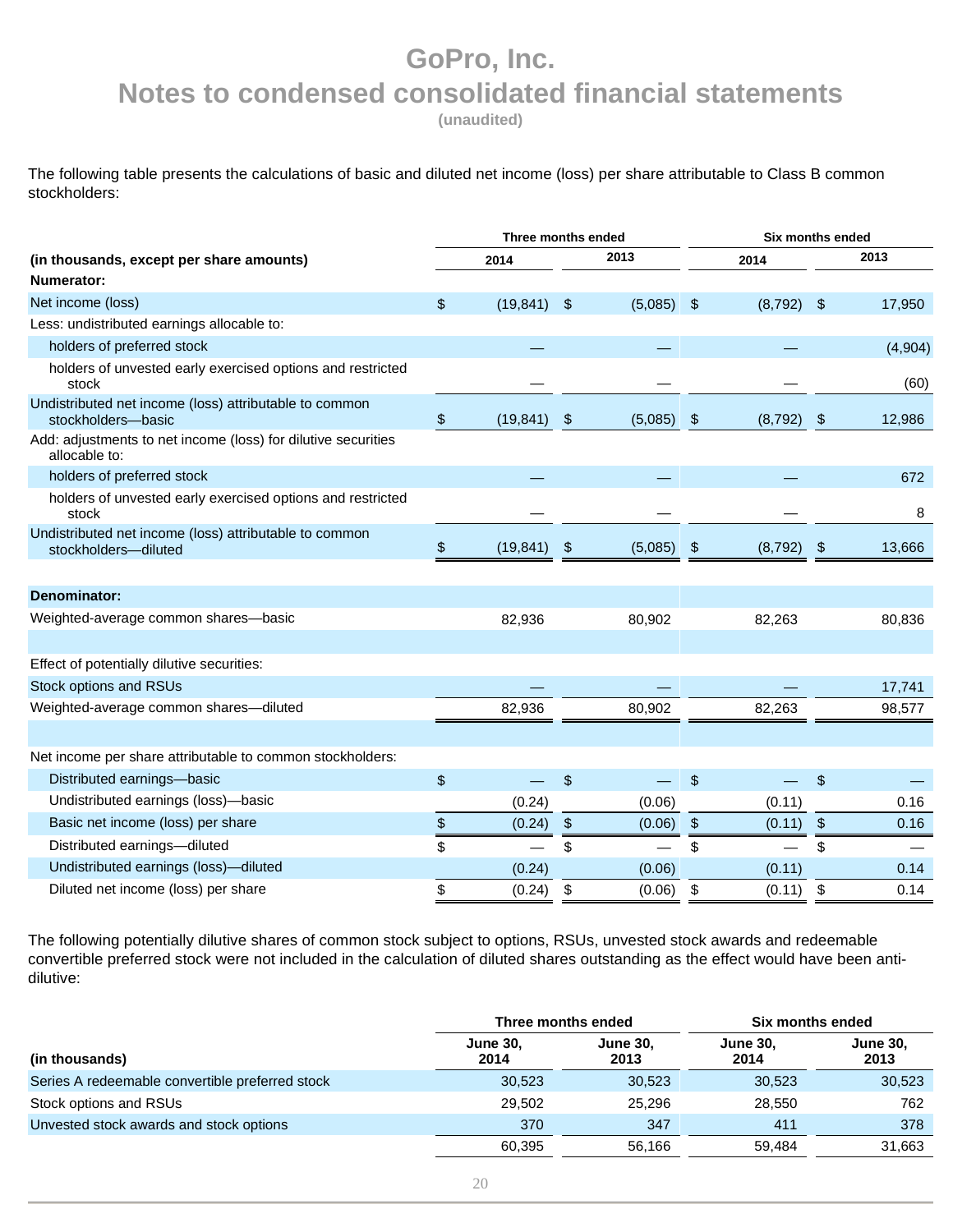**(unaudited)** 

### **8. Financing Arrangements**

### **Credit facility**

On December 21, 2012, the Company entered into a \$170.0 million syndicated senior secured credit facility consisting of a \$120.0 million three-year term loan facility and a \$50.0 million four-year revolving credit facility. The Company received net proceeds of \$127.6 million , net of \$2.4 million of debt issuance and lender costs. The debt issuance and lender costs were allocated between the term loan facility and the revolving credit facility based on the maximum lending commitment amounts. The debt issuance costs allocated to the term loan facility are reported as deferred charges and the lender costs allocated to the term loan facility are included in the carrying value of the term loan as debt discount. The deferred issuance and lender costs allocated to the term loan facility are being amortized to interest expense over the contractual term of the term loan facility using the effective interest method. Costs allocated to the revolving credit facility are deferred and amortized using the straight-line method over the four-year contractual term of the revolving credit facility. Borrowings under the credit facility are collateralized by substantially all of the assets of the Company.

The term loan facility has scheduled quarterly principal repayments due on the last day of each quarter of \$1.5 million per quarter in 2013, \$3.0 million per quarter in 2014 and \$6.0 million for the first three quarters of 2015 with the balance of \$84.0 million due on December 21, 2015. The interest rate is based on the 6-month adjusted LIBOR (London Interbank Offered Rate) plus 2.5% . The initial contractual interest rate is 3.06% and will adjust every six months. The inception date effective interest rate was 3.71% . The Company may prepay the term loan at any time, without penalty. Mandatory additional principal prepayments may be required based on excess cash flows of the Company. The Company's excess cash flows, as defined in the credit facility, for 2013 triggered a contractual principal prepayment obligation of \$48.5 million , which amount has been classified as a current liability as of December 31, 2013 and June 30, 2014. In April 2014, the Company amended the credit facility agreement for its term loan to extend the due date for this contractual principal prepayment from April 2014 to December 2014.

As of December 31, 2013 and June 30, 2014, \$114.0 million and \$108.0 million of the term loan were outstanding, respectively. The remaining unamortized discount was \$0.4 million and \$0.3 million as of December 31, 2013 and June 30, 2014, respectively. The effective interest rate on the term loan was 3.79% and 4.03% on December 31, 2013 and June 30, 2014, respectively. Concurrent with the close of the IPO on July 1, 2014, the Company repaid, in full, the term loan outstanding of \$108.0 million .

The revolving credit facility, which remains in place, matures on December 21, 2016. Principal can be paid and re-borrowed during the term of the revolving credit facility. The interest rate is based on the 3-month adjusted LIBOR plus 2.5% . The initial interest rate was 2.81% and will adjust quarterly for any balance outstanding. Mandatory additional principal repayments may be required based on excess cash flows of the Company once the term loan facility has been fully repaid. As of December 31, 2013 and June 30, 2014, zero of the revolving credit facility was drawn down. As of December 31, 2013, \$20.0 million of the revolving credit facility was committed to a standby letter of credit. In April 2014, the \$20.0 million standby letter of credit was terminated.

The credit agreement contains customary representations and warranties and customary affirmative and negative covenants applicable to the Company and its restricted subsidiaries, including, among other things, restrictions on indebtedness, liens, investments, mergers, dispositions, prepayment of other indebtedness and dividends and other distributions. The credit agreement contains an acceleration clause for certain events related to the Company's financial creditworthiness, including a financial covenant that requires the Company to maintain specific consolidated ratios. As of December 31, 2013 and June 30, 2014, the Company was in compliance with all covenants.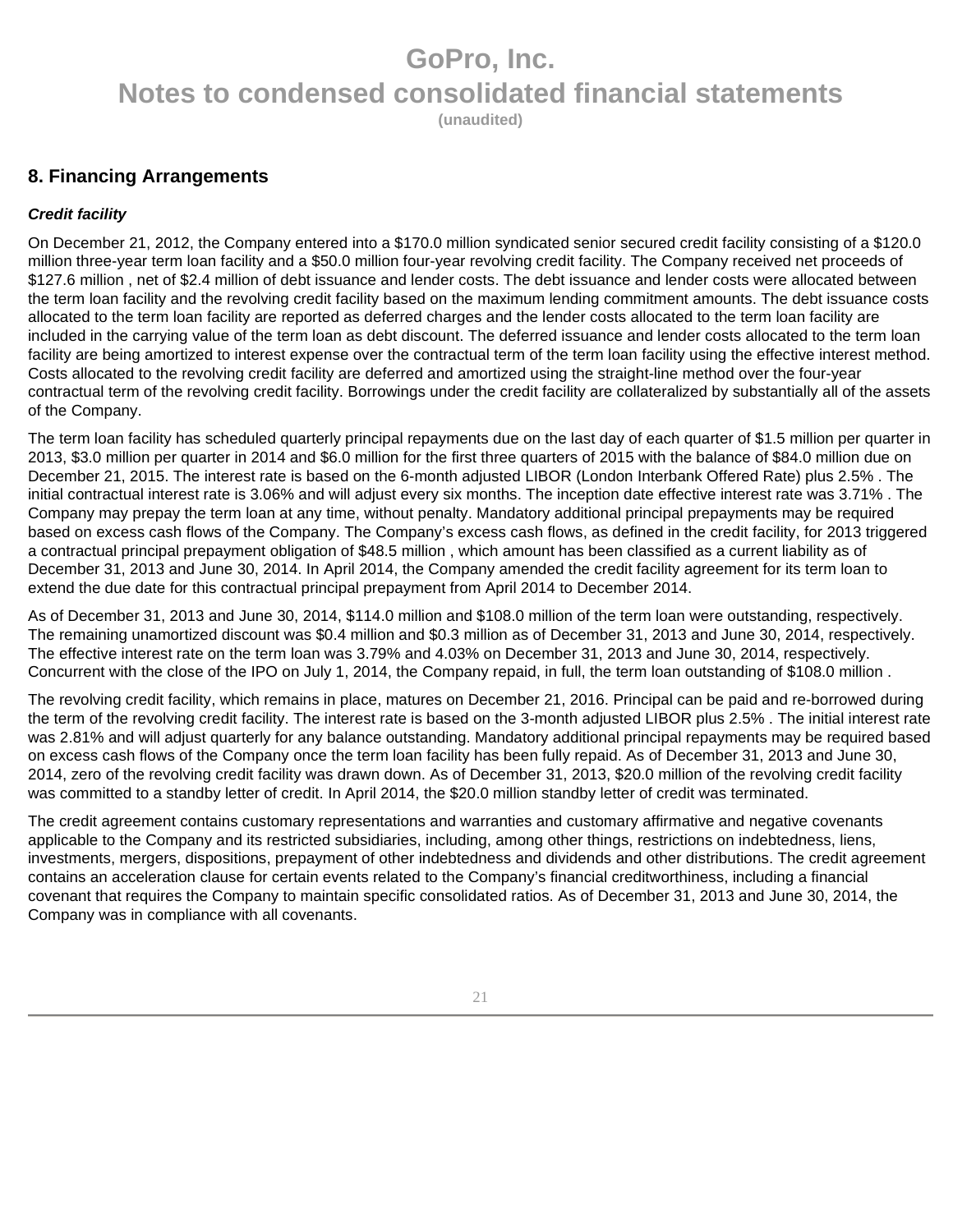**(unaudited)** 

### **9. Related parties**

Beginning in fiscal year 2013, the Company entered into agreements for certain contract manufacturing and engineering services with a company affiliated with one of its investors. In the three and six months ended June 30, 2014, the Company made payments of \$3.0 million and \$11.4 million , respectively, for services rendered. As of December 31, 2013 and June 30, 2014, the Company had accounts payable associated with this vendor of \$3.9 million and \$0.1 million, respectively.

In the second quarter of fiscal year 2013, the Company settled an outstanding legal matter with one of the CEO's family members for \$0.2 million .

In the second quarter of fiscal year 2013, the Company loaned one of its executive officers \$150,000 pursuant to a demand payment loan that did not bear interest, which was fully repaid in March 2014.

In the third quarter of fiscal year 2013, the Company entered into an agreement with a company affiliated with the son of one of the members of the Board to acquire certain naming rights to a sprint kart race track. As consideration for these naming rights, the Company will pay a total of \$0.5 million in installments beginning in October 2013 over the naming rights period. In addition to the fee, the Company will also provide the company with 100 GoPro capture devices at no cost each year during the term of the agreement, which is three years . As of June 30, 2014, the Company has paid \$0.2 million related to this agreement.

In fiscal year 2013 and the first six months of fiscal year 2014, the Company incurred and expensed company related chartered aircraft fees for the use of the CEO's private plane, for which \$0.3 million was accrued as of June 30, 2014.

In May 2014, the Company amended the outstanding stock options granted to the former Chief Financial Officer to facilitate the net exercise of those options and subsequently repurchased 41,154 shares of common stock from the former Chief Financial Officer's estate at a purchase price of \$18.40 per share.

On June 3, 2014, the Company granted to the newly hired President of the Company an option to purchase 2,227,106 shares of common stock. In addition, the Company issued the President 248,749 RSUs and the CEO 4,500,000 RSUs. Of the 4,500,000 RSUs issued to the CEO, 1,500,000 RSUs vested immediately, 1,500,000 RSUs vest over a three -year period with the attainment of a milestone stock price for 30 consecutive days, and 1,500,000 RSUs vest over a 3 -year period with the attainment of a second milestone stock price for 30 consecutive days.

In June 2014, the CEO purchased seven automobiles from the Company for a total purchase price of \$0.3 million .

Other related party transactions involving the Company's CEO are discussed in Note 5, "Common stock and stock-based compensation."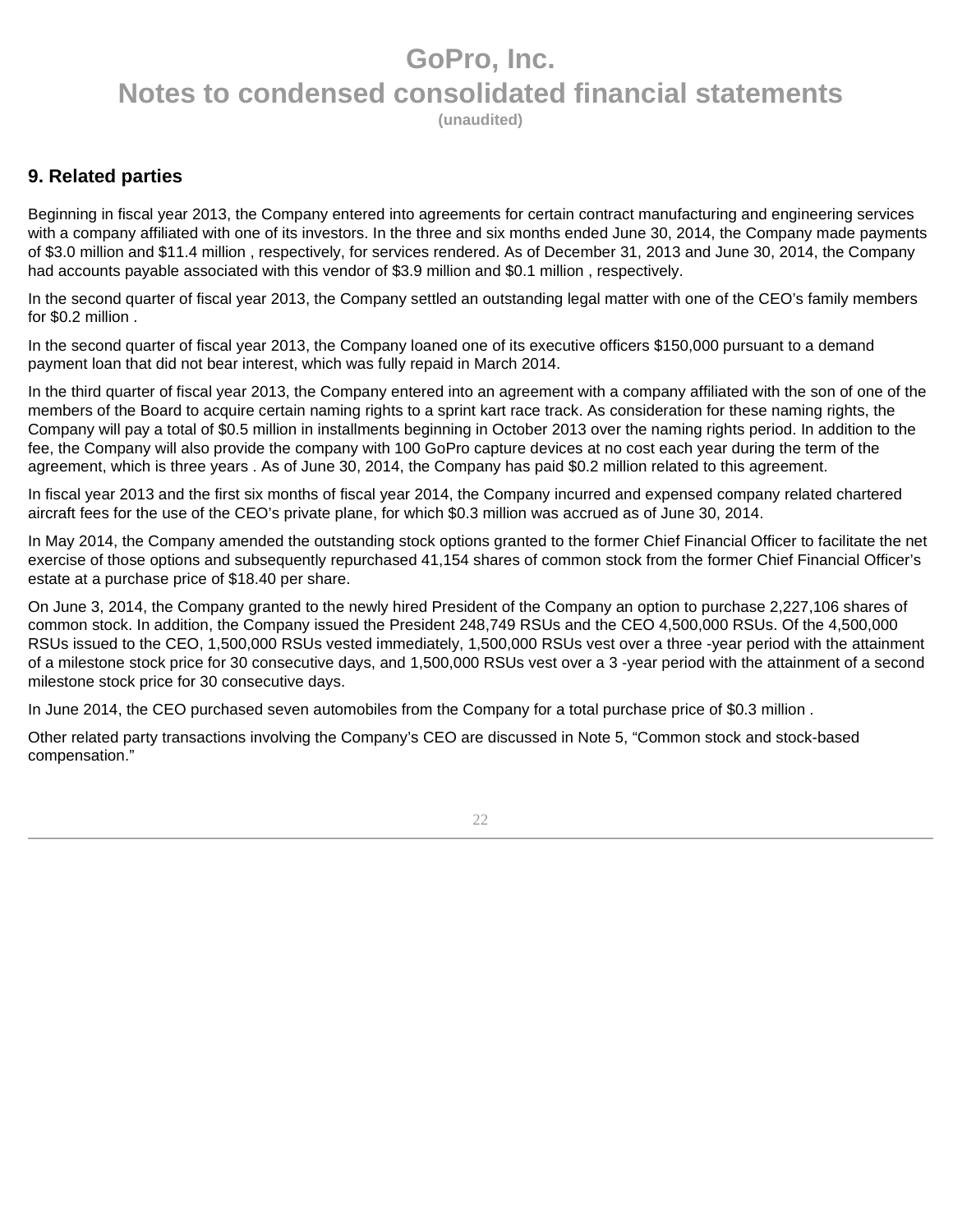**(unaudited)** 

### **10. Commitments, contingencies and guarantees**

The following table summarizes the Company's contractual commitments as of June 30, 2014:

|                                               |         |    | year (remaining          | 2-3 years                 | 4-5 years                 |   | More than                       |
|-----------------------------------------------|---------|----|--------------------------|---------------------------|---------------------------|---|---------------------------------|
| (in thousands)                                | Total   |    | 6 months fiscal<br>2014) | (fiscal 2015 and<br>2016) | (fiscal 2017 and<br>2018) |   | 5 years (beyond<br>fiscal 2018) |
| Term loan principal and interest(1)           | 112,340 | \$ | 57,419                   | \$<br>54,921              | \$                        |   |                                 |
| Operating leases(2)                           | 29,459  |    | 4,332                    | 13.829                    | 10,705                    |   | 593                             |
| Sponsorship commitments(3)                    | 17,851  |    | 4,929                    | 12,621                    | 301                       |   |                                 |
| Other contractual commitments(4)              | 3.937   |    | 232                      | 3.705                     |                           |   |                                 |
| Capital equipment purchase commitments<br>(5) | 12,242  |    | 12,242                   |                           |                           |   |                                 |
| Total contractual cash obligations            | 175.829 | S. | 79.154                   | 85,076                    | 11.006                    | S | 593                             |

(1) See Note 8, "Financing arrangements." Interest payments were calculated using the applicable rate as of June 30, 2014.

(2) The Company leases its facilities under long-term operating leases, which expire at various dates through May 2019. The lease agreements frequently include leasehold improvement incentives, escalating lease payments, renewal provisions and other provisions which require the Company to pay taxes, insurance, maintenance costs or defined rent increases.

(3) The Company sponsors sporting events and athletes as part of its marketing efforts. In many cases, the Company enters into multi-year agreements with event organizers and athletes.

(4) The Company purchases software licenses and engages outside consultants to assist with upgrading or implementing its financial and IT systems, which require payments over multiple years.

(5) The Company enters into contracts to acquire equipment for tooling and molds as part of its manufacturing operations. In addition, the Company incurs purchase commitments related to the manufacturing of its POP displays by third parties.

Rent expense was \$0.9 million and \$1.9 million for the three months ended June 30, 2013 and June 30, 2014, respectively, and \$1.6 million and \$3.2 million for the six months ended June 30, 2013 and June 30, 2014, respectively.

#### **Legal proceedings**

From time to time, the Company is involved in legal proceedings in the ordinary course of business. The Company believes that the outcome of any existing litigation, either individually or in the aggregate, will not have a material impact on the results of operations, financial condition or cash flows of the Company.

#### **Indemnifications**

In the normal course of business, the Company enters into agreements that contain a variety of representations and warranties and provide for general indemnification. The Company's exposure under these agreements is unknown because it involves claims that may be made against the Company in the future, but have not yet been made. To date, the Company has not paid any claims or been required to defend any action related to its indemnification obligations. However, the Company may record charges in the future as a result of these indemnification obligations.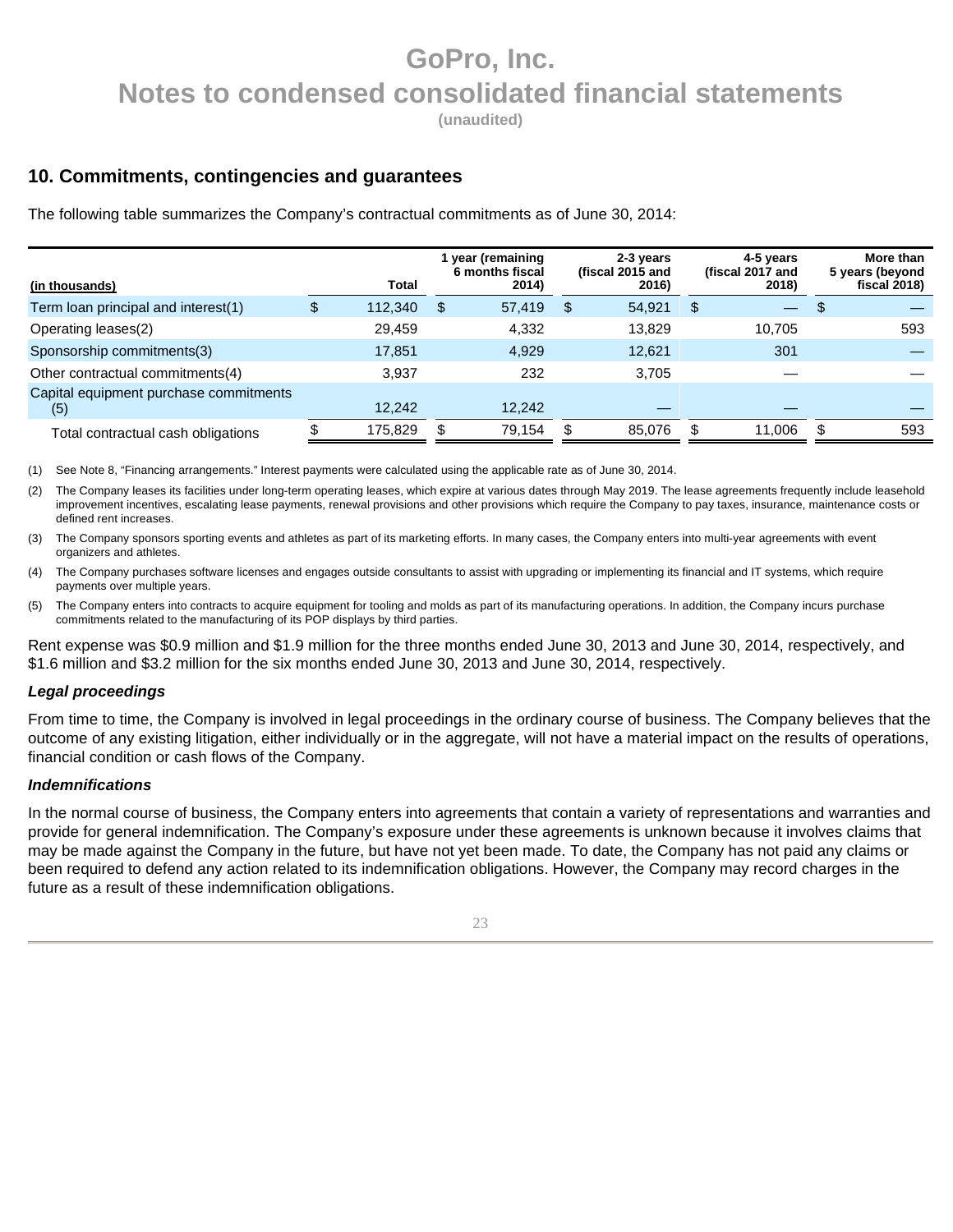**(unaudited)** 

#### **Product warranty**

As of December 31, 2013, \$3.7 million of the Company's warranty liability was recorded as an element of accrued liabilities and \$0.2 million was recorded as an element of other long-term liabilities. As of June 30, 2014, \$4.5 million of the warranty liability was recorded as an element of accrued liabilities and \$0.2 million was recorded as an element of other long-term liabilities.

The following table summarizes the warranty liability activity:

|                                |       | Three months ended      |  |                         | Six months ended |                         |  |                         |  |
|--------------------------------|-------|-------------------------|--|-------------------------|------------------|-------------------------|--|-------------------------|--|
| (in thousands)                 |       | <b>June 30,</b><br>2014 |  | <b>June 30.</b><br>2013 |                  | <b>June 30.</b><br>2014 |  | <b>June 30,</b><br>2013 |  |
| <b>Beginning balances</b>      | \$    | 2,551                   |  | 2,695                   |                  | 3,870                   |  | 1,937                   |  |
| Charged to cost of revenue     |       | 3,928                   |  | 1.291                   |                  | 4.200                   |  | 3,119                   |  |
| Settlements of warranty claims |       | (1,801)                 |  | (1, 169)                |                  | (3, 392)                |  | (2, 239)                |  |
| Ending balances                | 4.678 |                         |  | 2.817                   |                  | 4.678                   |  | 2.817                   |  |

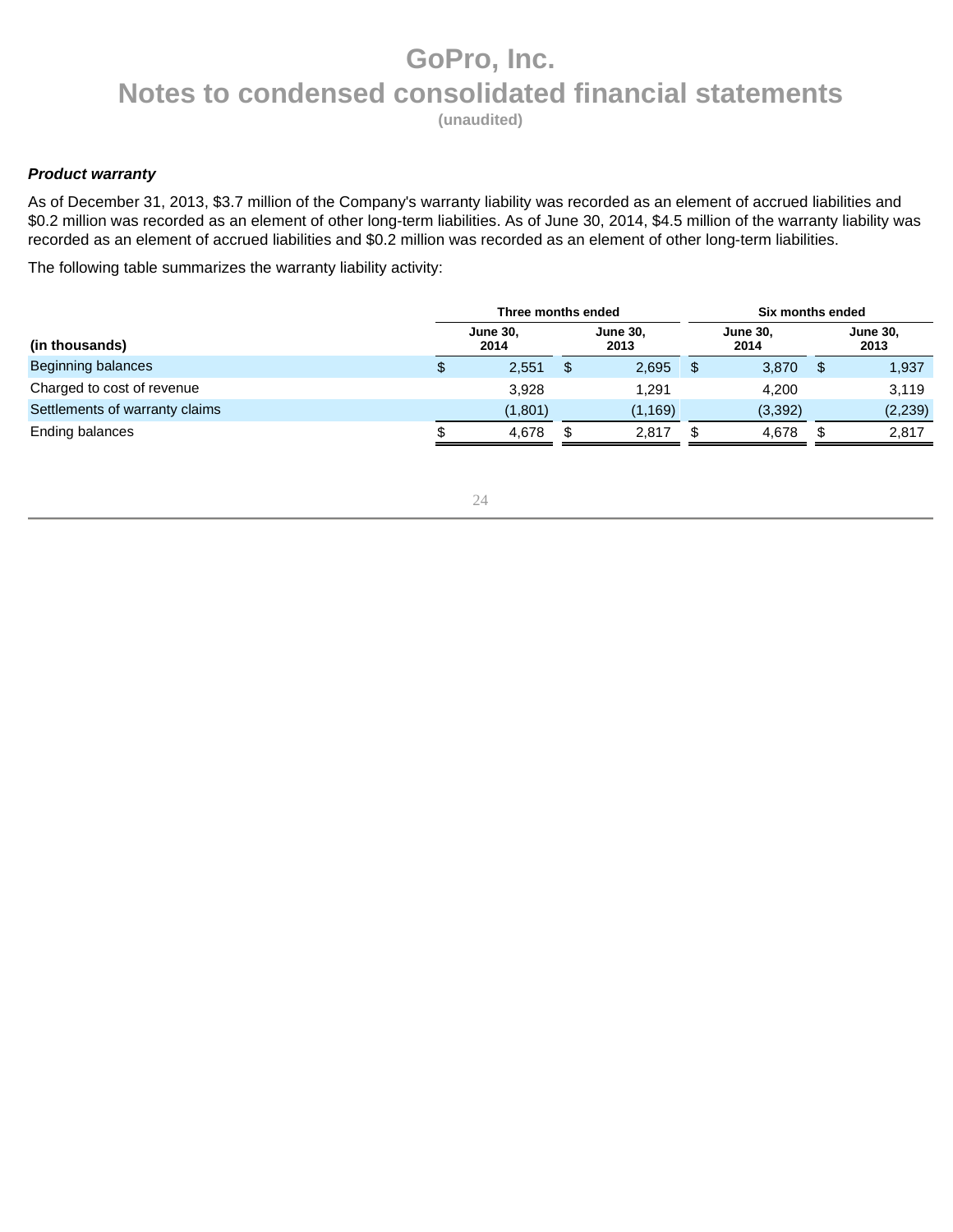**(unaudited)** 

### **11. Employee retirement plan**

The Company has established a 401(k) tax-deferred savings plan (401(k) Plan), which permits participants to make contributions by salary deduction pursuant to Section 401(k) of the Internal Revenue Code. In March 2014, the Company modified its 401(k) Plan to allow the Company to make a matching contribution up to 4% of the employees' 401(k) eligible compensation, which was made retroactive to January 1, 2014.

### **12. Concentrations of risk and segment information**

### **Segment information**

The Company operates as one operating segment as it only reports financial information on an aggregate and consolidated basis to its CEO, who is the Company's chief operating decision maker.

#### **Customer concentration**

Financial instruments, which potentially subject the Company to concentrations of credit risk, consist principally of trade receivables. The Company believes that the credit risk in its trade receivables is mitigated by the Company's credit evaluation process, relatively short collection terms and dispersion of its customer base. The Company generally does not require collateral and losses on trade receivables have historically been within management's expectations.

Customers with accounts receivable equal to or greater than 10% of total accounts receivable as of December 31, 2013 and June 30, 2014 were as follows:

|                   | <b>June 30,</b><br>2014 | December 31,<br>2013 |
|-------------------|-------------------------|----------------------|
| <b>Customer A</b> | 20%                     | 21%                  |
| Customer B        | 12%                     | 14%                  |
| <b>Customer C</b> | $\star$                 | 11%                  |

\* Less than 10% of total accounts receivable for the period indicated

In the three and six months ended June 30, 2014, respectively, the Company sold accounts receivables, without recourse, of \$37.9 million and \$69.2 million , respectively, from a retail customer to a third-party banking institution. Factoring fees of \$0.3 million and \$0.6 million in the three and six months ended June 30, 2014, respectively, related to the sale of trade accounts receivable were included in interest expense.

Customers with revenue equal to or greater than 10% of total revenue for the three and six months ended June 30, 2013 and June 30, 2014 were as follows:

|                   | Three months ended      |                         |                         | Six months ended        |  |
|-------------------|-------------------------|-------------------------|-------------------------|-------------------------|--|
|                   | <b>June 30,</b><br>2014 | <b>June 30.</b><br>2013 | <b>June 30,</b><br>2014 | <b>June 30,</b><br>2013 |  |
| <b>Customer A</b> | 17%                     | 15%                     | 15%                     | 14%                     |  |
| Customer B        |                         | 10%                     |                         |                         |  |

\* Less than 10% of total revenue for the period indicated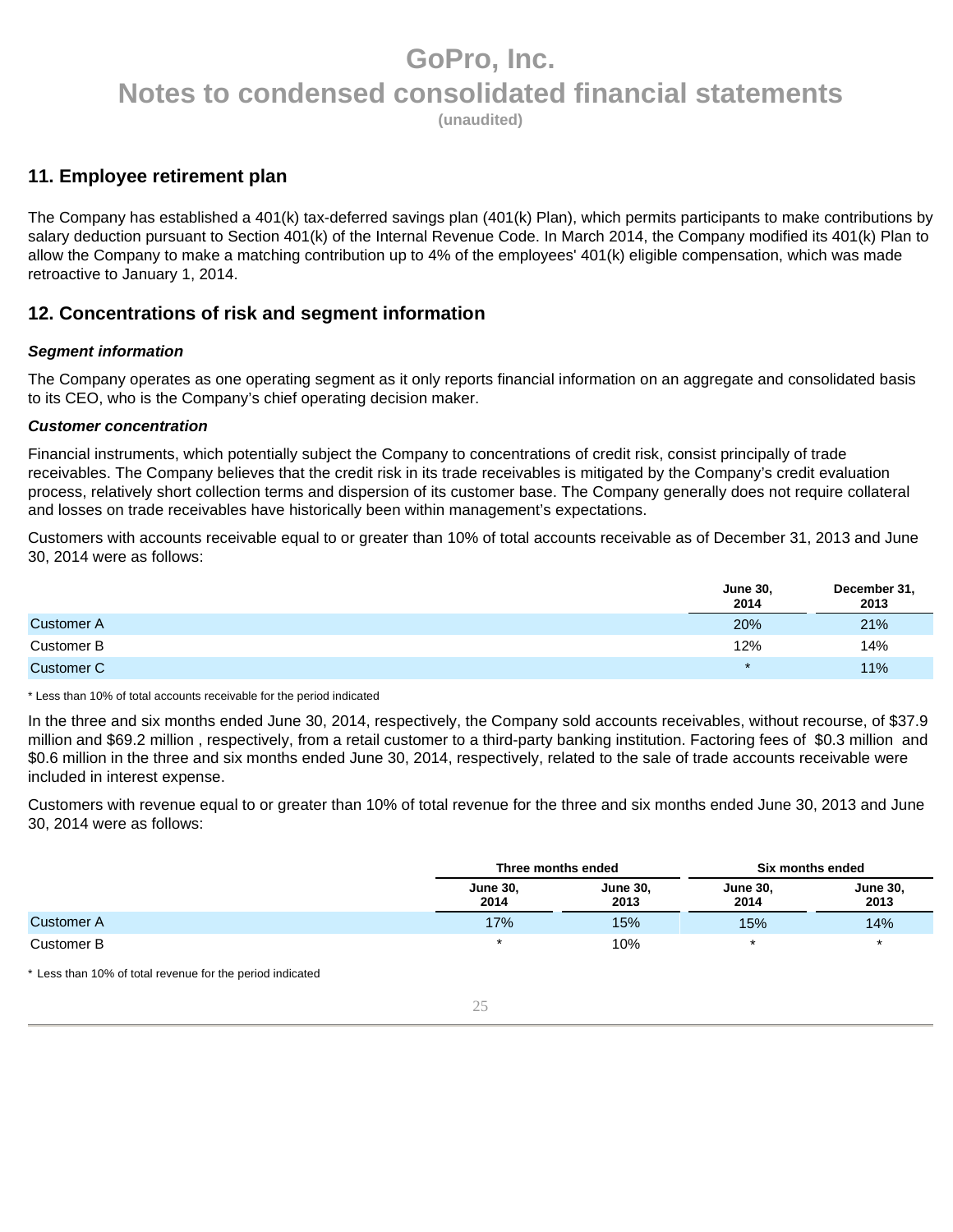**(unaudited)** 

#### **Supplier concentration**

The Company relies on third parties for the supply and manufacture of its capture devices. In instances where a supply and manufacture agreement does not exist or suppliers fail to perform their obligations, the Company may be unable to find alternative suppliers or satisfactorily deliver its products to its customers on time, if at all.

The Company also relies on third parties with whom it outsources supply chain activities related to inventory warehousing, order fulfillment, distribution and other direct sales logistics. The Company cannot be sure that these parties will perform their obligations as expected or that any cost savings, or other benefits will be derived from the efforts of these parties. If any of these parties breaches or terminates their agreement with the Company or otherwise fails to perform their obligations in a timely manner, the Company's financial results may be adversely affected.

#### **Geographic and other information**

Revenue by geographic region, based on ship-to destinations, was as follows:

|                                 |                         | Three months ended | Six months ended        |         |                         |         |                         |         |
|---------------------------------|-------------------------|--------------------|-------------------------|---------|-------------------------|---------|-------------------------|---------|
| (in thousands)                  | <b>June 30,</b><br>2014 |                    | <b>June 30.</b><br>2013 |         | <b>June 30.</b><br>2014 |         | <b>June 30,</b><br>2013 |         |
| Americas                        | \$                      | 152,710            |                         | 102,017 |                         | 277,876 |                         | 235,491 |
| Europe, Middle East and Africa  |                         | 62.832             |                         | 58.925  |                         | 142.939 |                         | 146.708 |
| Asia and Pacific area countries |                         | 29,063             |                         | 16.140  |                         | 59.506  |                         | 49.940  |
|                                 | \$<br>244.605           |                    |                         | 177,082 | 480.321                 |         |                         | 432.139 |

Revenue in the United States, which is included in the Americas geographic region, was \$92.1 million and \$132.7 million for the three months ended June 30, 2013 and June 30, 2014, respectively, and \$207.6 million and \$243.3 million for the six months ended June 30, 2013 and June 30, 2014, respectively.

As of December 31, 2013 and June 30, 2014, long-lived assets, which represent property and equipment, located outside the United States, primarily China, were \$6.0 million and \$10.8 million , respectively.

The Company does not disclose revenue by product category as it does not track sales incentives and other revenue adjustments by product category to report such data.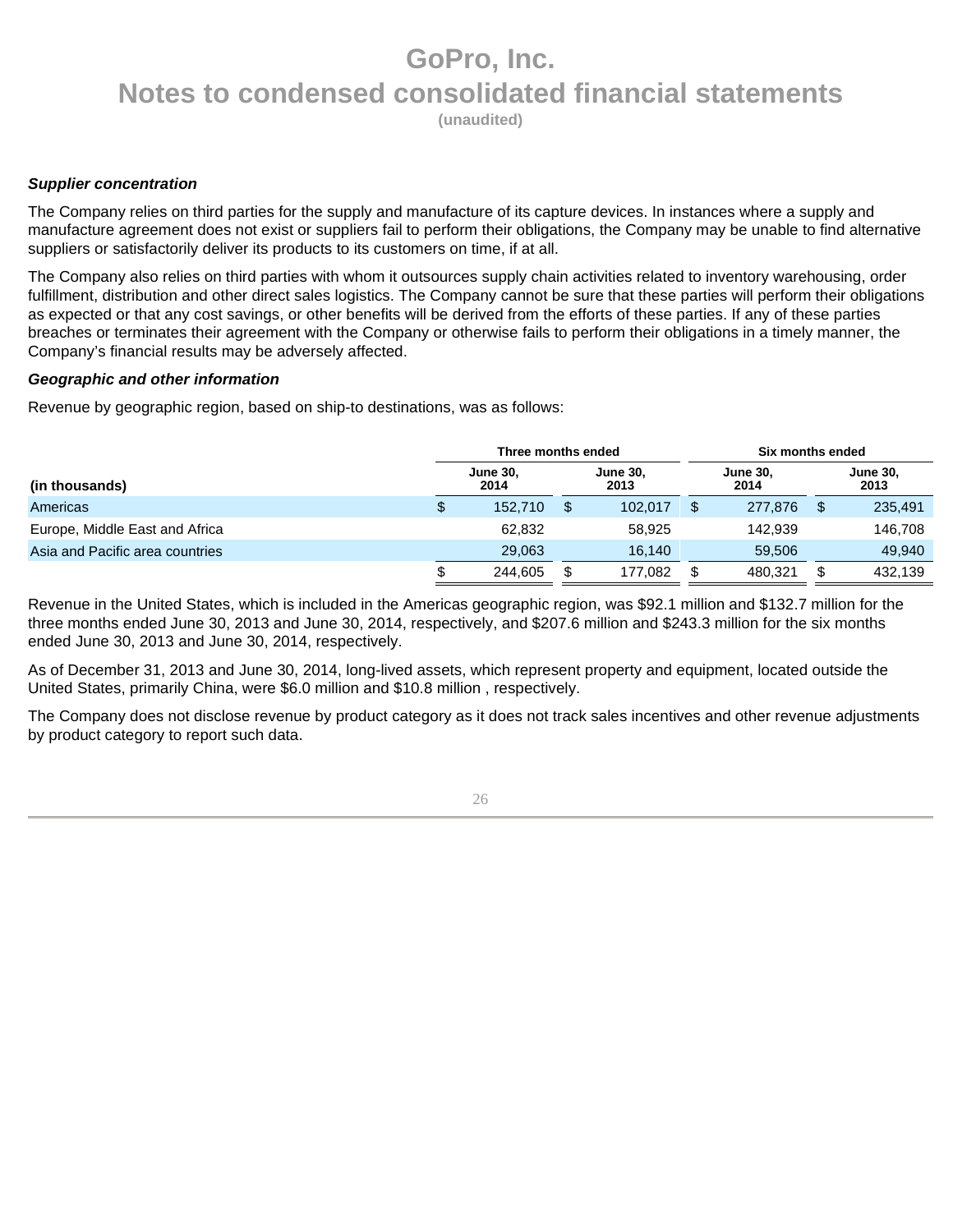**(unaudited)** 

### **13. Subsequent events**

On July 1, 2014, subsequent to the close of the Company's second quarter ended June 30, 2014, the Company completed its IPO of 17,800,000 shares of Class A common stock, at \$24.00 per share, before underwriting discounts and commissions. The Company sold 8,900,000 shares and existing stockholders sold an aggregate of 11,570,000 shares, including 2,670,000 shares as a result of the underwriters' exercise of their option to purchase additional shares. The IPO generated net proceeds to the Company of approximately \$200.8 million , after deducting underwriting discounts and commissions. Offering costs incurred by the Company were approximately \$6.2 million and will be recorded against the proceeds received from the sale of the common stock. The Company did not receive any proceeds from the sale of shares by the selling stockholders.

The outstanding shares of convertible preferred stock converted into shares of the Company's Class B common stock concurrent with the close of the IPO on July 1, 2014. Following the IPO, there were no shares of the Company's convertible preferred stock outstanding.

Concurrent with the close of the IPO, the Company paid off, in full, the term loan balance outstanding of \$108.0 million .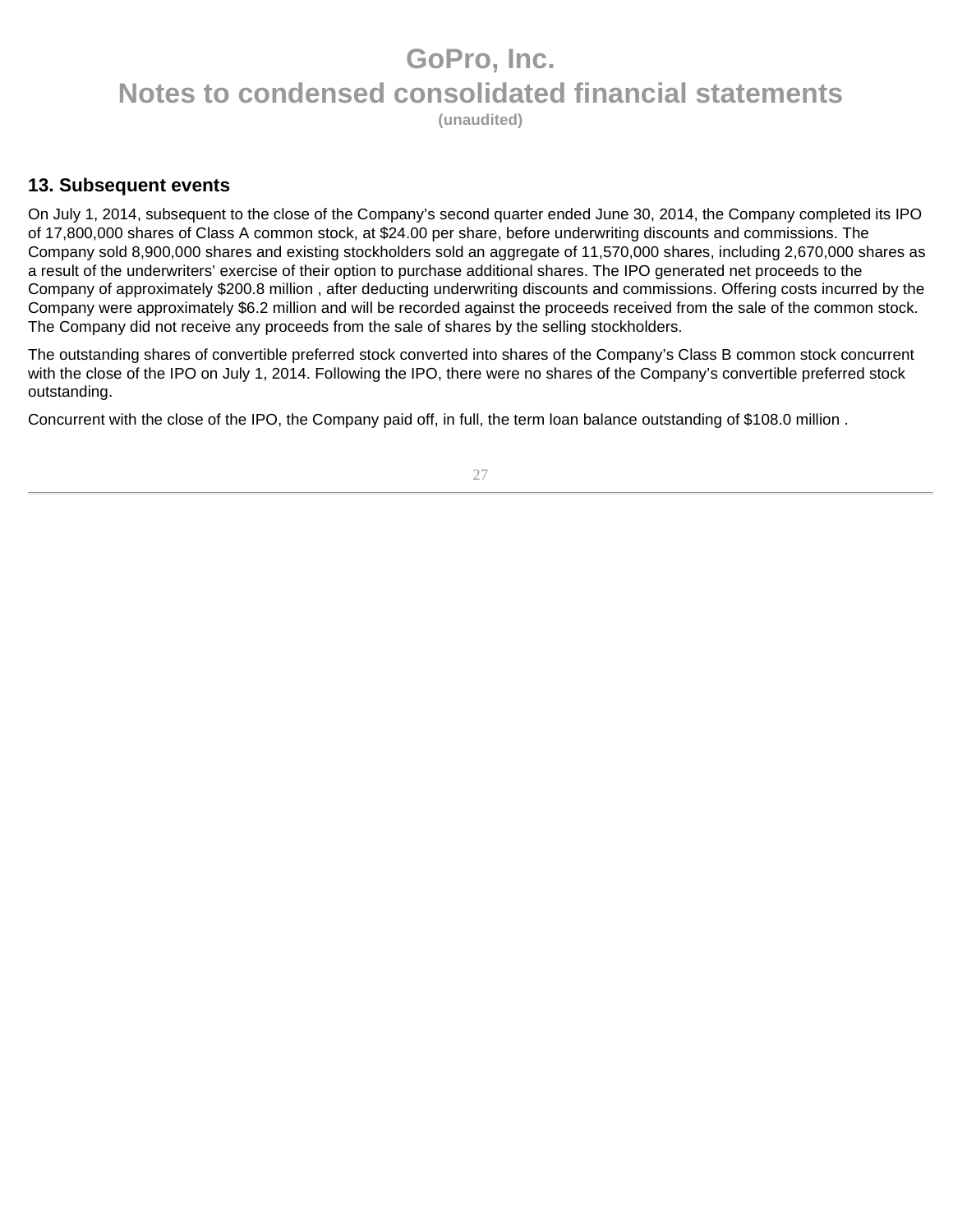### **Item 2. Management's Discussion and Analysis of Financial Condition and Results of Operations**

Statements in this report, which are not historical facts, are forward-looking statements within the meaning of the federal securities laws. These statements may contain words such as "expects," "anticipates," "intends," "plans," "believes," "seeks," "estimates" or other wording indicating future results or expectations. Forward-looking statements are subject to significant risks and uncertainties. Our actual results may differ materially from the results discussed in these forward-looking statements. Factors that could cause our actual results to differ materially include, but are not limited to, those referenced in "Risk Factors" in Part II, Item 1A, and elsewhere in this report. Our business, financial condition or results of operations could be materially harmed by any of these or other factors. We undertake no obligation to revise or update any forward-looking statements to reflect any event or circumstance that arises after the date of this report. References in this report to "GoPro," "we," "us," "our" and the "Company" refer to GoPro, Inc. , a Delaware corporation, and its subsidiaries.

### **Overview**

GoPro is transforming the way consumers capture, manage, share and enjoy meaningful life experiences. We do this by enabling people to capture compelling, immersive photo and video content of themselves participating in their favorite activities.

We were founded in 2004 to address the limitations of traditional cameras. In 2004, we shipped our first product, a wrist-mounted, waterproof, film-based capture device, and in 2006 we shipped our first digital capture device, the Digital HERO. We introduced our first HD capture device in 2009, the HD HERO, and we introduced our current HERO3+ family of capture devices in late 2013. We also sell mountable and wearable accessories that enable professional quality capture at affordable prices.

We have continued to enhance our product offering by providing software solutions that address the pain points of managing, editing and sharing content. GoPro Studio enables our customers to easily edit and share simple or complex videos. The GoPro App enables customers to easily and wirelessly manage and share content from our HERO capture devices.

Since we launched our first HD camera in 2009, we have experienced rapid growth. In the three months ended June 30, 2013 and June 30, 2014, we generated revenue of \$177.1 million and \$244.6 million, respectively, and in the six months ended June 30, 2013 and June 30, 2014, we generated revenue of \$432.1 million and \$480.3 million, respectively. In the three months ended June 30, 2013 and June 30, 2014, we reported net income (loss) of \$(5.1) million and \$(19.8) million, respectively, and in the six months ended June 30, 2013 and June 30, 2014, we reported net income (loss) of \$18.0 million and \$(8.8) million, respectively. Substantially all of our revenue has been generated from the sale of cameras and accessories.

Our sales strategy initially targeted independent specialty retailers focused on action sports markets, which we believe helped to establish the authenticity of our brand. We now sell our products both directly and through distribution. Our direct channel includes big box, mid-market and independent specialty retailers, as well as our website. We use our distribution channel to sell internationally and into certain specialty markets. As of June 30, 2014, our products were sold to customers in more than 100 countries and through more than 25,000 retail outlets. Sales outside of the United States represented 48% and 46% of our revenue for the three months ended June 30, 2013 and June 30, 2014, respectively, and 52% and 49% of our revenue for the six months ended June 30, 2013 and June 30, 2014, respectively.

We believe consumer demand for compelling content, combined with our self-capture technology and the popularity of social media, create a significant media opportunity for GoPro. GoPro programming, a combination of GoPro originally produced content and "best of" user-generated content, or UGC, has developed a growing audience. To scale this, we have built a team of production professionals who regularly produce content based on inspiring stories from around the world, captured exclusively with our capture devices. In addition, we actively curate and redistribute, with permission, UGC as GoPro-branded content through the GoPro Network, which includes the GoPro Channels on Facebook, Instagram, Twitter, Virgin America, Xbox 360 and YouTube.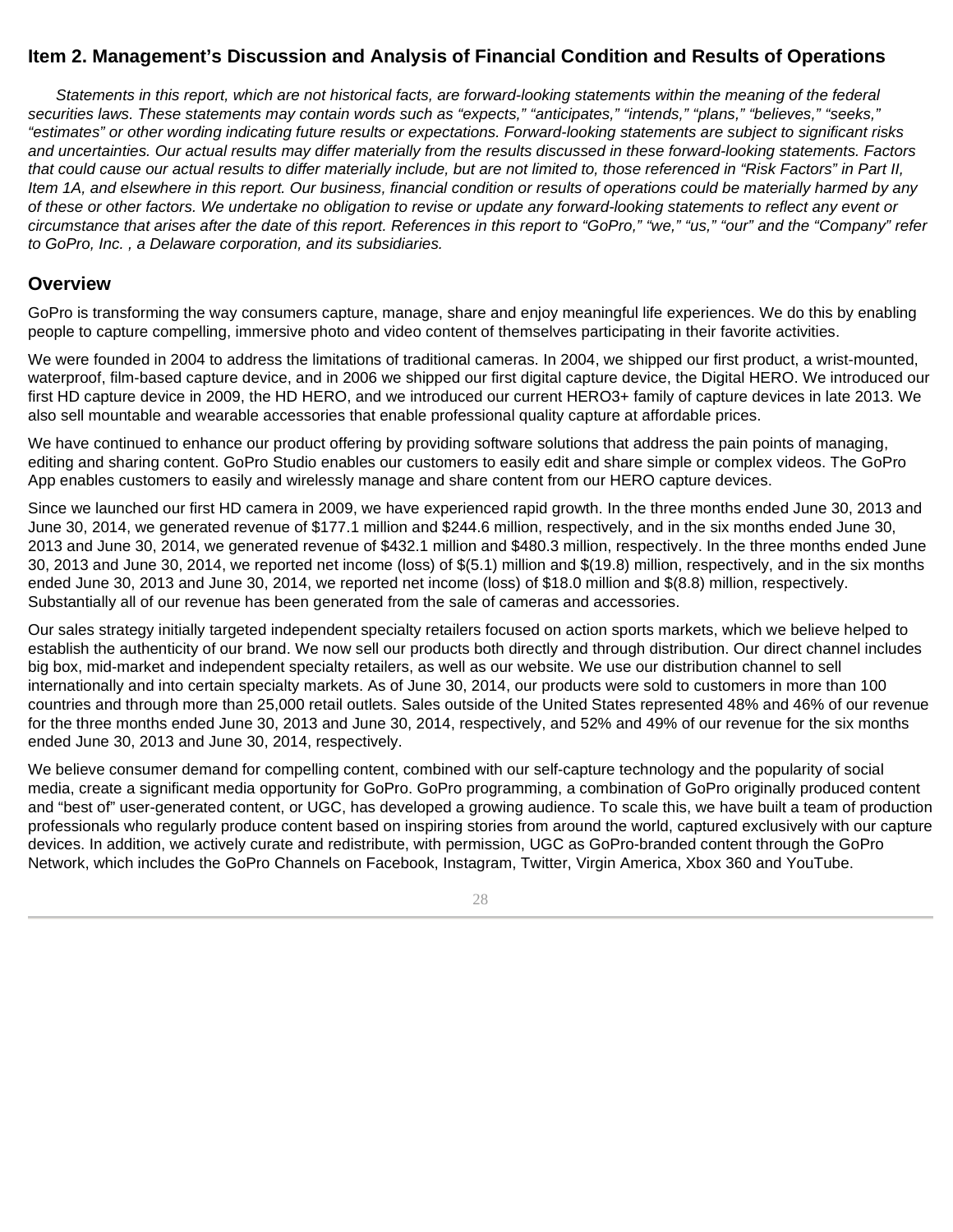We face potential challenges that could limit our ability to take advantage of these opportunities, including the risk that we may not be able to continue to develop and introduce new products and attract new customers. We do not expect to sustain or increase our revenue growth rates. In addition, we rely on a small number of retailer and distributor customers for a significant portion of our revenue. One retailer accounted for 15% and 17% of our revenue for the three months ended June 30, 2013 and June 30, 2014, respectively, and 14% and 15% of our revenue for the six months ended June 30, 2013 and June 30, 2014, respectively.

We rely on contract manufacturers for the production of our cameras and accessories. All of the components that go into the manufacture of our cameras and accessories are sourced from third-party suppliers, and some of these suppliers are the sole source for important components. We utilize third-party logistics providers for product fulfillment.

### **Key business metrics**

In addition to the measures presented in our consolidated financial statements, we use the following key metrics to evaluate our business, measure our performance, develop financial forecasts and make strategic decisions.

|                              | Three months ended             |  |       | Six months ended |               |               |        |
|------------------------------|--------------------------------|--|-------|------------------|---------------|---------------|--------|
| (in thousands)               | June 30, 2014<br>June 30, 2013 |  |       |                  | June 30, 2014 | June 30, 2013 |        |
| <b>Key business metrics:</b> |                                |  |       |                  |               |               |        |
| Units shipped                | 854                            |  | 653   |                  | 1.706         |               | 1,607  |
| <b>Adjusted EBITDA</b>       | \$<br>25,724                   |  | 2,341 |                  | 54,351        | \$            | 43,264 |

- Units shipped. Units shipped represent the number of individual packaged camera units that are shipped during a reporting period, net of any returns. Packaged camera units include a waterproof housing, a battery, selected mounts and other accessories which vary by model. We monitor units shipped on a daily basis as it is a key indicator of revenue trends for a reporting period. We use units shipped to help optimize our fulfillment operations and shipment allocations in order to better maintain operating efficiencies and improve customer satisfaction.
- Adjusted EBITDA. Adjusted EBITDA is a non-GAAP financial measure that we calculate as net income (loss), adjusted after excluding the impact of: provision (benefit) for income taxes, interest income, interest expense, depreciation and amortization, POP display amortization and stock-based compensation. We use adjusted EBITDA as a key measure to understand and evaluate our core operating performance and trends, to prepare and approve our annual budget and to develop short- and longterm operational plans. Accordingly, we believe that adjusted EBITDA provides useful information to investors and others in understanding and evaluating our operating results in the same manner as our management and board of directors. Adjusted EBITDA is not prepared in accordance with U.S. Generally Accepted Accounting Principles, or GAAP, and should not be considered in isolation of, or as an alternative to, measures prepared in accordance with GAAP. You should consider adjusted EBITDA alongside other financial performance measures, including our financial results presented in accordance with GAAP.

The following table presents a reconciliation of net income to adjusted EBITDA:

|                                    | Three months ended |                |     |               |               | Six months ended |      |               |  |
|------------------------------------|--------------------|----------------|-----|---------------|---------------|------------------|------|---------------|--|
| (in thousands)                     | June 30, 2014      |                |     | June 30, 2013 | June 30, 2014 |                  |      | June 30, 2013 |  |
| Net income (loss)                  | \$                 | $(19, 841)$ \$ |     | (5,085)       | \$            | (8,792)          | - \$ | 17,950        |  |
| Income tax (benefit) expense       |                    | 1,639          |     | (2,568)       |               | 5,521            |      | 7,459         |  |
| Interest (income) and expense, net |                    | 1.390          |     | 1.369         |               | 2.725            |      | 2,701         |  |
| Depreciation and amortization      |                    | 4,177          |     | 3.207         |               | 7,988            |      | 5,416         |  |
| POP display amortization           |                    | 4.166          |     | 2.886         |               | 8.679            |      | 5,111         |  |
| Stock-based compensation           |                    | 34,193         |     | 2,532         |               | 38,230           |      | 4,627         |  |
| <b>Adjusted EBITDA</b>             | 25,724             |                | -\$ | 2,341         |               | 54,351           | \$.  | 43,264        |  |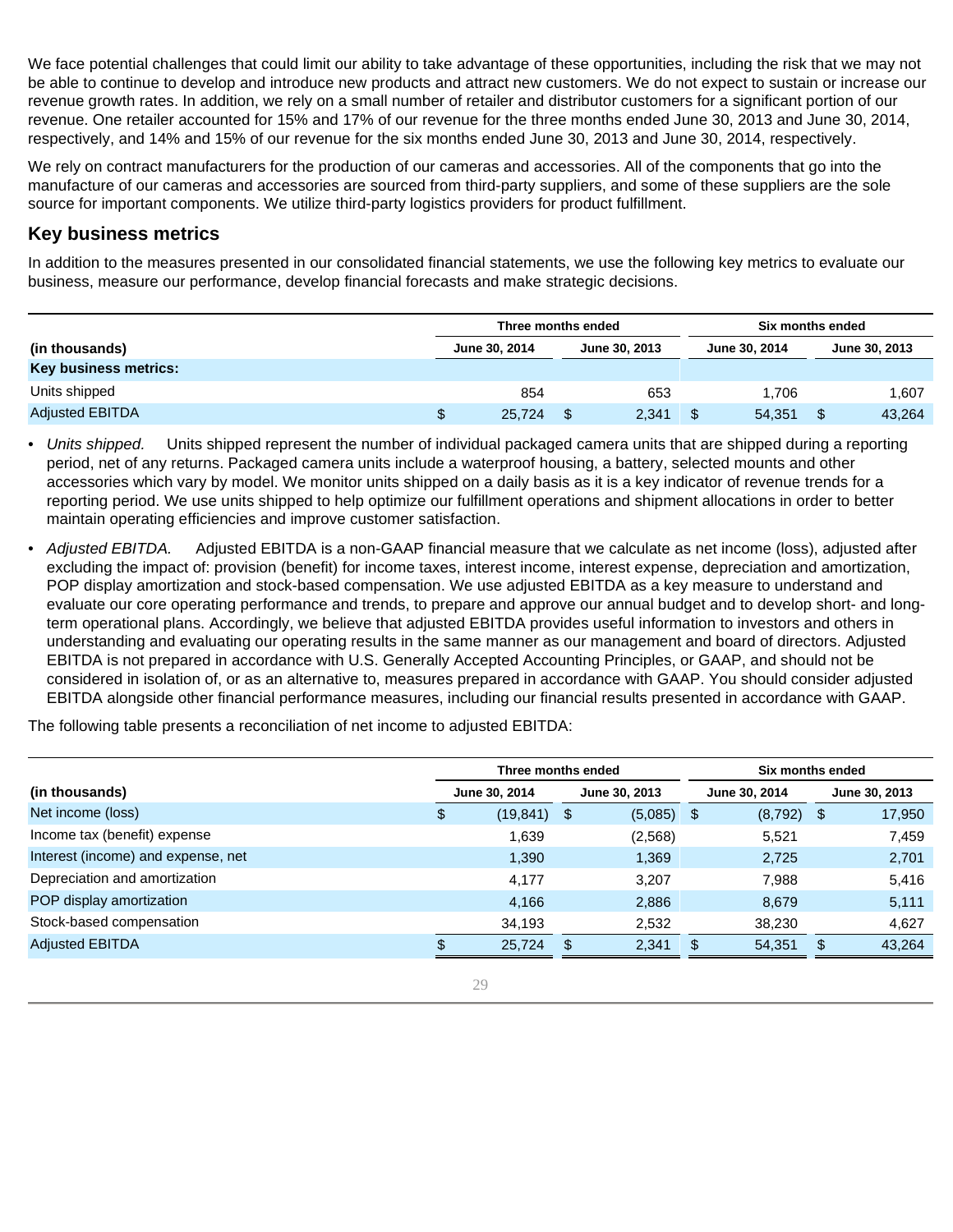### **Results of Operations**

The following table sets forth the components of our consolidated statements of operations for each of the periods presented:

|               |                | Three months ended | Six months ended |               |               |          |  |
|---------------|----------------|--------------------|------------------|---------------|---------------|----------|--|
| June 30, 2014 | June 30, 2013  |                    | June 30, 2014    |               | June 30, 2013 |          |  |
| 244,605       | $\mathfrak{L}$ | 177,082            | \$               | 480,321       | $\$\$         | 432,139  |  |
| 141,736       |                | 120,242            |                  | 280,938       |               | 285,870  |  |
| 102,869       |                | 56,840             |                  | 199,383       |               | 146,269  |  |
|               |                |                    |                  |               |               |          |  |
| 34,663        |                | 16,687             |                  | 63,402        |               | 28,699   |  |
| 43,701        |                | 39,065             |                  | 85,042        |               | 74,738   |  |
| 41,171        |                | 7,044              |                  | 51,049        |               | 14,032   |  |
| 119,535       |                | 62,796             |                  | 199,493       |               | 117,469  |  |
| (16, 666)     |                | (5,956)            |                  | (110)         |               | 28,800   |  |
| (1,536)       |                | (1,697)            |                  | (3, 161)      |               | (3, 391) |  |
| (18, 202)     |                | (7,653)            |                  | (3,271)       |               | 25,409   |  |
| 1,639         |                | (2,568)            |                  | 5,521         |               | 7,459    |  |
| (19, 841)     | \$             | (5,085)            | \$               | (8,792)       | \$            | 17,950   |  |
|               |                |                    |                  |               |               |          |  |
|               |                |                    |                  |               |               |          |  |
|               |                |                    |                  |               |               | 377      |  |
|               |                | 556                |                  | 3,058         |               | 997      |  |
| 1,654         |                | 1,454              |                  | 3,068         |               | 2,658    |  |
| 30,728        |                | 365                |                  | 31,782        |               | 595      |  |
| 34,193        | \$             | 2,532              | \$               | 38,230        | \$            | 4,627    |  |
|               | 154<br>1,657   | \$                 | 157              | $\frac{1}{2}$ | 322           | \$       |  |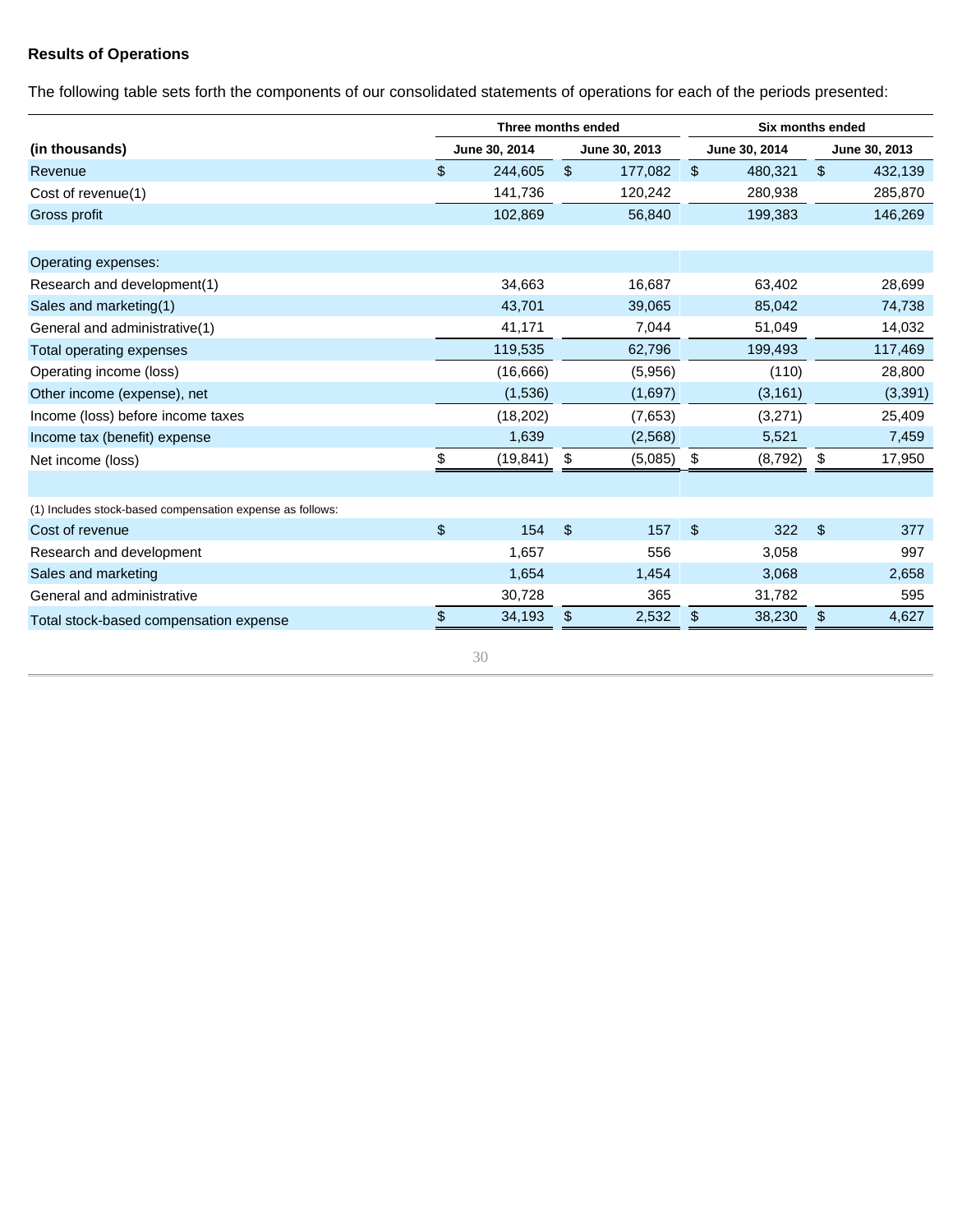The following table sets forth the components of our condensed consolidated statements of operations for each of the periods presented as a percentage of revenue:

|                                   |               | Three months ended | Six months ended |               |
|-----------------------------------|---------------|--------------------|------------------|---------------|
|                                   | June 30, 2014 | June 30, 2013      | June 30, 2014    | June 30, 2013 |
| Revenue                           | 100%          | 100%               | 100%             | 100%          |
| Cost of revenue                   | 58%           | 68%                | 58%              | 66%           |
| Gross profit                      | 42%           | 32%                | 42%              | 34%           |
|                                   |               |                    |                  |               |
| <b>Operating expenses:</b>        |               |                    |                  |               |
| Research and development          | 14%           | 9%                 | 13%              | 7%            |
| Sales and marketing               | 18%           | 22%                | 18%              | 17%           |
| General and administrative        | 17%           | 4%                 | 11%              | 3%            |
| Total operating expenses          | 49%           | 35%                | 42%              | 27%           |
| Operating income (loss)           | (7)%          | (3)%               | 0%               | 7%            |
| Other income (expense), net       | $-\%$         | (1)%               | (1)%             | (1)%          |
| Income (loss) before income taxes | (7)%          | (4)%               | (1)%             | 6%            |
| Income tax (benefit) expense      | $1\%$         | (1)%               | 1%               | 2%            |
| Net income (loss)                 | (8)%          | (3)%               | (2)%             | 4%            |

#### **Revenue**

|                       | Three months ended      |  |                         |  |               |  |                   |  | Six months ended |  |                  |  |          |                   |     |  |  |
|-----------------------|-------------------------|--|-------------------------|--|---------------|--|-------------------|--|------------------|--|------------------|--|----------|-------------------|-----|--|--|
| (dollars in millions) | <b>June 30.</b><br>2014 |  | <b>June 30.</b><br>2013 |  | <b>Change</b> |  | Percent<br>Change |  | June 30,<br>2014 |  | June 30.<br>2013 |  | ` Change | Percent<br>Change |     |  |  |
| Revenue               | 244.6                   |  |                         |  | 67.5          |  | 38%               |  | 480.3            |  | 432.             |  | 48.2     |                   | 11% |  |  |

Revenue for the three months ended June 30, 2014 increased 38% to \$244.6 million from \$177.1 million for the three months ended June 30, 2013, primarily due to an increase in units shipped. Units shipped in the three months ended June 30, 2014 increased 31% to 0.9 million from 0.7 million in the three months ended June 30, 2013. Further contributing to the increase in revenue in the three months ended June 30, 2014 was a 5% increase in the average selling price of units shipped. The increase in average selling price in the three months ended June 30, 2014 was primarily driven by a shift in product mix to the HERO3+ Black edition capture devices. Our revenue in the three months ended June 30, 2014 also increased, to a lesser extent, as a result of an increase in accessory unit shipments. Our revenue increased in each of our primary geographical regions of the Americas, Asia Pacific and EMEA (Europe, Middle East and Africa) in the three months ended June 30, 2014 compared to the three months ended June 30, 2013.

Revenue for the six months ended June 30, 2014 increased 11% to \$480.3 million from \$432.1 million for the six months ended June 30, 2013, due to an increase in units shipped and their average selling price. Units shipped in the six months ended June 30, 2014 increased 6% to 1.7 million from 1.6 million in the six months ended June 30, 2013. Average selling price of units shipped increased 4% in the six months ended June 30, 2014 compared to the six months ended June 30, 2013. The increase in average selling price in the six months ended June 30, 2014 was primarily driven by a shift in product mix to the HERO3+ Black edition capture devices. Our revenue in the six months ended June 30, 2014 also increased, to a lesser extent, as a result of an increase in accessory unit shipments. Our revenue increased in each of our primary geographical regions of the Americas, Asia Pacific and EMEA in the six months ended June 30, 2014 compared to the six months ended June 30, 2013.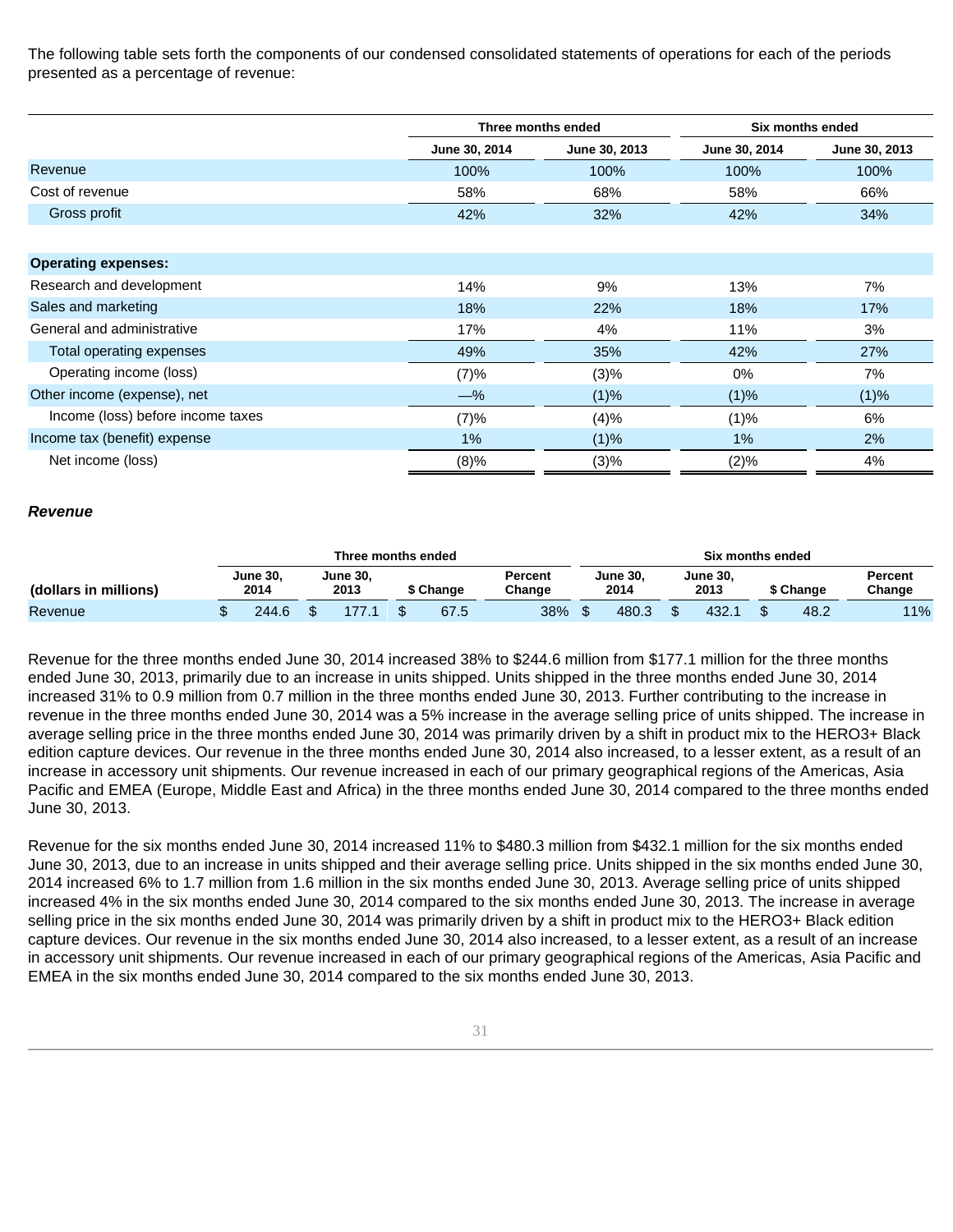We expect revenue to increase in the three month period ending September 30, 2014 compared to the three months ended September 30, 2013 and June 30, 2014.

| (dollars in millions)<br>Cost of revenue |                         |  | Three months ended      |  |           |                   | Six months ended        |       |                         |       |           |       |                   |  |  |
|------------------------------------------|-------------------------|--|-------------------------|--|-----------|-------------------|-------------------------|-------|-------------------------|-------|-----------|-------|-------------------|--|--|
|                                          | <b>June 30,</b><br>2014 |  | <b>June 30,</b><br>2013 |  | \$ Change | Percent<br>Change | <b>June 30.</b><br>2014 |       | <b>June 30,</b><br>2013 |       | \$ Change |       | Percent<br>Change |  |  |
|                                          | 141.7                   |  | 120.2                   |  | 21.5      | 18%               |                         | 280.9 |                         | 285.9 |           | (5.0) | (2)%              |  |  |
| Gross profit                             | 102.9                   |  | 56.8                    |  | 46.1      | 81%               |                         | 199.4 |                         | 146.3 |           | 53.1  | 36 %              |  |  |
| Gross profit margin                      | 42%                     |  | 32%                     |  |           |                   |                         | 42%   |                         | 34%   |           |       |                   |  |  |

#### **Cost of revenue, gross profit and gross profit margin**

Gross profit margin increased to 42% in the three months ended June 30, 2014 from 32% in the three months ended June 30, 2013 primarily due to lower product costs for our HERO3+ capture devices introduced in the fourth quarter of 2013 compared to our previous generation HERO3 capture devices, coupled with a 5% increase in average selling prices of units shipped. In addition, reserves for unused purchase commitments declined from the three months ended June 30, 2013, which contributed to an increase of three percentage points in gross margin.

Gross profit margin increased to 42% in the six months ended June 30, 2014 from 34% in the six months ended June 30, 2013 primarily due to lower product costs for our HERO3+ capture devices compared to our previous generation HERO3 capture devices, coupled with a 4% increase in average selling prices of units shipped. This was partially offset by increased sales of lower margin LCD BacPac and Battery BacPac accessories.

We expect gross profit margin to fluctuate over time based on product mix, changes in product costs related to the release of different capture device models and changes in average selling price. We expect our gross margin percentage to increase in the three month period ending September 30, 2014 compared to the three months ended September 30, 2013 and to decrease compared to the three months ended June 30, 2014.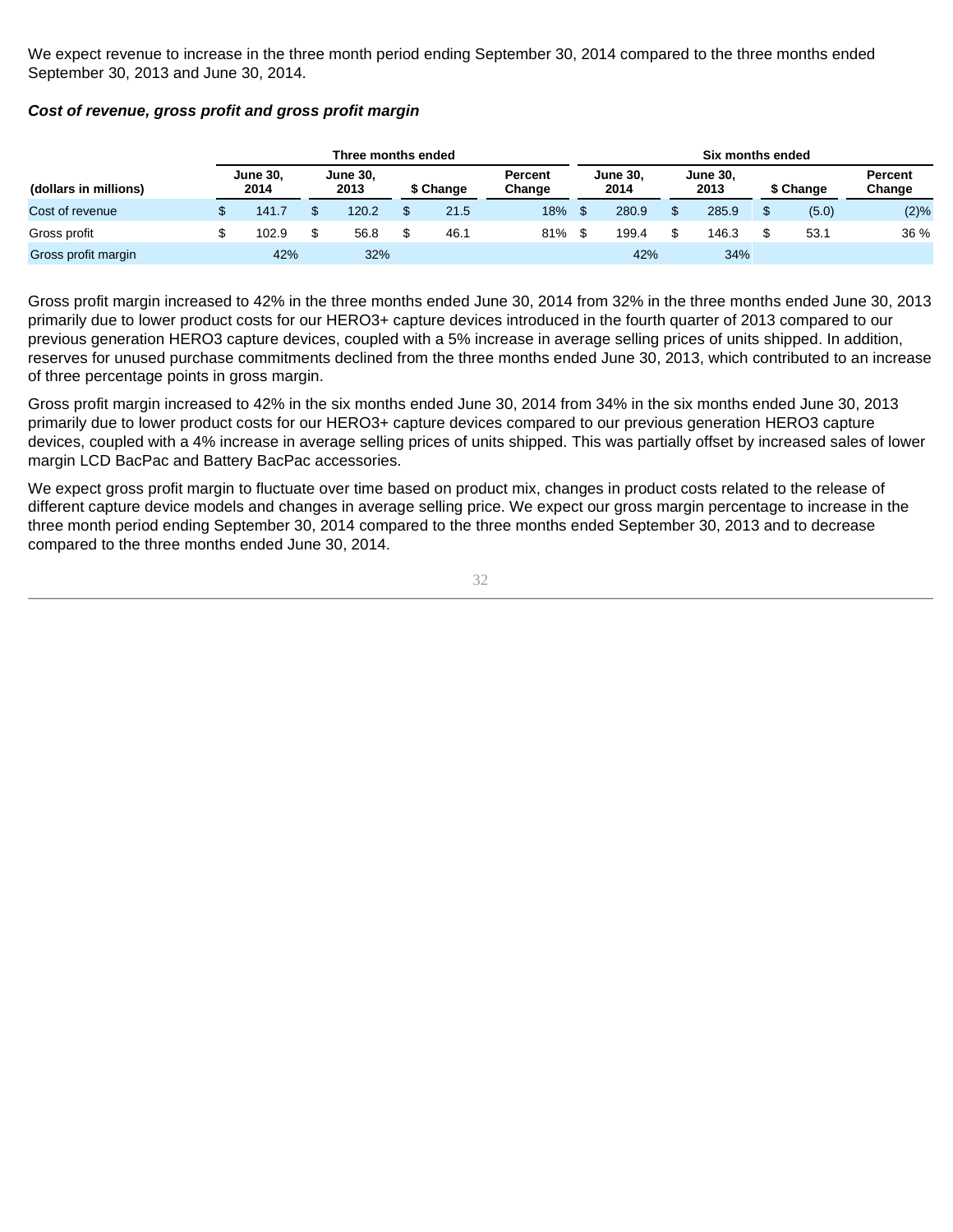#### **Research and Development**

|                          |                         |      |                         | Three months ended |           |      |                   | Six months ended        |      |                         |      |           |      |                   |  |  |
|--------------------------|-------------------------|------|-------------------------|--------------------|-----------|------|-------------------|-------------------------|------|-------------------------|------|-----------|------|-------------------|--|--|
| (dollars in millions)    | <b>June 30,</b><br>2014 |      | <b>June 30,</b><br>2013 |                    | \$ Change |      | Percent<br>Change | <b>June 30.</b><br>2014 |      | <b>June 30,</b><br>2013 |      | \$ Change |      | Percent<br>Change |  |  |
| Research and development |                         | 34.7 |                         | 16.7               |           | 18.0 | 108%              |                         | 63.4 |                         | 28.7 |           | 34.7 | 121%              |  |  |
| % of revenue             |                         | 14%  |                         | 9%                 |           |      |                   |                         | 13%  |                         | 7%   |           |      |                   |  |  |

Research and development expense increased \$18.0 million, or 108%, for the three months ended June 30, 2014 compared to the three months ended June 30, 2013, due primarily to a \$8.5 million increase in personnel related costs associated with increased headcount to support our broadened product portfolio, a \$4.5 million increase in consulting and outside professional service costs, a \$2.3 million increase in facility and information technology support costs and a \$2.0 million increase in equipment costs.

Research and development expense increased \$34.7 million, or 121%, for the six months ended June 30, 2014 compared to the six months ended June 30, 2013, due primarily to a \$16.8 million increase in personnel related costs associated with an increase in headcount, a \$9.6 million increase in consulting and outside professional service costs, a \$3.7 million increase in facility and information technology support costs and a \$3.1 million increase in equipment costs.

We expect our research and development expense for the period ending September 30, 2014 to increase in absolute dollars as we continue to make significant investments in developing new products, applications, functionality and other offerings. We expect research and development expense to increase in the three month period ending September 30, 2014 compared to the three months ended September 30, 2013 and June 30, 2014.

### **Sales and Marketing**

|                       |                         |  | Three months ended      |  |           |                   | Six months ended        |      |                         |      |           |      |                   |  |
|-----------------------|-------------------------|--|-------------------------|--|-----------|-------------------|-------------------------|------|-------------------------|------|-----------|------|-------------------|--|
| (dollars in millions) | <b>June 30,</b><br>2014 |  | <b>June 30.</b><br>2013 |  | \$ Change | Percent<br>Change | <b>June 30.</b><br>2014 |      | <b>June 30,</b><br>2013 |      | \$ Change |      | Percent<br>Change |  |
| Sales and marketing   | 43.7                    |  | 39.1                    |  | 4.6       | 12%               |                         | 85.0 |                         | 74.7 |           | 10.3 | 14%               |  |
| % of revenue          | 18%                     |  | 22%                     |  |           |                   |                         | 18%  |                         | 17%  |           |      |                   |  |

Sales and marketing expense increased \$4.6 million, or 12%, for the three months ended June 30, 2014 compared to the three months ended June 30, 2013, due primarily to a \$4.1 million increase in personnel related costs associated with an increase in headcount, a \$1.0 million increase in facility and information technology support costs, a \$0.8 million increase in consulting and outside professional service costs and a \$0.8 million increase in sales commissions and other selling expense, partially offset by a \$1.0 million decrease in advertising and promotional activity costs and a \$0.4 million decrease in equipment costs.

Sales and marketing expense increased \$10.3 million, or 14%, for the six months ended June 30, 2014 compared to the six months ended June 30, 2013, due primarily to a \$7.9 million increase in personnel related costs associated with an increase in headcount and a \$1.8 million increase in facility and information technology support costs.

We expect our sales and marketing expense for the period ending September 30, 2014 to increase in absolute dollars as we continue to actively promote our products. We expect sales and marketing expense to increase in the three month period ending September 30, 2014 compared to the three months ended September 30, 2013 and June 30, 2014.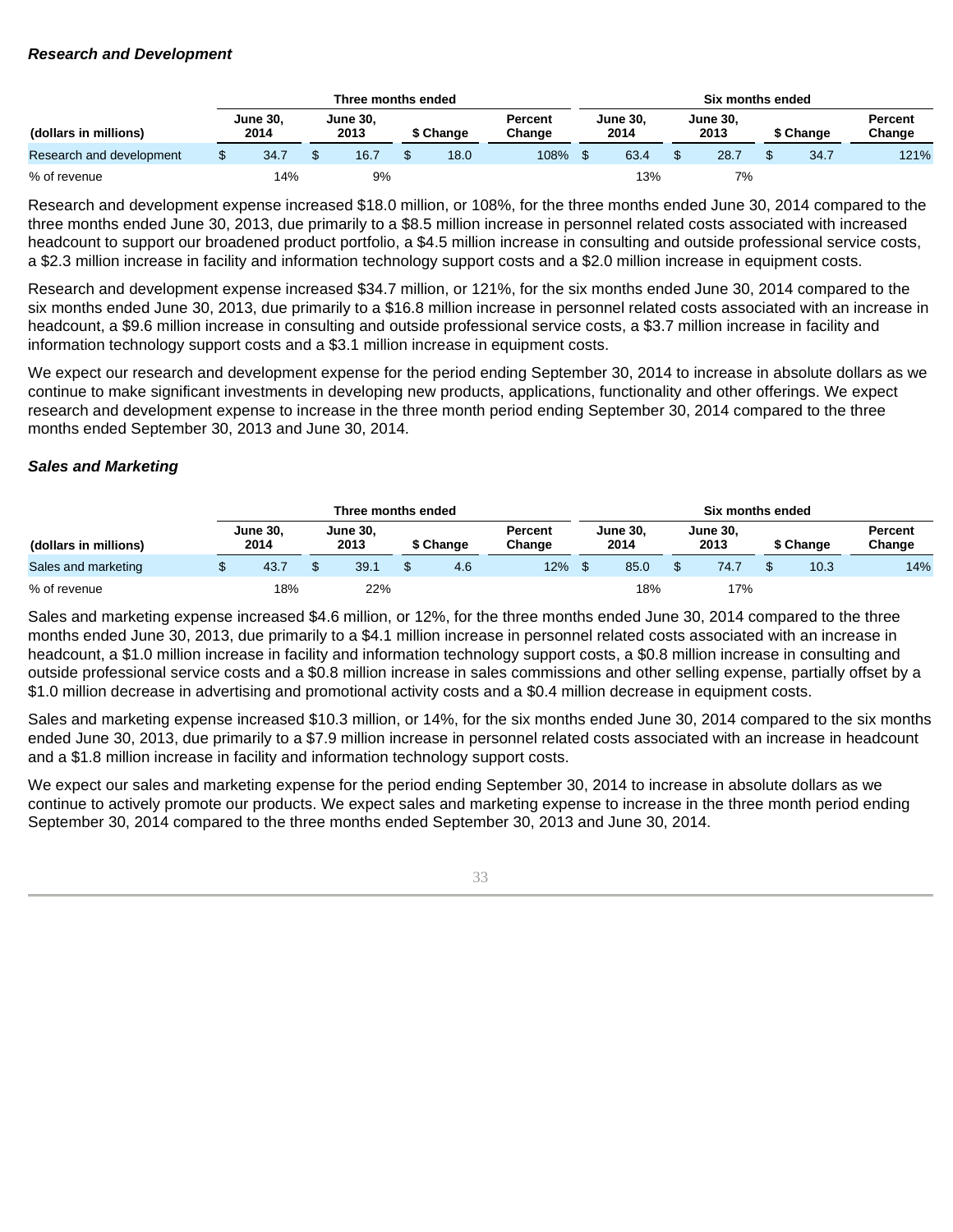#### **General and Administrative**

|                                                  |  |      |                         | Three months ended |           |      |                          | Six months ended        |      |                         |      |           |      |                   |  |
|--------------------------------------------------|--|------|-------------------------|--------------------|-----------|------|--------------------------|-------------------------|------|-------------------------|------|-----------|------|-------------------|--|
| <b>June 30,</b><br>2014<br>(dollars in millions) |  |      | <b>June 30,</b><br>2013 |                    | \$ Change |      | <b>Percent</b><br>Chanɑe | <b>June 30.</b><br>2014 |      | <b>June 30,</b><br>2013 |      | \$ Change |      | Percent<br>Change |  |
| General and administrative                       |  | 41.2 |                         |                    |           | 34.2 | 489%                     |                         | 51.0 |                         | 14.0 |           | 37.0 | 264%              |  |
| % of revenue                                     |  | 17%  |                         | 4%                 |           |      |                          |                         | 11%  |                         | 3%   |           |      |                   |  |

General and administrative expense increased \$34.2 million, or 489%, for the three months ended June 30, 2014 compared to the three months ended June 30, 2013, due primarily to a \$30.4 million increase in stock-based compensation, a \$2.9 million increase in personnel related costs associated with an increase in headcount, a \$0.5 million increase in consulting and outside professional service costs and a \$0.2 million increase in facility and information technology support costs. Of the total increase in stock-based compensation, \$27.6 million was attributable to the issuance of 4.5 million RSUs to our CEO during the quarter, of which 1.5 million RSUs immediately vested during the quarter.

General and administrative expense increased \$37.0 million, or 264%, for the six months ended June 30, 2014 compared to the six months ended June 30, 2013, due primarily to a \$31.2 million increase in stock-based compensation, a \$4.8 million increase in personnel related costs associated with an increase in headcount, a \$0.5 million increase in consulting and outside professional service costs and a \$0.5 million increase in facility and information technology support costs.

We expect our general and administrative expense, when excluding stock-based compensation, to increase in absolute dollars due to the anticipated growth of our business and the required infrastructure to support our growth. Including stock-based compensation, we expect general and administrative expense to increase in the three month period ending September 30, 2014 compared to the three months ended September 30, 2013 and to decrease compared to the three months ended June 30, 2014.

### **Other income (expense), net**

|                                      |                         |       |                         | Three months ended |           |     |                          | Six months ended        |       |                         |       |           |     |                          |  |
|--------------------------------------|-------------------------|-------|-------------------------|--------------------|-----------|-----|--------------------------|-------------------------|-------|-------------------------|-------|-----------|-----|--------------------------|--|
| (dollars in millions)                | <b>June 30.</b><br>2014 |       | <b>June 30.</b><br>2013 |                    | \$ Change |     | <b>Percent</b><br>Change | <b>June 30.</b><br>2014 |       | <b>June 30,</b><br>2013 |       | \$ Change |     | <b>Percent</b><br>Change |  |
| Interest expense                     |                         | (1.4) | -\$                     | (1.4)              |           |     | $0\%$                    |                         | (2.7) |                         | (2.7) |           |     | $0\%$                    |  |
| Other income (expense), net          |                         | (0.1) |                         | (0.3)              |           | 0.2 | (67)%                    |                         | (0.5) |                         | (0.7) |           | 0.2 | (29)%                    |  |
| Total other income (expense),<br>net |                         | (1.5) | \$.                     | (1.7)              |           | 0.2 | (12)%                    |                         | (3.2) | <sup>8</sup>            | (3.4) |           | 0.2 | $(6)\%$                  |  |

Interest expense for the three and six months ended June 30, 2014 remained relatively flat compared to the three and six months ended June 30, 2013.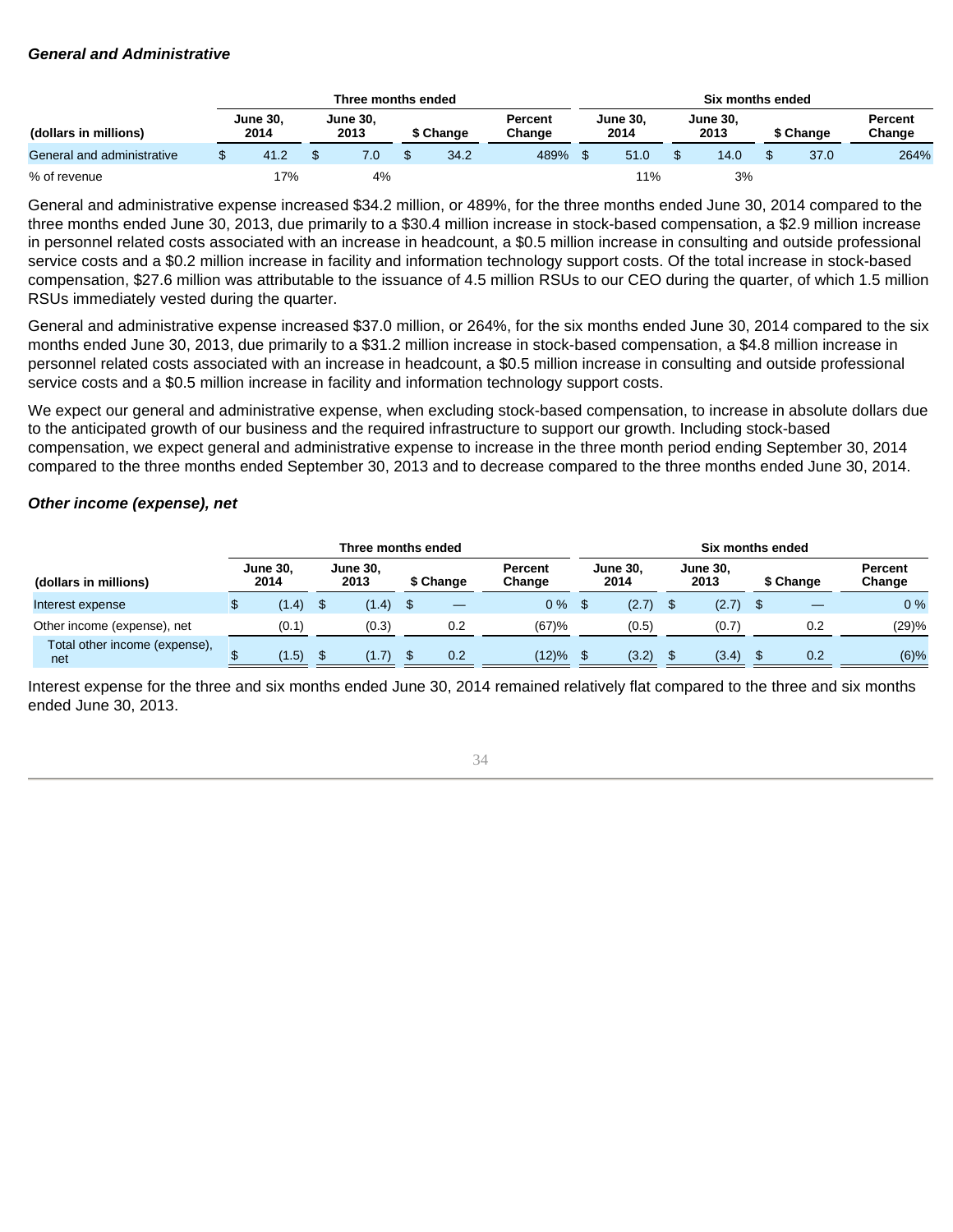#### **Provision for Income Taxes**

|                              |                         |           |                         | Three months ended |           |     |                   |                         | Six months ended |                         |       |           |       |                   |  |  |  |
|------------------------------|-------------------------|-----------|-------------------------|--------------------|-----------|-----|-------------------|-------------------------|------------------|-------------------------|-------|-----------|-------|-------------------|--|--|--|
| (dollars in millions)        | <b>June 30.</b><br>2014 |           | <b>June 30.</b><br>2013 |                    | \$ Change |     | Percent<br>Change | <b>June 30.</b><br>2014 |                  | <b>June 30.</b><br>2013 |       | \$ Change |       | Percent<br>Change |  |  |  |
| Income tax (benefit) expense |                         | 1.6       |                         | (2.6)              |           | 4.2 | (162)%            |                         | 5.5              |                         | ۵. /  |           | (2.0) | (27)%             |  |  |  |
| Effective tax rate           |                         | $(9.0)\%$ |                         | 33.6%              |           |     |                   |                         | $(168.8)\%$      |                         | 29.4% |           |       |                   |  |  |  |

Income tax expense for the three months ended June 30, 2014 was \$1.6 million compared to a tax benefit of \$2.6 million for the three months ended June 30, 2013. The tax expense for the three months ended June 30, 2014 was higher than for the three months ended June 30, 2013 primarily due to the impact of losses which could not be benefited in 2014 and foreign withholding taxes.

Income tax expense for the six months ended June 30, 2014 was \$5.5 million compared to \$7.5 million for the six months ended June 30, 2013. The tax expense for the six months ended June 30, 2014 was lower than for the six months ended June 30, 2013 primarily due to lower U.S. pre-tax income.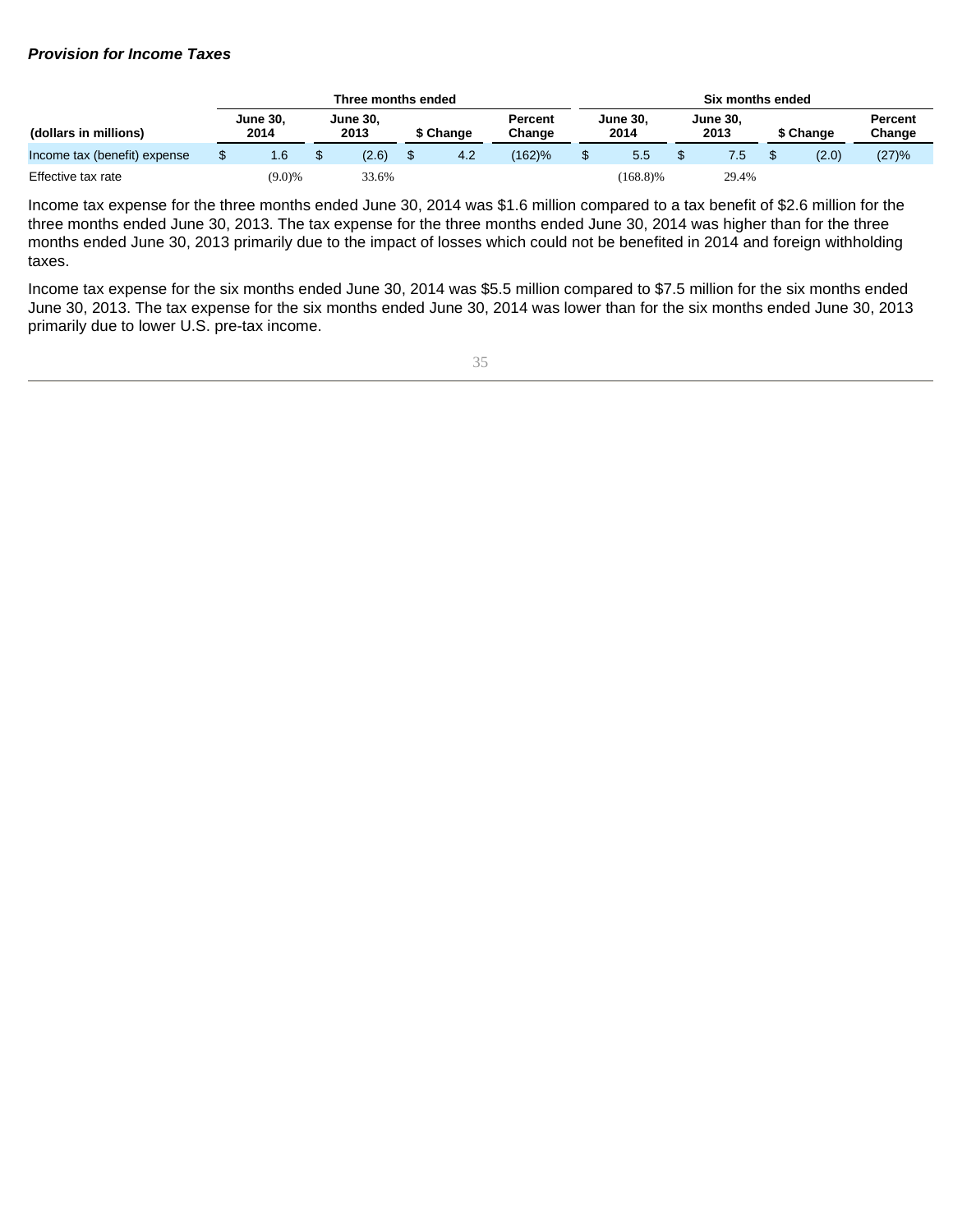# **Liquidity and Capital Resources**

As of June 30, 2014, our principal sources of liquidity were our cash balances totaling \$104.9 million and \$50.0 million available under our revolving credit facility.

**Cash Flows.** The following table sets forth the major components of our consolidated statements of cash flows data for the periods presented:

|                                                      | Six months ended |                         |  |                         |                   |  |
|------------------------------------------------------|------------------|-------------------------|--|-------------------------|-------------------|--|
| (dollars in thousands)                               |                  | <b>June 30.</b><br>2014 |  | <b>June 30.</b><br>2013 | Percent<br>Change |  |
| Net cash provided by (used in) operating activities  | P.               | 6.749                   |  | (3,240)                 | 308%              |  |
| Net cash used in investing activities                |                  | (15.569)                |  | (7, 872)                | (98)%             |  |
| Net cash provided by financing activities            |                  | 12.289                  |  | 1.925                   | 538%              |  |
| Net increase (decrease) in cash and cash equivalents |                  | 3.469                   |  | (9, 187)                | 138%              |  |

# **Cash flows from operating activities**

Cash flows from operating activities consist of net income adjusted for certain non-cash items, including depreciation and amortization, deferred income taxes, stock-based compensation expense and excess tax benefits from stock-based compensation, as well as the effect of changes in working capital and other activities.

Cash provided by operating activities of \$6.7 million in the six months ended June 30, 2014 increased from cash used in operating activities of \$3.2 million in the six months ended June 30, 2013, due primarily to a \$23.3 million increase in cash flows from operating assets and liabilities and a \$13.5 million increase in non-cash expense items, primarily consisting of stock-based compensation expense, partially offset by a \$26.7 million decrease in net income. Changes in cash flows related to operating assets and liabilities primarily consisted of an \$81.9 million increase in cash due to utilization of inventory in the six months ended June 30, 2014 compared to an increase in inventory in the six months ended June 30, 2013, a \$47.2 million increase in cash due to timing of accounts receivable collections and the factoring of certain receivables in the six months ended June 30, 2014, partially offset by an \$77.9 million decrease in cash due to the timing of payments associated with our accounts payable and accrued liabilities and a \$29.7 million decrease in cash due to increased expenditures for prepaid expenses and other assets.

# **Cash flows from investing activities**

Cash used in investing activities of \$15.6 million in the six months ended June 30, 2014 increased from cash used for investing activities of \$7.9 million in the six months ended June 30, 2013 due primarily to \$4.8 million of increased capital expenditures and a payment of \$3.2 million related to the acquisition of General Things, Inc.

# **Cash flows from financing activities**

Our financing activities provided cash of \$12.3 million in the six months ended June 30, 2014. Cash flow provided by financing activities in the six months ended June 30, 2014 consisted primarily of a \$20.8 million excess tax benefit related to stock-based compensation and proceeds from issuance of stock of \$1.4 million, partially offset by repayments of our long-term debt of \$6.0 million and payments of deferred IPO costs of \$3.1 million.

Our financing activities provided cash of \$1.9 million in the six months ended June 30, 2013. Cash flow provided by financing activities in the six months ended June 30, 2013 consisted primarily of borrowings under the revolving credit facility of \$15.0 million, partially offset by repayments of long-term debt and repayments of our revolving credit facility of \$13.0 million.

# **Credit facility**

As of June 30, 2014, we had a \$120.0 million term loan with scheduled quarterly principal repayments, due on the last day of each quarter, of \$1.5 million per quarter in 2013, \$3.0 million per quarter in 2014 and \$6.0 million per quarter for the first three quarters of 2015, with the remaining balance due on December 21, 2015. Our excess cash flow, as defined in the credit facility, triggered a contractual principal prepayment obligation of \$48.5 million,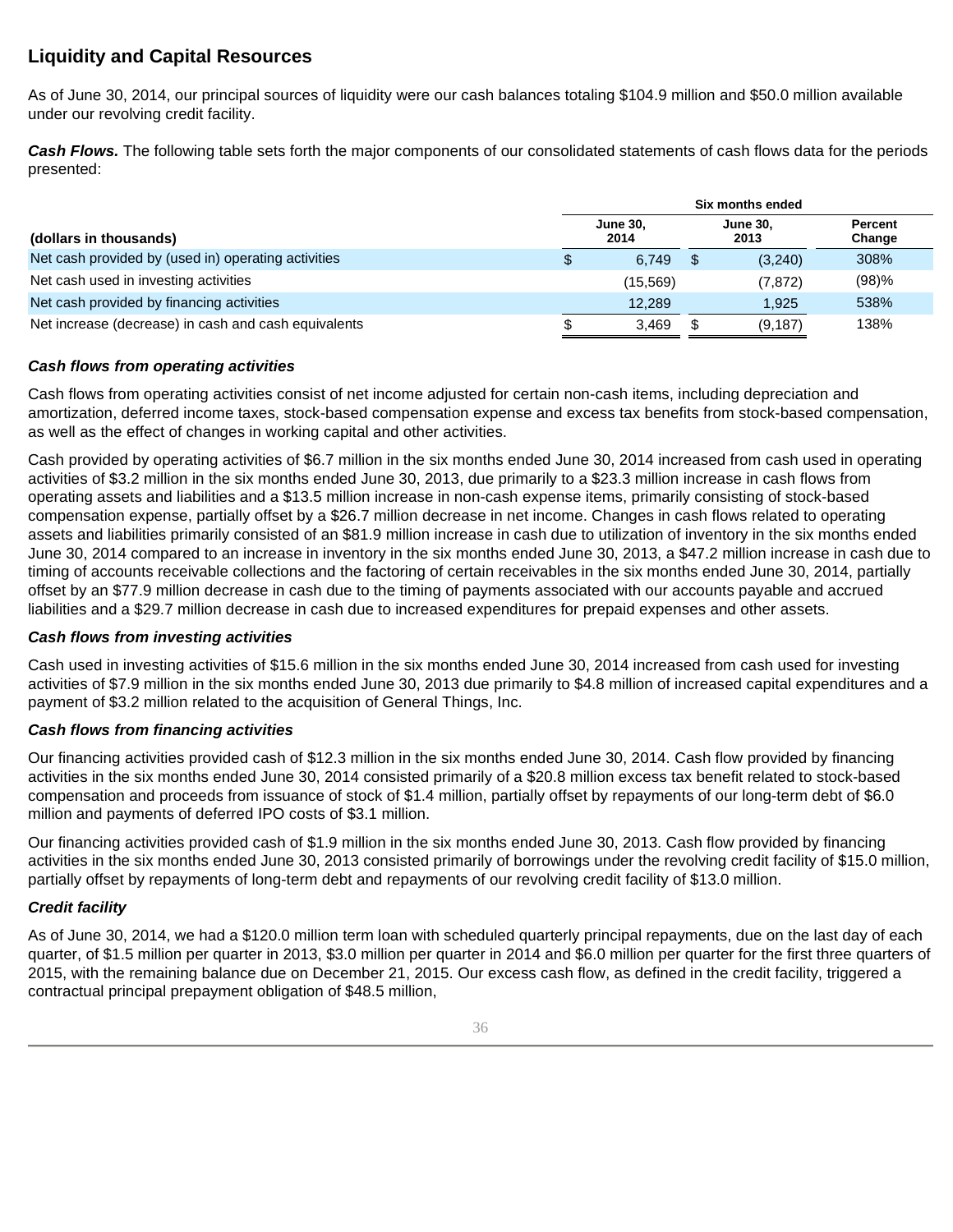which amount has been classified as a current liability as of December 31, 2013 and June 30, 2014. Concurrent with the close of our IPO on July 1, 2014, we paid off, in full, the term loan outstanding of \$108.0 million. See Note 13, "Subsequent Events," of the Notes to Condensed Consolidated Financial Statements of this Form 10-Q.

Our \$50.0 million revolving credit facility, which is still outstanding, matures on December 21, 2016, and we can repay and reborrow principal amounts under and during the term of our revolving credit facility. Of the \$50.0 million available under our revolving credit facility, as of December 31, 2013, \$20.0 million was committed to a standby letter of credit, and there was no balance outstanding. In April 2014, the \$20.0 million standby letter of credit was terminated. See Note 8, "Financing Arrangements," of the Notes to Condensed Consolidated Financial Statements of this Form 10-Q.

Our short term liquidity could be impacted in part by our ability to maintain compliance with covenants in the credit agreement. As of December 31, 2013 and June 30, 2014, we were in compliance with all financial covenants.

# **Contractual Obligations and Off-Balance Sheet Arrangements**

Our contractual obligations and off-balance sheet arrangements at June 30, 2014, and the effect those contractual obligations are expected to have on our liquidity and cash flow over the next five years are presented in textual and tabular format in Note 10, "Commitments, Contingencies and Guarantees," of the Notes to Condensed Consolidated Financial Statements of this Form 10-Q.

37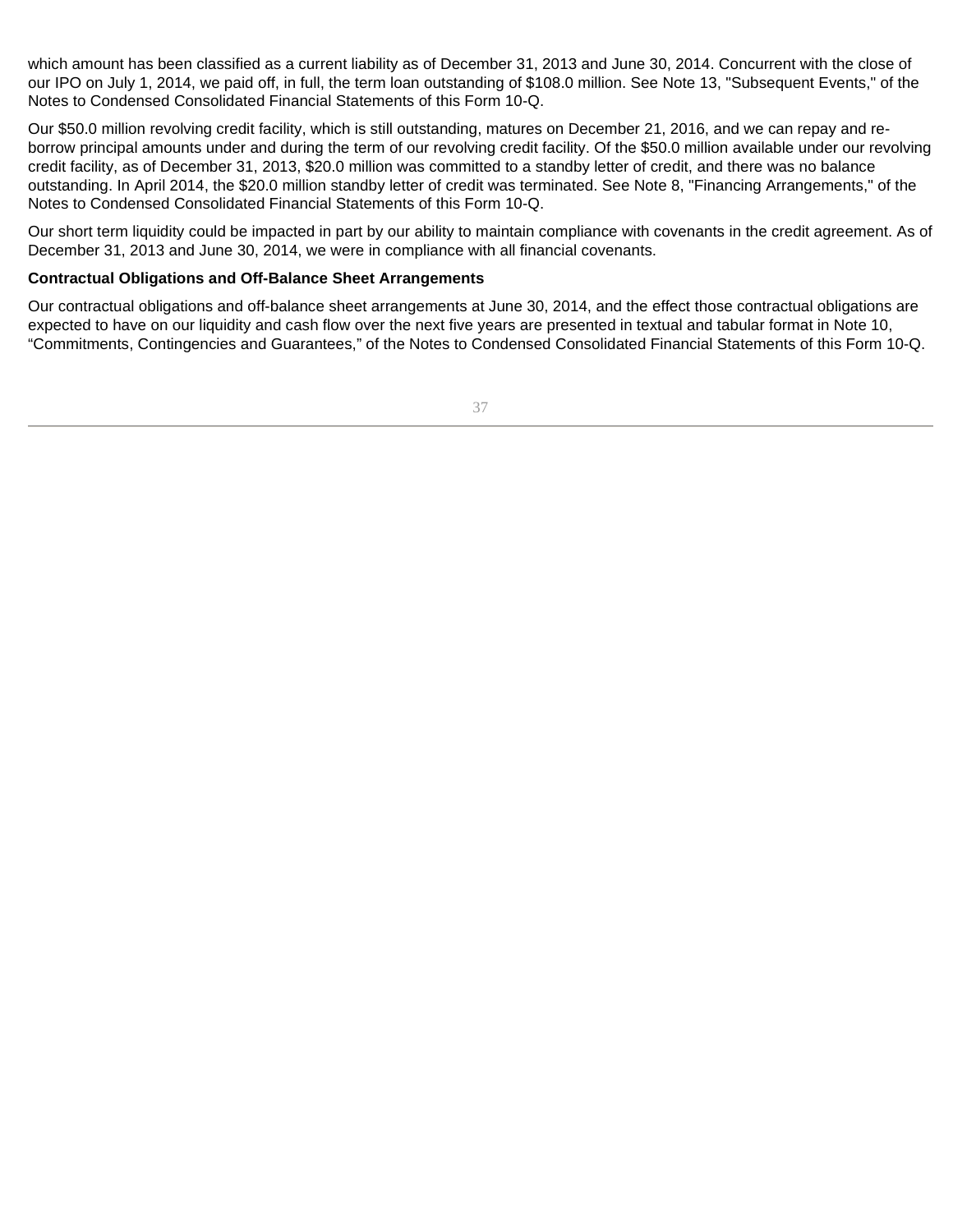## **Critical Accounting Policies**

We prepare our consolidated financial statements in accordance with accounting principles generally accepted in the United States. The preparation of these consolidated financial statements requires us to make estimates, assumptions and judgments that can significantly impact the amounts we report as assets, liabilities, revenue, costs and expenses and the related disclosures. We base our estimates on historical experience and other assumptions that we believe are reasonable under the circumstances. Our actual results could differ significantly from these estimates. We believe that our accounting policies are critical to understanding our historical and future performance as these policies involve a greater degree of judgment and complexity.

There were no significant changes to our critical accounting policies during the three months ended June 30, 2014. For information about critical accounting policies, see the discussion of critical accounting policies in the final prospectus filed with the U.S. Securities and Exchange Commission on June 26, 2014 in connection with our initial public offering.

38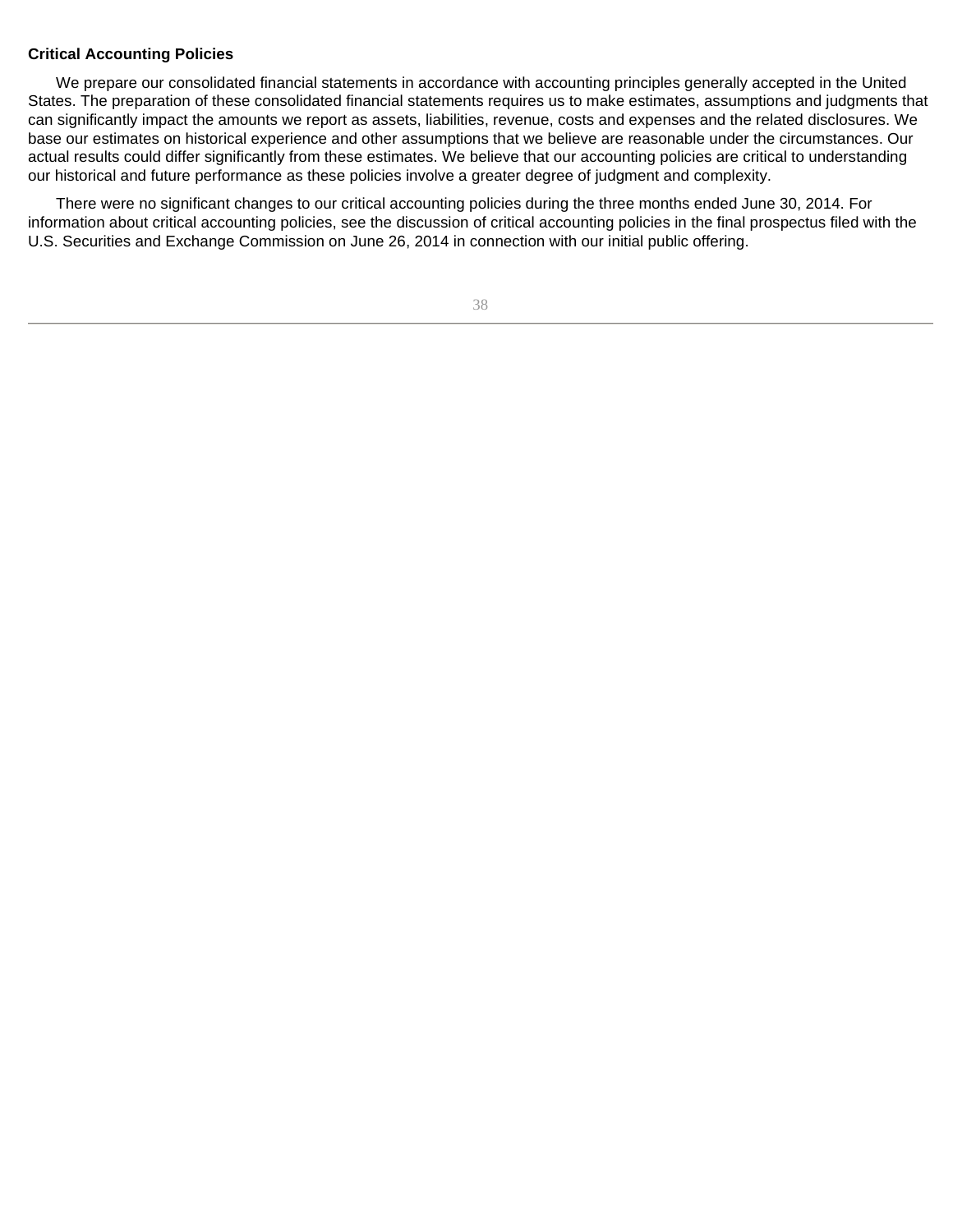# **Item 3. Quantitative and Qualitative Disclosures About Market Risk**

We are exposed to market risks in the ordinary course of our business. These risks primarily include foreign currency and interest rate risks as follows:

# **Foreign currency risk**

To date, all of our product sales and inventory purchases have been denominated in U.S. dollars. We therefore have not had any foreign currency risk associated with these two activities. The functional currency of all of our entities is the U.S. dollar. Our operations outside of the United States incur a portion of their operating expenses in foreign currencies, principally the Hong Kong Dollar. Our results of operations and cash flows are, therefore, subject to fluctuations due to changes in foreign currency exchange rates. However, we believe that the exposure to foreign currency fluctuation from operating expenses is immaterial at this time as the related costs do not constitute a significant portion of our total expenses. As we grow our operations, our exposure to foreign currency risk could become more significant. To date, we have not entered into any foreign currency exchange contracts and currently do not expect to enter into foreign currency exchange contracts for trading or speculative purposes.

# **Interest rate risk**

We had cash totaling \$101.4 million and \$104.9 million at December 31, 2013 and June 30, 2014, respectively. Our cash consists of cash in bank accounts. The primary objectives of our investment activities are to preserve principal and provide liquidity without significantly increasing risk. Our cash is held for working capital purposes. We do not enter into investments for trading or speculative purposes.

We had outstanding term debt of \$114.0 million and \$108.0 million at December 31, 2013 and June 30, 2014, respectively. The interest rate is based on the six-month adjusted LIBOR plus 2.5%. The initial contractual interest rate is 3.06% and adjusts every six months. The term loan had scheduled quarterly principal repayments due on the last day of each quarter of \$1.5 million per quarter in 2013, and provided for payments of \$3.0 million per quarter in 2014 and \$6.0 million for the first three quarters of 2015, with the remaining balance due on December 21, 2015. Our excess cash flows for 2013 triggered a contractual principal prepayment obligation of \$48.5 million, which amount has been classified as a current liability as of December 31, 2013 and June 30, 2014. In April 2014, we amended our credit facility to extend the due date for this contractual principal prepayment from April 2014 to December 2014. A hypothetical 50 basis point increase in the LIBOR rate as of June 30, 2014, applied to our outstanding debt balance as of June 30, 2014, would have resulted in an approximately \$0.6 million increase in our interest expense and an increase of 7% in our net loss for the six months ended June 30, 2014.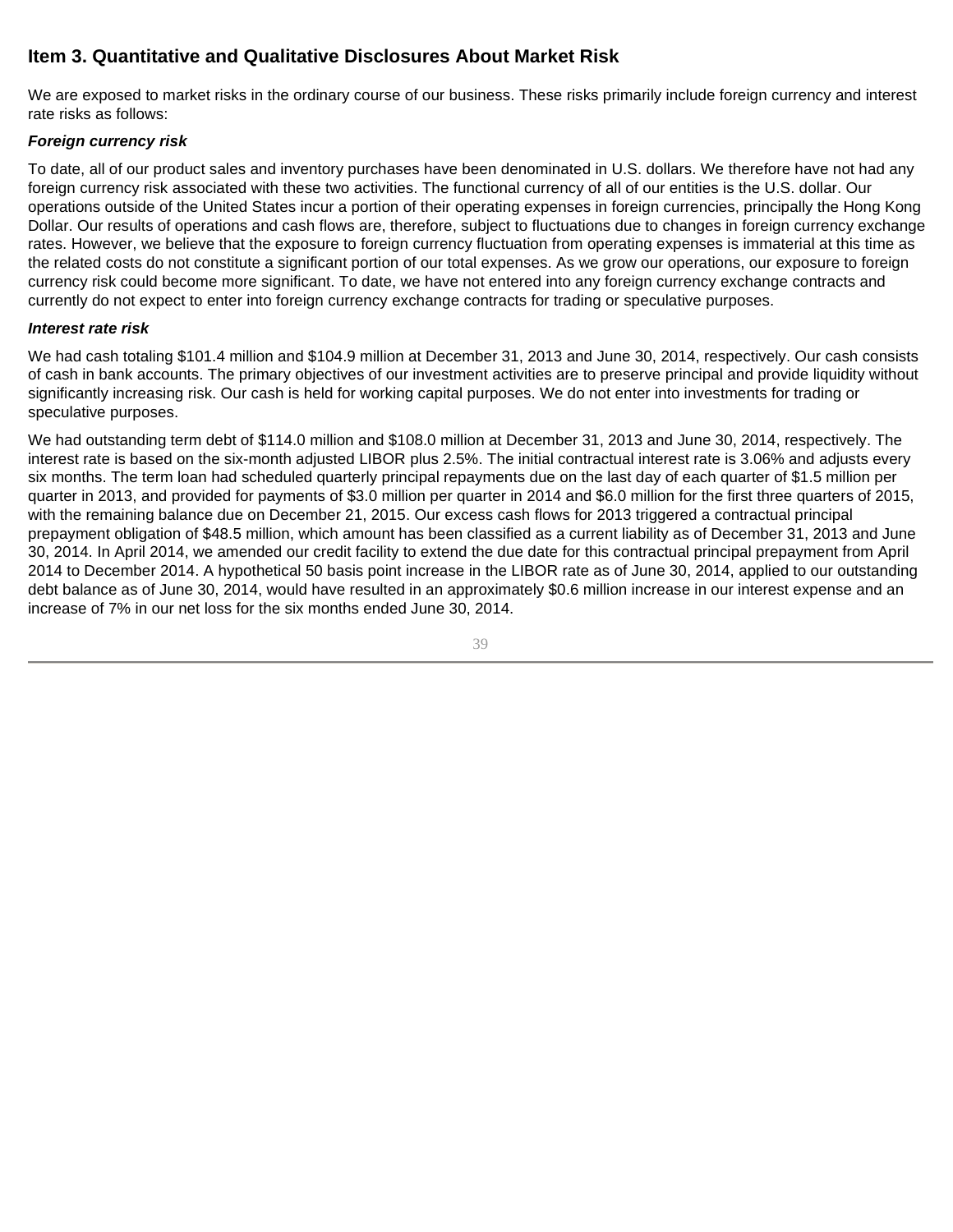# **Item 4. Controls and Procedures**

**Evaluation of Disclosure Controls and Procedures.** Our management has evaluated, under the supervision and with the participation of our Chief Executive Officer and Chief Financial Officer, the effectiveness of our disclosure controls and procedures as of June 30, 2014. Based on their evaluation as of June 30, 2014, our Chief Executive Officer and Chief Financial Officer have concluded that our disclosure controls and procedures (as defined in Rules 13a-15(e) and 15d-15(e) under the Securities Exchange Act of 1934, as amended, or the Exchange Act) were effective at the reasonable assurance level to ensure that the information required to be disclosed by us in this Quarterly Report on Form 10-Q was (i) recorded, processed, summarized and reported within the time periods specified in the SEC's rules and regulations and (ii) accumulated and communicated to our management, including our Chief Executive Officer and Chief Financial Officer, to allow timely decisions regarding required disclosure.

There were no changes in our internal control over financial reporting (as defined in Exchange Act Rule 13a-15(f)) during the quarter ended June 30, 2014 that have materially affected, or are reasonably likely to materially affect, our internal control over financial reporting.

40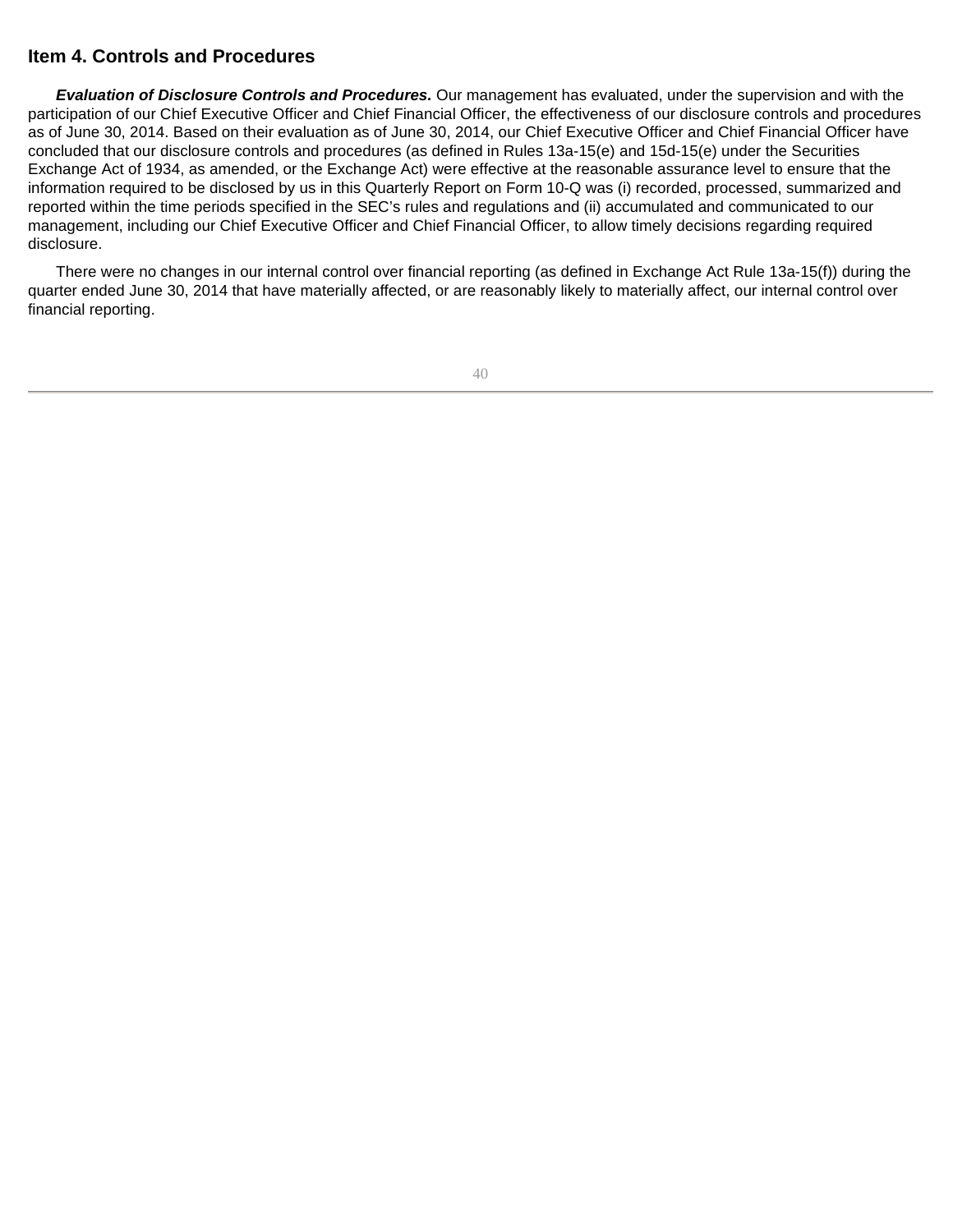## **PART II. OTHER INFORMATION**

## **Item 1. Legal Proceedings**

For a discussion of legal proceedings, see Note 10, "Commitments, Contingencies and Guarantees," in the Notes to Condensed Consolidated Financial Statements of this Form 10-Q. There have been no material developments in the legal proceeding described in "Business - Legal proceedings" in the final prospectus that we filed with the Securities and Exchange Commission on June 26, 2014 in connection with our initial public offering.

# **Item 1A. Risk Factors**

The risks described in "Risk Factors," in the final prospectus that we filed with the Securities and Exchange Commission on June 26, 2014 in connection with our initial public offering could materially and adversely affect our business, financial condition and results of operations. These risk factors do not identify all risks that we face - our operations could also be affected by factors that are not presently known to us or that we currently consider to be immaterial to our operations.

41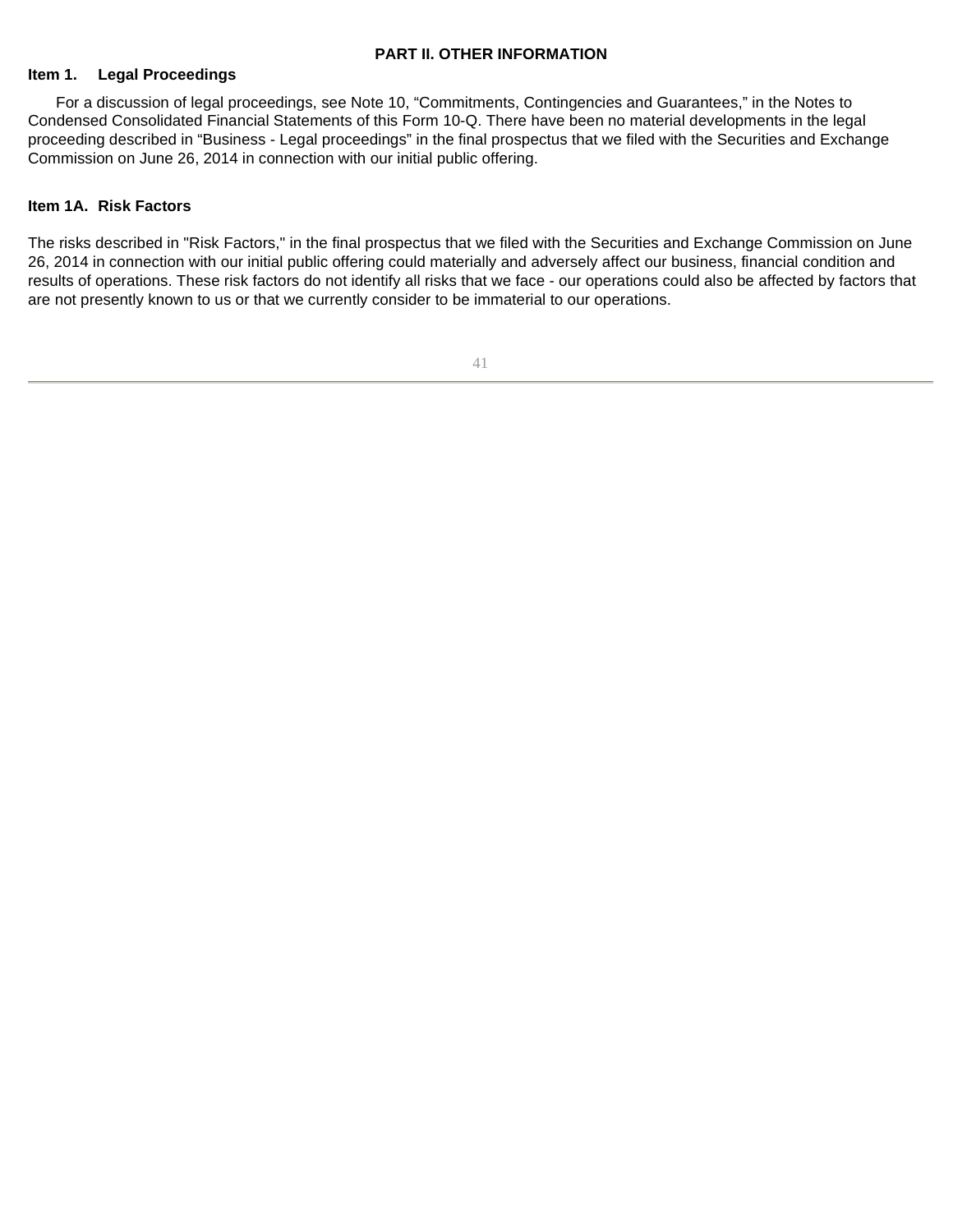# **Item 2. Unregistered Sales of Equity Securities and Use of Proceeds**

# **Unregistered Sales of Equity Securities**

From April 1, 2014 to June 25, 2014 (the date of the filing of our registration statement on Form S-8), we granted options to purchase 3,603,915 shares of our Class B common stock, after giving effect to the Reclassification and net of expirations, forfeitures and cancellations, under our 2010 Equity Incentive Plan to a total of 74 employees, directors, consultants and other service providers, with exercise prices ranging from \$16.39 to \$18.40 per share. During this period, 3,409,697 shares were issued pursuant to option exercises, at a weighted average exercise price of approximately \$0.83 per share, for aggregate consideration of \$2.8 million, which includes 2,476,548 shares issued pursuant to option exercises by the selling stockholders in connection with the IPO. In addition, in June 2014, we granted an aggregate of 4,750,379 restricted stock units to two employees and a director under our 2010 Equity Incentive Plan. Of these restricted stock units, 1,500,000 have settled to date. The offers, sales and issuances of these securities were deemed to be exempt from registration under the Securities Act in reliance upon either (1) Rule 701 promulgated under the Securities Act as transactions pursuant to benefit plans and contracts relating to compensation in compliance with Rule 701 or (2) Section 4(2) of the Securities Act as transactions by an issuer not involving any public offering. The recipients of such securities in each of these transactions represented their intention to acquire the securities for investment only and not with a view to or for sale in connection with any distribution thereof. Appropriate legends were affixed to the securities issued in these transactions. Each of the recipients of securities in these transactions had adequate access, through employment, business or other relationships, to information about us.

# **Use of Proceeds from Public Offering of Common Stock**

On June 25, 2014, the Securities and Exchange Commission declared our registration statement on Form S-1 (File No. 333- 196083) effective for our IPO, and the offering commenced the following day. The offering did not terminate before all the securities registered in the registration statement were sold. J.P. Morgan Securities LLC, Citigroup Global Markets Inc. and Barclays Capital Inc. acted as joint book-running managers of the offering and Allen & Company LLC, Stifel, Nicolaus & Company, Incorporated, Robert W. Baird & Co. Incorporated, MCS Capital Markets LLC, Piper Jaffray & Co. and Raymond James & Associates, Inc. acted as co-managers of the offering.

We registered 17,800,000 shares of Class A common stock (8,900,000 shares of which were held before our IPO by certain of our stockholders), plus 2,670,000 additional shares to cover the underwriters' option to purchase additional shares (all of which were held before our IPO by certain of our stockholders). The aggregate public offering price of the offering amount registered, including shares to cover the underwriters' option to purchase additional shares was \$491.3 million. On July 1, 2014, we closed the IPO, in which we sold 8,900,000 shares of our Class A common stock and the selling stockholders sold 11,570,000 shares of our Class A common stock. The shares sold and issued in the IPO included the full exercise of the underwriters' option to purchase additional shares. All sales were at the IPO price of \$24.00 per share, for an aggregate offering price of \$213.6 million for the shares sold by us and \$277.7 million for the shares sold by the selling stockholders, making the aggregate offering price of the shares sold \$491.3 million.

The net offering proceeds to us, after deducting underwriters' discounts and commissions of \$12.8 million and other offering expenses of \$6.2 million, were \$194.6 million. We expect to pay the remaining unpaid offering expenses in the third quarter of 2014. No payments were made by us to directors, officers or persons owning ten percent or more of our common stock or to their associates, or to our affiliates in connection with the issuance and sale of the securities registered. On July 1, 2014, we used \$108.0 million of the IPO proceeds to repay our term loan under our credit facility. See Note 8, "Financing Arrangements," of the Notes to Condensed Consolidated Financial Statements of this Form 10-Q.

There has been no material change in the planned use of proceeds from our initial public offering as described in our final prospectus filed with the Securities and Exchange Commission on June 26, 2012.

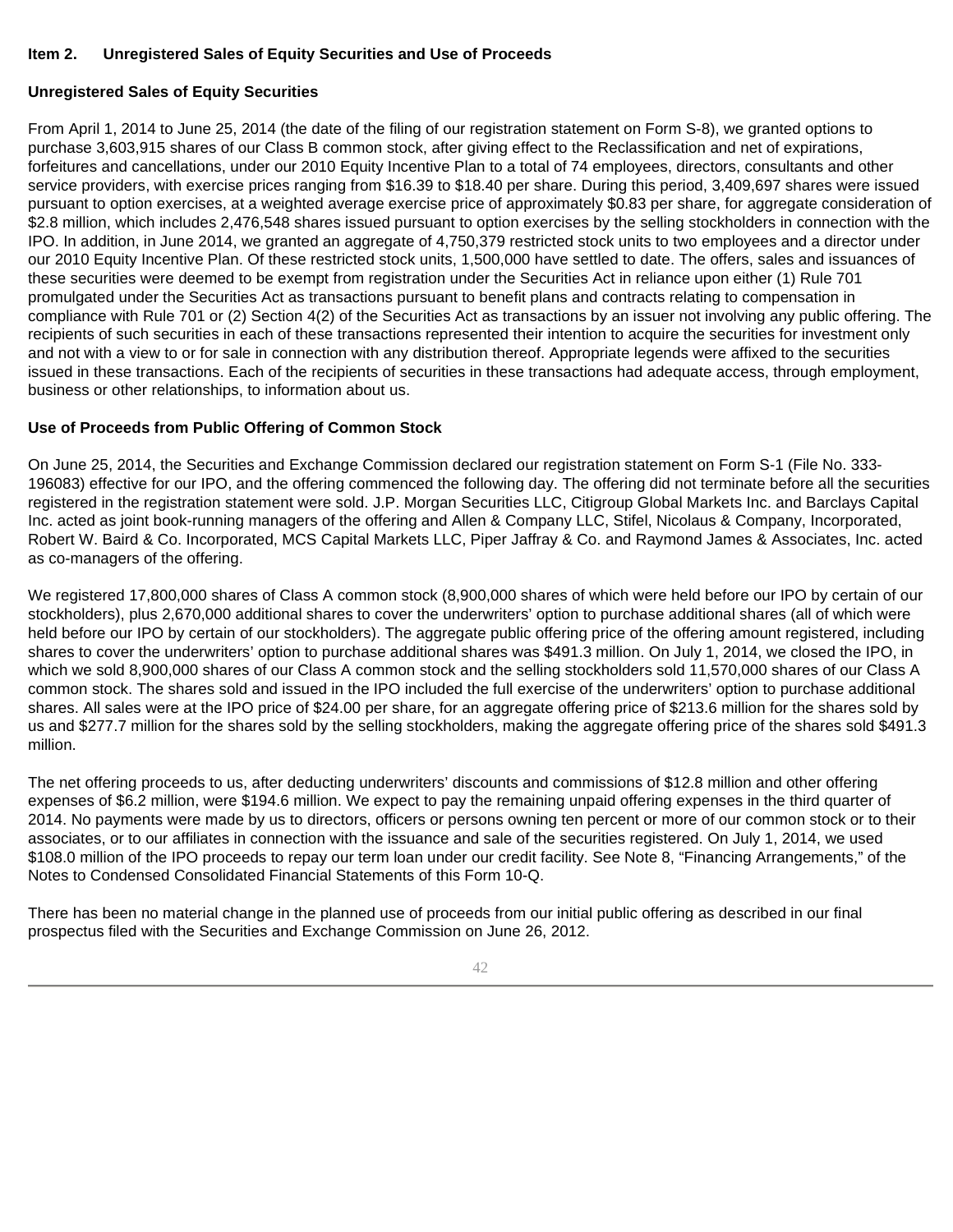Pending the use of proceeds from the IPO, we intend to invest the net proceeds in short-term, interest-bearing, investment-grade securities. Our management has broad discretion in the application of the net proceeds from the IPO and investors will be relying on the judgment of our management regarding the application of the proceeds.

# **Stock Contribution**

In June 2014, our Chief Executive Officer contributed 665,443 shares back to us, for no additional consideration, in connection with the exercise of options to purchase 665,443 shares by a current employee, pursuant to a pre-existing agreement. See Note 5, "Common stock and stock-based compensation - Sharing of proceeds from sale of securities," of the Notes to Condensed Consolidated Financial Statements of this Form 10-Q.

# **Item 3. Defaults Upon Senior Securities**

None.

# **Item 4. Mine Safety Disclosures**

Not applicable.

# **Item 5. Other Information**

None.

# **Item 6. Exhibits**

The information required by this item is set forth on the exhibit index which follows the signature page of this report.

43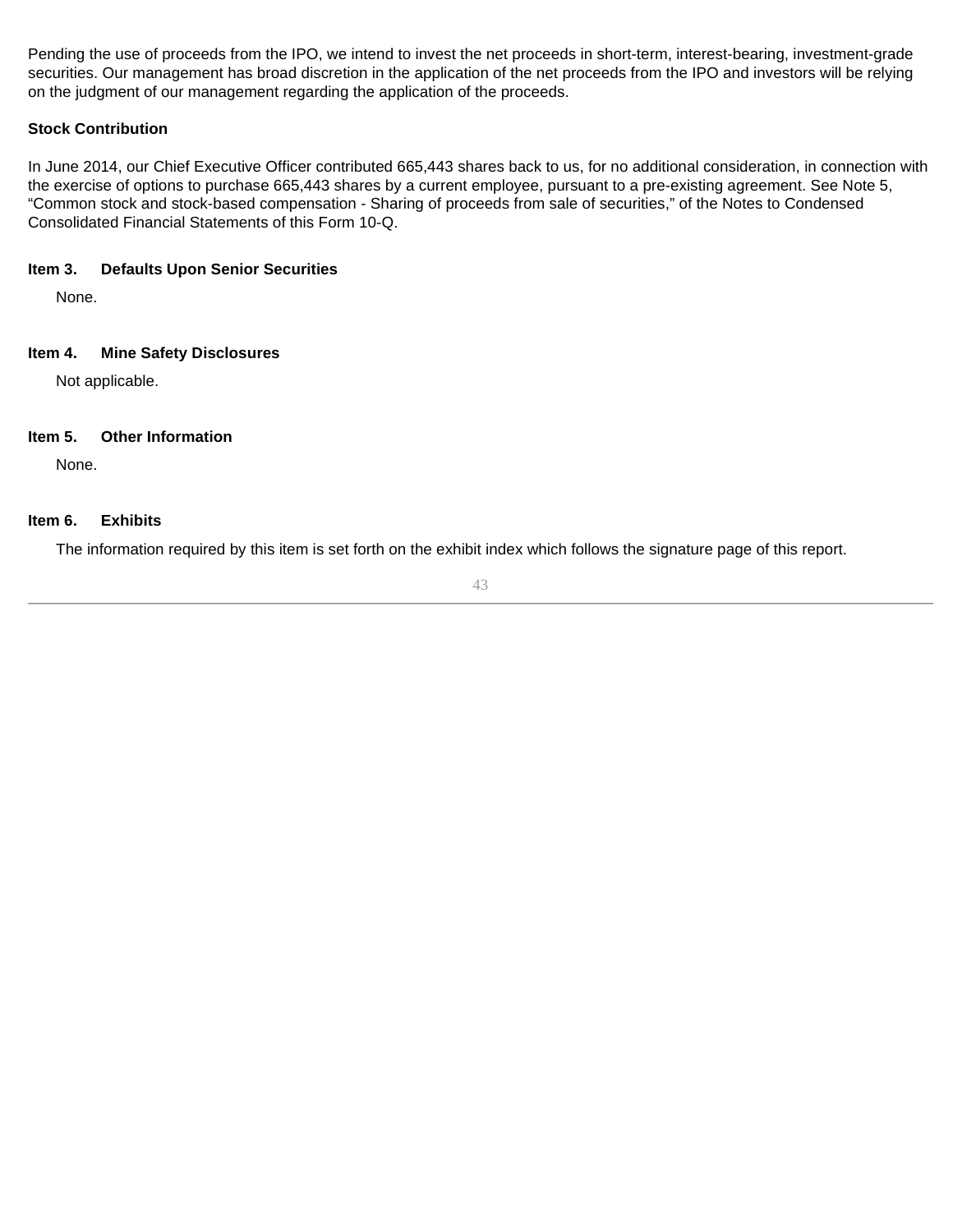# **SIGNATURES**

Pursuant to the requirements of the Securities Exchange Act of 1934, the Registrant has duly caused this Report to be signed on its behalf by the undersigned, thereunto duly authorized.

> **GoPro, Inc.**  (Registrant)

Dated: August 11, 2014 By: /s/ Jack Lazar

Jack Lazar Chief Financial Officer (Principal Financial Officer)

S-1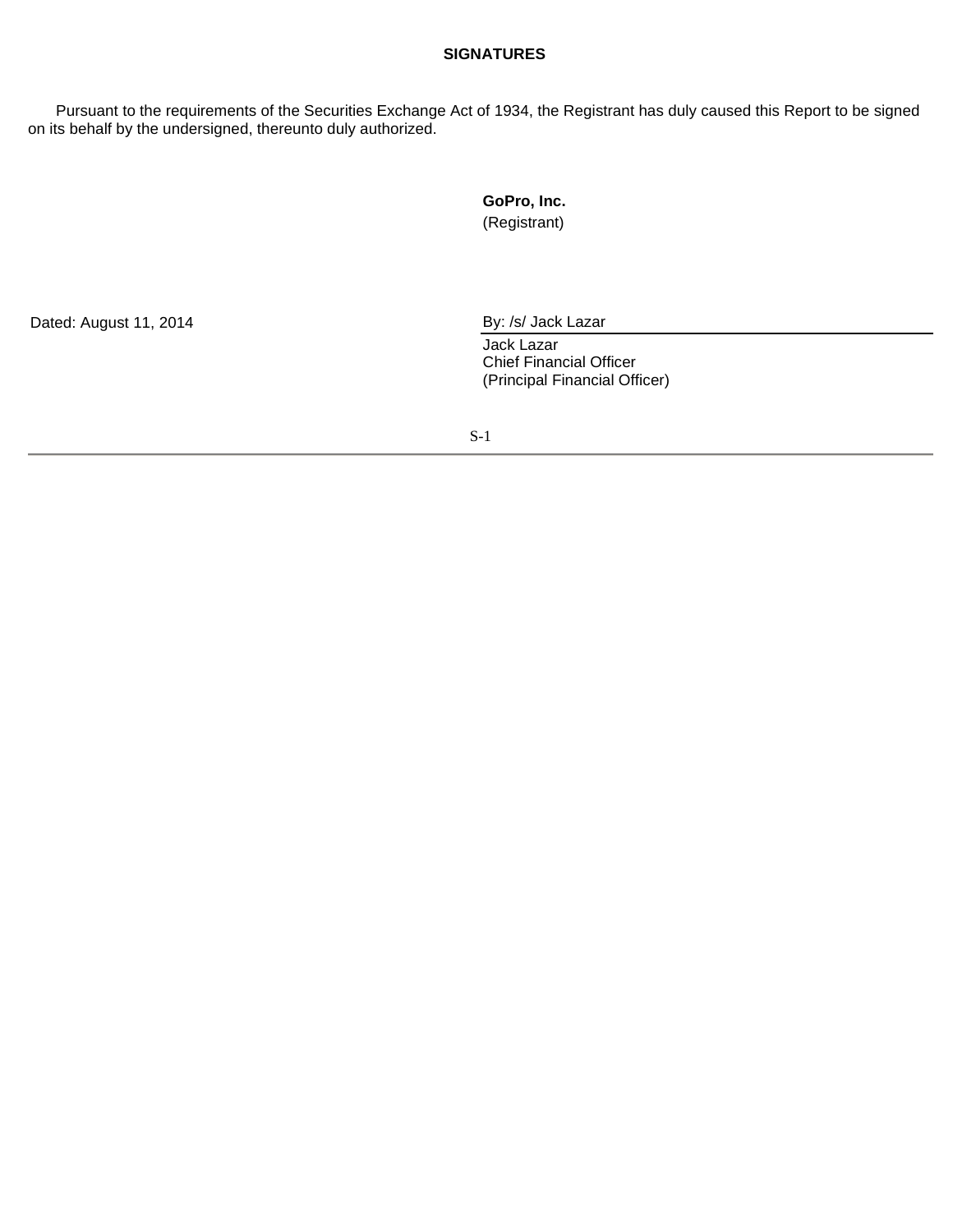# **EXHIBIT INDEX**

| <b>Exhibit</b><br><b>Number</b> | <b>Description of Document</b>                                                                                                                                               | Form    | File No.   | <b>Exhibit</b> | <b>Filing Date</b> | Filed<br><b>Herewith</b> |
|---------------------------------|------------------------------------------------------------------------------------------------------------------------------------------------------------------------------|---------|------------|----------------|--------------------|--------------------------|
| 3.1                             | Restated Certificate of Incorporation                                                                                                                                        |         |            |                |                    | X                        |
| 3.2                             | <b>Restated Bylaws</b>                                                                                                                                                       |         |            |                |                    | X                        |
| 10.1                            | 2014 Equity Incentive Plan and forms thereunder                                                                                                                              | $S-1/A$ | 333-196083 | 10.3           | June 11, 2014      |                          |
| 10.2<br>31.1                    | 2014 Employee Stock Purchase Plan and forms thereunder<br>Certification of Periodic Report by Chief Executive Officer under<br>Section 302 of the Sarbanes-Oxley Act of 2002 | $S-1/A$ | 333-196083 | 10.4           | June 11, 2014      | X                        |
| 31.2                            | Certification of Periodic Report by Chief Financial Officer under Section<br>302 of the Sarbanes-Oxley Act of 2002                                                           |         |            |                |                    | X                        |
| $32.1*$                         | Certification of Chief Executive Officer Pursuant to 18 U.S.C. Section<br>1350 as Adopted Pursuant to Section 906 of the Sarbanes-Oxley Act of<br>2002                       |         |            |                |                    | X                        |
| $32.2*$                         | Certification of Chief Financial Officer Pursuant to 18 U.S.C. Section<br>1350 as Adopted Pursuant to Section 906 of the Sarbanes-Oxley Act of<br>2002                       |         |            |                |                    | X                        |
| 101.INS**                       | <b>XBRL Instance Document.</b>                                                                                                                                               |         |            |                |                    | X                        |
| 101.SCH**                       | XBRL Taxonomy Extension Schema Document.                                                                                                                                     |         |            |                |                    | X                        |
| 101.CAL**                       | XBRL Taxonomy Extension Calculation Linkbase Document.                                                                                                                       |         |            |                |                    | X                        |
| 101.DEF**                       | XBRL Taxonomy Extension Definition Linkbase Document.                                                                                                                        |         |            |                |                    | X                        |
| 101.LAB**                       | XBRL Taxonomy Extension Label Linkbase Document.                                                                                                                             |         |            |                |                    | X                        |
| 101.PRE**                       | XBRL Taxonomy Extension Presentation Linkbase Document.                                                                                                                      |         |            |                |                    | X                        |

\* This certification is deemed not filed for purposes of section 18 of the Securities Exchange Act of 1934, as amended (Exchange Act), or otherwise subject to the liability of that section, nor shall it be deemed incorporated by reference into any filing under the Securities Act or the Exchange Act.

\*\* Pursuant to applicable securities laws and regulations, these interactive data files are deemed not filed or part of a registration statement or prospectus for purposes of sections 11 or 12 of the Securities Act, are deemed not filed for purposes of section 18 of the Exchange Act and otherwise are not subject to liability under these sections.

E-1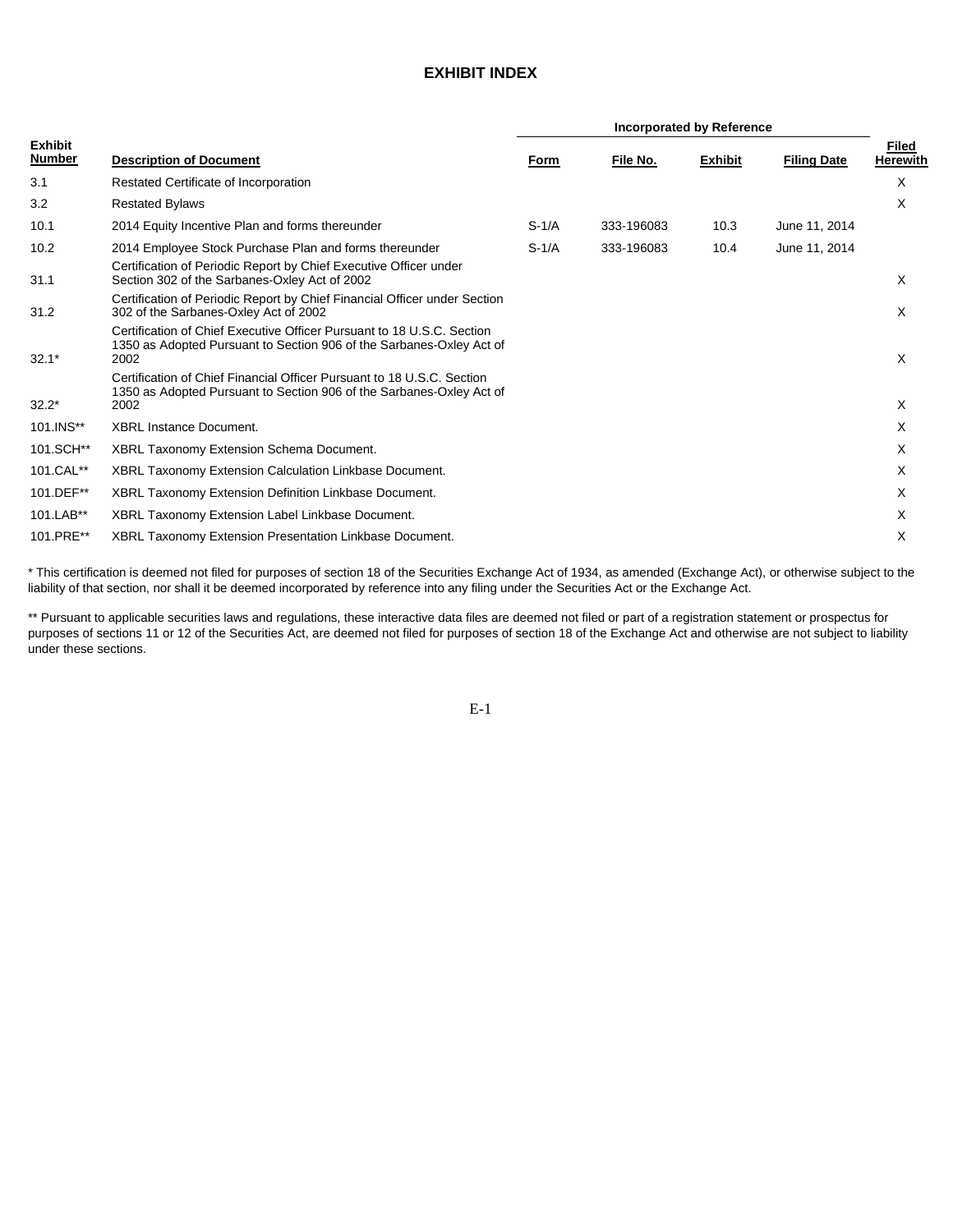#### **GOPRO, INC.**

#### **RESTATED CERTIFICATE OF INCORPORATION**

GoPro, Inc., a Delaware corporation, hereby certifies as follows:

- 1. The name of the corporation is GoPro, Inc. The date of filing its original Certificate of Incorporation with the Secretary of State was August 24, 2011, under the name Woodman Labs, Inc.
- 2. The Restated Certificate of Incorporation of the corporation attached hereto as Exhibit "1" , which is incorporated herein by this reference, and which restates, integrates and further amends the provisions of the Certificate of Incorporation of this corporation, as previously amended and/or restated, has been duly adopted by the corporation's Board of Directors and by the stockholders in accordance with Sections 242 and 245 of the General Corporation Law of the State of Delaware, with the approval of the corporation's stockholders having been given by written consent without a meeting in accordance with Section 228 of the General Corporation Law of the State of Delaware.

IN WITNESS WHEREOF, this corporation has caused this Restated Certificate of Incorporation to be signed by its duly authorized officer and the foregoing facts stated herein are true and correct.

Dated: July 1, 2014 GoPro, Inc.

 By: /s/ Nicholas Woodman Name: Nicholas Woodman Title: Chief Executive Officer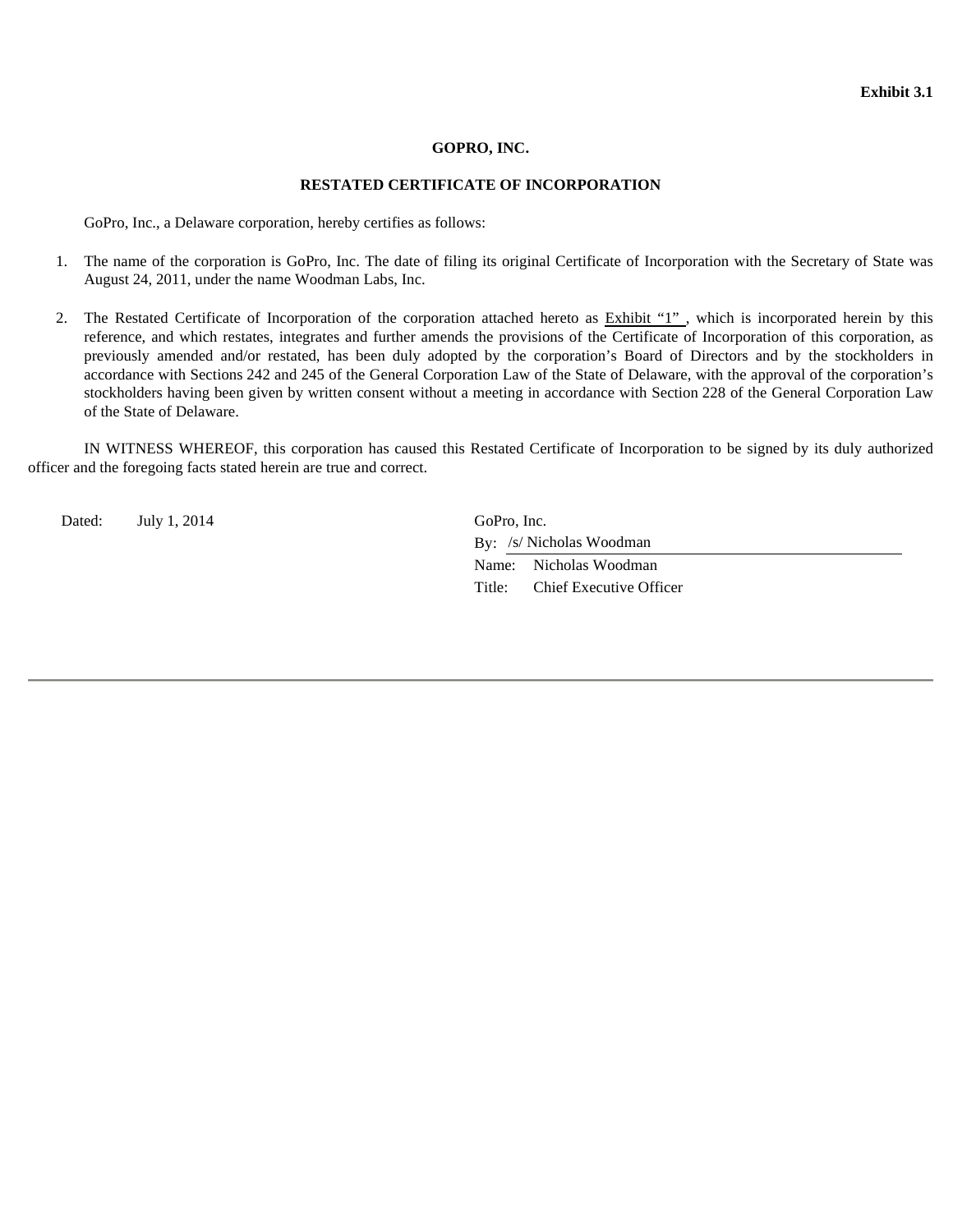### **EXHIBIT "1"**

# **GOPRO, INC.**

#### **RESTATED CERTIFICATE OF INCORPORATION**

#### **ARTICLE I: NAME**

The name of the corporation is GoPro, Inc. (the " *Corporation* ").

### **ARTICLE II: AGENT FOR SERVICE OF PROCESS**

The address of the Corporation's registered office in the State of Delaware is 2711 Centerville Road, Suite 400, in the City of Wilmington, County of New Castle, Delaware 19808. The name of the registered agent of the Corporation at that address is Corporation Service Company.

#### **ARTICLE III: PURPOSE**

The purpose of the Corporation is to engage in any lawful act or activity for which corporations may be organized under the General Corporation Law of the State of Delaware (the " *General Corporation Law* ").

## **ARTICLE IV: AUTHORIZED STOCK**

1. **Total Authorized .** The total number of shares of all classes of stock that the Corporation has authority to issue is Six Hundred Fifty Five Million (655,000,000) shares, consisting of: Five Hundred Million (500,000,000) shares of Class A Common Stock, \$0.0001 par value per share (" *Class A Common Stock* "), One Hundred Fifty Million (150,000,000) shares of Class B Common Stock, \$0.0001 par value per share (" *Class B Common Stock* " and together with the Class A Common Stock, the " *Common Stock* "), and Five Million (5,000,000) shares of Preferred Stock, \$0.0001 par value per share (the " *Preferred Stock* "). The number of authorized shares of Class A Common Stock and Class B Common Stock may be increased or decreased (but not below the number of shares thereof then outstanding) by the affirmative vote of the holders of capital stock representing a majority of the voting power of all the then-outstanding shares of capital stock of the Corporation entitled to vote thereon irrespective of the provisions of Section 242(b)(2) of the General Corporation Law, and no vote of the holders of the Class A Common Stock or Class B Common Stock voting separately as a class shall be required therefor.

## 2. **Preferred Stock** .

1. The Board of Directors is hereby authorized, subject to any limitations prescribed by the law of the State of Delaware, by resolution or resolutions adopted from time to time, to provide for the issuance of shares of Preferred Stock in one or more series, and, by filing a Certificate of Designation pursuant to the applicable law of the State of Delaware setting forth such resolution or resolutions, to establish from time to time the number of shares to be included in each such series, to fix the designation, powers (including voting powers), preferences and relative, participating, optional or other rights (and the qualifications, limitations or restrictions thereof) of the shares of each such series and to increase (but not above the total number of authorized shares of the class) or decrease (but not below the number of shares of such series then outstanding) the number of shares of any such series. The number of authorized shares of Preferred Stock may be increased or decreased (but not below the number of shares thereof then outstanding) by the affirmative vote of the holders of a majority of the voting power of all the then-outstanding shares of capital stock of the Corporation entitled to vote thereon irrespective of the provisions of Section 242(b)(2) of the General Corporation Law, and, unless otherwise expressly provided in any Certificate of Designation designating any series of Preferred Stock pursuant to the foregoing provisions of this Article IV, no separate vote of the holders of Preferred Stock or any series thereof shall be required therefor.

2. Except as otherwise expressly provided in any Certificate of Designation designating any series of Preferred Stock pursuant to the foregoing provisions of this Article IV, (i) any new series of Preferred Stock may be designated, fixed and determined as provided herein by the Board of Directors without approval of the holders of Common Stock or the holders of Preferred Stock, or any series thereof, and (ii) any such new series may have powers, preferences and rights, including, without limitation, voting rights, dividend rights, liquidation rights, redemption rights and conversion rights, senior to, junior to or pari passu with the rights of the Common Stock, the Preferred Stock, or any future class or series of Preferred Stock or Common Stock.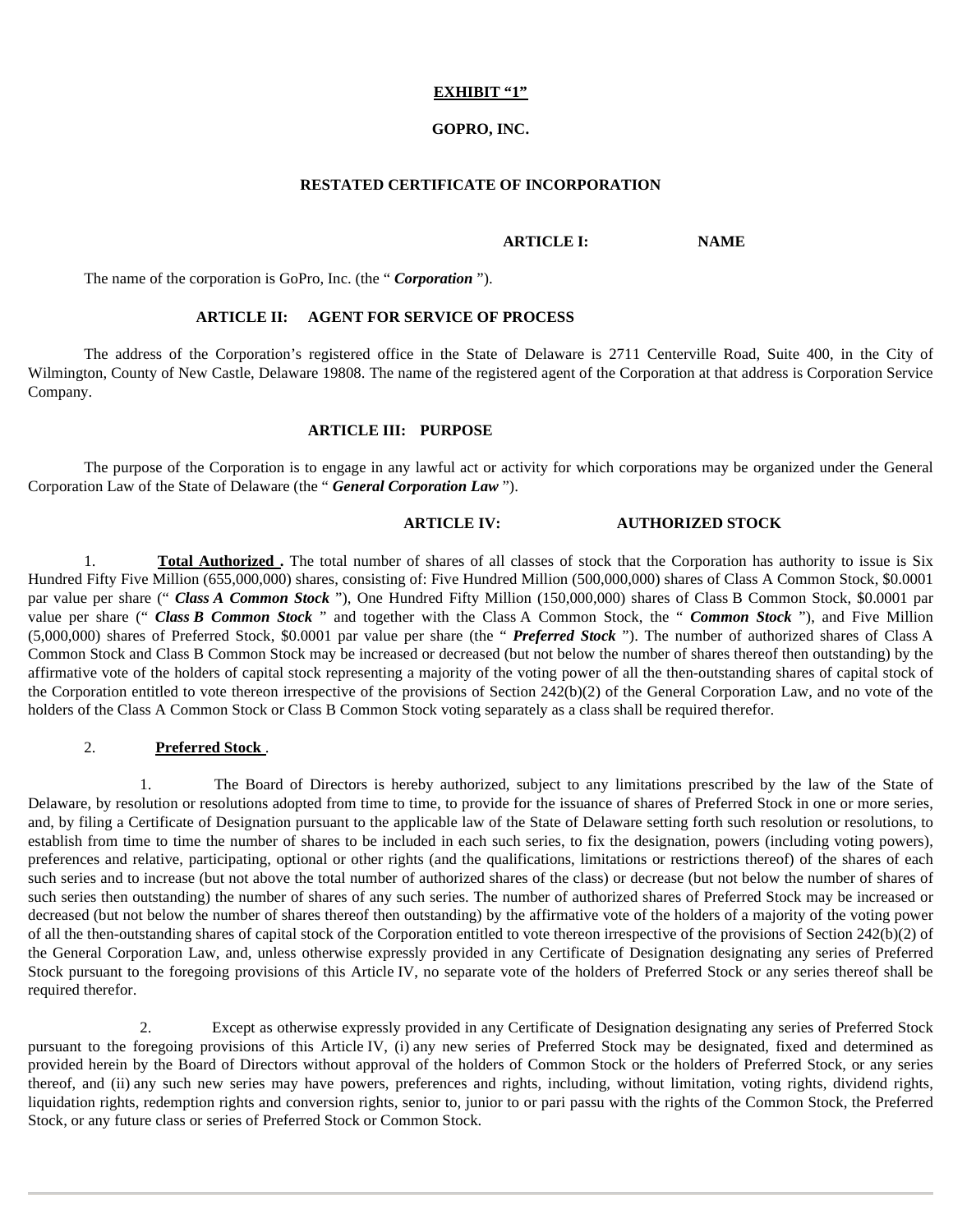# 3. **Common Stock** .

1. **Equal Status .** Except as otherwise required by law or as expressly set forth in this Section 3 of this Article IV, each share of Class A Common Stock shall have the same rights and powers as, rank equally to, share ratably with and be identical in all respects and in all matters to, each share of Class B Common Stock.

2. **Number of Votes .** Except as otherwise set forth herein or as required by law, the holders of Class A Common Stock and Class B Common Stock shall vote together as a single class on all matters submitted to a vote of the stockholders generally. Each outstanding share of Class B Common Stock shall entitle the holder thereof, as such, to ten (10) votes, and each outstanding share of Class A Common Stock shall entitle the holder thereof, as such, to one (1) vote. Unless otherwise required by law, holders of Common Stock shall not be entitled to vote on any amendment to this Restated Certificate of Incorporation (including any Certificate of Designation relating to any series of Preferred Stock) that relates solely to the terms of one or more outstanding series of Preferred Stock if the holders of such affected series are entitled, either separately or together as a class with the holders of one or more other such series, to vote thereon pursuant to this Restated Certificate of Incorporation (including any Certificate of Designation relating to any series of Preferred Stock) or pursuant to the General Corporation Law.

3. **Dividends and Distributions** . Dividends and other distributions may be declared and paid on shares of the Common Stock from funds lawfully available therefor as and when determined by the Board of Directors and subject to applicable law and any preferential dividend, distribution or other rights of the holders of any then outstanding series of Preferred Stock. Without the affirmative vote of the holders of Class A Common Stock representing a majority of the voting power of the outstanding shares of Class A Common Stock, voting separately as a single class, and the affirmative vote of the holders of Class B Common Stock representing a majority of the voting power of the outstanding shares of Class B Common Stock, voting separately as a single class, the Corporation may not declare and pay any dividends or make other distributions with respect to any class of Common Stock unless at the same time the Corporation declares and pays a ratable dividend or makes a ratable distribution with respect to each outstanding share of Common Stock, regardless of class. For purposes of the preceding sentence, dividends or other distributions payable in (i) shares of a class of Common Stock; (ii) voting securities of the Corporation or voting securities of any entity that is a wholly owned subsidiary of the Corporation ("Voting Securities"); or (iii) securities (including options, warrants or other rights) convertible into, or exercisable or exchangeable for, Voting Securities ("*Exchangeable Securities*") shall be deemed ratable if, and only if:

(a) In the case of dividends or other distributions payable in shares of a class of Common Stock, (i) only shares of Class A Common Stock are distributed with respect to Class A Common Stock; (ii) only shares of Class B Common Stock are distributed with respect to Class B Common Stock; and (iii) the number of shares of Class A Common Stock payable on each share of Class A Common Stock pursuant to such dividend or other distribution is equal to the number of shares of Class B Common Stock payable on each share of Class B Common Stock pursuant to such dividend or other distribution;

(b) In the case of dividends or other distributions payable in Voting Securities, either (x) such dividend or other distribution is identical with respect to each class of Common Stock and is approved by the affirmative vote of the holders of Class B Common Stock representing a majority of the voting power of the outstanding shares of Class B Common Stock, voting separately as a single class; or (y) (i) such Voting Securities are identical with respect to each class of Common Stock in all respects except as provided in subsections (ii), (iii) and (iv) of clause (y) of this Section 3.3(b) of this Article IV; (ii) the voting rights of such Voting Security paid to the holders of Class A Common Stock are substantially similar to those of the Class A Common Stock; (iii) the voting rights of such Voting Security paid to the holders of Class B Common Stock are substantially similar to those of the Class B Common Stock; (iv) such Voting Security paid to the holders of Class B Common Stock is convertible into the Voting Security paid to the holders of Class A Common Stock upon terms and conditions that are substantially similar to the terms and conditions applicable to the conversion of Class B Common Stock into Class A Common Stock; and (v) the number of such Voting Securities payable on each share of Class A Common Stock pursuant to such dividend or other distribution is equal to the number of such Voting Securities payable on each share of Class B Common Stock pursuant to such dividend or other distribution; and

(c) In the case of dividends or other distributions payable in Exchangeable Securities, either (x) such dividend or other distribution is identical with respect to each class of Common Stock and is approved by the affirmative vote of the holders of Class B Common Stock representing a majority of the voting power of the outstanding shares of Class B Common Stock, voting separately as a single class; or (y) (i) such Exchangeable Securities are identical with respect to each class of Common Stock in all respects except as provided in subsections (ii), (iii) and (iv) of clause (y) of this Section 3.3(c) of this Article IV; (ii) the voting rights of each Voting Security underlying the Exchangeable Security paid to the holders of Class A Common Stock are substantially similar to those of the Class A Common Stock; (iii) the voting rights of each Voting Security underlying the Exchangeable Security paid to the holders of Class B Common Stock are substantially similar to those of the Class B Common Stock; (iv) each Voting Security underlying the Exchangeable Security paid to the holders of Class B Common Stock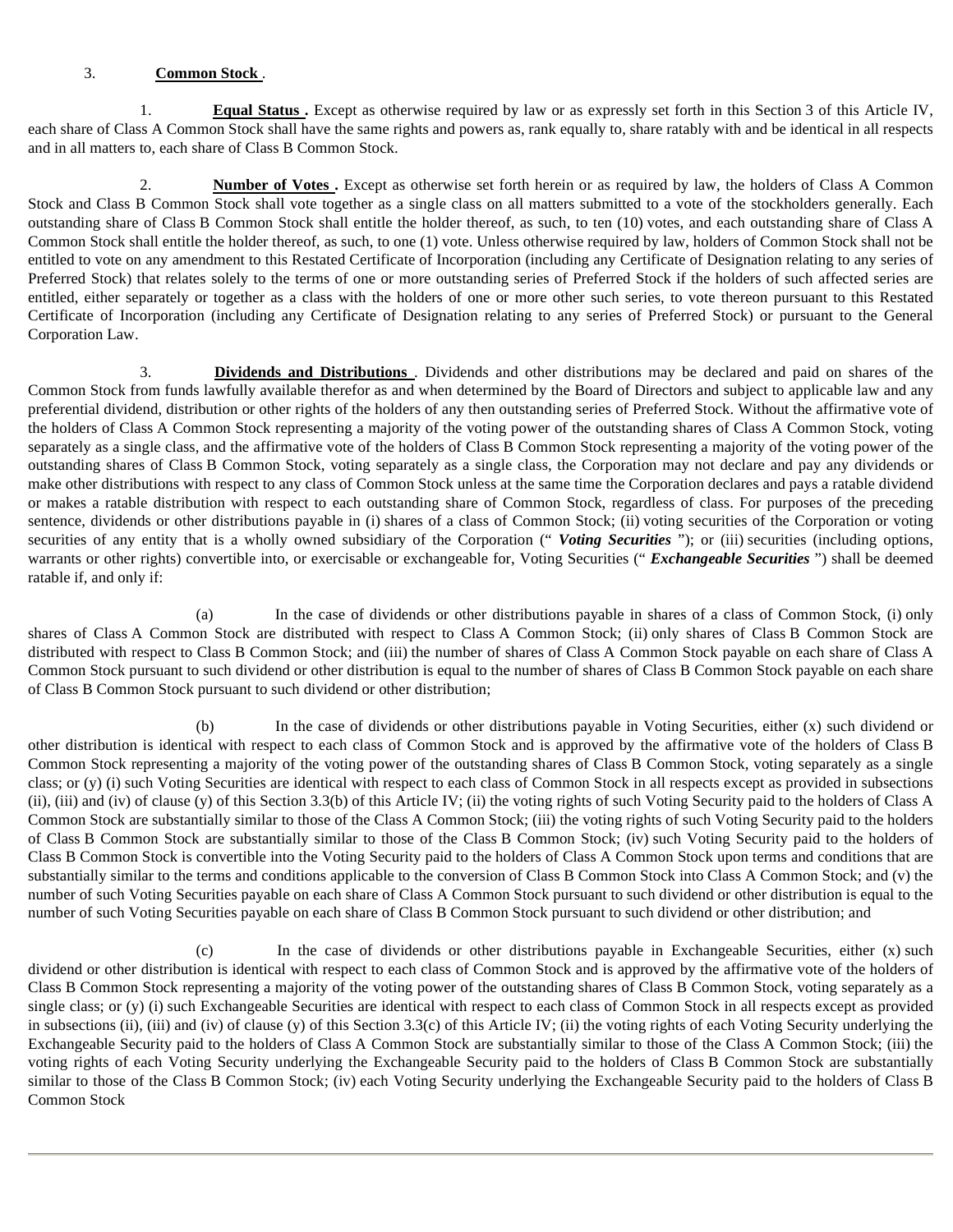is convertible into the Voting Security underlying the Exchangeable Security paid to the holders of Class A Common Stock upon terms and conditions that are substantially similar to the terms and conditions applicable to the conversion of Class B Common Stock into Class A Common Stock; and (v) the number of such Exchangeable Securities payable on each share of Class A Common Stock pursuant to such dividend or other distribution shall be equal to the number of such Exchangeable Securities payable on each share of Class B Common Stock pursuant to such dividend or other distribution.

4. **Reclassifications** . Without the affirmative vote of the holders of Class A Common Stock representing a majority of the voting power of the outstanding shares of Class A Common Stock, voting separately as a single class, and the affirmative vote of the holders of Class B Common Stock representing a majority of the voting power of the outstanding shares of Class B Common Stock, voting separately as a single class, neither the shares of Class A Common Stock nor the shares of Class B Common Stock may be subdivided, combined, reclassified or otherwise changed unless the shares of the other class of Common Stock are concurrently subdivided, combined, reclassified or otherwise changed in the same proportion and in the same manner. For purposes of the preceding sentence, any reclassification or other change of Class A Common Stock or Class B Common Stock into (i) Voting Securities or (ii) Exchangeable Securities shall be deemed undertaken in the same proportion and in the same manner as shares of the other class of Common Stock if, and only if:

(a) In the case of a reclassification or other change of Class A Common Stock or Class B Common Stock into Voting Securities, either (x) such reclassification or other change is identical with respect to each class of Common Stock and is approved by the affirmative vote of the holders of Class B Common Stock representing a majority of the voting power of the outstanding shares of Class B Common Stock, voting separately as a single class; or (y) (i) such Voting Securities are identical with respect to each class of Common Stock in all respects except as provided in subsections (ii), (iii) and (iv) of clause (y) of this Section 3.4(a) of this Article IV; (ii) the voting rights of the Voting Security into which the Class A Common Stock has been reclassified or otherwise changed are substantially similar to those of the Class A Common Stock; (iii) the voting rights of the Voting Security into which the Class B Common Stock has been reclassified or otherwise changed are substantially similar to those of the Class B Common Stock; (iv) such Voting Security into which the Class B Common Stock has been reclassified or otherwise changed is convertible into the Voting Security into which the Class A Common Stock has been reclassified or otherwise changed upon terms and conditions that are substantially similar to the terms and conditions applicable to the conversion of Class B Common Stock into Class A Common Stock; and (v) the number of such Voting Securities into which the Class A Common Stock has been reclassified or otherwise changed is equal to the number of such Voting Securities into which the Class B Common Stock has been reclassified or otherwise changed; and

(b) In the case of a reclassification or other change of Class A Common Stock or Class B Common Stock into Exchangeable Securities, either (x) such reclassification or other change is identical with respect to each class of Common Stock and approved by the affirmative vote of the holders of Class B Common Stock representing a majority of the voting power of the outstanding shares of Class B Common Stock; or (y) (i) such Exchangeable Securities are identical with respect to each class of Common Stock in all respects except as provided in subsections (ii), (iii) and (iv) of clause (y) of this Section 3.4(b) of this Article IV; (ii) the voting rights of each Voting Security underlying the Exchangeable Security into which the Class A Common Stock has been reclassified or otherwise changed are substantially similar to those of the Class A Common Stock; (iii) the voting rights of each Voting Security underlying the Exchangeable Security into which the Class B Common Stock has been reclassified or otherwise changed are substantially similar to those of the Class B Common Stock; (iv) each Voting Security underlying the Exchangeable Security into which the Class B Common Stock has been reclassified or otherwise changed is convertible into each Voting Security underlying the Exchangeable Security into which the Class A Common Stock has been reclassified or otherwise changed upon terms and conditions that are substantially similar to the terms and conditions applicable to the conversion of Class B Common Stock into Class A Common Stock; and (v) the number of such Exchangeable Securities into which the Class A Common Stock has been reclassified or otherwise changed is equal to the number of such Exchangeable Securities into which the Class B Common Stock has been reclassified or otherwise changed.

5. **Liquidation** . Upon the dissolution, liquidation or winding up of the Corporation, whether voluntary or involuntary, the holders of Common Stock shall be entitled to receive ratably all assets of the Corporation available for distribution to its stockholders, subject to any preferential or other rights of the holders of any series of Preferred Stock then outstanding.

6. **Merger** . The affirmative vote of the holders of Class A Common Stock representing a majority of the voting power of the outstanding shares of Class A Common Stock, voting separately as a single class, and the affirmative vote of the holders of Class B Common Stock representing a majority of the voting power of the outstanding shares of Class B Common Stock, voting separately as a single class, shall be required to approve any merger or consolidation of the Corporation (whether or not the Corporation is the surviving entity) requiring a vote of the Corporation's stockholders under applicable law unless, upon the consummation of such merger or consolidation, holders of each class of Common Stock will receive (or be entitled to receive) the same per share consideration in the merger. Without limiting the circumstances in which the holders of each class of Common Stock may be deemed to have received equal per share consideration upon the consummation of a merger or consolidation of the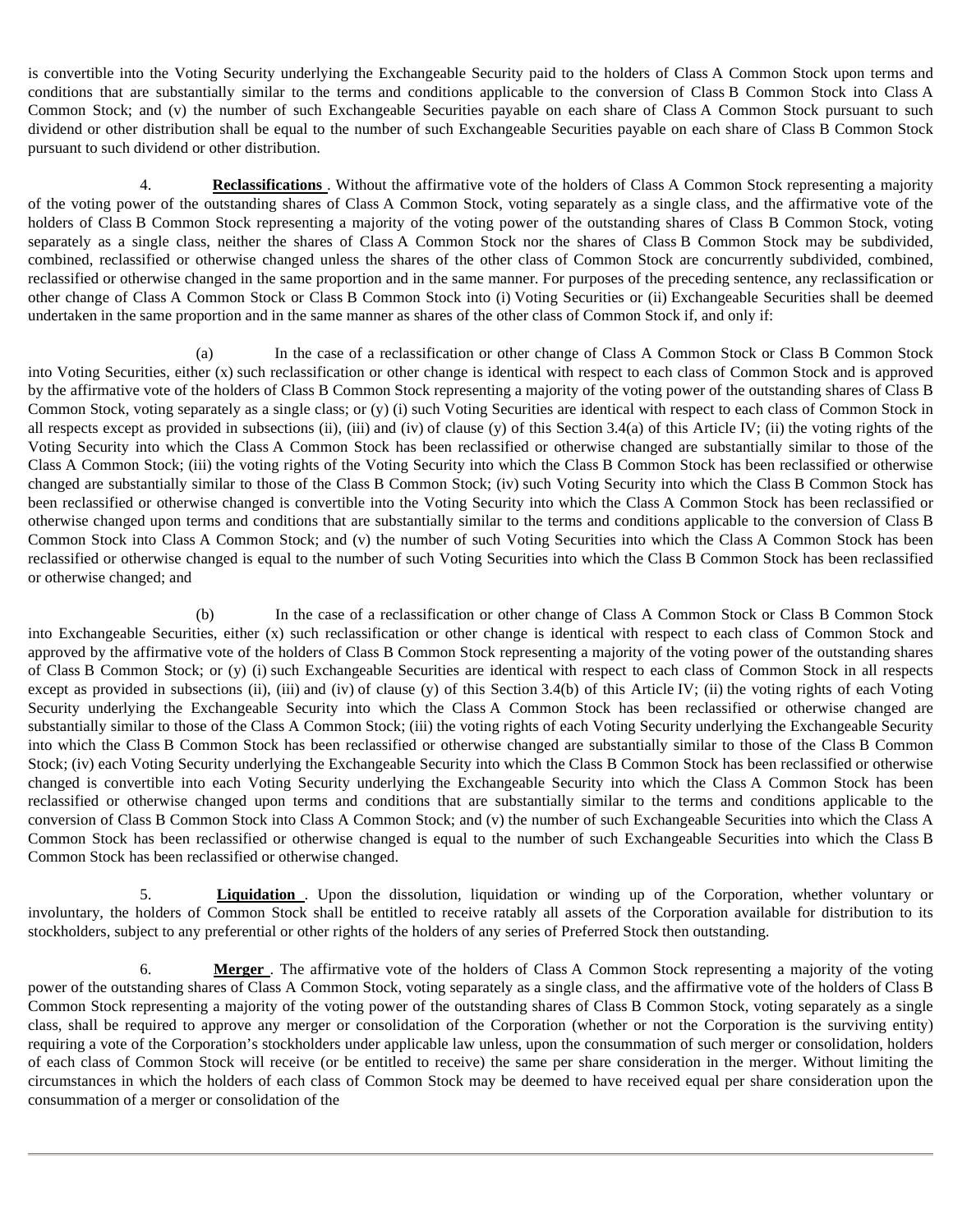Corporation (whether or not the Corporation is the surviving entity), for purposes of the preceding sentence, holders of each class of Common Stock will be deemed to have received the same per share consideration of (i) voting securities of the Corporation or any other entity (" *Merger Voting Securities* ") or (ii) securities convertible into, or exchangeable for, Merger Voting Securities (" *Merger Exchangeable Securities* ") if:

(a) With respect to Merger Voting Securities, (i) the Merger Voting Securities to be received by holders of Class A Common Stock and Class B Common Stock are identical with respect to each class of Common Stock in all respects except as provided in subsections (ii), (iii) and (iv) of this Section 3.6(a) of this Article IV; (ii) the voting rights of the Merger Voting Security to be received by the holders of Class A Common Stock are substantially similar to those of the Class A Common Stock; (iii) the voting rights of the Merger Voting Security to be received by the holders of Class B Common Stock are substantially similar to those of the Class B Common Stock; (iv) the Merger Voting Security to be received by the holders of Class B Common Stock is convertible into the Merger Voting Security to be received by the holders of Class A Common Stock upon terms and conditions that are substantially similar to the terms and conditions applicable to the conversion of Class B Common Stock into Class A Common Stock; and (v) the number of Merger Voting Securities to be received for each share of Class A Common Stock is equal to the number of Merger Voting Securities to be received for each share of Class B Common Stock; and

(b) With respect to Merger Exchangeable Securities, (i) the Merger Exchangeable Securities to be received by holders of Class A Common Stock and Class B Common Stock are identical with respect to each class of Common Stock in all respects except as provided in subsections (ii), (iii) and (iv) of this Section 3.6(b) of this Article IV; (ii) the voting rights of each Merger Voting Security underlying the Merger Exchangeable Security to be received by the holders of Class A Common Stock are substantially similar to those of the Class A Common Stock; (iii) the voting rights of each Merger Voting Security underlying the Merger Exchangeable Security to be received by the holders of Class B Common Stock are substantially similar to those of the Class B Common Stock; (iv) each Merger Voting Security underlying the Merger Exchangeable Security to be received by the holders of Class B Common Stock is convertible to each Merger Voting Security underlying the Merger Exchangeable Security to be received by the holders of Class A Common Stock upon terms and conditions that are substantially similar to the terms and conditions applicable to the conversion of Class B Common Stock into Class A Common Stock; and (v) the number of Merger Exchangeable Securities to be received for each share of Class A Common Stock is equal to the number of Merger Exchangeable Securities to be received for each share of Class B Common Stock.

7. **Determinations of "Substantially Similar" and "Same Per Share Consideration"** . For purposes of Sections 3.3, 3.4, and 3.6 of this Article IV, the Board of Directors shall have the sole power and authority to make all determinations regarding whether or not a characteristic of a security is "substantially similar" to that of another security and for purposes of Section 3.6 of this Article IV, the Board of Directors shall have the sole power and authority to make all determinations regarding whether or not holders of each class of Common Stock will be entitled to receive the same per share consideration. All such determinations made by the Board of Directors shall be final, conclusive and binding.

#### **ARTICLE V: CLASS B COMMON STOCK CONVERSION**

1. **Optional Conversion** . Each share of Class B Common Stock shall be convertible into one (1) fully paid and nonassessable share of Class A Common Stock at the option of the holder thereof at any time upon written notice to the Corporation. Before any record holder of Class B Common Stock shall be entitled to convert any of such holder's shares of such Class B Common Stock into shares of Class A Common Stock, such holder shall deliver an instruction, duly signed and authenticated in accordance with any procedures set forth in the Bylaws of the Corporation or any policies of the Corporation then in effect, at the principal corporate office of the Corporation or of any transfer agent for the Class B Common Stock, and shall give written notice to the Corporation at its principal corporate office of such holder's election to convert the same and shall state therein the name or names in which the shares of Class A Common Stock issuable on conversion thereof are to be registered on the books of the Corporation. The Corporation shall, as soon as practicable thereafter, register on the Corporation's books ownership of the number of shares of Class A Common Stock to which such record holder of Class B Common Stock, or to which the nominee or nominees of such record holder, shall be entitled as aforesaid. Such conversion shall be deemed to have occurred immediately prior the close of business on the date such notice of the election to convert is received by the Corporation, and the person or persons entitled to receive the shares of Class A Common Stock issuable upon such conversion shall be treated for all purposes as the record holder or holders of such shares of Class A Common Stock as of such date.

2. **Automatic Conversion .** Each share of Class B Common Stock shall automatically be converted into one (1) fully paid and nonassessable share of Class A Common Stock immediately prior to the close of business on the earlier of the date, if any, (i) on which the outstanding shares of Class B Common Stock represent less than ten percent (10%) of the aggregate number of shares of Common Stock then outstanding, or (ii) specified by the affirmative vote of the holders of Class B Common Stock representing not less than a majority of the voting power of the outstanding shares of Class B Common Stock, voting separately as a single class (either of the events so specified being the " *Automatic Conversion* " and the date on which such event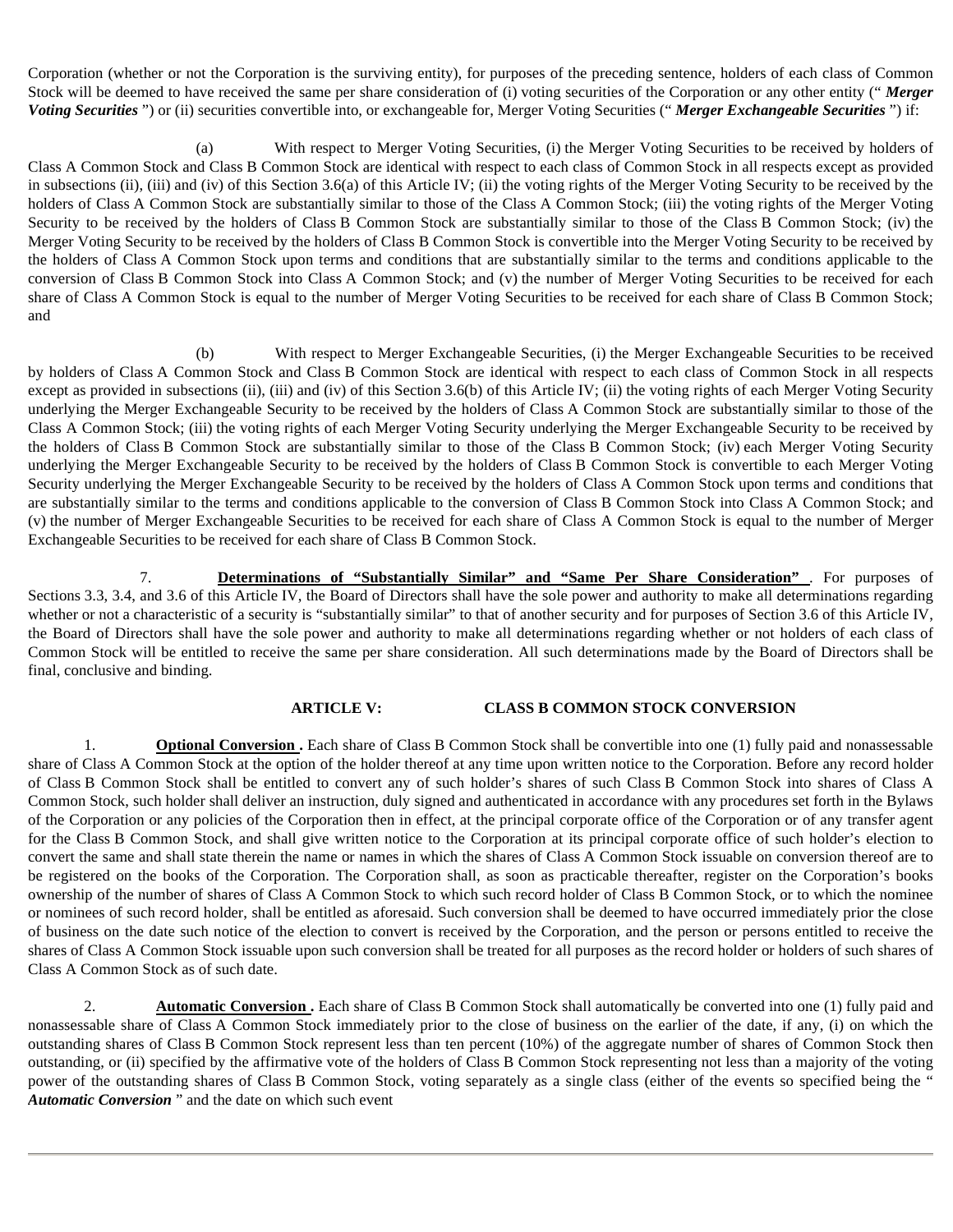occurs, the " *Automatic Conversion Date* "). The Corporation shall provide notice of the Automatic Conversion of shares of Class B Common Stock pursuant to this Section 2 to record holders of such shares of Class B Common Stock as soon as practicable following the Automatic Conversion; *provided* , *however* , that the Corporation may satisfy such notice requirements by providing such notice prior to the Automatic Conversion. Such notice shall be provided by any means then permitted by the General Corporation Law; *provided* , *however* , that no failure to give such notice nor any defect therein shall affect the validity of the Automatic Conversion. Upon and after the Automatic Conversion, the person registered on the Corporation's books as the record holder of the shares of Class B Common Stock so converted immediately prior to the Automatic Conversion shall be registered on the Corporation's books as the record holder of the shares of Class A Common Stock issued upon Automatic Conversion of such shares of Class B Common Stock, without further action on the part of the record holder thereof. Immediately upon the effectiveness of the Automatic Conversion, the rights of the holders of shares of Class B Common Stock as such shall cease, and the holders shall be treated for all purposes as having become the record holder or holders of such shares of Class A Common Stock into which such shares of Class B Common Stock were converted.

3. **Conversion on Transfer .** Each share of Class B Common Stock shall automatically, without further action by the Corporation or the holder thereof, be converted into one (1) fully paid and nonassessable share of Class A Common Stock, upon the occurrence of a Transfer (as defined below), other than a Permitted Transfer (as defined below), of such share of Class B Common Stock.

4. **Policies and Procedures** . The Corporation may, from time to time, establish such policies and procedures, not in violation of applicable law or this Restated Certificate of Incorporation or the Bylaws, relating to the conversion of shares of the Class B Common Stock into shares of Class A Common Stock as it may deem necessary or advisable. If the Corporation has reason to believe that a Transfer that is not a Permitted Transfer has occurred, the Corporation may request that the purported transferor furnish affidavits or other evidence to the Corporation as it reasonably deems necessary to determine whether a Transfer that is not a Permitted Transfer has occurred, and if such transferor does not within ten (10) days after the date of such request furnish sufficient (as determined by the Board of Directors) evidence to the Corporation (in the manner provided in the request) to enable the Corporation to determine that no such Transfer has occurred, any such shares of Class B Common Stock, to the extent not previously converted, shall be automatically converted into shares of Class A Common Stock and such conversion shall thereupon be registered on the books and records of the Corporation.

# 5. **Definitions** .

a) " *Family Member* " shall mean with respect to any natural person who is a Qualified Stockholder (as defined below), the spouse, domestic partner, parents, grandparents, lineal descendents, siblings and lineal descendants of siblings of such Qualified Stockholder. Lineal descendants shall include adopted persons, but only so long as they are adopted during minority.

b) " *Qualified Stockholder* " shall mean (a) the record holder of a share of Class B Common Stock; (b) each natural person who, prior to the Effective Time, Transferred shares of capital stock of the Corporation to a Permitted Entity that is or becomes a Qualified Stockholder; (c) each natural person who Transferred shares of, or equity awards for, Class B Common Stock (including any Option exercisable or Convertible Security exchangeable for or convertible into shares of Class B Common Stock) to a Permitted Entity that is or becomes a Qualified Stockholder; and (d) a Permitted Transferee.

c) " *Permitted Entity* " shall mean with respect to a Qualified Stockholder (a) a Permitted Trust (as defined below) solely for the benefit of (i) such Qualified Stockholder, (ii) one or more Family Members of such Qualified Stockholder and/or (iii) any other Permitted Entity of such Qualified Stockholder, or (b) any general partnership, limited partnership, limited liability company, corporation or other entity exclusively owned by (i) such Qualified Stockholder, (ii) one or more Family Members of such Qualified Stockholder and/or (iii) any other Permitted Entity of such Qualified Stockholder.

d) " *Transfer* " of a share of Class B Common Stock shall mean any sale, assignment, transfer, conveyance, hypothecation or other transfer or disposition of such share or any legal or beneficial interest in such share, whether or not for value and whether voluntary or involuntary or by operation of law, including, without limitation, a transfer of a share of Class B Common Stock to a broker or other nominee (regardless of whether there is a corresponding change in beneficial ownership), or the transfer of, or entering into a binding agreement with respect to, Voting Control (as defined below) over such share by proxy or otherwise; *provided* , *however* , that the following shall not be considered a "Transfer" within the meaning of this Section 5:

(i) the granting of a revocable proxy to officers or directors of the Corporation at the request of the Board of Directors in connection with actions to be taken at an annual or special meeting of stockholders;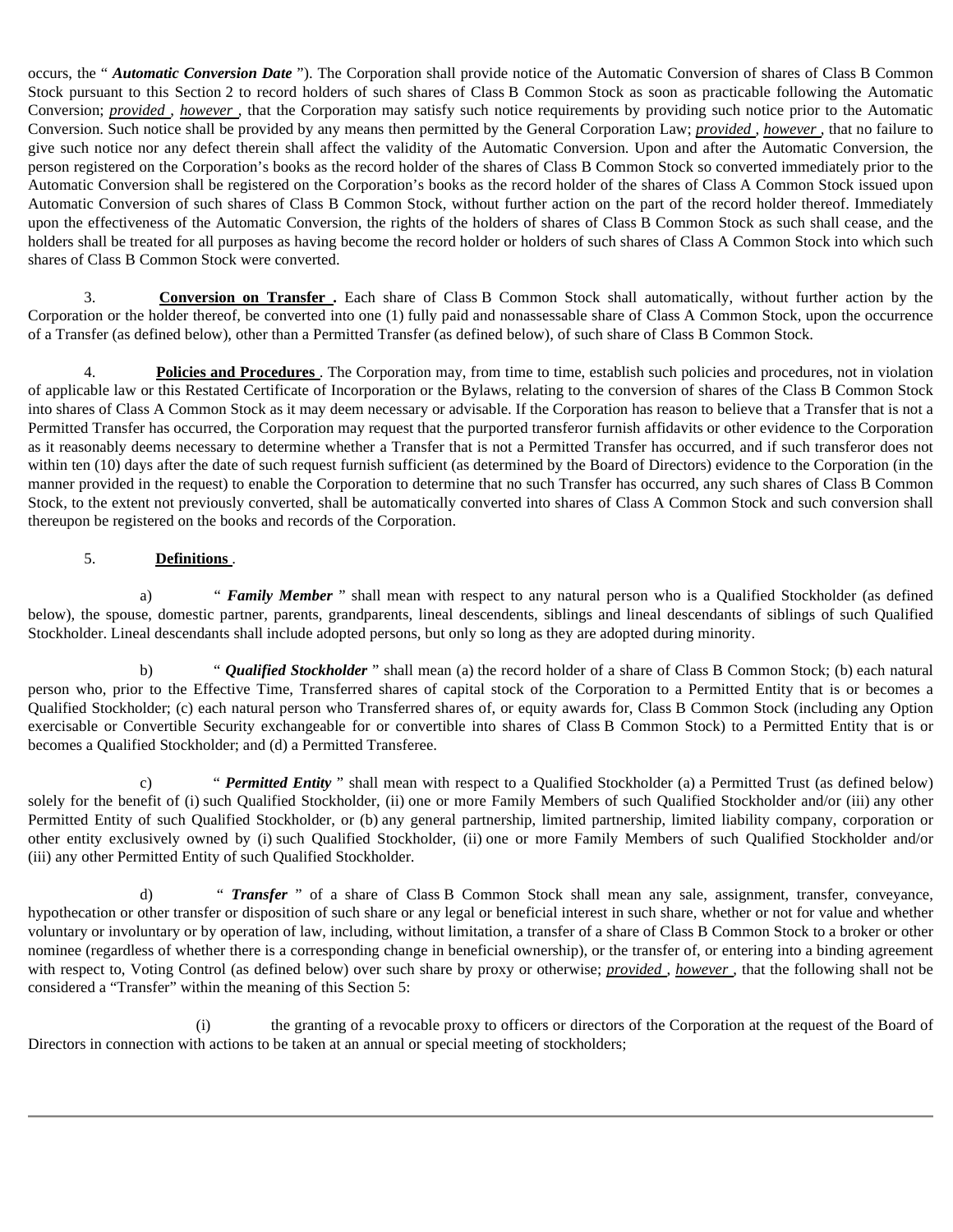(ii) entering into a voting trust, agreement or arrangement (with or without granting a proxy) solely with stockholders who are holders of Class B Common Stock that (A) is disclosed either in a Schedule 13D filed with the Securities and Exchange Commission or in writing to the Secretary of the Corporation, (B) either has a term not exceeding one (1) year or is terminable by the holder of the shares subject thereto at any time and (C) does not involve any payment of cash, securities, property or other consideration to the holder of the shares subject thereto other than the mutual promise to vote shares in a designated manner; or

(iii) the pledge of shares of Class B Common Stock by a stockholder that creates a mere security interest in such shares pursuant to a bona fide loan or indebtedness transaction for so long as such stockholder continues to exercise Voting Control over such pledged shares; *provided* , *however* , that a foreclosure on such shares or other similar action by the pledgee shall constitute a Transfer unless such foreclosure or similar action qualifies as a Permitted Transfer.

A Transfer shall also be deemed to have occurred with respect to a share of Class B Common Stock beneficially held by (i) an entity that is a Permitted Entity, if there occurs any act or circumstance that causes such entity to no longer be a Permitted Entity or (ii) an entity that is a Qualified Stockholder, if there occurs a Transfer on a cumulative basis of a majority of the voting power of the voting securities of such entity or any direct or indirect Parent of such entity, other than a Transfer to parties that are holders of voting securities of any such entity or Parent of such entity.

e) " *Parent* " of an entity shall mean any entity that directly or indirectly owns or controls a majority of the voting power of the voting securities of such entity.

f) " *Permitted Transfer* " shall mean, and be restricted to, any Transfer of a share of Class B Common Stock:

(i) by a Qualified Stockholder to (A) one or more Family Members of such Qualified Stockholder, or (B) any Permitted Entity of such Qualified Stockholder; or

(ii) by a Permitted Entity of a Qualified Stockholder to (A) such Qualified Stockholder or one or more Family Members of such Qualified Stockholder, or (B) any other Permitted Entity of such Qualified Stockholder.

g) " *Permitted Transferee* " shall mean a transferee of shares of Class B Common Stock received in a Transfer that constitutes a Permitted Transfer.

h) " *Permitted Trust* " shall mean a bona fide trust where each trustee is (i) a Qualified Stockholder, (ii) a Family Member or (iii) a professional in the business of providing trustee services, including private professional fiduciaries, trust companies and bank trust departments.

i) " *Voting Control* " shall mean, with respect to a share of Class B Common Stock, the power (whether exclusive or shared) to vote or direct the voting of such share by proxy, voting agreement or otherwise.

j) " *Convertible Securities* " shall mean securities (other than shares of Class B Common Stock) convertible into or exchangeable for Class A Common Stock or Class B Common Stock, either directly or indirectly.

k) " *Options* " shall mean rights, options or warrants to subscribe for, purchase or otherwise acquire Class A Common Stock, Class B Common Stock or Convertible Securities.

6. **Status of Converted Stock** . In the event any shares of Class B Common Stock are converted into shares of Class A Common Stock pursuant to this Article V, the shares of Class B Common Stock so converted shall be retired and shall not be reissued by the Corporation.

7. **Effect of Conversion on Payment of Dividends .** Notwithstanding anything to the contrary in Sections 1, 2 or 3 of this Article V, if the date on which any share of Class B Common Stock is converted into Class A Common Stock pursuant to the provisions of Sections 1, 2 or 3 of this Article V occurs after the record date for the determination of the holders of Class B Common Stock entitled to receive any dividend or distribution to be paid on the shares of Class B Common Stock, the holder of such shares of Class B Common Stock as of such record date will be entitled to receive such dividend or distribution on such payment date; *provided* , that, notwithstanding any other provision of this Restated Certificate of Incorporation, to the extent that any such dividend or distribution is payable in shares of Class B Common Stock (or in the Voting Securities or Exchangeable Securities payable on shares of Class B Common Stock), such dividend or distribution shall be deemed to have been declared, and shall be payable in, shares of Class A Common Stock (or, if applicable, the Voting Securities or Exchangeable **Securities**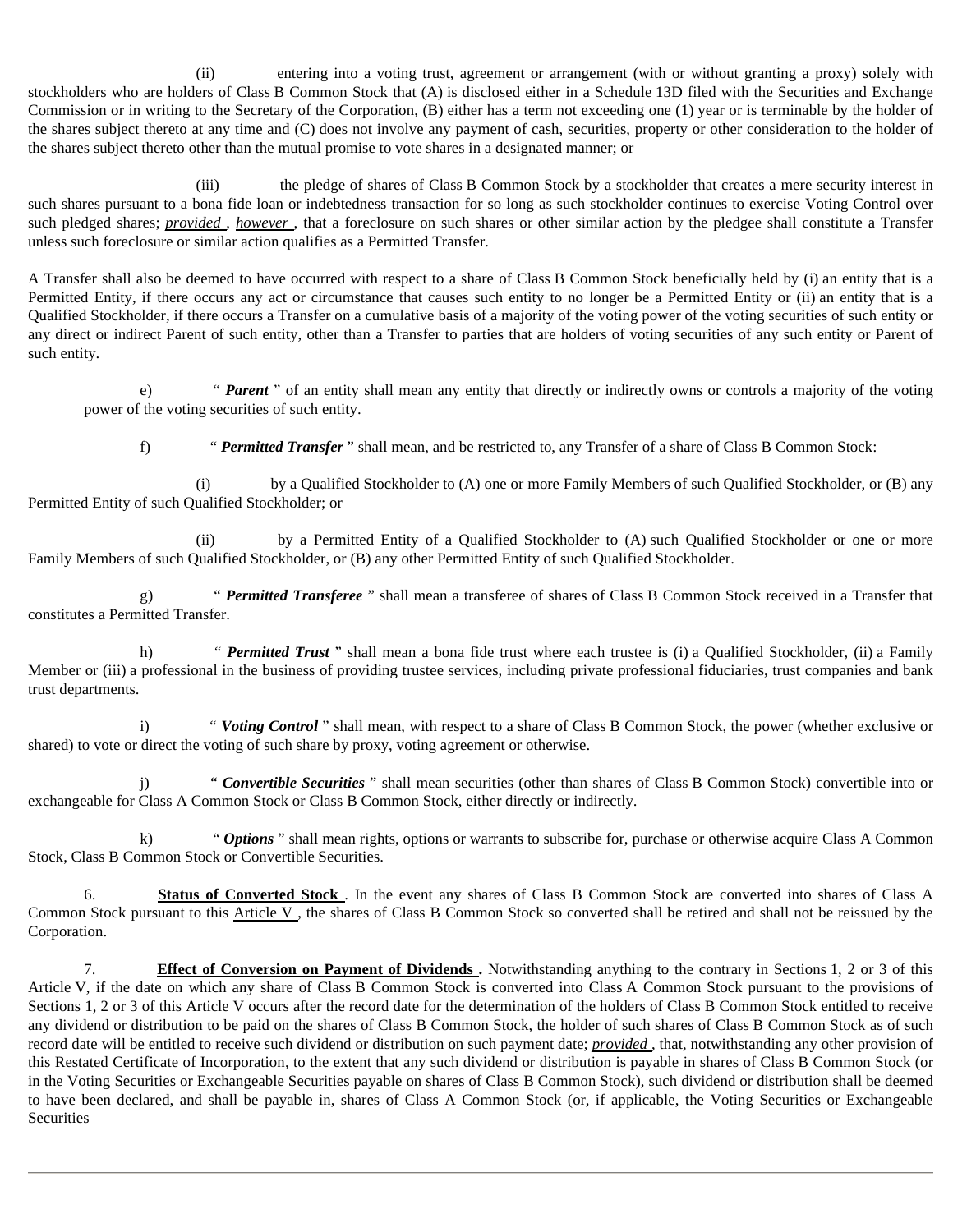payable on shares of Class A Common Stock) and no shares of Class B Common Stock (or the Voting Securities or Exchangeable Securities payable on shares of Class B Common Stock) shall be issued in payment thereof.

8. **Reservation** . The Corporation shall at all times reserve and keep available, out of its authorized and unissued shares of Class A Common Stock, solely for the purpose of effecting conversions of shares of Class B Common Stock into Class A Common Stock, such number of duly authorized shares of Class A Common Stock as shall from time to time be sufficient to effect the conversion of all then outstanding shares of Class B Common Stock. If at any time the number of authorized and unissued shares of Class A Common Stock shall not be sufficient to effect the conversion of all then outstanding shares of Class B Common Stock, the Corporation shall promptly take such corporate action as may be necessary to increase its authorized but unissued shares of Class A Common Stock to such number of shares as shall be sufficient for such purpose, including, without limitation, obtaining the requisite stockholder approval of any necessary amendment to the Certificate of Incorporation. All shares of Class A Common Stock which are so issuable shall, when issued, be duly and validly issued, fully paid and non-assessable shares. The Corporation shall take all such action as may be necessary to ensure that all such shares of Class A Common Stock may be so issued without violation of any applicable law or regulation.

# **ARTICLE VI: AMENDMENT OF BYLAWS**

The Board of Directors of the Corporation shall have the power to adopt, amend or repeal the Bylaws of the Corporation. Any adoption, amendment or repeal of the Bylaws of the Corporation by the Board of Directors shall require the approval of a majority of the Whole Board. For purposes of this Restated Certificate of Incorporation, the term " *Whole Board* " shall mean the total number of authorized directors whether or not there exist any vacancies in previously authorized directorships. The stockholders shall also have power to adopt, amend or repeal the Bylaws of the Corporation; *provided* , *however* , that, notwithstanding any other provision of this Restated Certificate of Incorporation (including any Certificate of Designation) or any provision of law that might otherwise permit a lesser or no vote, but in addition to any vote of the holders of any class or series of stock of the Corporation required by law or by this Restated Certificate of Incorporation (including any Certificate of Designation), the affirmative vote of the holders of at least two-thirds  $(2/3)$  of the voting power of all of the then-outstanding shares of the capital stock of the Corporation entitled to vote generally in the election of directors, voting together as a single class, shall be required for stockholders to adopt, amend or repeal any provision of the Bylaws of the Corporation.

#### **ARTICLE VII: MATTERS RELATING TO THE BOARD OF DIRECTORS**

1. **Director Powers**. The business and affairs of the Corporation shall be managed by or under the direction of the Board of Directors, except as otherwise provided by law.

2. **Number of Directors** . Subject to the rights of the holders of any series of Preferred Stock to elect additional directors under specified circumstances, the total number of directors constituting the Whole Board shall be fixed from time to time exclusively by resolution adopted by a majority of the Whole Board.

3. **Classified Board .** Subject to the special rights of the holders of any series of Preferred Stock to elect directors, immediately following the Automatic Conversion Date, the directors shall be divided into three classes designated as Class I, Class II and Class III, respectively (the " *Classified Board* "). Each class shall consist, as nearly as may be possible, of one third of the Whole Board. The Board of Directors is authorized to assign members of the Board of Directors already in office to such classes of the Classified Board, which assignments shall become effective at the same time the Classified Board becomes effective. The initial term of office of the Class I directors shall expire at the Corporation's first annual meeting of stockholders following the Automatic Conversion Date, the initial term of office of the Class II directors shall expire at the Corporation's second annual meeting of stockholders following the Automatic Conversion Date, and the initial term of office of the Class III directors shall expire at the Corporation's third annual meeting of stockholders following the Automatic Conversion Date. At each annual meeting of stockholders following the Automatic Conversion Date, directors elected to succeed those directors of the class whose terms then expire shall be elected for a term of office to expire at the third succeeding annual meeting of stockholders after their election.

4. **Term and Removal** . Each director shall hold office until the annual meeting at which such director's term expires and until such director's successor is elected and qualified, or until such director's earlier death, resignation, disqualification or removal. Prior to the Automatic Conversion Date, subject to the special rights of the holders of any series of Preferred Stock to elect directors, directors may be removed with or without cause by the affirmative vote of the holders of a majority of the voting power of the then-outstanding shares of capital stock of the Corporation entitled to vote generally in the election of directors, voting together as a single class. From and after the Automatic Conversion Date, subject to the special rights of the holders of any series of Preferred Stock, directors may be removed only for cause and only by the affirmative vote of the holders of two-thirds of the voting power of the thenoutstanding shares of capital stock of the Corporation entitled to vote generally in the election of directors, voting together as a single class.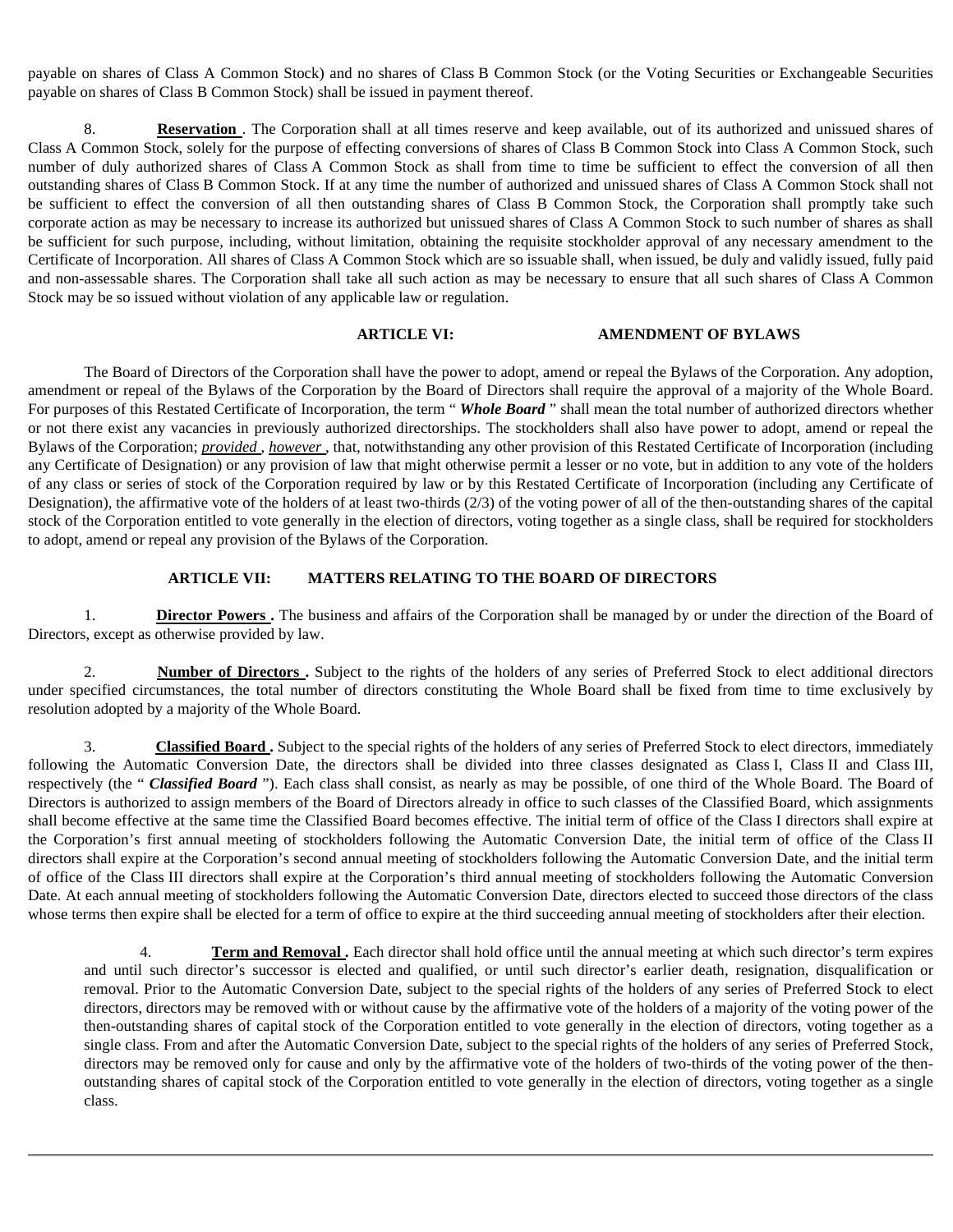5. **Vacancies and Newly Created Directorships .** Subject to the special rights of the holders of any series of Preferred Stock to elect directors, any vacancy occurring in the Board of Directors for any cause, and any newly created directorship resulting from any increase in the authorized number of directors, shall be filled only by the affirmative vote of a majority of the directors then in office, even if less than a quorum, or by a sole remaining director, and not by the stockholders. Any director elected in accordance with the preceding sentence shall hold office for a term expiring at the annual meeting of stockholders at which the term of office of such director expires or until such director's successor shall have been duly elected and qualified. No decrease in the authorized number of directors shall shorten the term of any incumbent director.

6. **Vote by Ballot .** Election of directors need not be by written ballot unless the Bylaws of the Corporation shall so provide.

# **ARTICLE VIII: DIRECTOR LIABILITY**

1. **Limitation of Liability .** To the fullest extent permitted by law, no director of the Corporation shall be personally liable to the Corporation or its stockholders for monetary damages for breach of fiduciary duty as a director. Without limiting the effect of the preceding sentence, if the General Corporation Law is hereafter amended to authorize the further elimination or limitation of the liability of a director, then the liability of a director of the Corporation shall be eliminated or limited to the fullest extent permitted by the General Corporation Law, as so amended.

2. **Change in Rights** . Neither any amendment nor repeal of this Article VIII, nor the adoption of any provision of this Restated Certificate of Incorporation inconsistent with this Article VIII, shall eliminate, reduce or otherwise adversely affect any limitation on the personal liability of a director of the Corporation existing at the time of such amendment, repeal or adoption of such an inconsistent provision.

## **ARTICLE IX: MATTERS RELATING TO STOCKHOLDERS**

1. **No Action by Written Consent of Stockholders .** Subject to the rights of any series of Preferred Stock then outstanding, no action shall be taken by the stockholders of the Corporation except at a duly called annual or special meeting of stockholders and no action shall be taken by the stockholders by written consent.

2. **Special Meeting of Stockholders .** Prior to the Automatic Conversion Date, special meetings of the stockholders of the Corporation may be called by holders of at least 10% of the outstanding voting power of all then-outstanding shares of stock, the Chairperson of the Board, the Chief Executive Officer, the President, or the Board of Directors acting pursuant to a resolution adopted by a majority of the Whole Board. From and after the Automatic Conversion Date, special meetings of the stockholders of the Corporation may be called only by the Chairperson of the Board, the Chief Executive Officer, the President, or the Board of Directors acting pursuant to a resolution adopted by a majority of the Whole Board.

3. **Advance Notice of Stockholder Nominations and Business Transacted at Special Meetings .** Advance notice of stockholder nominations for the election of directors of the Corporation and of business to be brought by stockholders before any meeting of stockholders of the Corporation shall be given in the manner provided in the Bylaws of the Corporation. Business transacted at special meetings of stockholders shall be confined to the purpose or purposes stated in the notice of meeting.

## **ARTICLE X: SEVERABILITY**

If any provision of this Restated Certificate of Incorporation shall be held to be invalid, illegal, or unenforceable, then such provision shall nonetheless be enforced to the maximum extent possible consistent with such holding and the remaining provisions of this Restated Certificate of Incorporation (including without limitation, all portions of any section of this Restated Certificate of Incorporation containing any such provision held to be invalid, illegal, or unenforceable, that are not themselves invalid, illegal, or unenforceable) shall remain in full force and effect.

# **ARTICLE XI: AMENDMENT OF CERTIFICATE OF INCORPORATION**

1. **General**. The Corporation reserves the right to amend or repeal any provision contained in this Restated Certificate of Incorporation in the manner prescribed by the laws of the State of Delaware and all rights conferred upon stockholders are granted subject to this reservation; *provided , however* , that, notwithstanding any other provision of this Restated Certificate of Incorporation (including any Certificate of Designation) or any provision of law that might otherwise permit a lesser vote or no vote, but in addition to any vote of the holders of any class or series of the stock of the Corporation required by law or by this Restated Certificate of Incorporation (including any Certificate of Designation), and subject to Sections 1 and 2.1 of Article IV,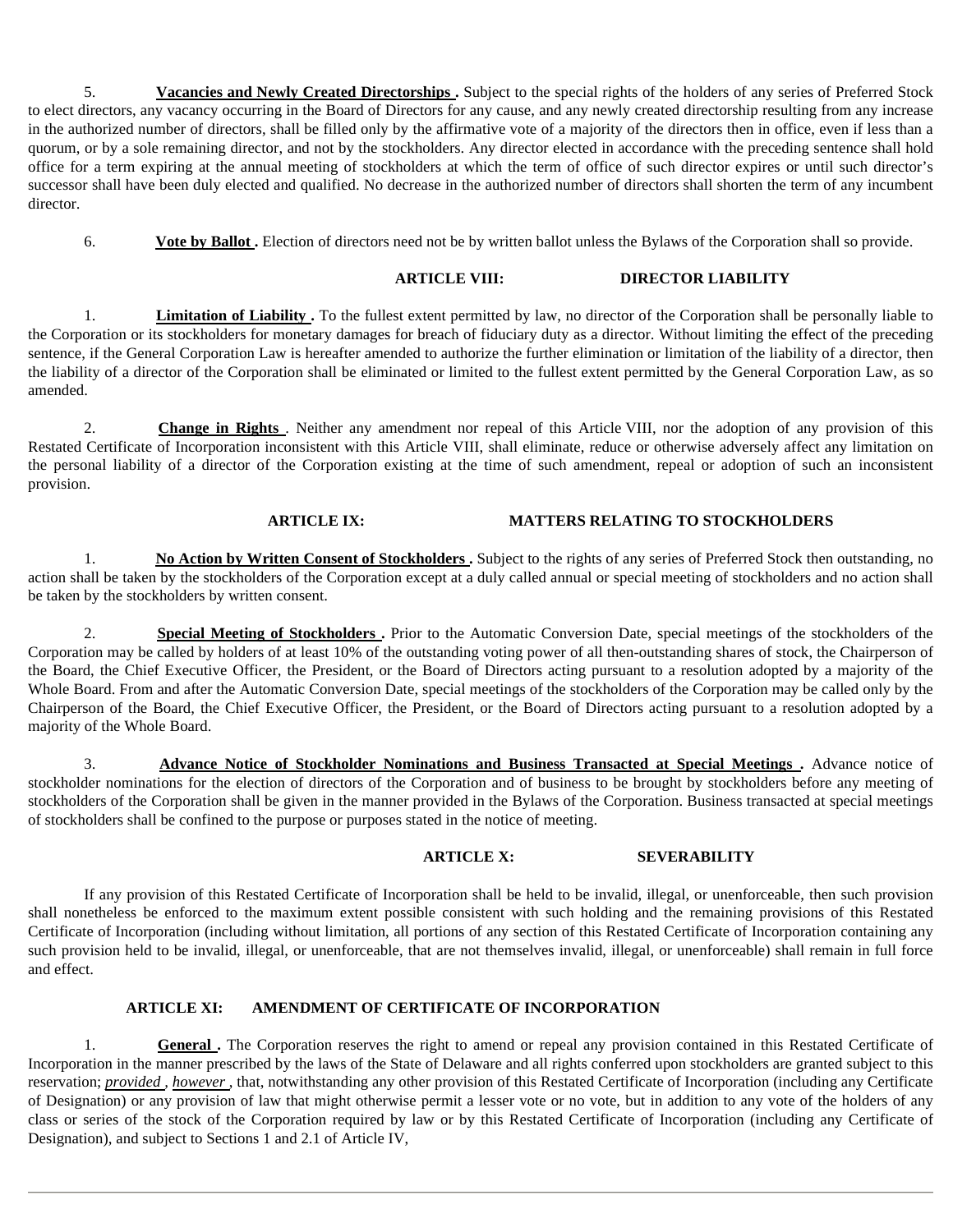the affirmative vote of the holders of at least two-thirds (2/3) of the voting power of all of the then-outstanding shares of the capital stock of the Corporation entitled to vote generally in the election of directors, voting together as a single class, shall be required to amend or repeal, or adopt any provision inconsistent with, this Section 1 of this Article XI, Section 2 of Article IV, or Article V, Article VI, Article VII, Article VIII, Article IX, Article X or Article XII.

2. **Changes to or Inconsistent with Section 3 of Article IV**. Notwithstanding any other provision of this Restated Certificate of Incorporation (including any Certificate of Designation) or any provision of law that might otherwise permit a lesser vote or no vote, but in addition to any vote of the holders of any class or series of the stock of the Corporation required by law or by this Restated Certificate of Incorporation (including any Certificate of Designation), the affirmative vote of the holders of Class A Common Stock representing at least seventy-five percent (75%) of the voting power of the outstanding shares of Class A Common Stock, voting separately as a single class, and the affirmative vote of the holders of Class B Common Stock representing at least seventy-five percent (75%) of the voting power of the outstanding shares of Class B Common Stock, voting separately as a single class, shall be required to amend or repeal, or to adopt any provision inconsistent with, Section 3 of Article IV or this Section 2 of this Article XI.

#### **ARTICLE XII: CHOICE OF FORUM**

Unless the Corporation consents in writing to the selection of an alternative forum, the Court of Chancery of the State of Delaware shall, to the fullest extent permitted by law, be the sole and exclusive forum for (a) any derivative action or proceeding brought on behalf of the Corporation; (b) any action asserting a claim of breach of a fiduciary duty owed by any director, officer or other employee of the Corporation to the Corporation or the Corporation's stockholders; (c) any action asserting a claim arising pursuant to any provision of the General Corporation Law, this Restated Certificate of Incorporation or the Bylaws; (d) any action to interpret, apply, enforce or determine the validity of this Restated Certificate of Incorporation or the Bylaws; or (e) any action asserting a claim governed by the internal affairs doctrine. Any person or entity purchasing or otherwise acquiring or holding any interest in shares of capital stock of the Corporation shall be deemed to have notice of and to have consented to the provisions of this Article XII.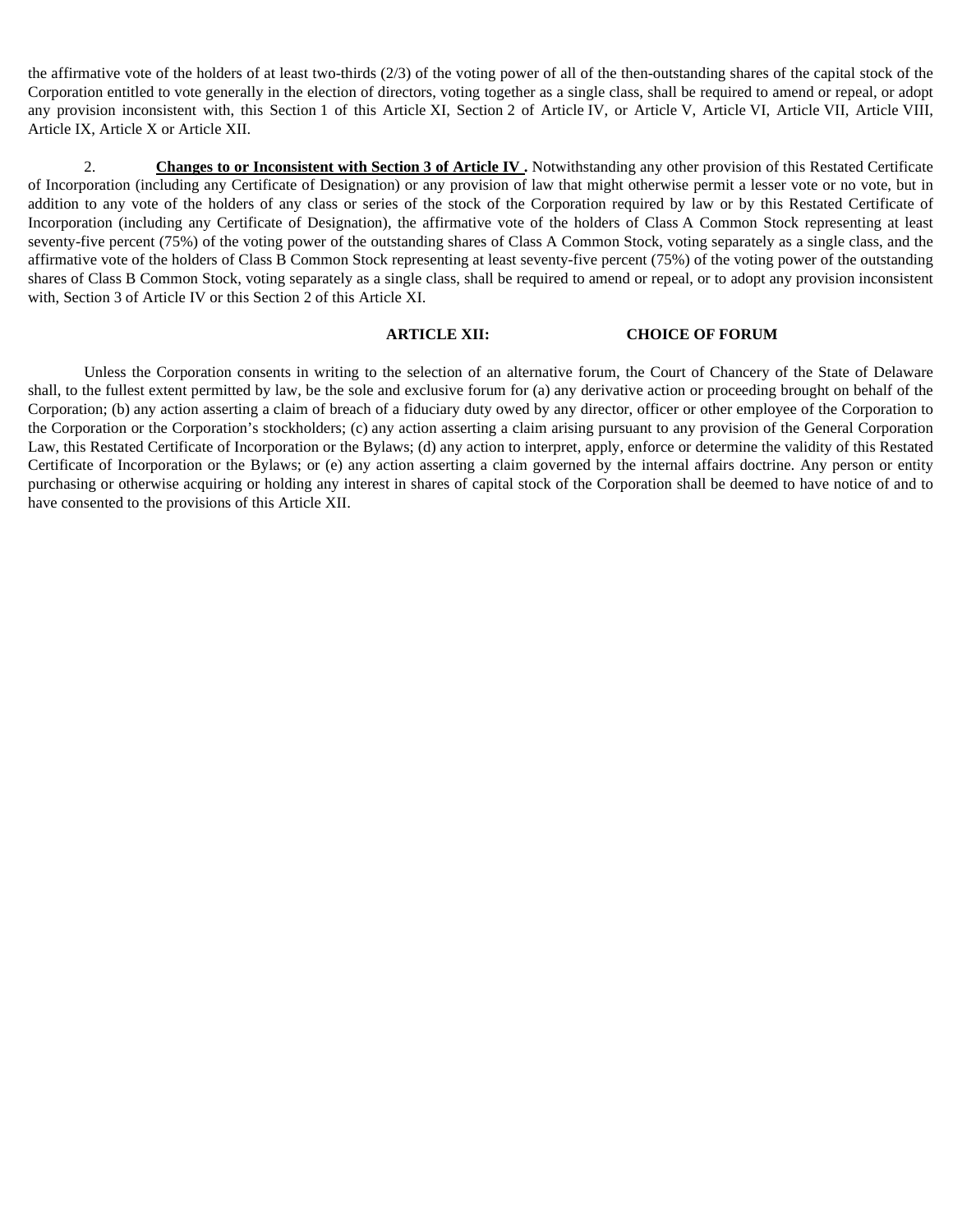**Exhibit 3.2** 

# **GOPRO, INC.**

(a Delaware corporation)

# **AMENDED AND RESTATED BYLAWS**

As Adopted on July 1, 2014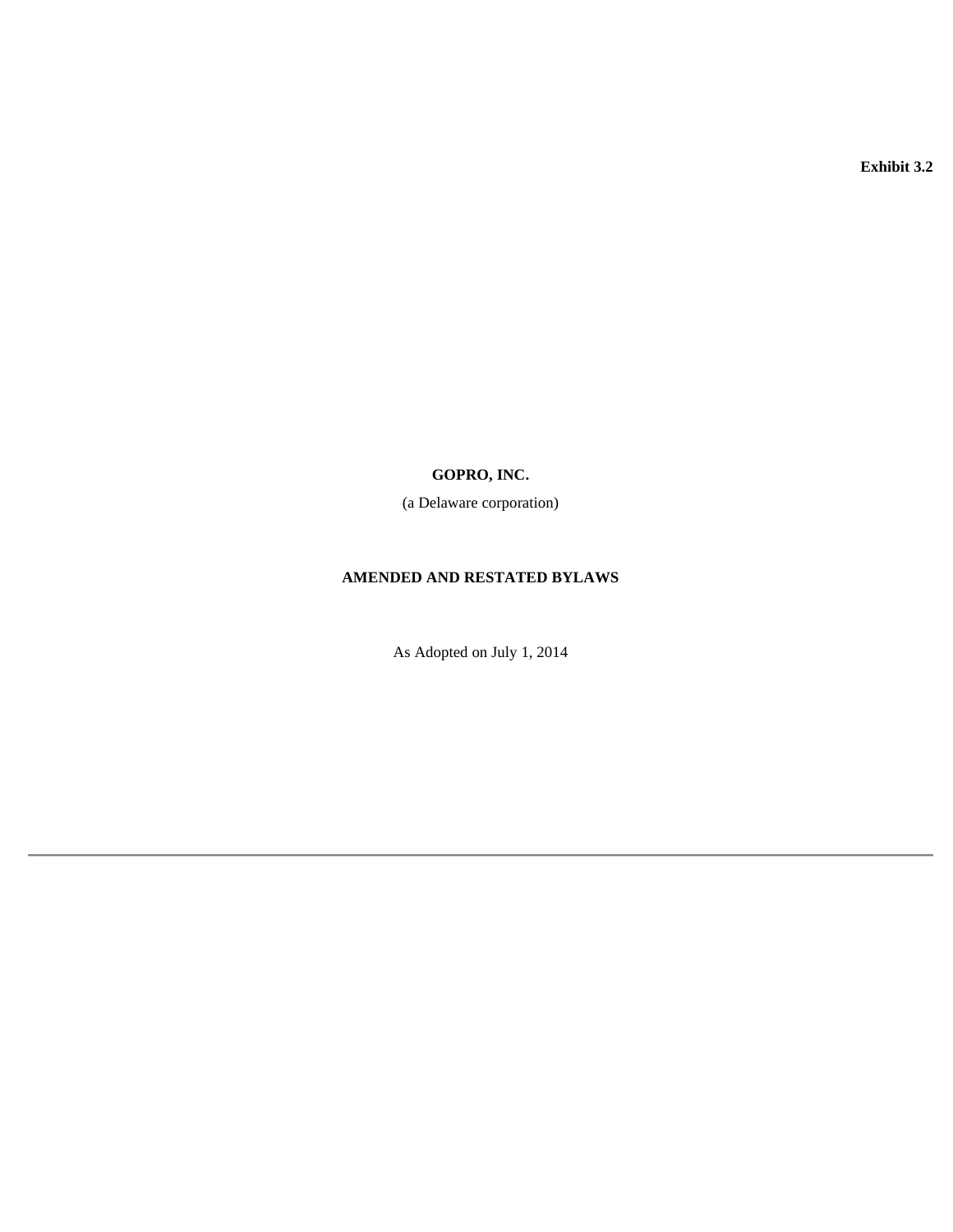# **GOPRO, INC.**

# (a Delaware corporation)

# **AMENDED AND RESTATED BYLAWS**

# **TABLE OF CONTENTS**

|                                                                      | <b>Page</b> |
|----------------------------------------------------------------------|-------------|
| <b>Article I - STOCKHOLDERS</b>                                      |             |
| Section 1.1: Annual Meetings                                         | 1           |
| Section 1.2:Special Meetings                                         | 1           |
| Section 1.3: Notice of Meetings                                      | 1           |
| Section 1.4:Adjournments                                             | 1           |
| Section 1.5:Quorum                                                   | 2           |
| Section 1.6: Organization                                            | 2           |
| Section 1.7: Voting; Proxies                                         | 2           |
| Section 1.8: Fixing Date for Determination of Stockholders of Record | 3           |
| Section 1.9: List of Stockholders Entitled to Vote                   | 3           |
| Section 1.10: Inspectors of Elections                                | 3           |
| Section 1.11: Notice of Stockholder Business; Nominations            | 5           |
| <b>Article II - BOARD OF DIRECTORS</b>                               | 7           |
| Section 2.1:Number; Qualifications                                   | 7           |
| Section 2.2: Election; Resignation; Removal; Vacancies               | 8           |
| Section 2.3: Regular Meetings                                        | 8           |
| Section 2.4:Special Meetings                                         | 8           |
| Section 2.5: Remote Meetings Permitted                               | 8           |
| Section 2.6: Quorum; Vote Required for Action                        | 8           |
| Section 2.7: Organization                                            | 9           |
| Section 2.8: Written Action by Directors                             | 9           |
| Section 2.9:Powers                                                   | 9           |
| Section 2.10: Compensation of Directors                              | 9           |
| <b>Article III - COMMITTEES</b>                                      | 9           |
| Section 3.1: Committees                                              | 9           |
| Section 3.2: Committee Rules                                         | 9           |
| <b>Article IV - OFFICERS</b>                                         | 10          |
| Section 4.1: Generally                                               | 10          |
| Section 4.2: Chief Executive Officer                                 | 10          |
| Section 4.3: Chairperson of the Board                                | 11          |
| Section 4.4: President                                               | 11          |
| Section 4.5: Vice President                                          | 11          |
| Section 4.6: Chief Financial Officer                                 | 11          |
| Section 4.7: Treasurer                                               | 11          |
| Section 4.8: Chief Technology Officer                                | 11          |
| Section 4.9:Secretary                                                | 12          |
| Section 4.10: Delegation of Authority                                | 12          |
| Section 4.11:Removal                                                 | 12          |
| <b>Article V - STOCK</b>                                             | 12          |
| Section 5.1:Certificates                                             | 12          |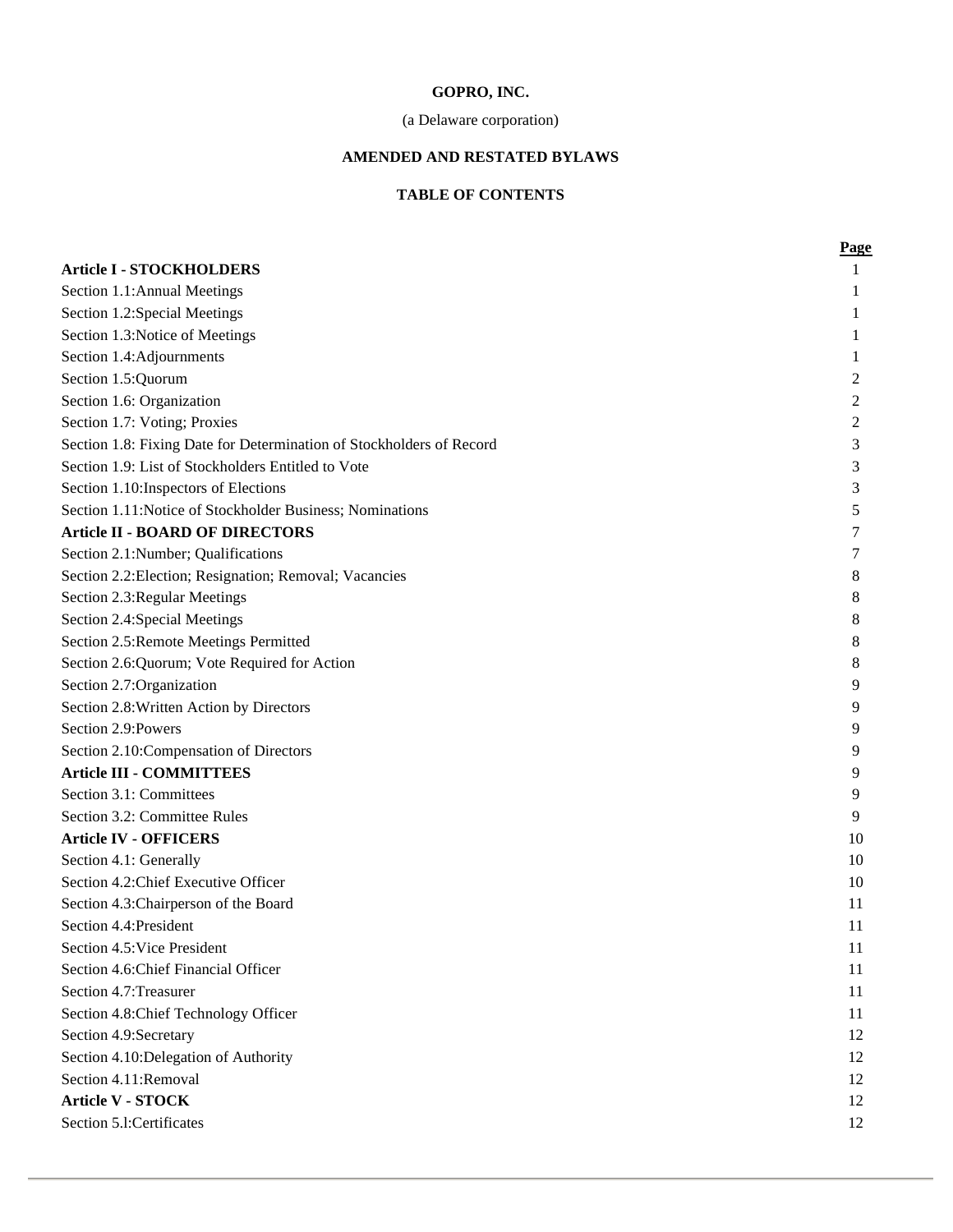| Section 5.2: Lost, Stolen or Destroyed Stock Certificates; Issuance |    |
|---------------------------------------------------------------------|----|
| of New Certificate                                                  | 12 |
| Section 5.3: Other Regulations                                      | 13 |
| <b>Article VI - INDEMNIFICATION</b>                                 | 13 |
| Section 6.1: Indemnification of Officers and Directors              | 13 |
| Section 6.2: Advance of Expenses                                    | 13 |
| Section 6.3: Non-Exclusivity of Rights                              | 14 |
| Section 6.4: Indemnification Contracts                              | 14 |
| Section 6.5: Right of Indemnitee to Bring Suit                      | 14 |
| Section 6.6: Nature of Rights                                       | 14 |
| <b>Article VII - NOTICES</b>                                        | 15 |
| Section 7.1:Notice                                                  | 15 |
| Section 7.2: Waiver of Notice                                       | 16 |
| <b>Article VIII - INTERESTED DIRECTORS</b>                          | 16 |
| Section 8.1: Interested Directors                                   | 16 |
| Section 8.2: Quorum                                                 | 16 |
| <b>Article IX - MISCELLANEOUS</b>                                   | 16 |
| Section 9.1: Fiscal Year                                            | 16 |
| Section 9.2:Seal                                                    | 16 |
| Section 9.3: Form of Records                                        | 17 |
| Section 9.4: Reliance Upon Books and Records                        | 17 |
| Section 9.5: Certificate of Incorporation Governs                   | 17 |
| Section 9.6:Severability                                            | 17 |
| <b>Article X - AMENDMENT</b>                                        | 17 |
|                                                                     |    |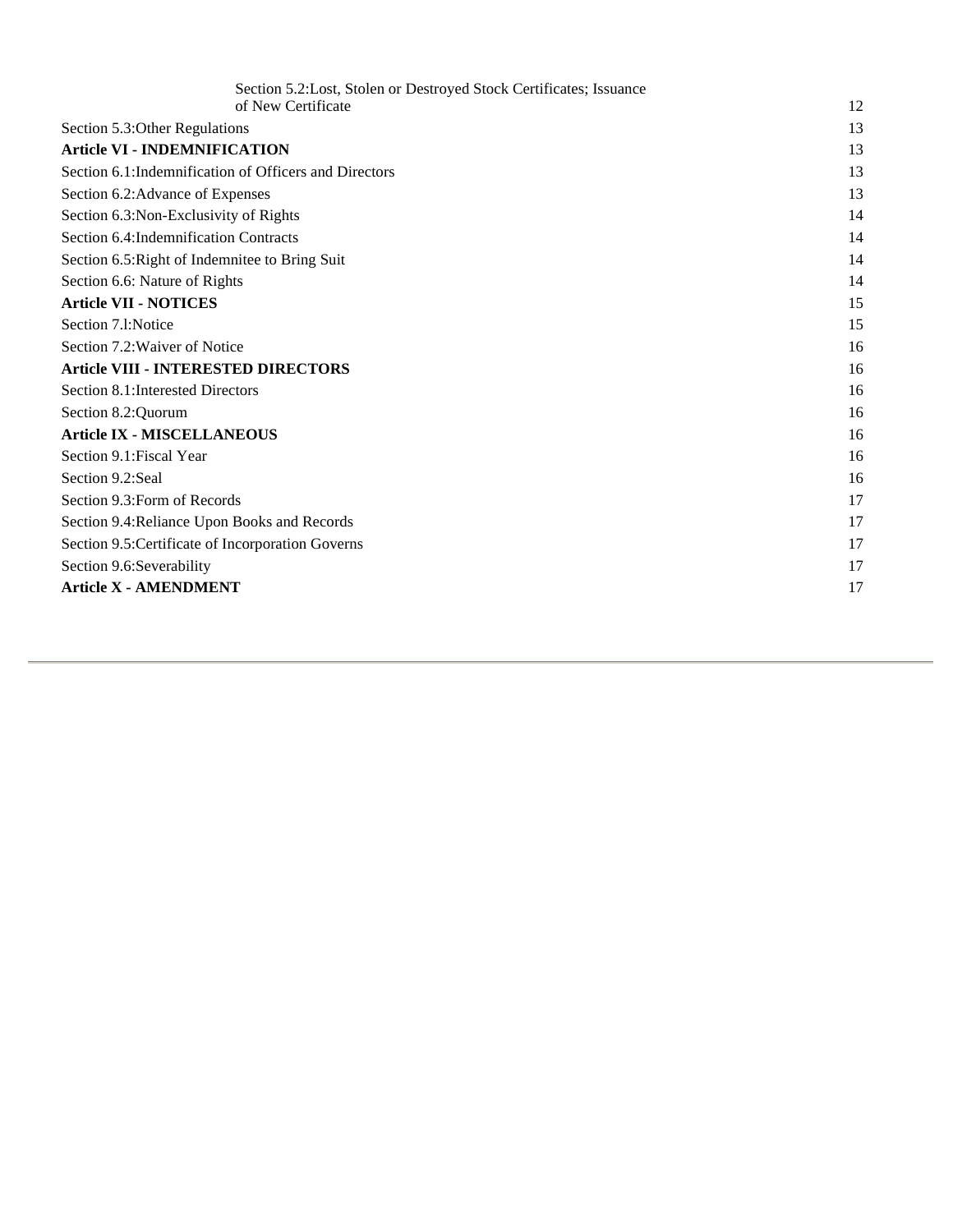#### **GOPRO, INC.**

#### (a Delaware corporation)

#### **AMENDED AND RESTATED BYLAWS**

As Adopted July 1, 2014

# **ARTICLE I: STOCKHOLDERS**

**Section 1.1 :** Annual Meetings . An annual meeting of stockholders shall be held for the election of directors at such date and time as the Board of Directors of the Corporation (the " *Board* ") shall each year fix. The meeting may be held either at a place, within or without the State of Delaware as permitted by the Delaware General Corporation Law (the " *DGCL* "), or by means of remote communication as the Board in its sole discretion may determine. Any proper business may be transacted at the annual meeting. The Board may postpone, reschedule or cancel any previously scheduled annual meeting of stockholders.

Section 1.2: Special Meetings. Special meetings of stockholders for any purpose or purposes shall be called in the manner set forth in the Restated Certificate of Incorporation of the Corporation (as the same may be amended and/or restated from time to time, the " *Certificate of Incorporation* "). The special meeting may be held either at a place, within or without the State of Delaware, or by means of remote communication as the Board in its sole discretion may determine. Business transacted at any special meeting of stockholders shall be limited to matters relating to the purpose or purposes stated in the notice of the meeting. The Board may postpone, reschedule or cancel any previously scheduled special meeting of stockholders.

**Section 1.3 :** Notice of Meetings . Notice of all meetings of stockholders shall be given in writing or by electronic transmission in the manner provided by law (including, without limitation, as set forth in Section 7.1.1 of these Bylaws) stating the date, time and place, if any, of the meeting, the means of remote communications by which stockholders and proxy holders may be deemed to be present in person and vote at such meeting and the record date for determining the stockholders entitled to vote at the meeting. In the case of a special meeting, such notice shall also set forth the purpose or purposes for which the meeting is called. Unless otherwise required by applicable law or the Certificate of Incorporation, notice of any meeting of stockholders shall be given not less than ten (10), nor more than sixty (60), days before the date of the meeting to each stockholder of record entitled to vote at such meeting.

**Section 1.4 :** Adjournments . The chairperson of the meeting shall have the power to adjourn the meeting to another time, date and place (if any). Any meeting of stockholders, annual or special, may be adjourned from time to time, and notice need not be given of any such adjourned meeting if the time, date and place (if any) thereof and the means of remote communications (if any) by which stockholders and proxy holders may be deemed to be present in person and vote at such adjourned meeting are announced at the meeting at which the adjournment is taken; *provided* , *however* , that if the adjournment is for more than thirty (30) days, a notice of the adjourned meeting shall be given to each stockholder of record entitled to vote at the meeting. At the adjourned meeting the Corporation may transact any business that might have been transacted at the original meeting.

**Section 1.5 :** Quorum . Except as otherwise provided by law, the Certificate of Incorporation or these Bylaws, at each meeting of stockholders the holders of a majority of the voting power of the shares of stock issued and outstanding and entitled to vote at the meeting, present in person or represented by proxy, shall constitute a quorum for the transaction of business; *provided* , *however* , that where a separate vote by a class or classes or series of stock is required by law or the Certificate of Incorporation, the holders of a majority in voting power of the shares of such class or classes or series of the stock issued and outstanding and entitled to vote on such matter, present in person or represented by proxy at the meeting, shall constitute a quorum entitled to take action with respect to the vote on such matter. If a quorum shall fail to attend any meeting, the chairperson of the meeting or, if directed to be voted on by the chairperson of the meeting, the holders of a majority of the shares entitled to vote who are present in person or represented by proxy at the meeting may adjourn the meeting. Shares of the Corporation's stock belonging to the Corporation (or to another corporation, if a majority of the shares entitled to vote in the election of directors of such other corporation are held, directly or indirectly, by the Corporation), shall neither be entitled to vote nor be counted for quorum purposes; *provided* , *however*, that the foregoing shall not limit the right of the Corporation or any other corporation to vote any shares of the Corporation's stock held by it in a fiduciary capacity and to count such shares for purposes of determining a quorum. A quorum, once established at a meeting, shall not be broken by the withdrawal of enough votes to leave less than a quorum.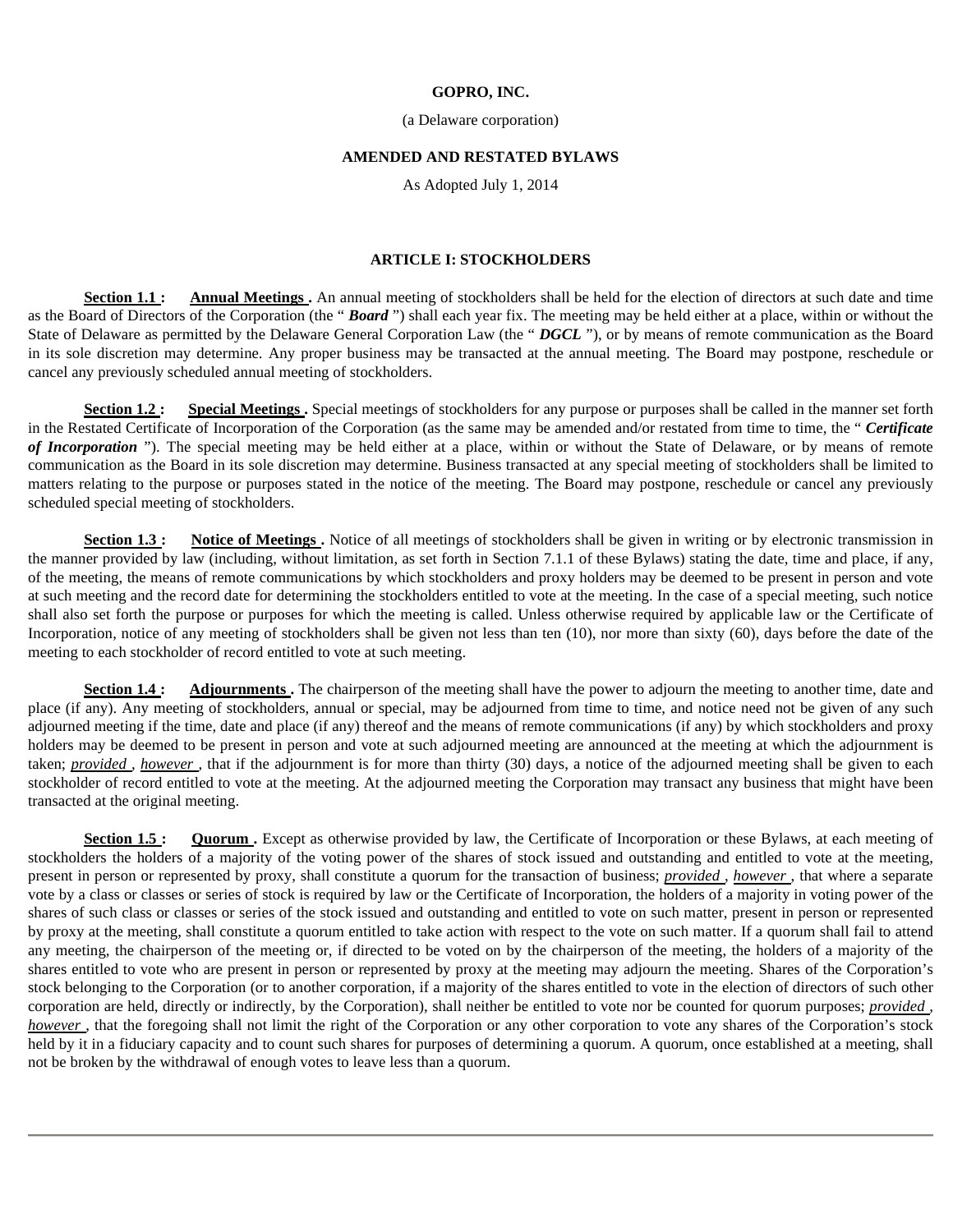**Section 1.6 : Organization**. Meetings of stockholders shall be presided over by such person as the Board may designate, or, in the absence of such a person, the Chairperson of the Board, or, in the absence of such person, the President of the Corporation, or, in the absence of such person, by a Vice President. Such person shall be chairperson of the meeting and, subject to Section 1.10 hereof, shall determine the order of business and the procedure at the meeting, including such regulation of the manner of voting and the conduct of discussion as seems to him or her to be in order. The Secretary of the Corporation shall act as secretary of the meeting, but in such person's absence the chairperson of the meeting may appoint any person to act as secretary of the meeting.

**Section 1.7 :** Voting; Proxies . Each stockholder of record entitled to vote at a meeting of stockholders may authorize another person or persons to act for such stockholder by proxy. Such a proxy may be prepared, transmitted and delivered in any manner permitted by applicable law. Except as may be required in the Certificate of Incorporation, directors shall be elected by a plurality of the votes of the shares present in person or represented by proxy at the meeting and entitled to vote on the election of directors. Unless otherwise provided by applicable law, regulation applicable to the Corporation or its securities, the rules or regulations of any stock exchange applicable to the Corporation, the Certificate of Incorporation or these Bylaws, every matter other than the election of directors shall be decided by the affirmative vote of the holders of a majority of the voting power of the shares of stock entitled to vote on such matter that are present in person or represented by proxy at the meeting and are voted for or against the matter (or if there are two or more classes or series of stock entitled to vote as separate classes, then in the case of each class or series, the holders of a majority of the voting power of the shares of stock of that class or series present in person or represented by proxy at the meeting voting for or against such matter).

**Section 1.8 : Fixing Date for Determination of Stockholders of Record.** In order that the Corporation may determine the stockholders entitled to notice of or to vote at any meeting of stockholders or any adjournment thereof, the Board may fix a record date, which record date shall not precede the date upon which the resolution fixing the record date is adopted by the Board, and which record date shall, unless otherwise required by law, not be more than sixty (60) nor less than (10) days before the date of such meeting. If no record date is fixed by the Board, the record date for determining stockholders entitled to notice of or to vote at a meeting of stockholders shall be at the close of business on the day next preceding the day on which notice is given, or, if notice is waived, at the close of business on the day next preceding the day on which the meeting is held. A determination of stockholders of record entitled to notice of or to vote at a meeting of stockholders shall apply to any adjournment of the meeting; *provided* , *however* , that the Board may fix a new record date for determination of stockholders entitled to vote at the adjourned meeting.

In order that the Corporation may determine the stockholders entitled to receive payment of any dividend or other distribution or allotment of any rights, or entitled to exercise any rights in respect of any change, conversion or exchange of stock or for the purpose of any other lawful action, the Board may fix, in advance, a record date, which shall not precede the date upon which the resolution fixing the record date is adopted by the Board and which shall not be more than sixty (60) days prior to such action. If no such record date is fixed by the Board, then the record date for determining stockholders for any such purpose shall be at the close of business on the day on which the Board adopts the resolution relating thereto.

**Section 1.9 :** List of Stockholders Entitled to Vote . The Secretary shall prepare, at least ten (10) days before every meeting of stockholders, a complete list of stockholders entitled to vote at the meeting ( *provided* , *however* , if the record date for determining the stockholders entitled to vote is less than ten (10) days before the date of the meeting, the list shall reflect the stockholders entitled to vote as of the tenth day before the meeting date), arranged in alphabetical order and showing the address of each stockholder and the number of shares registered in the name of each stockholder. Such list shall be open to the examination of any stockholder, for any purpose germane to the meeting, for a period of at least ten (10) days prior to the meeting, (a) on a reasonably accessible electronic network as permitted by law ( *provided* that the information required to gain access to the list is provided with the notice of the meeting), or (b) during ordinary business hours, at the principal place of business of the Corporation. If the meeting is held at a place, the list shall also be produced and kept at the time and place of the meeting during the whole time thereof and may be inspected by any stockholder who is present at the meeting. If the meeting is held solely by means of remote communication, then the list shall be open to the examination of any stockholder during the whole time of the meeting on a reasonably accessible electronic network, and the information required to access the list shall be provided with the notice of the meeting. Except as otherwise provided by law, the list shall presumptively determine the identity of the stockholders entitled to vote at the meeting and the number of shares held by each of them.

# **Section 1.10 : Inspectors of Elections .**

1.10.1 Applicability . Unless otherwise required by the Certificate of Incorporation or by the DGCL, the following provisions of this Section 1.10 shall apply only if and when the Corporation has a class of voting stock that is: (a) listed on a national securities exchange; (b) authorized for quotation on an interdealer quotation system of a registered national securities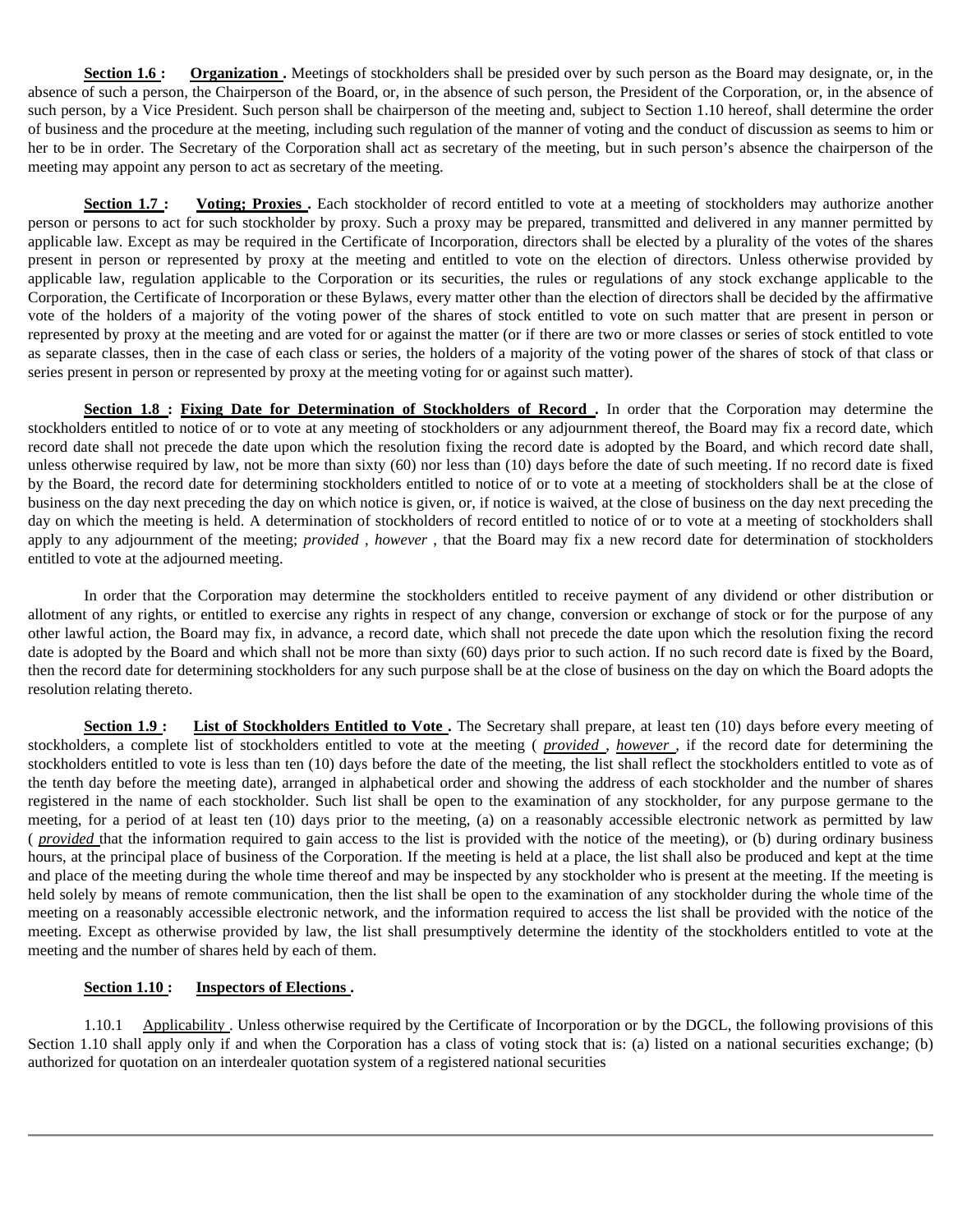association; or (c) held of record by more than two thousand (2,000) stockholders. In all other cases, observance of the provisions of this Section 1.10 shall be optional, and at the discretion of the Board.

1.10.2 Appointment. The Corporation shall, in advance of any meeting of stockholders, appoint one or more inspectors of election to act at the meeting and make a written report thereof. The Corporation may designate one or more persons as alternate inspectors to replace any inspector who fails to act. If no inspector or alternate is able to act at a meeting of stockholders, the person presiding at the meeting shall appoint one or more inspectors to act at the meeting.

1.10.3 Inspector's Oath . Each inspector of election, before entering upon the discharge of his duties, shall take and sign an oath faithfully to execute the duties of inspector with strict impartiality and according to the best of such inspector's ability.

1.10.4 Duties of Inspectors . At a meeting of stockholders, the inspectors of election shall (a) ascertain the number of shares outstanding and the voting power of each share, (b) determine the shares represented at a meeting and the validity of proxies and ballots, (c) count all votes and ballots, (d) determine and retain for a reasonable period of time a record of the disposition of any challenges made to any determination by the inspectors, and (e) certify their determination of the number of shares represented at the meeting, and their count of all votes and ballots. The inspectors may appoint or retain other persons or entities to assist the inspectors in the performance of the duties of the inspectors.

1.10.5 Opening and Closing of Polls . The date and time of the opening and the closing of the polls for each matter upon which the stockholders will vote at a meeting shall be announced by the chairperson of the meeting at the meeting. No ballot, proxies or votes, nor any revocations thereof or changes thereto, shall be accepted by the inspectors after the closing of the polls unless the Court of Chancery upon application by a stockholder shall determine otherwise.

1.10.6 Determinations . In determining the validity and counting of proxies and ballots, the inspectors shall be limited to an examination of the proxies, any envelopes submitted with those proxies, any information provided in connection with proxies in accordance with any information provided pursuant to Section 211(a)(2)b.(i) of the DGCL, or Sections 211(e) or 212(c)(2) of the DGCL, ballots and the regular books and records of the Corporation, except that the inspectors may consider other reliable information for the limited purpose of reconciling proxies and ballots submitted by or on behalf of banks, brokers, their nominees or similar persons which represent more votes than the holder of a proxy is authorized by the record owner to cast or more votes than the stockholder holds of record. If the inspectors consider other reliable information for the limited purpose permitted herein, the inspectors at the time they make their certification of their determinations pursuant to this Section 1.10 shall specify the precise information considered by them, including the person or persons from whom they obtained the information, when the information was obtained, the means by which the information was obtained and the basis for the inspectors' belief that such information is accurate and reliable.

#### **Section 1.11: Notice of Stockholder Business; Nominations .**

## 1.11.1 Annual Meeting of Stockholders.

(a) Nominations of persons for election to the Board and the proposal of business to be considered by the stockholders shall be made at an annual meeting of stockholders (i) pursuant to the Corporation's notice of such meeting, (ii) by or at the direction of the Board or (iii) by any stockholder of the Corporation who was a stockholder of record at the time of giving of the notice provided for in this Section 1.11, who is entitled to vote at such meeting and who complies with the notice procedures set forth in this Section 1.11.

1.11.1(a):

(b) For nominations or other business to be properly brought before an annual meeting by a stockholder pursuant to Section

- (i) the stockholder must have given timely notice thereof in writing to the Secretary of the Corporation;
- (ii) such other business must otherwise be a proper matter for stockholder action;

(iii) if the stockholder, or the beneficial owner on whose behalf any such proposal or nomination is made, has provided the Corporation with a Solicitation Notice, as that term is defined in this Section 1.11, such stockholder or beneficial owner must, in the case of a proposal, have delivered a proxy statement and form of proxy to holders of at least the percentage of the Corporation's voting shares required under applicable law to carry any such proposal, or, in the case of a nomination or nominations, have delivered a proxy statement and form of proxy to holders of a percentage of the Corporation's voting shares reasonably believed by such stockholder or beneficial holder to be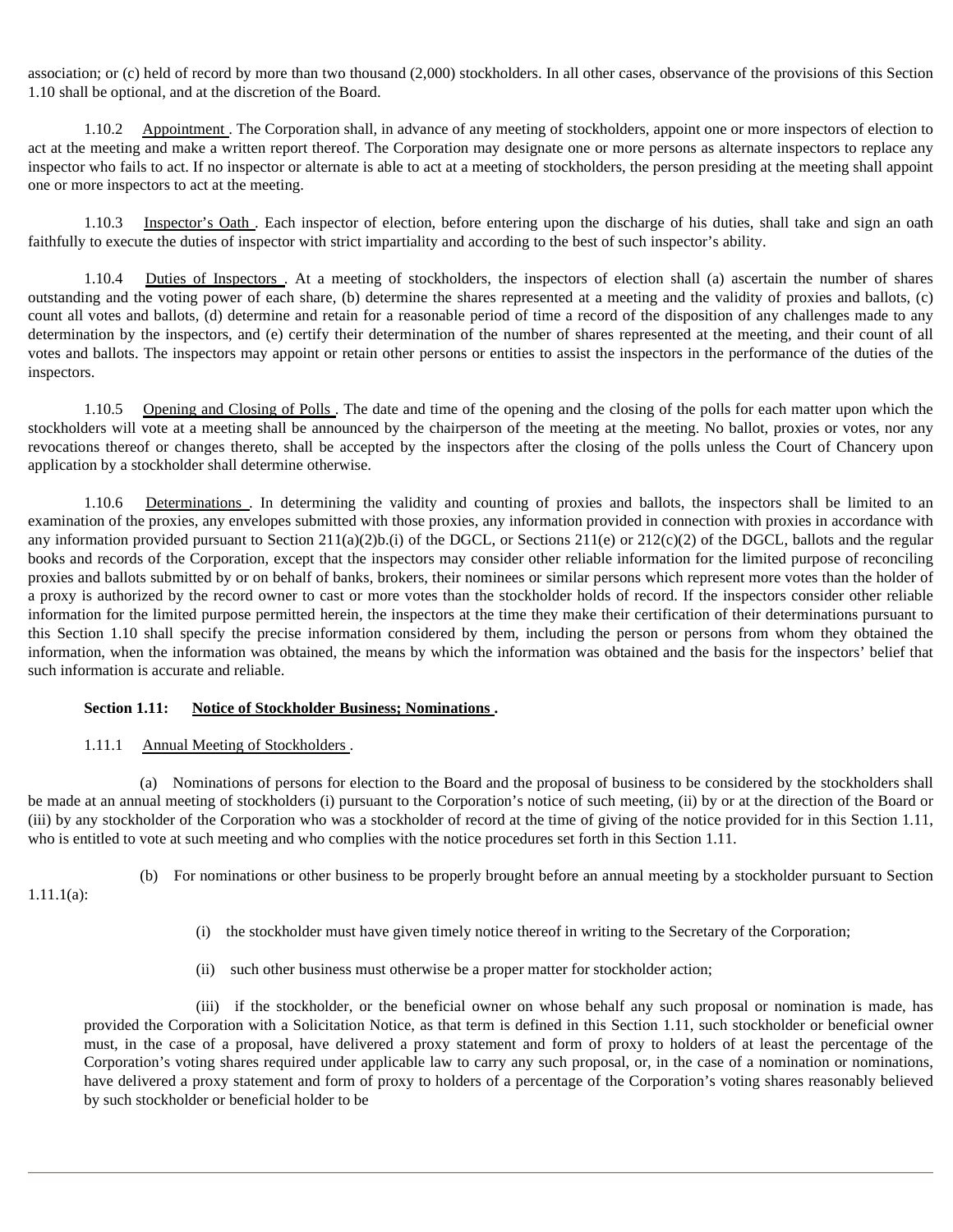sufficient to elect the nominee or nominees proposed to be nominated by such stockholder, and must, in either case, have included in such materials the Solicitation Notice; and

(iv) if no Solicitation Notice relating thereto has been timely provided pursuant to this Section 1.11, the stockholder or beneficial owner proposing such business or nomination must not have solicited a number of proxies sufficient to have required the delivery of such a Solicitation Notice under this Section 1.11.

To be timely, a stockholder's notice must be delivered to the Secretary at the principal executive offices of the Corporation not later than the close of business on the seventy-fifth (75th) day nor earlier than the close of business on the one hundred and fifth (105th) day prior to the first anniversary of the preceding year's annual meeting (except in the case of the 2015 annual meeting, for which such notice shall be timely if delivered in the same time period as if such meeting were a special meeting governed by Section 1.11.2); *provided* , *however* , that in the event that the date of the annual meeting is more than thirty (30) days before or more than sixty (60) days after such anniversary date, notice by the stockholder to be timely must be so delivered (A) no earlier than the close of business on the one hundred and fifth (105th) day prior to currently proposed annual meeting and (B) no later than the close of business on the later of the seventy-fifth (75th) day prior to such annual meeting or the close of business on the tenth (10th) day following the day on which public announcement of the date of such meeting is first made by the Corporation. Such stockholder's notice shall set forth:

(x) as to each person whom the stockholder proposes to nominate for election or reelection as a director all information relating to such person that would be required to be disclosed in solicitations of proxies for election of directors, or would be otherwise required, in each case pursuant to Regulation 14A under the Securities Exchange Act of 1934, as amended (the " *Exchange Act* "), including such person's written consent to being named in the proxy statement as a nominee and to serving as a director if elected;

(y) as to any other business that the stockholder proposes to bring before the meeting, a brief description of the business desired to be brought before the meeting (including, if such proposal seeks to amend the Bylaws, the text of the proposed amendment), the reasons for conducting such business at the meeting and any material interest in such business of such stockholder and the beneficial owner, if any, on whose behalf the proposal is made; and

(z) as to the stockholder giving the notice and the beneficial owner, if any, on whose behalf the nomination or proposal is made, (aa) the name and address of such stockholder, as they appear on the Corporation's books, and of such beneficial owner, (bb) the class and number of shares of the Corporation that are owned beneficially and held of record by such stockholder and such beneficial owner, and (cc) whether either such stockholder or beneficial owner intends to deliver a proxy statement and form of proxy to holders of, in the case of a proposal, at least the percentage of the Corporation's voting shares required under applicable law to carry the proposal or, in the case of a nomination or nominations, a sufficient number of holders of the Corporation's voting shares to elect such nominee or nominees (an affirmative statement of such intent being a " *Solicitation Notice* ").

(c) Notwithstanding anything in the second sentence of Section 1.11.1(b) to the contrary, in the event that the number of directors to be elected to the Board is increased and there is no Public Announcement by the Corporation naming all of the nominees for director or specifying the size of the increased Board at least seventy five (75) days prior to the first anniversary of the preceding year's annual meeting (or, if the annual meeting is held more than thirty (30) days before or sixty (60) days after such anniversary date, at least seventy five (75) days prior to such annual meeting), a stockholder's notice required by this Section 1.11 shall also be considered timely, but only with respect to nominees for any new positions created by such increase, if it shall be delivered to the Secretary of the Corporation at the principal executive office of the Corporation no later than the close of business on the tenth (10th) day following the day on which such Public Announcement is first made by the Corporation.

1.11.2 Special Meetings of Stockholders . Only such business shall be conducted at a special meeting of stockholders as shall have been brought before the meeting pursuant to the Corporation's notice of such meeting. Nominations of persons for election to the Board may be made at a special meeting of stockholders at which directors are to be elected pursuant to the Corporation's notice of such meeting (a) by or at the direction of the Board or (b) provided that the Board has determined that directors shall be elected at such meeting, by any stockholder of the Corporation who is a stockholder of record at the time of giving of notice of the special meeting, who shall be entitled to vote at the meeting and who complies with the notice procedures set forth in this Section 1.11. In the event the Corporation calls a special meeting of stockholders for the purpose of electing one or more directors to the Board, any such stockholder may nominate a person or persons (as the case may be), for election to such position(s) as specified in the Corporation's notice of meeting, if the stockholder's notice required by Section 1.11.1(b) shall be delivered to the Secretary of the Corporation at the principal executive offices of the Corporation (i) no earlier than the one hundred fifth (105th) day prior to such special meeting and (ii) no later than the close of business on the later of the seventy fifth (75th)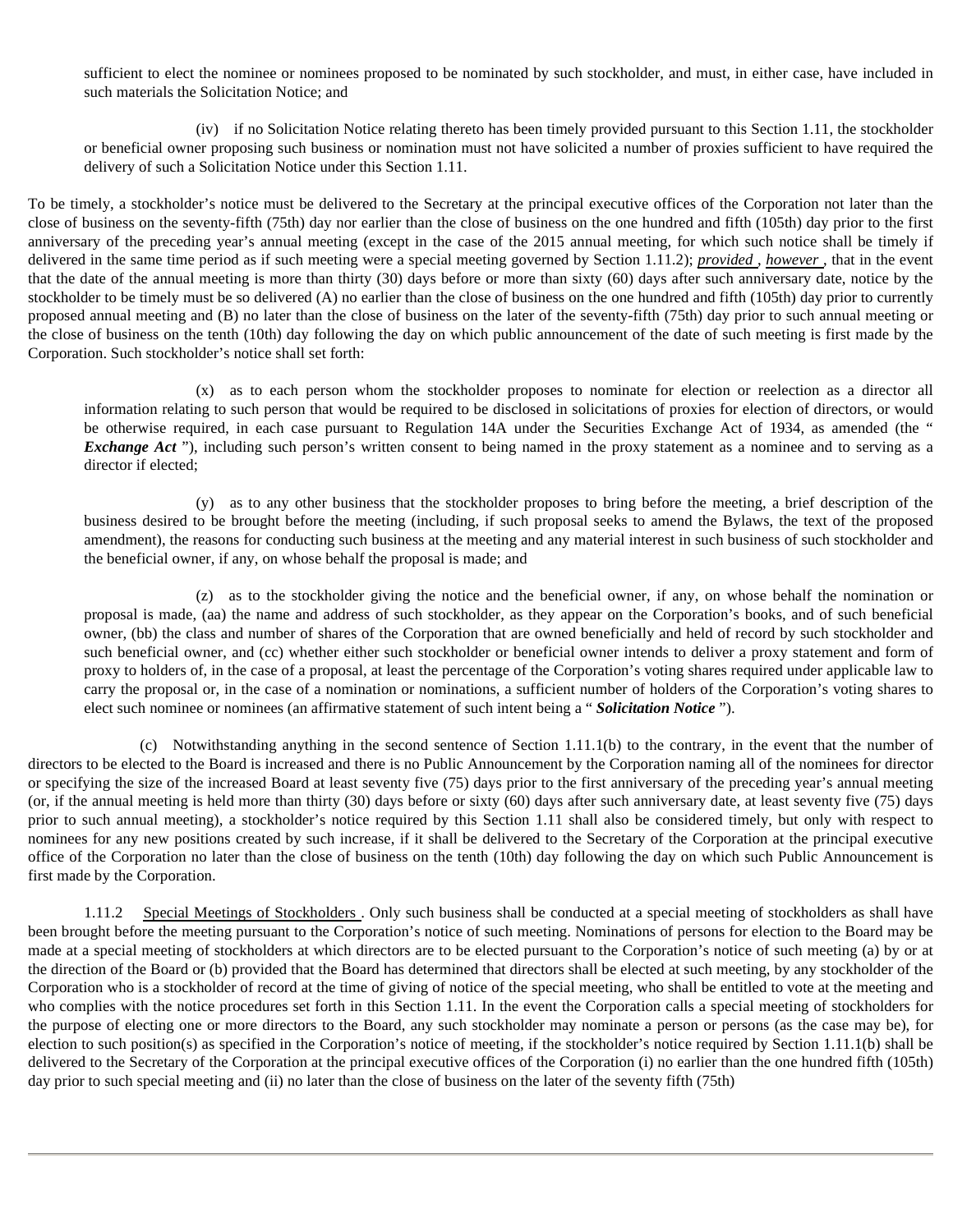day prior to such special meeting or the tenth (10th) day following the day on which Public Announcement is first made of the date of the special meeting and of the nominees proposed by the Board to be elected at such meeting.

# 1.11.3 General .

(a) Only such persons who are nominated in accordance with the procedures set forth in this Section 1.11 shall be eligible to serve as directors and only such business shall be conducted at a meeting of stockholders as shall have been brought before the meeting in accordance with the procedures set forth in this Section 1.11. Except as otherwise provided by law or these Bylaws, the chairperson of the meeting shall have the power and duty to determine whether a nomination or any business proposed to be brought before the meeting was made or proposed, as the case may be, in accordance with the procedures set forth in this Section 1.11 and, if any proposed nomination or business is not in compliance herewith, to declare that such defective proposal or nomination shall be disregarded.

(b) For purposes of this Section 1.11, the term " *Public Announcement* " shall mean disclosure in a press release reported by the Dow Jones News Service, Associated Press or comparable national news service or in a document publicly filed by the Corporation with the Securities and Exchange Commission pursuant to Section 13, 14 or 15(d) of the Exchange Act.

(c) Notwithstanding the foregoing provisions of this Section 1.11, a stockholder shall also comply with all applicable requirements of the Exchange Act and the rules and regulations thereunder with respect to the matters set forth herein. Nothing in this Section 1.11 shall be deemed to affect any rights (a) of stockholders to request inclusion of proposals in the Corporation's proxy statement pursuant to Rule 14a-8 under the Exchange Act or (b) of the holders of any series of Preferred Stock to elect directors pursuant to any applicable provisions of the Certificate of Incorporation.

## **ARTICLE II: BOARD OF DIRECTORS**

**Section 2.1 :** Number; Qualifications . The total number of directors constituting the Board (the "*Whole Board* ") shall be fixed from time to time in the manner set forth in the Certificate of Incorporation. No decrease in the authorized number of directors constituting the Board shall shorten the term of any incumbent director. Directors need not be stockholders of the Corporation.

**Section 2.2 :** Election; Resignation; Removal; Vacancies . Election of directors need not be by written ballot. Unless otherwise provided by the Certificate of Incorporation and subject to the special rights of holders of any series of Preferred Stock to elect directors, immediately following the Automatic Conversion Date (as defined in the Certificate of Incorporation), the Board shall be divided into three classes, designated: Class I, Class II and Class III. Each class shall consist, as nearly as may be possible, of one-third of the Whole Board. Each director shall hold office until the annual meeting at which such director's term expires and until such director's successor is elected and qualified or until such director's earlier death, resignation, disqualification or removal. Any director may resign by delivering a resignation in writing or by electronic transmission to the Corporation at its principal office or to the Chairman of the Board, the Chief Executive Officer, the President or the Secretary. Such resignation shall be effective upon delivery unless it is specified to be effective at a later time or upon the happening of an event. Subject to the special rights of holders of any series of Preferred Stock to elect directors, directors may be removed only as provided by the Certificate of Incorporation and applicable law. All vacancies occurring in the Board and any newly created directorships resulting from any increase in the authorized number of directors shall be filled in the manner set forth in the Certificate of Incorporation.

**Section 2.3 :** Regular Meetings . Regular meetings of the Board may be held at such places, within or without the State of Delaware, and at such times as the Board may from time to time determine. Notice of regular meetings need not be given if the date, times and places thereof are fixed by resolution of the Board.

**Section 2.4 :** Special Meetings . Special meetings of the Board may be called by the Chairperson of the Board, the President or a majority of the members of the Board then in office and may be held at any time, date or place, within or without the State of Delaware, as the person or persons calling the meeting shall fix. Notice of the time, date and place of such meeting shall be given, orally, in writing or by electronic transmission (including electronic mail), by the person or persons calling the meeting to all directors at least four (4) days before the meeting if the notice is mailed, or at least twenty-four (24) hours before the meeting if such notice is given by telephone, hand delivery, telegram, telex, mailgram, facsimile, electronic mail or other means of electronic transmission. Unless otherwise indicated in the notice, any and all business may be transacted at a special meeting.

**Section 2.5:** Remote Meetings Permitted. Members of the Board, or any committee of the Board, may participate in a meeting of the Board or such committee by means of conference telephone or other communications equipment by means of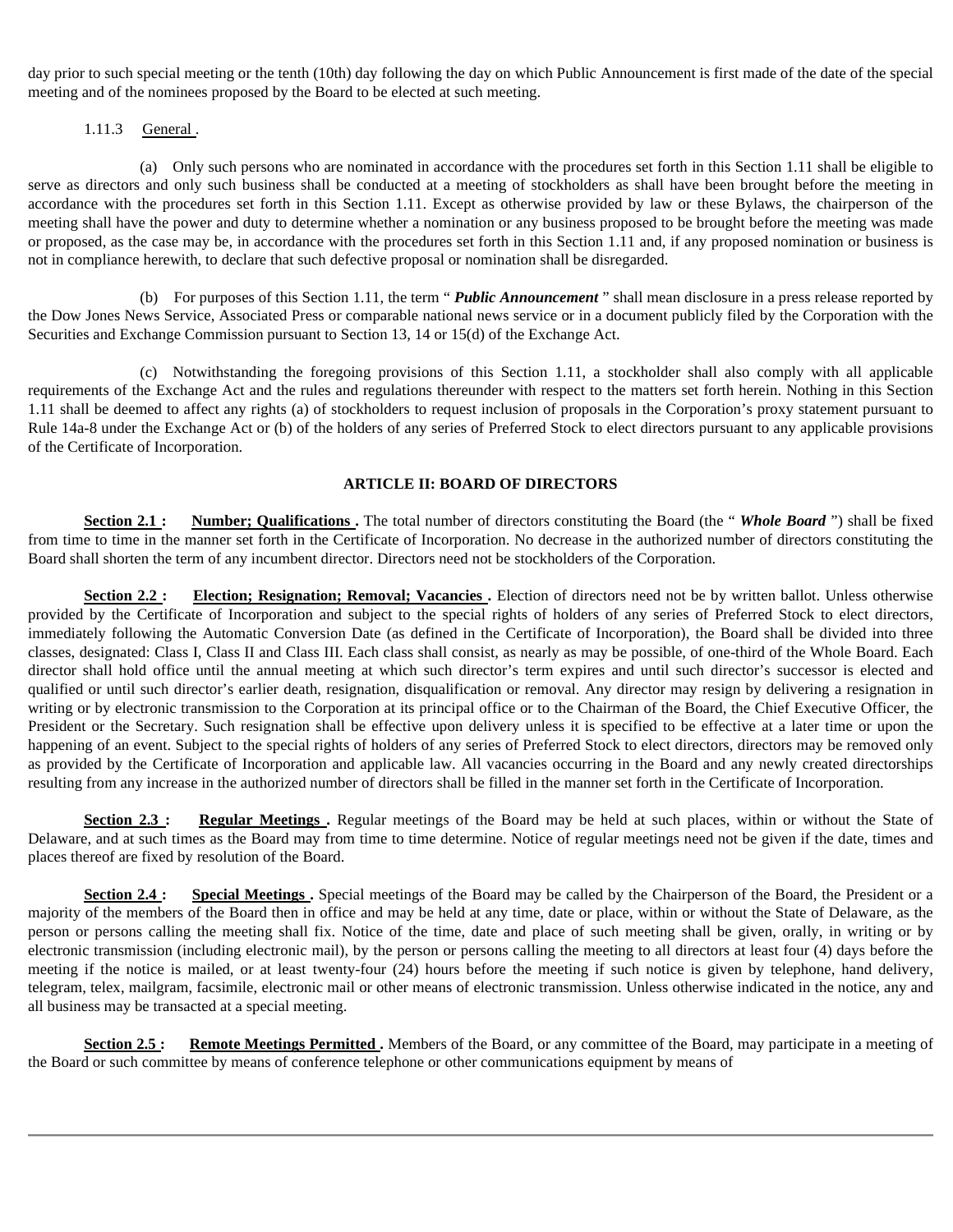which all persons participating in the meeting can hear each other, and participation in a meeting pursuant to conference telephone or other communications equipment shall constitute presence in person at such meeting.

**Section 2.6 :** Quorum; Vote Required for Action . At all meetings of the Board, a majority of the Whole Board shall constitute a quorum for the transaction of business. If a quorum shall fail to attend any meeting, a majority of those present may adjourn the meeting to another place, date or time without further notice thereof. Except as otherwise provided herein or in the Certificate of Incorporation, or required by law, the vote of a majority of the directors present at a meeting at which a quorum is present shall be the act of the Board.

**Section 2.7 :** Organization . Meetings of the Board shall be presided over by the Chairperson of the Board, or in such person's absence by the President, or in such person's absence by a chairperson chosen at the meeting. The Secretary shall act as secretary of the meeting, but in such person's absence the chairperson of the meeting may appoint any person to act as secretary of the meeting.

**Section 2.8 :** Unanimous Action by Directors in Lieu of a Meeting. Any action required or permitted to be taken at any meeting of the Board, or of any committee thereof, may be taken without a meeting if all members of the Board or such committee, as the case may be, consent thereto in writing or by electronic transmission, and the writing or writings or electronic transmission or transmissions are filed with the minutes of proceedings of the Board or committee, as applicable. Such filing shall be in paper form if the minutes are maintained in paper form and shall be in electronic form if the minutes are maintained in electronic form.

**Section 2.9:** Powers . Except as otherwise provided by the Certificate of Incorporation or the DGCL, the business and affairs of the Corporation shall be managed by or under the direction of the Board.

**Section 2.10 :** Compensation of Directors . Members of the Board, as such, may receive, pursuant to a resolution of the Board, fees and other compensation for their services as directors, including without limitation their services as members of committees of the Board.

### **ARTICLE III: COMMITTEES**

**Section 3.1 :** Committees. The Board may designate one or more committees, each committee to consist of one or more of the directors of the Corporation. The Board may designate one or more directors as alternate members of any committee, who may replace any absent or disqualified member at any meeting of the committee. In the absence or disqualification of a member of the committee, the member or members thereof present at any meeting of such committee who are not disqualified from voting, whether or not such member or members constitute a quorum, may unanimously appoint another member of the Board to act at the meeting in place of any such absent or disqualified member. Any such committee, to the extent provided in a resolution of the Board, shall have and may exercise all the powers and authority of the Board in the management of the business and affairs of the Corporation and may authorize the seal of the Corporation to be affixed to all papers that may require it; but no such committee shall have the power or authority in reference to the following matters: (a) approving, adopting, or recommending to the stockholders any action or matter (other than the election or removal of members of the Board) expressly required by the DGCL to be submitted to stockholders for approval or (b) adopting, amending or repealing any bylaw of the Corporation.

**Section 3.2 : Committee Rules.** Each committee shall keep records of its proceedings and make such reports as the Board may from time to time request. Unless the Board otherwise provides, each committee designated by the Board may make, alter and repeal rules for the conduct of its business. In the absence of such rules each committee shall conduct its business in the same manner as the Board conducts its business pursuant to Article II of these Bylaws. Except as otherwise provided in the Certificate of Incorporation, these Bylaws or the resolution of the Board designating the committee, any committee may create one or more subcommittees, each subcommittee to consist of one or more members of the committee, and may delegate to any such subcommittee any or all of the powers and authority of the committee.

#### **ARTICLE IV: OFFICERS**

**Section 4.1:** Generally . The officers of the Corporation shall consist of a Chief Executive Officer (who may be the Chairperson of the Board or the President), a President, a Secretary and a Treasurer and may consist of such other officers, including a Chairperson of the Board, Chief Financial Officer, Chief Technology Officer and one or more Vice Presidents, as may from time to time be appointed by the Board. All officers shall be elected by the Board; *provided* , *however* , that the Board may empower the Chief Executive Officer of the Corporation to appoint any officer other than the Chairperson of the Board, the Chief Executive Officer, the President, the Chief Financial Officer or the Treasurer. Except as otherwise provided by law, by the Certificate of Incorporation or these Bylaws, each officer shall hold office until such officer's successor is duly elected and qualified or until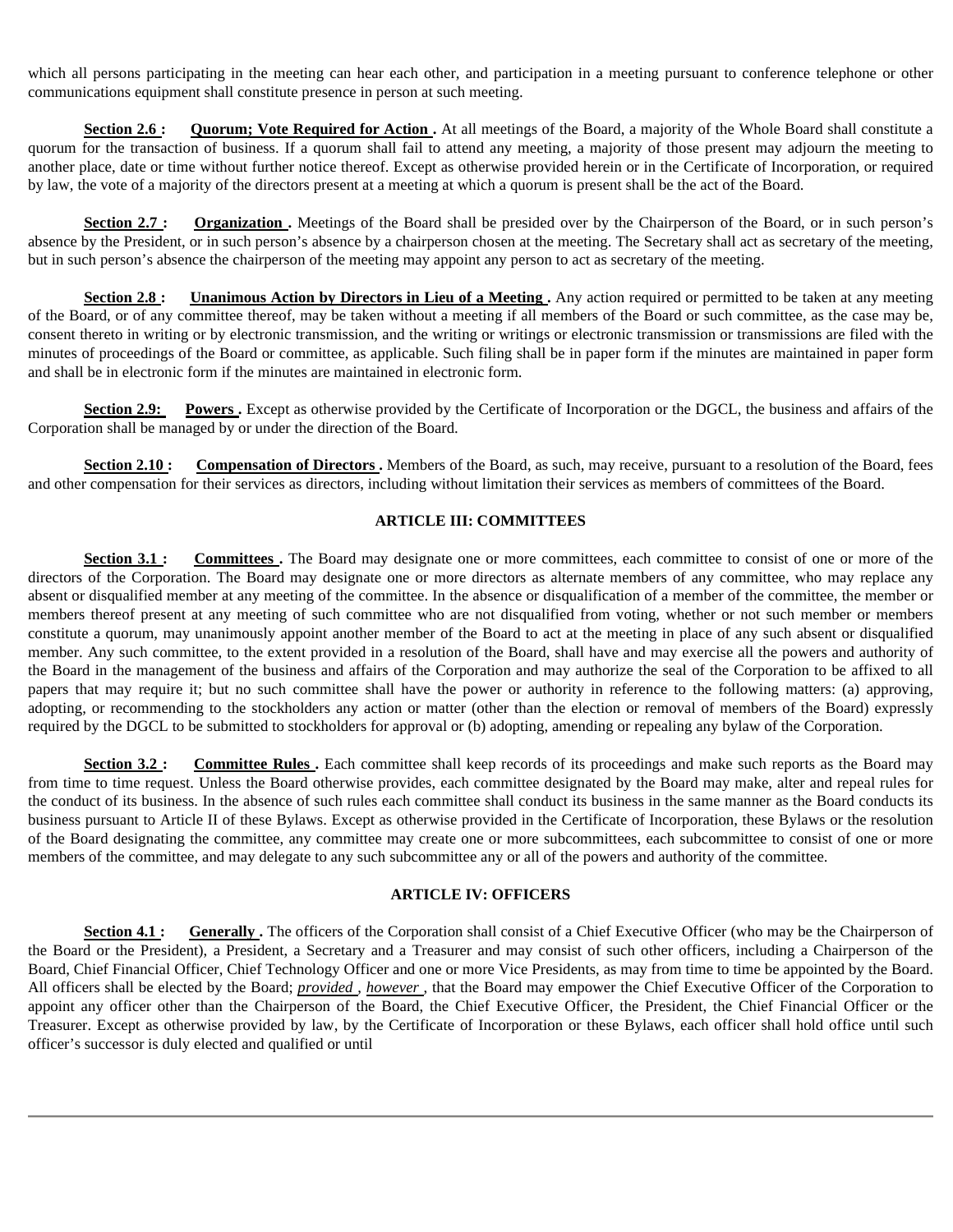such officer's earlier resignation, death, disqualification or removal. Any number of offices may be held by the same person. Any officer may resign by delivering a resignation in writing or by electronic transmission to the Corporation at its principal office or to the Chairman of the Board, the Chief Executive Officer, the President or the Secretary. Such resignation shall be effective upon delivery unless it is specified to be effective at some later time or upon the happening of some later event. Any vacancy occurring in any office of the Corporation by death, resignation, removal or otherwise may be filled by the Board and the Board may, in its discretion, leave unfiled, for such period as it may determine, any offices. Each such successor shall hold office for the unexpired term of such officer's predecessor and until a successor is duly elected and qualified or until such officer's earlier resignation, death, disqualification or removal.

**Section 4.2 :** Chief Executive Officer . Subject to the control of the Board and such supervisory powers, if any, as may be given by the Board, the powers and duties of the Chief Executive Officer of the Corporation are:

(a) To act as the general manager and, subject to the control of the Board, to have general supervision, direction and control of the business and affairs of the Corporation;

(b) Subject to Article I, Section 1.6, to preside at all meetings of the stockholders;

(c) Subject to Article I, Section 1.2, to call special meetings of the stockholders to be held at such times and, subject to the limitations prescribed by law or by these Bylaws, at such places as he or she shall deem proper; and

(d) To affix the signature of the Corporation to all deeds, conveyances, mortgages, guarantees, leases, obligations, bonds, certificates and other papers and instruments in writing which have been authorized by the Board or which, in the judgment of the Chief Executive Officer, should be executed on behalf of the Corporation; to sign certificates for shares of stock of the Corporation; and, subject to the direction of the Board, to have general charge of the property of the Corporation and to supervise and control all officers, agents and employees of the Corporation.

The President shall be the Chief Executive Officer of the Corporation unless the Board shall designate another officer to be the Chief Executive Officer.

**Section 4.3 :** Chairperson of the Board . The Chairperson of the Board shall have the power to preside at all meetings of the Board and shall have such other powers and duties as provided in these Bylaws and as the Board may from time to time prescribe.

**Section 4.4 : President.** The Chief Executive Officer shall be the President of the Corporation unless the Board shall have designated one individual as the President and a different individual as the Chief Executive Officer of the Corporation. Subject to the provisions of these Bylaws and to the direction of the Board, and subject to the supervisory powers of the Chief Executive Officer (if the Chief Executive Officer is an officer other than the President), and subject to such supervisory powers and authority as may be given by the Board to the Chairperson of the Board, and/or to any other officer, the President shall have the responsibility for the general management and control of the business and affairs of the Corporation and the general supervision and direction of all of the officers, employees and agents of the Corporation (other than the Chief Executive Officer, if the Chief Executive Officer is an officer other than the President) and shall perform all duties and have all powers that are commonly incident to the office of President or that are delegated to the President by the Board.

**Section 4.5 :** Vice President . Each Vice President shall have all such powers and duties as are commonly incident to the office of Vice President, or that are delegated to him or her by the Board or the Chief Executive Officer. A Vice President may be designated by the Board to perform the duties and exercise the powers of the Chief Executive Officer in the event of the Chief Executive Officer's absence or disability.

**Section 4.6:** Chief Financial Officer. The Chief Financial Officer shall be the Treasurer of the Corporation unless the Board shall have designated another officer as the Treasurer of the Corporation. Subject to the direction of the Board and the Chief Executive Officer, the Chief Financial Officer shall perform all duties and have all powers that are commonly incident to the office of Chief Financial Officer.

**Section 4.7 : Treasurer .** The Treasurer shall have custody of all moneys and securities of the Corporation. The Treasurer shall make such disbursements of the funds of the Corporation as are authorized and shall render from time to time an account of all such transactions. The Treasurer shall also perform such other duties and have such other powers as are commonly incident to the office of Treasurer, or as the Board or the Chief Executive Officer may from time to time prescribe.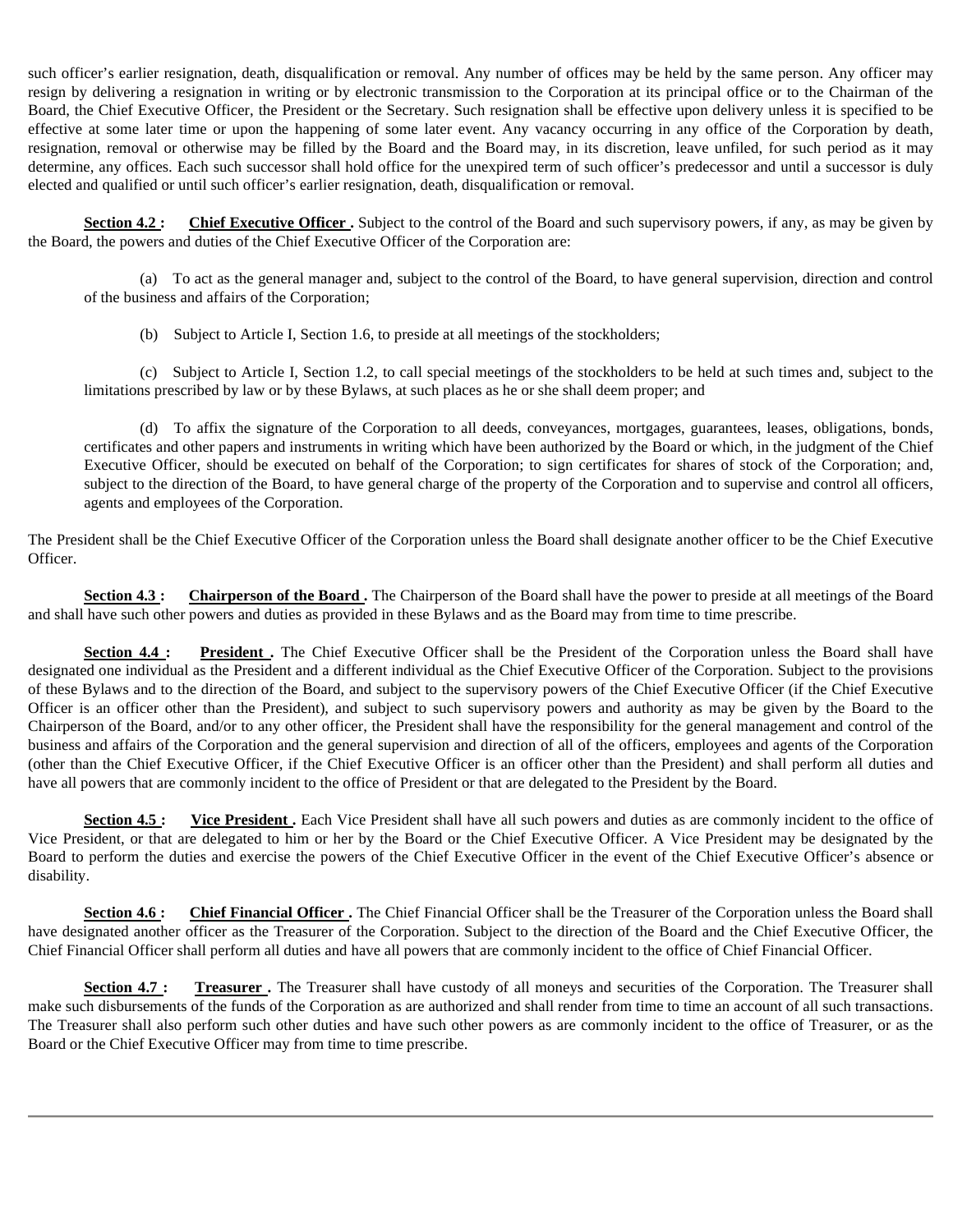**Section 4.8 :** Chief Technology Officer . The Chief Technology Officer shall have responsibility for the general research and development activities of the Corporation, for supervision of the Corporation's research and development personnel, for new product development and product improvements, for overseeing the development and direction of the Corporation's intellectual property development and such other responsibilities as may be given to the Chief Technology Officer by the Board, subject to: (a) the provisions of these Bylaws; (b) the direction of the Board; (c) the supervisory powers of the Chief Executive Officer of the Corporation; and (d) those supervisory powers that may be given by the Board to the Chairperson or Vice Chairperson of the Board.

**Section 4.9 :** Secretary . The Secretary shall issue or cause to be issued all authorized notices for, and shall keep, or cause to be kept, minutes of all meetings of the stockholders and the Board. The Secretary shall have charge of the corporate minute books and similar records and shall perform such other duties and have such other powers as are commonly incident to the office of Secretary, or as the Board or the Chief Executive Officer may from time to time prescribe.

**Section 4.10 :** Delegation of Authority. The Board may from time to time delegate the powers or duties of any officer to any other officers or agents, notwithstanding any provision hereof.

**Section 4.11 :** Removal . Any officer of the Corporation shall serve at the pleasure of the Board and may be removed at any time, with or without cause, by the Board; *provided* that if the Board has empowered the Chief Executive Officer to appoint any officer of the Corporation, then such officer may also be removed by the Chief Executive Officer. Such removal shall be without prejudice to the contractual rights of such officer, if any, with the Corporation.

## **ARTICLE V: STOCK**

**Section 5.1 :** Certificates; Uncertificated Shares . The shares of capital stock of the Corporation shall be represented by certificates; *provided* , *however* , that the Board may provide by resolution or resolutions that some or all of any or all classes or series of its stock shall be uncertificated shares. Any such resolution shall not apply to shares represented by a certificate until such certificate is surrendered to the Corporation (or the transfer agent or registrar, as the case may be). Every holder of stock represented by certificates shall be entitled to have a certificate signed by, or in the name of the Corporation, by the Chairperson or Vice-Chairperson of the Board, or the President or a Vice President, and by the Treasurer or an Assistant Treasurer, or the Secretary or an Assistant Secretary, of the Corporation, representing the number of shares registered in certificate form. Any or all of the signatures on the certificate may be a facsimile. In case any officer, transfer agent or registrar who has signed or whose facsimile signature has been placed upon a certificate shall have ceased to be such officer, transfer agent or registrar before such certificate is issued, it may be issued by the Corporation with the same effect as if such person were an officer, transfer agent or registrar at the date of issue.

**Section 5.2 :** Lost, Stolen or Destroyed Stock Certificates; Issuance of New Certificates . The Corporation may issue a new certificate of stock or uncertificated shares in the place of any certificate previously issued by it, alleged to have been lost, stolen or destroyed, upon the making of an affidavit of that fact by the person claiming the certificate of stock to be lost, stolen or destroyed, and the Corporation may require the owner of the lost, stolen or destroyed certificate, or such owner's legal representative, to agree to indemnify the Corporation and/or to give the Corporation a bond sufficient to indemnify it, against any claim that may be made against it on account of the alleged loss, theft or destruction of any such certificate or the issuance of such new certificate or uncertificated shares.

**Section 5.3 :** Other Regulations . Subject to applicable law, the Certificate of Incorporation and these Bylaws, the issue, transfer, conversion and registration of shares represented by certificates and of uncertificated shares shall be governed by such other regulations as the Board may establish.

# **ARTICLE VI: INDEMNIFICATION**

**Section 6.1 :** Indemnification of Officers and Directors . Each person who was or is made a party to, or is threatened to be made a party to, or is involved in any threatened, pending or completed action, suit or proceeding, whether civil, criminal, administrative or investigative (a "*Proceeding*"), by reason of the fact that such person (or a person of whom such person is the legal representative), is or was a director or officer of the Corporation or a Reincorporated Predecessor (as defined below) or, while a director or officer of the Corporation, is or was serving at the request of the Corporation or a Reincorporated Predecessor as a director, officer, employee, agent or trustee of another corporation, or of a partnership, joint venture, trust or other enterprise, including service with respect to employee benefit plans (for purposes of this Article VI, an " *Indemnitee* "), shall be indemnified and held harmless by the Corporation to the fullest extent permitted by the DGCL as the same exists or may hereafter be amended (but, in the case of any such amendment, only to the extent that such amendment permits the Corporation to provide broader indemnification rights than such law permitted the Corporation to provide prior to such amendment), against all expenses, liability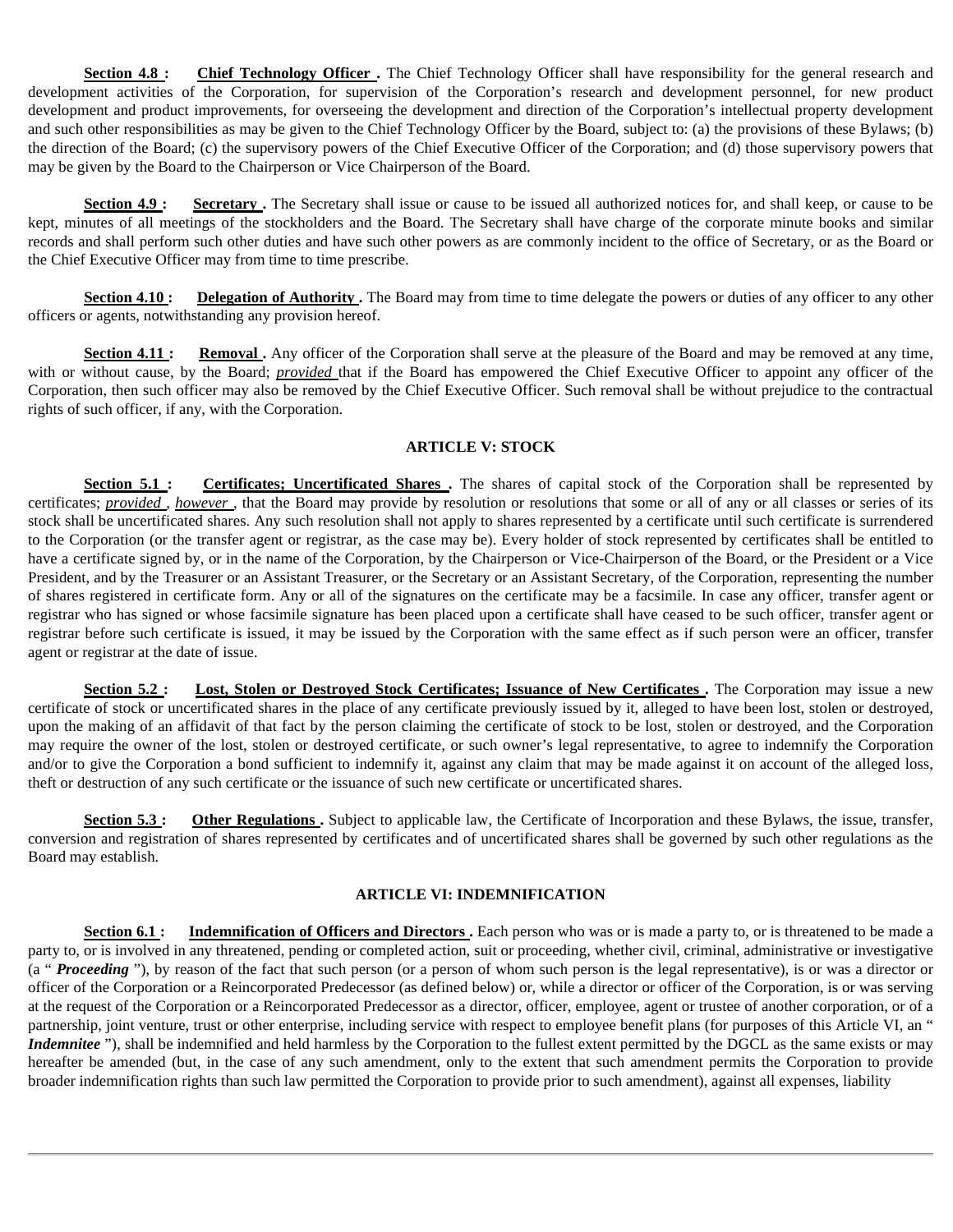and loss (including attorneys' fees, judgments, fines, ERISA excise taxes and penalties and amounts paid or to be paid in settlement) reasonably incurred or suffered by such Indemnitee in connection therewith. Such indemnification shall continue as to an Indemnitee who has ceased to be a director or officer and shall inure to the benefit of such Indemnitees' heirs, executors and administrators. Notwithstanding the foregoing, subject to Section 6.5 of this Article VI, the Corporation shall indemnify any such Indemnitee seeking indemnity in connection with a Proceeding (or part thereof) initiated by such Indemnitee only if such Proceeding (or part thereof) was authorized by the Board or such indemnification is authorized by an agreement approved by the Board. As used herein, the term the " *Reincorporated Predecessor* " means a corporation that was merged with and into the Corporation in a statutory merger in which the Corporation was the surviving corporation of such merger and the primary purpose of such merger was to change the corporate domicile of the Reincorporated Predecessor to Delaware.

**Section 6.2 :** Advance of Expenses. The Corporation shall pay all expenses (including attorneys' fees) incurred by an Indemnitee in defending any Proceeding in advance of its final disposition; *provided* , *however* , that if the DGCL then so requires, the advancement of such expenses shall be made only upon delivery to the Corporation of an undertaking, by or on behalf of such Indemnitee, to repay such amounts if it shall ultimately be determined that such Indemnitee is not entitled to be indemnified under this Article VI or otherwise.

**Section 6.3:** Non-Exclusivity of Rights. The rights conferred on any person in this Article VI shall not be exclusive of any other right that such person may have or hereafter acquire under any statute, provision of the Certificate of Incorporation, Bylaw, agreement, vote or consent of stockholders or disinterested directors, or otherwise. Additionally, nothing in this Article VI shall limit the ability of the Corporation, in its discretion, to indemnify or advance expenses to persons whom the Corporation is not obligated to indemnify or advance expenses pursuant to this Article VI.

**Section 6.4 :** Indemnification Contracts . The Board is authorized to cause the Corporation to enter into indemnification contracts with any director, officer, employee or agent of the Corporation, or any person serving at the request of the Corporation as a director, officer, employee, agent or trustee of another corporation, partnership, joint venture, trust or other enterprise, including employee benefit plans, providing indemnification or advancement rights to such person. Such rights may be greater than those provided in this Article VI.

**Section 6.5:** Right of Indemnitee to Bring Suit. The following shall apply to the extent not in conflict with any indemnification contract provided for in Section 6.4 above.

6.5.1 Right to Bring Suit . If a claim under Section 6.1 or 6.2 of this Article VI is not paid in full by the Corporation within sixty (60) days after a written claim has been received by the Corporation, except in the case of a claim for an advancement of expenses, in which case the applicable period shall be twenty (20) days, the Indemnitee may at any time thereafter bring suit against the Corporation to recover the unpaid amount of the claim. If successful in whole or in part in any such suit, or in a suit brought by the Corporation to recover an advancement of expenses pursuant to the terms of an undertaking, the Indemnitee shall be entitled to be paid, to the fullest extent permitted by law, the expense of prosecuting or defending such suit. In any suit brought by the Indemnitee to enforce a right to indemnification hereunder (but not in a suit brought by the Indemnitee to enforce a right to an advancement of expenses) it shall be a defense that the Indemnitee has not met any applicable standard of conduct which makes it permissible under the DGCL (or other applicable law) for the Corporation to indemnify the Indemnitee for the amount claimed.

6.5.2 Effect of Determination . Neither the absence of a determination prior to the commencement of such suit that indemnification of the Indemnitee is proper in the circumstances because the Indemnitee has met the applicable standard of conduct set forth in applicable law, nor an actual determination that the Indemnitee has not met such applicable standard of conduct, shall create a presumption that the Indemnitee has not met the applicable standard of conduct or, in the case of such a suit brought by the Indemnitee, be a defense to such suit.

6.5.3 Burden of Proof . In any suit brought by the Indemnitee to enforce a right to indemnification or to an advancement of expenses hereunder, or brought by the Corporation to recover an advancement of expenses pursuant to the terms of an undertaking, the burden of proving that the Indemnitee is not entitled to be indemnified, or to such advancement of expenses, under this Article VI, or otherwise, shall be on the Corporation.

**Section 6.6 :** Nature of Rights . The rights conferred upon Indemnitees in this Article VI shall be contract rights and such rights shall continue as to an Indemnitee who has ceased to be a director, officer or trustee and shall inure to the benefit of the Indemnitee's heirs, executors and administrators. Any amendment, repeal or modification of any provision of this Article VI that adversely affects any right of an Indemnitee or an Indemnitee's successors shall be prospective only, and shall not adversely affect any right or protection conferred on a person pursuant to this Article VI and existing at the time of such amendment, repeal or modification.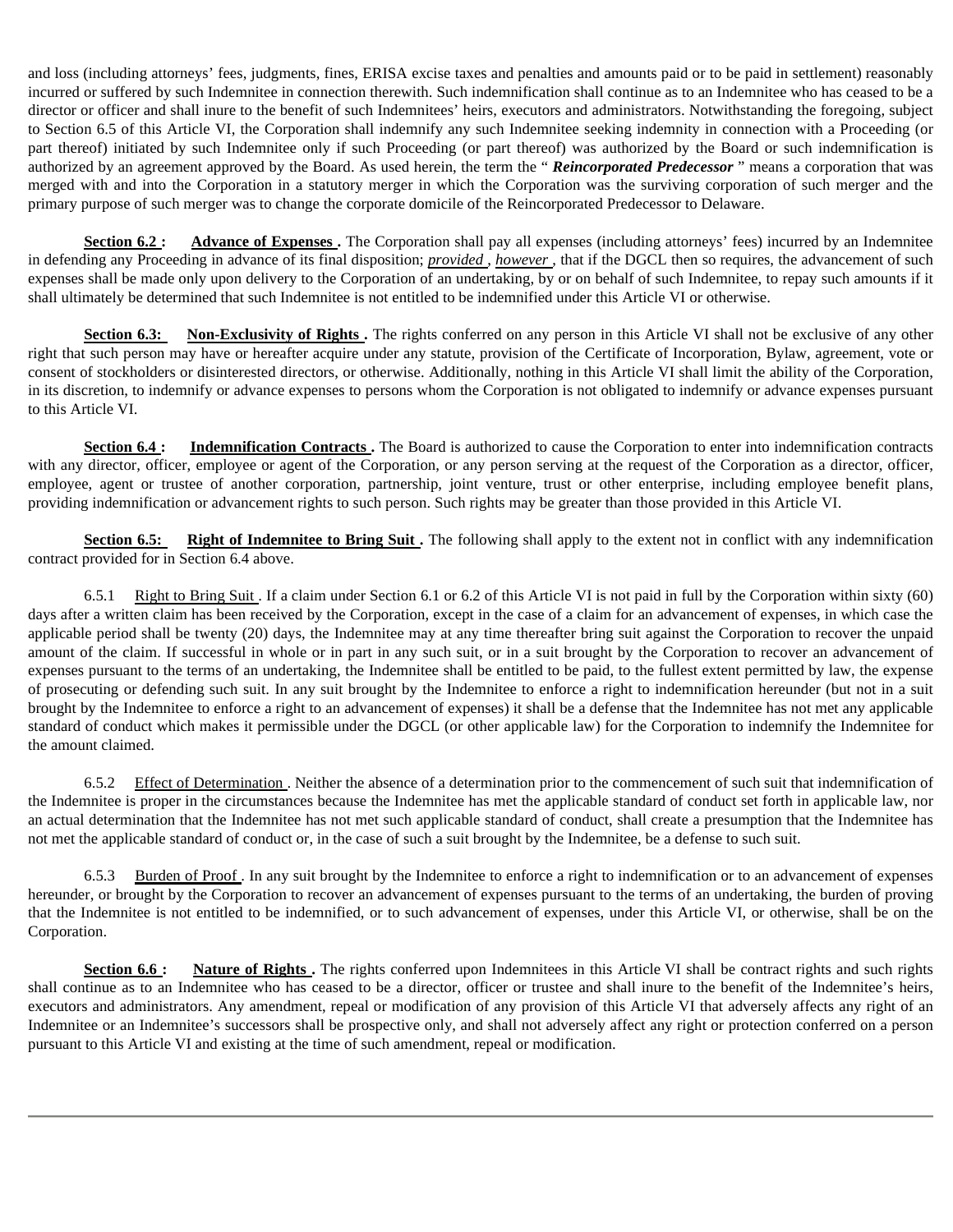#### **ARTICLE VII: NOTICES**

## Section 7.1 : Notice .

7.1.1 Form and Delivery . Except as otherwise specifically required in these Bylaws (including, without limitation, Section 7.1.2 below) or by law, all notices required to be given pursuant to these Bylaws shall be in writing and may, (a) in every instance in connection with any delivery to a member of the Board, be effectively given by hand delivery (including use of a delivery service), by depositing such notice in the mail, postage prepaid, or by sending such notice by overnight express courier, facsimile, electronic mail or other form of electronic transmission and (b) be effectively be delivered to a stockholder when given by hand delivery, by depositing such notice in the mail, postage prepaid or, if specifically consented to by the stockholder as described in Section 7.1.2 of this Article VII by sending such notice by facsimile, electronic mail or other form of electronic transmission. Any such notice shall be addressed to the person to whom notice is to be given at such person's address as it appears on the records of the Corporation. The notice shall be deemed given (a) in the case of hand delivery, when received by the person to whom notice is to be given or by any person accepting such notice on behalf of such person, (b) in the case of delivery by mail, upon deposit in the mail, (c) in the case of delivery by overnight express courier, when dispatched, and (d) in the case of delivery via facsimile, electronic mail or other form of electronic transmission, at the time provided in Section 7.1.2.

7.1.2 Electronic Transmission . Without limiting the manner by which notice otherwise may be given effectively to stockholders, any notice to stockholders given by the Corporation under any provision of the DGCL, the Certificate of Incorporation, or these Bylaws shall be effective if given by a form of electronic transmission consented to by the stockholder to whom the notice is given in accordance with Section 232 of the DGCL. Any such consent shall be revocable by the stockholder by written notice to the Corporation. Any such consent shall be deemed revoked if (a) the Corporation is unable to deliver by electronic transmission two consecutive notices given by the Corporation in accordance with such consent and (b) such inability becomes known to the Secretary or an Assistant Secretary of the Corporation or to the transfer agent, or other person responsible for the giving of notice; *provided* , *however* , the inadvertent failure to treat such inability as a revocation shall not invalidate any meeting or other action. Notice given pursuant to this Section 7.1.2 shall be deemed given: (i) if by facsimile telecommunication, when directed to a number at which the stockholder has consented to receive notice; (ii) if by electronic mail, when directed to an electronic mail address at which the stockholder has consented to receive notice; (iii) if by a posting on an electronic network together with separate notice to the stockholder of such specific posting, upon the later of such posting and the giving of such separate notice; and (iv) if by any other form of electronic transmission, when directed to the stockholder.

7.1.3 Affidavit of Giving Notice . An affidavit of the Secretary or an Assistant Secretary or of the transfer agent or other agent of the Corporation that the notice has been given in writing or by a form of electronic transmission shall, in the absence of fraud, be prima facie evidence of the facts stated therein.

**Section 7.2 :** Waiver of Notice. Whenever notice is required to be given under any provision of the DGCL, the Certificate of Incorporation or these Bylaws, a written waiver of notice, signed by the person entitled to notice, or waiver by electronic transmission by such person, whether before or after the time stated therein, shall be deemed equivalent to notice. Attendance of a person at a meeting shall constitute a waiver of notice of such meeting, except when the person attends a meeting for the express purpose of objecting at the beginning of the meeting to the transaction of any business because the meeting is not lawfully called or convened. Neither the business to be transacted at, nor the purpose of, any regular or special meeting of the stockholders, directors or members of a committee of directors need be specified in any waiver of notice.

#### **ARTICLE VIII: INTERESTED DIRECTORS**

**Section 8.1 : Interested Directors.** No contract or transaction between the Corporation and one or more of its members of the Board or officers, or between the Corporation and any other corporation, partnership, association or other organization in which one or more of its directors or officers are members of the board of directors or officers, or have a financial interest, shall be void or voidable solely for this reason, or solely because the director or officer is present at or participates in the meeting of the Board or committee thereof that authorizes the contract or transaction, or solely because his, her or their votes are counted for such purpose, if: (a) the material facts as to his, her or their relationship or interest and as to the contract or transaction are disclosed or are known to the Board or the committee, and the Board or committee in good faith authorizes the contract or transaction by the affirmative votes of a majority of the disinterested directors, even though the disinterested directors be less than a quorum; (b) the material facts as to his, her or their relationship or interest and as to the contract or transaction are disclosed or are known to the stockholders entitled to vote thereon, and the contract or transaction is specifically approved in good faith by vote of the stockholders; or (c) the contract or transaction is fair as to the Corporation as of the time it is authorized, approved or ratified by the Board, a committee thereof, or the stockholders.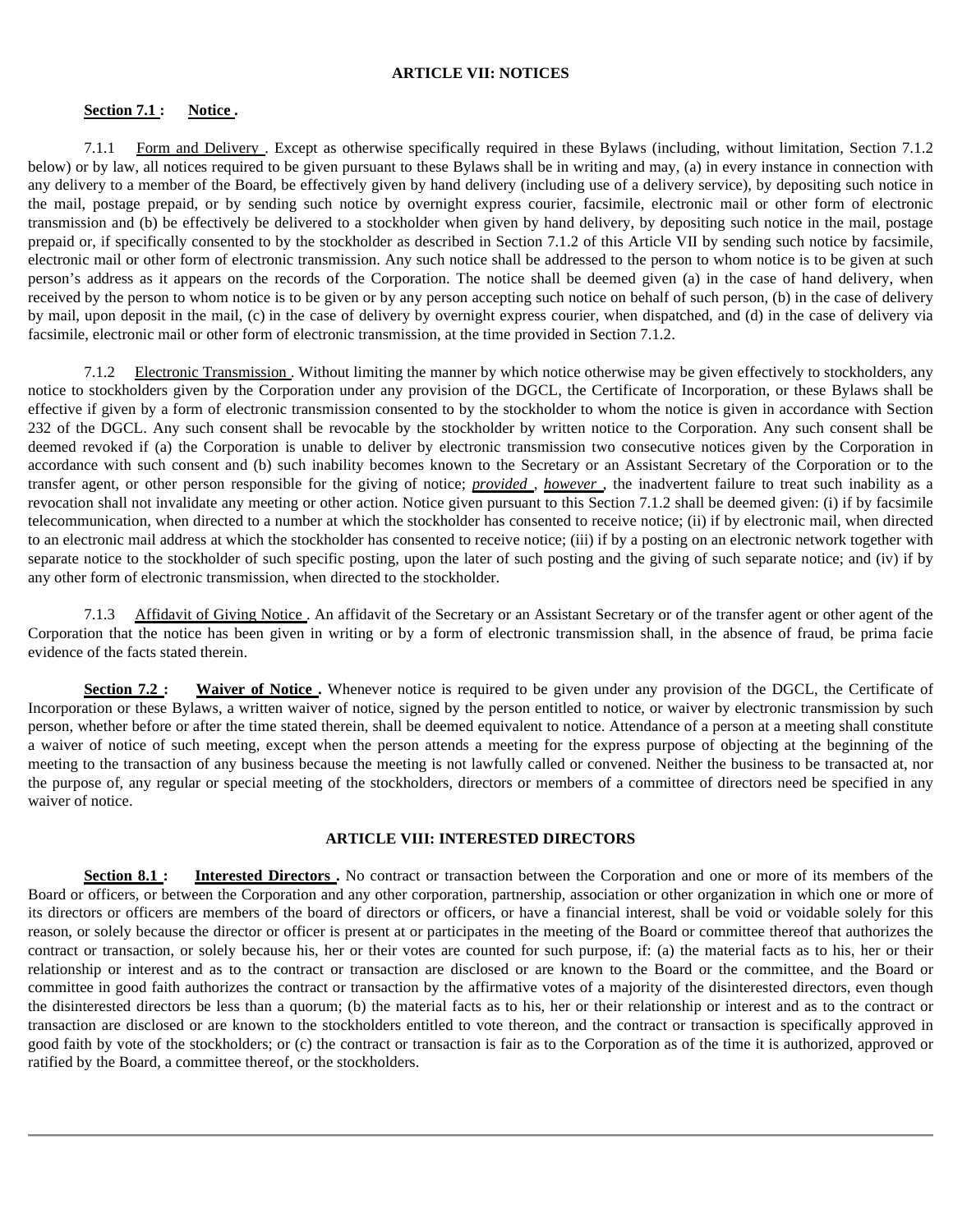**Section 8.2 : Quorum .** Interested directors may be counted in determining the presence of a quorum at a meeting of the Board or of a committee which authorizes the contract or transaction.

# **ARTICLE IX: MISCELLANEOUS**

**Section 9.1 : Fiscal Year.** The fiscal year of the Corporation shall be determined by resolution of the Board.

**Section 9.2 :** Seal. The Board may provide for a corporate seal, which may have the name of the Corporation inscribed thereon and shall otherwise be in such form as may be approved from time to time by the Board.

**Section 9.3 :** Form of Records . Any records maintained by the Corporation in the regular course of its business, including its stock ledger, books of account and minute books, may be kept on or by means of, or be in the form of, diskettes, CDs, or any other information storage device or method, *provided* that the records so kept can be converted into clearly legible paper form within a reasonable time. The Corporation shall so convert any records so kept upon the request of any person entitled to inspect such records pursuant to any provision of the DGCL.

**Section 9.4 : Reliance upon Books and Records .** A member of the Board, or a member of any committee designated by the Board shall, in the performance of such person's duties, be fully protected in relying in good faith upon records of the Corporation and upon such information, opinions, reports or statements presented to the Corporation by any of the Corporation's officers or employees, or committees of the Board, or by any other person as to matters the member reasonably believes are within such other person's professional or expert competence and who has been selected with reasonable care by or on behalf of the Corporation.

**Section 9.5 :** Certificate of Incorporation Governs. In the event of any conflict between the provisions of the Certificate of Incorporation and Bylaws, the provisions of the Certificate of Incorporation shall govern.

**Section 9.6 :** Severability. If any provision of these Bylaws shall be held to be invalid, illegal, unenforceable or in conflict with the provisions of the Certificate of Incorporation, then such provision shall nonetheless be enforced to the maximum extent possible consistent with such holding and the remaining provisions of these Bylaws (including without limitation, all portions of any section of these Bylaws containing any such provision held to be invalid, illegal, unenforceable or in conflict with the Certificate of Incorporation, that are not themselves invalid, illegal, unenforceable or in conflict with the Certificate of Incorporation) shall remain in full force and effect.

# **ARTICLE X: AMENDMENT**

Notwithstanding any other provision of these Bylaws, any alteration, amendment or repeal of these Bylaws, and any adoption of new Bylaws, shall require the approval of the Board or the stockholders of the Corporation as expressly provided in the Certificate of Incorporation.

\_\_\_\_\_\_\_\_\_\_\_\_\_\_\_\_\_\_\_\_\_\_\_\_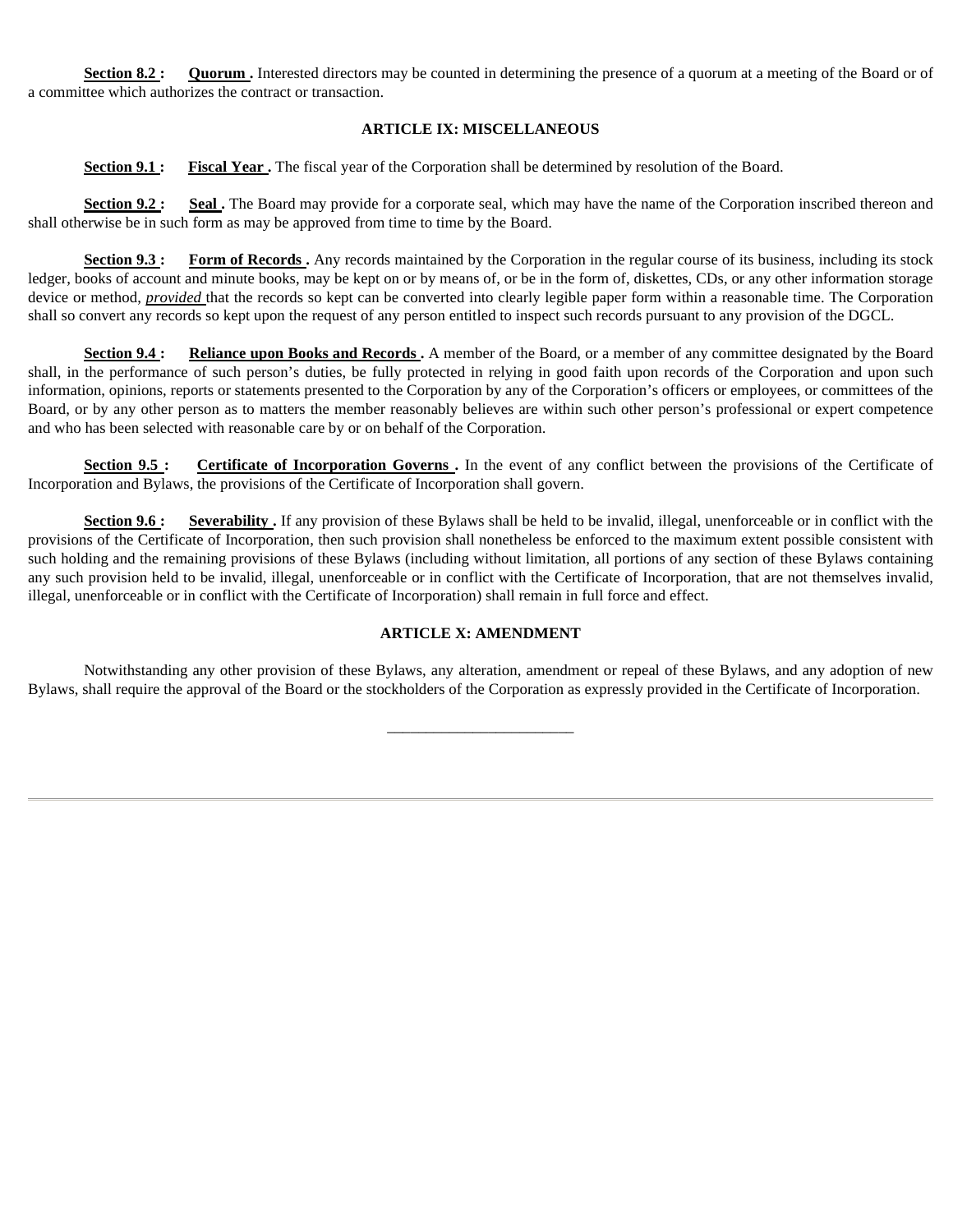# **CERTIFICATION OF AMENDED AND RESTATED BYLAWS OF GOPRO, INC.**  (a Delaware corporation)

I, Sharon Zezima, certify that I am Secretary of GoPro, Inc., a Delaware corporation (the " *Corporation* "), that I am duly authorized to make and deliver this certification, that the attached Bylaws are a true and complete copy of the Amended and Restated Bylaws of the Corporation in effect as of the date of this certificate.

Dated: July 1, 2014

/s/ Sharon Zezima

Sharon Zezima, General Counsel and Secretary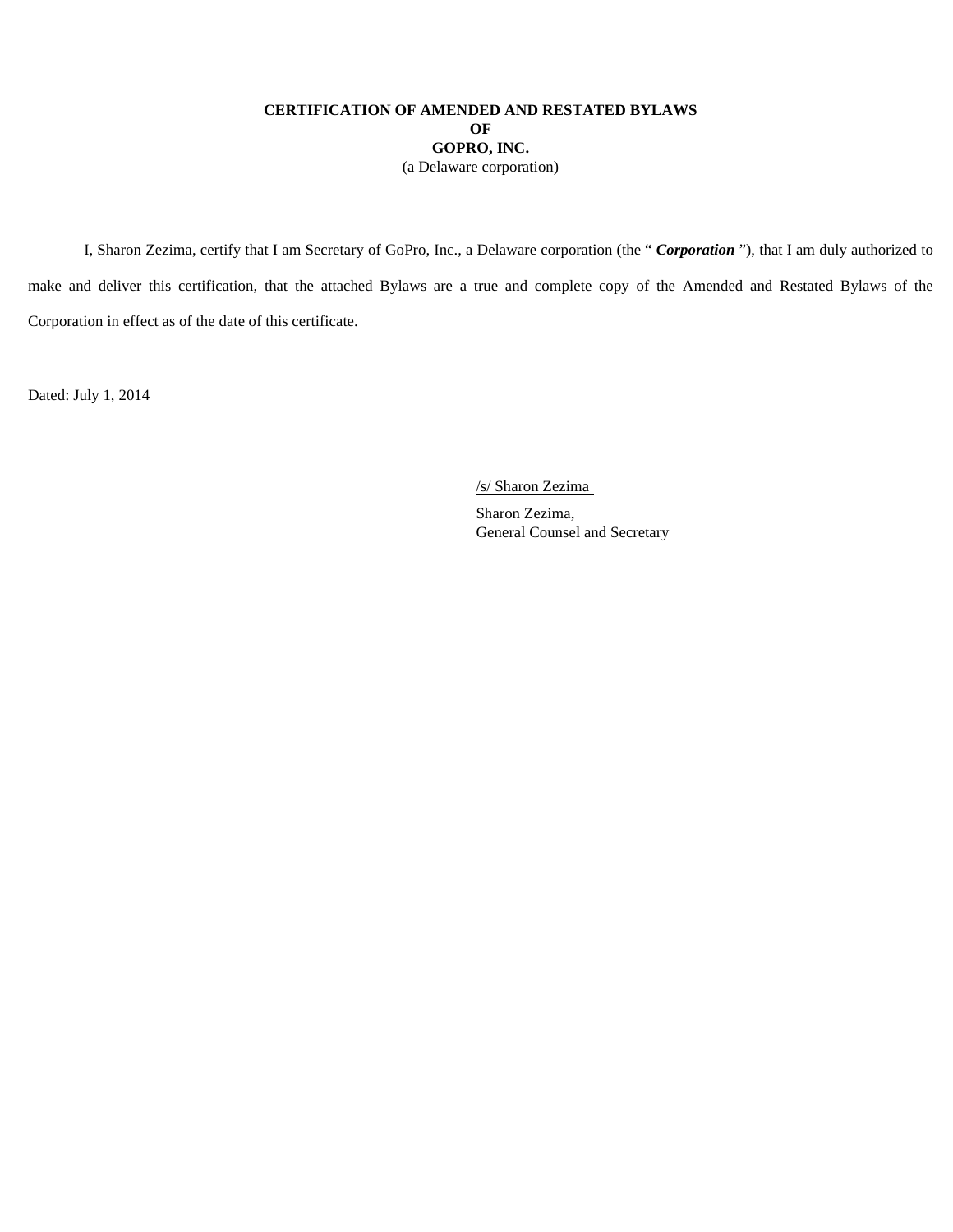# CERTIFICATION OF CHIEF EXECUTIVE OFFICER PURSUANT TO SECTION 302 OF THE SARBANES-OXLEY ACT OF 2002

I, Nicholas Woodman, certify that:

1. I have reviewed this quarterly report on Form 10-Q of GoPro, Inc.;

2. Based on my knowledge, this report does not contain any untrue statement of a material fact or omit to state a material fact necessary to make the statements made, in light of the circumstances under which such statements were made, not misleading with respect to the period covered by this report;

3. Based on my knowledge, the financial statements, and other financial information included in this report, fairly present in all material respects the financial condition, results of operations and cash flows of the registrant as of, and for, the periods presented in this report;

4. The registrant's other certifying officer and I are responsible for establishing and maintaining disclosure controls and procedures (as defined in Exchange Act Rules 13a-15(e) and 15d-15(e)) for the registrant and have:

a) Designed such disclosure controls and procedures, or caused such disclosure controls and procedures to be designed under our supervision, to ensure that material information relating to the registrant, including its consolidated subsidiaries, is made known to us by others within those entities, particularly during the period in which this report is being prepared;

b) Evaluated the effectiveness of the registrant's disclosure controls and procedures and presented in this report our conclusions about the effectiveness of the disclosure controls and procedures, as of the end of the period covered by this report based on such evaluation; and

c) Disclosed in this report any change in the registrant's internal control over financial reporting that occurred during the registrant's most recent fiscal quarter (the registrant's fourth fiscal quarter in the case of an annual report) that has materially affected, or is reasonably likely to materially affect, the registrant's internal control over financial reporting; and

5. The registrant's other certifying officer and I have disclosed, based on our most recent evaluation of internal control over financial reporting, to the registrant's auditors and the audit committee of the registrant's board of directors (or persons performing the equivalent functions):

a) All significant deficiencies and material weaknesses in the design or operation of internal control over financial reporting which are reasonably likely to adversely affect the registrant's ability to record, process, summarize and report financial information; and

b) Any fraud, whether or not material, that involves management or other employees who have a significant role in the registrant's internal control over financial reporting.

Date: August 11, 2014 /s/ Nicholas Woodman

Nicholas Woodman Chief Executive Officer (Principal Executive Officer)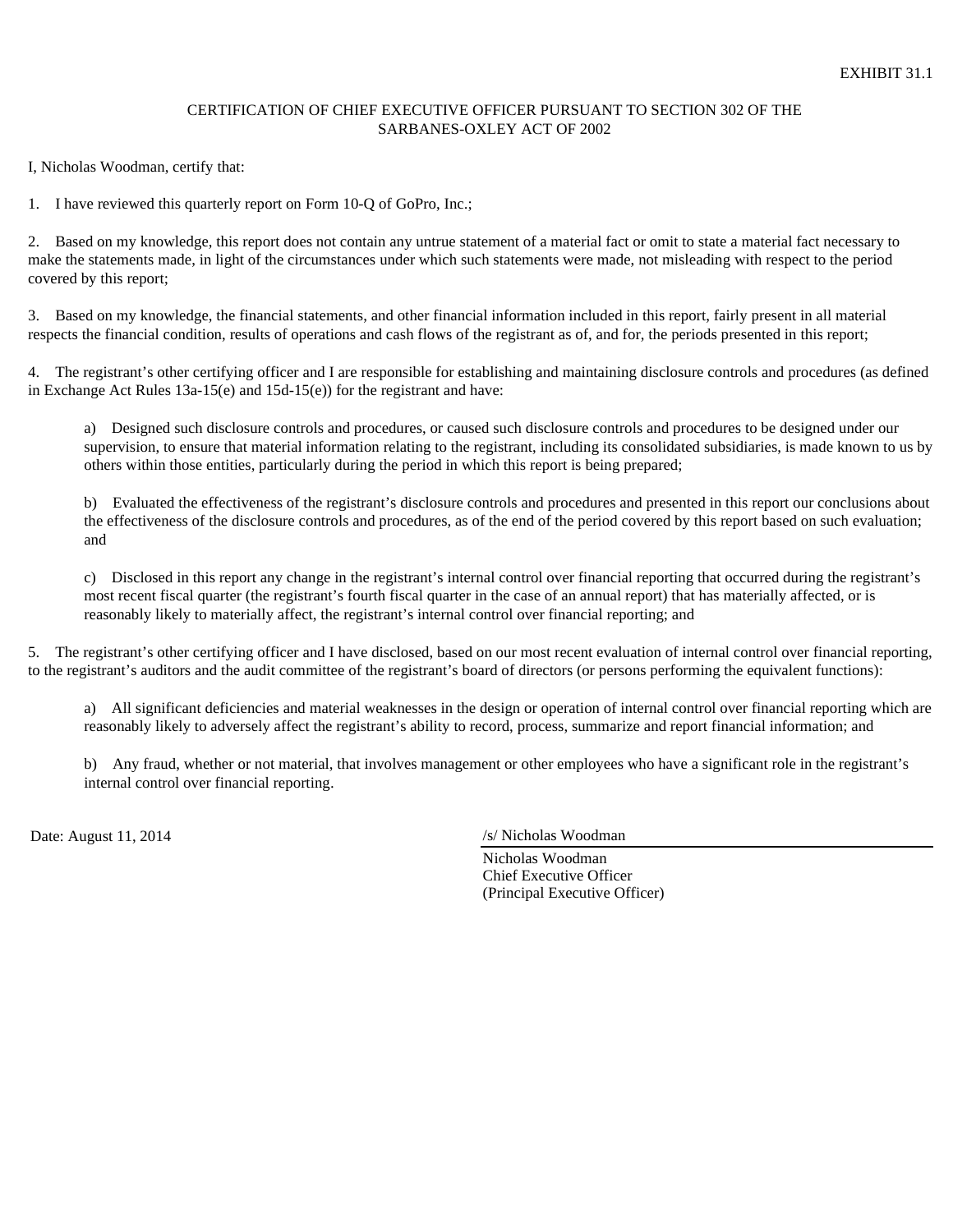## CERTIFICATION OF CHIEF FINANCIAL OFFICER PURSUANT TO SECTION 302 OF THE SARBANES-OXLEY ACT OF 2002

I, Jack Lazar, certify that:

1. I have reviewed this quarterly report on Form 10-Q of GoPro, Inc.;

2. Based on my knowledge, this report does not contain any untrue statement of a material fact or omit to state a material fact necessary to make the statements made, in light of the circumstances under which such statements were made, not misleading with respect to the period covered by this report;

3. Based on my knowledge, the financial statements, and other financial information included in this report, fairly present in all material respects the financial condition, results of operations and cash flows of the registrant as of, and for, the periods presented in this report;

4. The registrant's other certifying officer and I are responsible for establishing and maintaining disclosure controls and procedures (as defined in Exchange Act Rules 13a-15(e) and 15d-15(e)) for the registrant and have:

a) Designed such disclosure controls and procedures, or caused such disclosure controls and procedures to be designed under our supervision, to ensure that material information relating to the registrant, including its consolidated subsidiaries, is made known to us by others within those entities, particularly during the period in which this report is being prepared;

b) Evaluated the effectiveness of the registrant's disclosure controls and procedures and presented in this report our conclusions about the effectiveness of the disclosure controls and procedures, as of the end of the period covered by this report based on such evaluation; and

c) Disclosed in this report any change in the registrant's internal control over financial reporting that occurred during the registrant's most recent fiscal quarter (the registrant's fourth fiscal quarter in the case of an annual report) that has materially affected, or is reasonably likely to materially affect, the registrant's internal control over financial reporting; and

5. The registrant's other certifying officer and I have disclosed, based on our most recent evaluation of internal control over financial reporting, to the registrant's auditors and the audit committee of the registrant's board of directors (or persons performing the equivalent functions):

a) All significant deficiencies and material weaknesses in the design or operation of internal control over financial reporting which are reasonably likely to adversely affect the registrant's ability to record, process, summarize and report financial information; and

b) Any fraud, whether or not material, that involves management or other employees who have a significant role in the registrant's internal control over financial reporting.

Date: August 11, 2014 */s/ Jack Lazar* 

Jack Lazar Chief Financial Officer (Principal Financial Officer)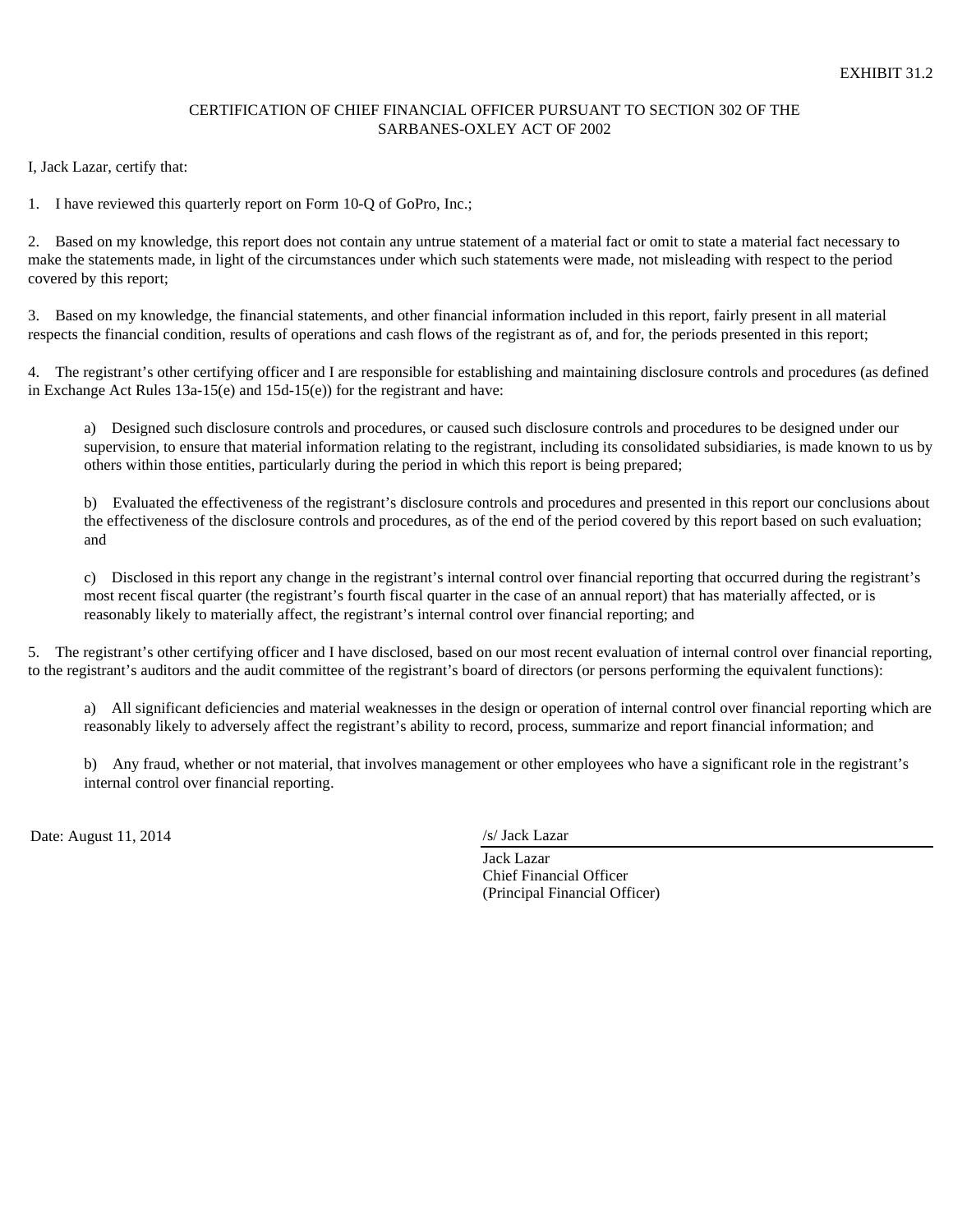## CERTIFICATION OF CHIEF EXECUTIVE OFFICER PURSUANT TO 18 U.S.C. SECTION 1350, AS ADOPTED PURSUANT TO SECTION 906 OF THE SARBANES-OXLEY ACT OF 2002

I, Nicholas Woodman, Chief Executive Officer of GoPro, Inc., do hereby certify, pursuant to 18 U.S.C. Section 1350, as adopted pursuant to Section 906 of the Sarbanes-Oxley Act of 2002, that to the best of my knowledge, the quarterly report on Form 10-Q of GoPro, Inc. for the quarter ended June 30, 2014 (the "Report") fully complies with the requirements of Section 13(a) or 15(d) of the Securities Exchange Act of 1934 and that the information contained in the Report fairly presents, in all material respects, the financial condition and results of operations of GoPro, Inc. for the periods presented herein.

By: /s/ Nicholas Woodman

Nicholas Woodman Chief Executive Officer (Principal Executive Officer)

August 11, 2014

A signed original of this written statement required by Section 906 has been provided to GoPro, Inc. and will be retained by GoPro, Inc. and furnished to the Securities and Exchange Commission or its staff upon request.